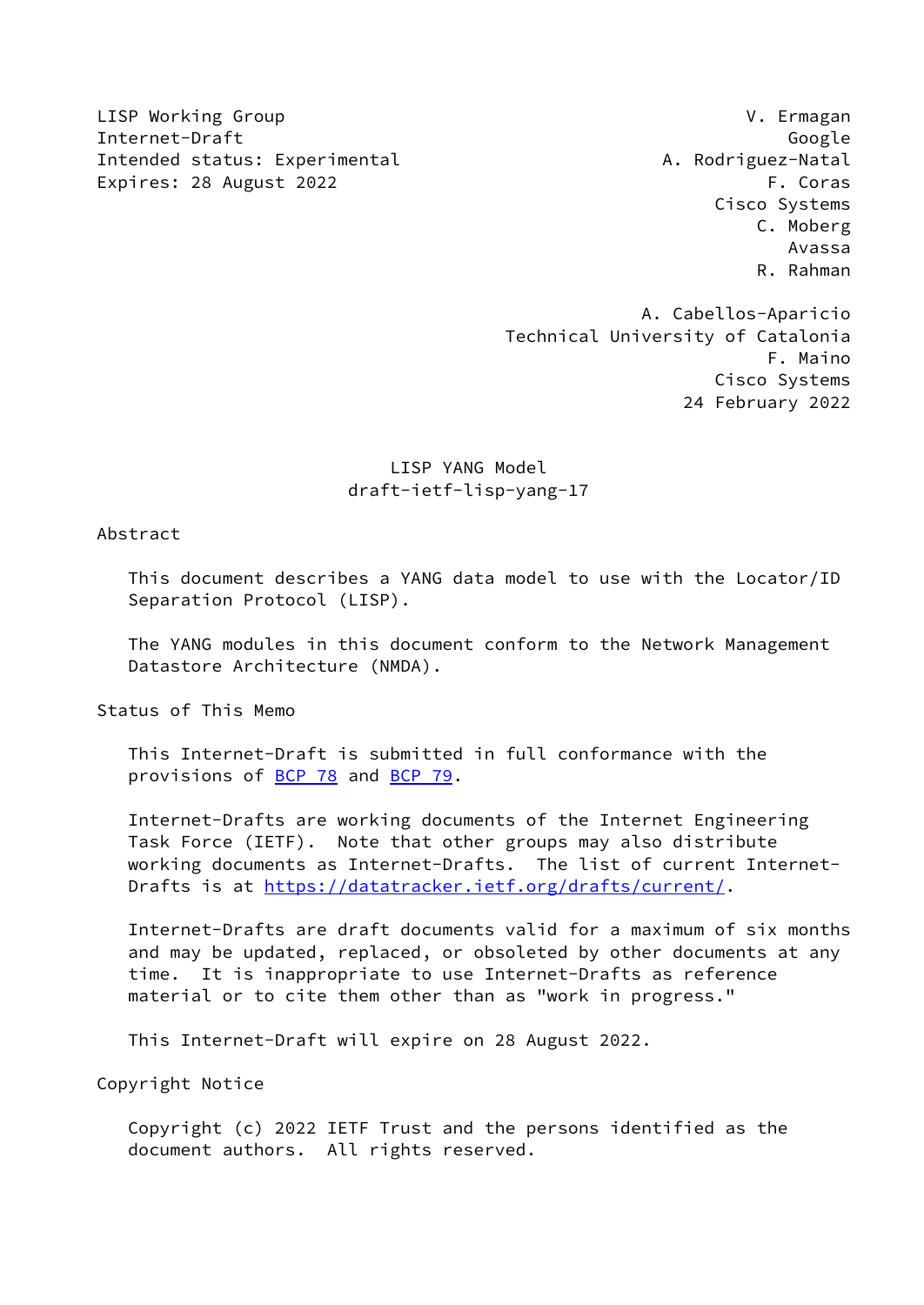# Internet-Draft LISP-YANG February 2022

This document is subject to **[BCP 78](https://datatracker.ietf.org/doc/pdf/bcp78)** and the IETF Trust's Legal Provisions Relating to IETF Documents ([https://trustee.ietf.org/](https://trustee.ietf.org/license-info) [license-info](https://trustee.ietf.org/license-info)) in effect on the date of publication of this document. Please review these documents carefully, as they describe your rights and restrictions with respect to this document. Code Components extracted from this document must include Revised BSD License text as described in Section 4.e of the **Trust Legal Provisions** and are provided without warranty as described in the Revised BSD License.

# Table of Contents

| $1$ .                            |  |  |  |  |  |  |  |  |  | $\overline{3}$ |
|----------------------------------|--|--|--|--|--|--|--|--|--|----------------|
| 1.1.                             |  |  |  |  |  |  |  |  |  | $\overline{3}$ |
|                                  |  |  |  |  |  |  |  |  |  | $\overline{3}$ |
| 1.3.                             |  |  |  |  |  |  |  |  |  | $\overline{3}$ |
|                                  |  |  |  |  |  |  |  |  |  | $\overline{4}$ |
| 2.1.                             |  |  |  |  |  |  |  |  |  | $\overline{4}$ |
| 2.2.                             |  |  |  |  |  |  |  |  |  | $\overline{1}$ |
|                                  |  |  |  |  |  |  |  |  |  | 19             |
| 3.1.                             |  |  |  |  |  |  |  |  |  | 19             |
| 3.2.                             |  |  |  |  |  |  |  |  |  | 24             |
| 4.                               |  |  |  |  |  |  |  |  |  | 28             |
| 4.1.                             |  |  |  |  |  |  |  |  |  | 28             |
| 4.2.                             |  |  |  |  |  |  |  |  |  | 30             |
|                                  |  |  |  |  |  |  |  |  |  | 34             |
| 5.1.                             |  |  |  |  |  |  |  |  |  | 34             |
| 5.2.                             |  |  |  |  |  |  |  |  |  | 43             |
| 6. LISP-Map-Resolver Module      |  |  |  |  |  |  |  |  |  | 49             |
| 6.1.                             |  |  |  |  |  |  |  |  |  | 50             |
| 6.2.                             |  |  |  |  |  |  |  |  |  | 50             |
|                                  |  |  |  |  |  |  |  |  |  | 52             |
|                                  |  |  |  |  |  |  |  |  |  | 52             |
|                                  |  |  |  |  |  |  |  |  |  | 67             |
| $7.2.1$ . LISP protocol instance |  |  |  |  |  |  |  |  |  | 67             |
|                                  |  |  |  |  |  |  |  |  |  | 69             |
|                                  |  |  |  |  |  |  |  |  |  | 69             |
|                                  |  |  |  |  |  |  |  |  |  | 72             |
| 8.                               |  |  |  |  |  |  |  |  |  | <b>73</b>      |
| 9.                               |  |  |  |  |  |  |  |  |  | 73             |
| 10.                              |  |  |  |  |  |  |  |  |  | <u>76</u>      |
|                                  |  |  |  |  |  |  |  |  |  | <u>79</u>      |
|                                  |  |  |  |  |  |  |  |  |  | 82             |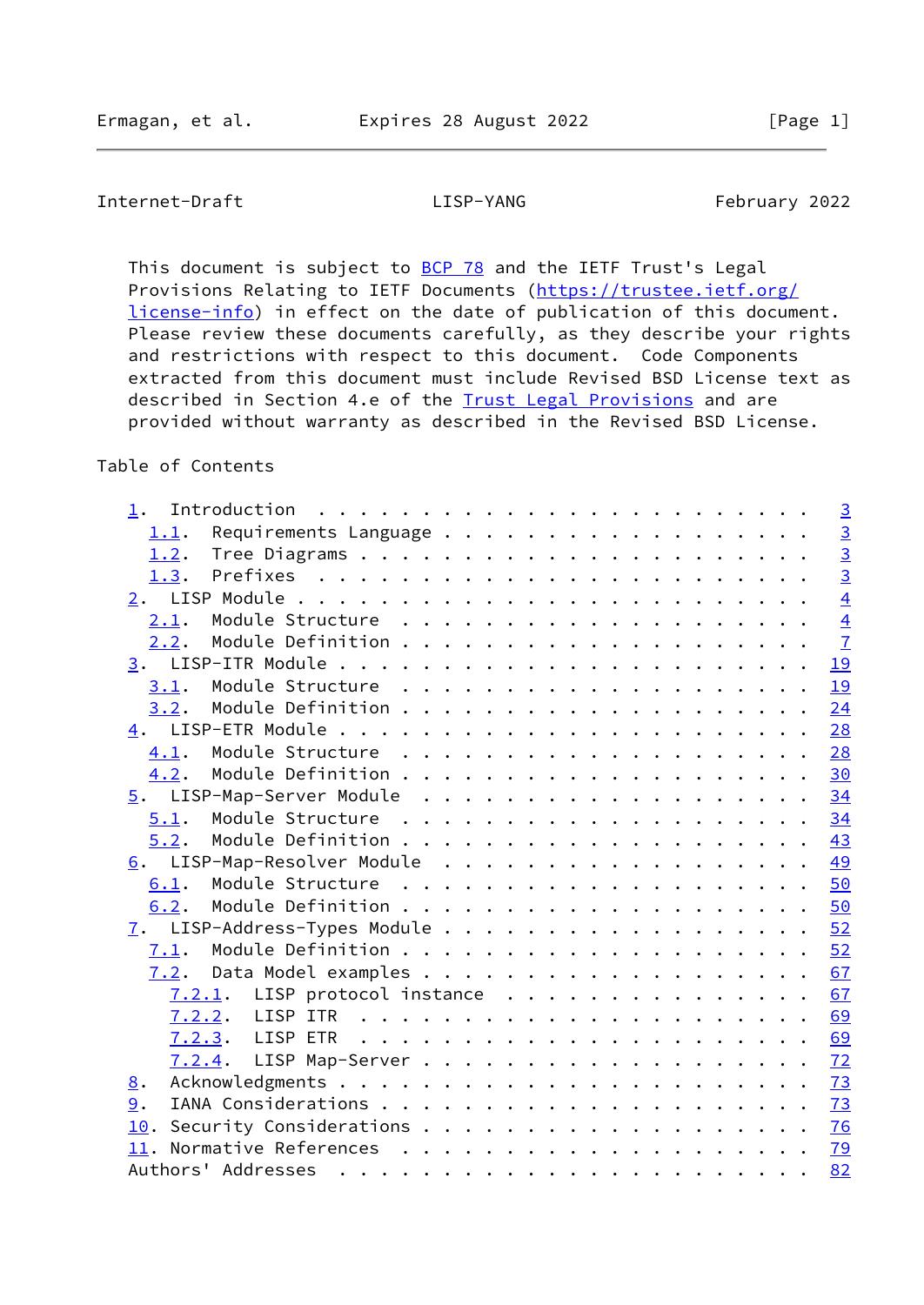Ermagan, et al. Expires 28 August 2022 [Page 2]

<span id="page-2-1"></span>Internet-Draft LISP-YANG February 2022

### <span id="page-2-0"></span>[1](#page-2-0). Introduction

 The Locator/ID Separation Protocol (LISP) defines several network elements subject to be configured. This document presents the YANG data models required for basic configuration of all major LISP [\[RFC6830](https://datatracker.ietf.org/doc/pdf/rfc6830)] elements. The models also capture some essential operational data elements as well.

<span id="page-2-2"></span>[1.1](#page-2-2). Requirements Language

 The key words "MUST", "MUST NOT", "REQUIRED", "SHALL", "SHALL NOT", "SHOULD", "SHOULD NOT", "RECOMMENDED", "MAY", and "OPTIONAL" in this document are to be interpreted as described in [BCP 14](https://datatracker.ietf.org/doc/pdf/bcp14) [[RFC2119](https://datatracker.ietf.org/doc/pdf/rfc2119)] [\[RFC8174](https://datatracker.ietf.org/doc/pdf/rfc8174)] when, and only when, they appear in all capitals, as shown here.

<span id="page-2-3"></span>[1.2](#page-2-3). Tree Diagrams

 This document uses the graphical representation of data models defined in [[RFC8340\]](https://datatracker.ietf.org/doc/pdf/rfc8340).

<span id="page-2-4"></span>[1.3](#page-2-4). Prefixes

 The table below provides a summary of the prefixes used by this document.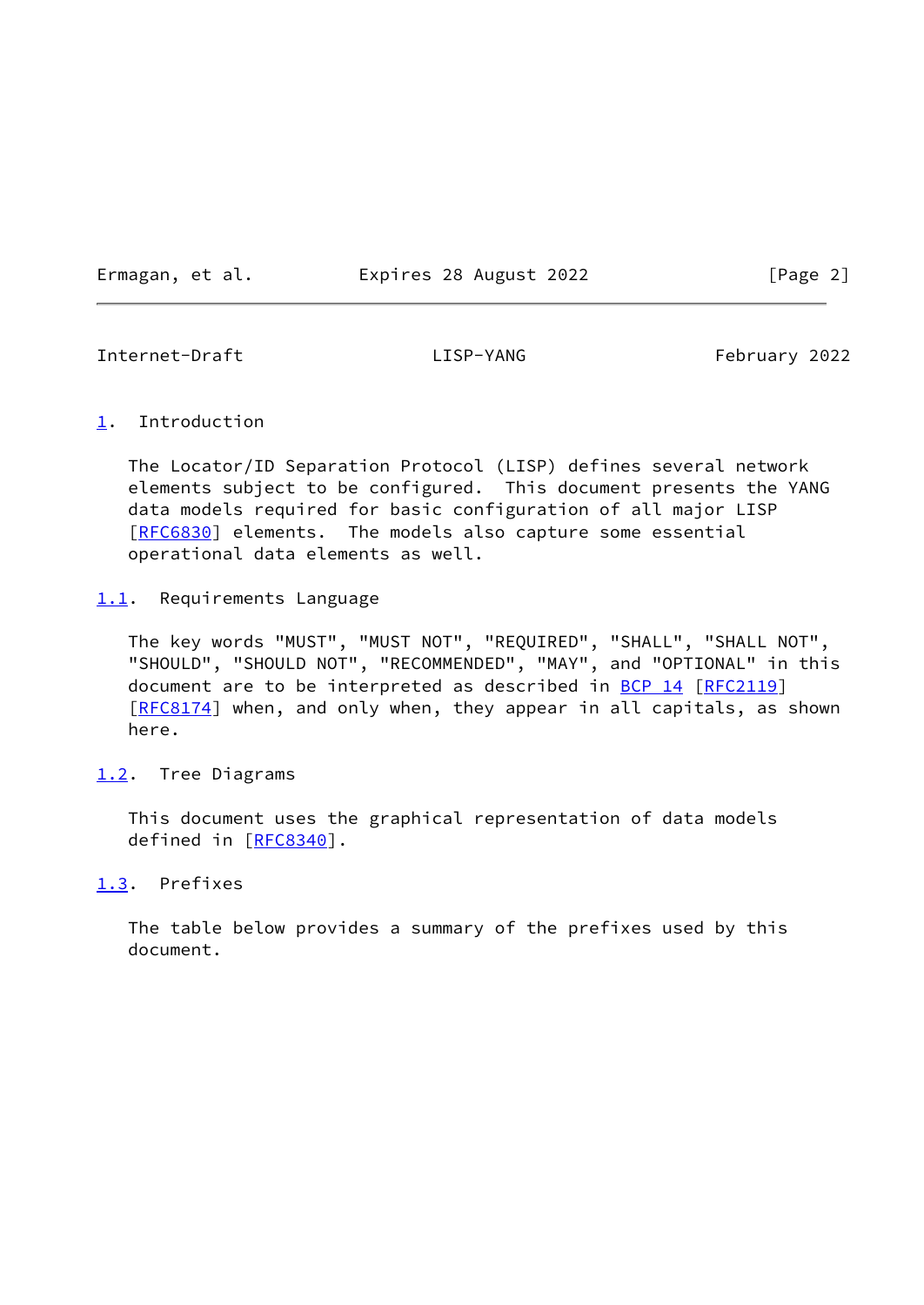Ermagan, et al. Expires 28 August 2022 [Page 3]

<span id="page-3-1"></span>Internet-Draft LISP-YANG February 2022

|        | ===================+============                           |                               |
|--------|------------------------------------------------------------|-------------------------------|
| Prefix | YANG module<br>===================                         | Reference                     |
| lisp   | ietf-lisp                                                  | <u>Section 2</u>  <br>------- |
|        | ietf-interfaces                                            | <u>[RFC8343]</u>              |
|        | lisp-at   ietf-lisp-address-types   <u>Section 7</u>       |                               |
| yang   | ietf-yang-types                                            | <u>[RFC6991]</u>              |
| rt     | ietf-routing                                               | [REC8022]                     |
| ni     | ietf-network-instance                                      | <u>[RFC8529]</u>              |
|        | lisp-itr   ietf-lisp-itr                                   | Section 3                     |
|        | inet        ietf-inet-types<br>----------------            | <u>[RFC6991]</u>              |
|        | lisp-etr   ietf-lisp-etr                                   | <u>Section 4</u>              |
|        | lisp-ms   ietf-lisp-mapserver                              | $\mid$ Section 5 $\mid$       |
|        | lisp-mr   ietf-lisp-mapresolver<br>----------------------- | <u>  Section 6</u>            |
|        |                                                            |                               |

Table 1: Prefixes and corresponding YANG modules

<span id="page-3-0"></span>[2](#page-3-0). LISP Module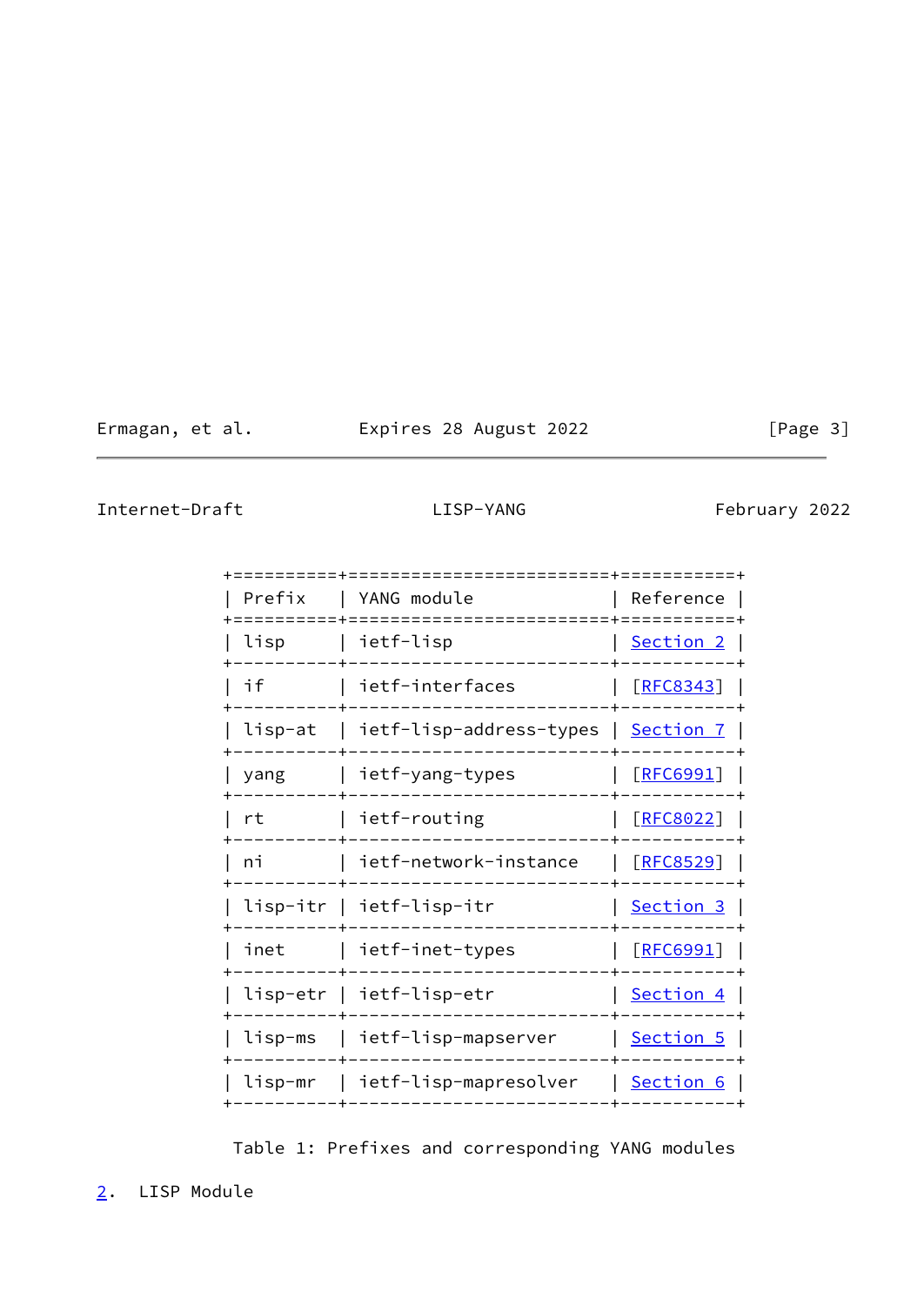This is the base LISP module. It is further augmented by the LISP device role specific modules defined elsewhere in this document.

<span id="page-4-0"></span>[2.1](#page-4-0). Module Structure

```
 module: ietf-lisp
   augment /rt:routing/rt:control-plane-protocols
             /rt:control-plane-protocol:
     +--rw lisp
        +--rw locator-sets
          | +--rw locator-set* [locator-set-name]
              | +--rw locator-set-name string
              | +--rw (locator-type)?
                 | +--:(local-interface)
                   | | +--rw interface* [interface-ref]
                       | | +--rw interface-ref if:interface-ref
                       | | +--rw priority? uint8
                       | | +--rw weight? uint8
```
Ermagan, et al. Expires 28 August 2022 [Page 4]

Internet-Draft LISP-YANG February 2022

 | | +--rw multicast-priority? uint8 | | +--rw multicast-weight? uint8 | +--:(general-locator) | +--rw locator\* [locator-id] +--rw locator-id string | +--rw locator-address | | +--rw address-type | | | lisp-address-family-ref | | +--rw (address)?  $+--$ : (no-address) |  $+--rw$  no-address? empty  $+--:$ (ipv4)  $|$  +--rw ipv4? inet:ipv4-address  $+-$ : (ipv4-prefix) | | | +--rw ipv4-prefix? inet:ipv4-prefix  $+--:$ (ipv6)  $|$  +--rw ipv6? inet:ipv6-address  $+-$ : (ipv6-prefix)  $|$  +--rw ipv6-prefix?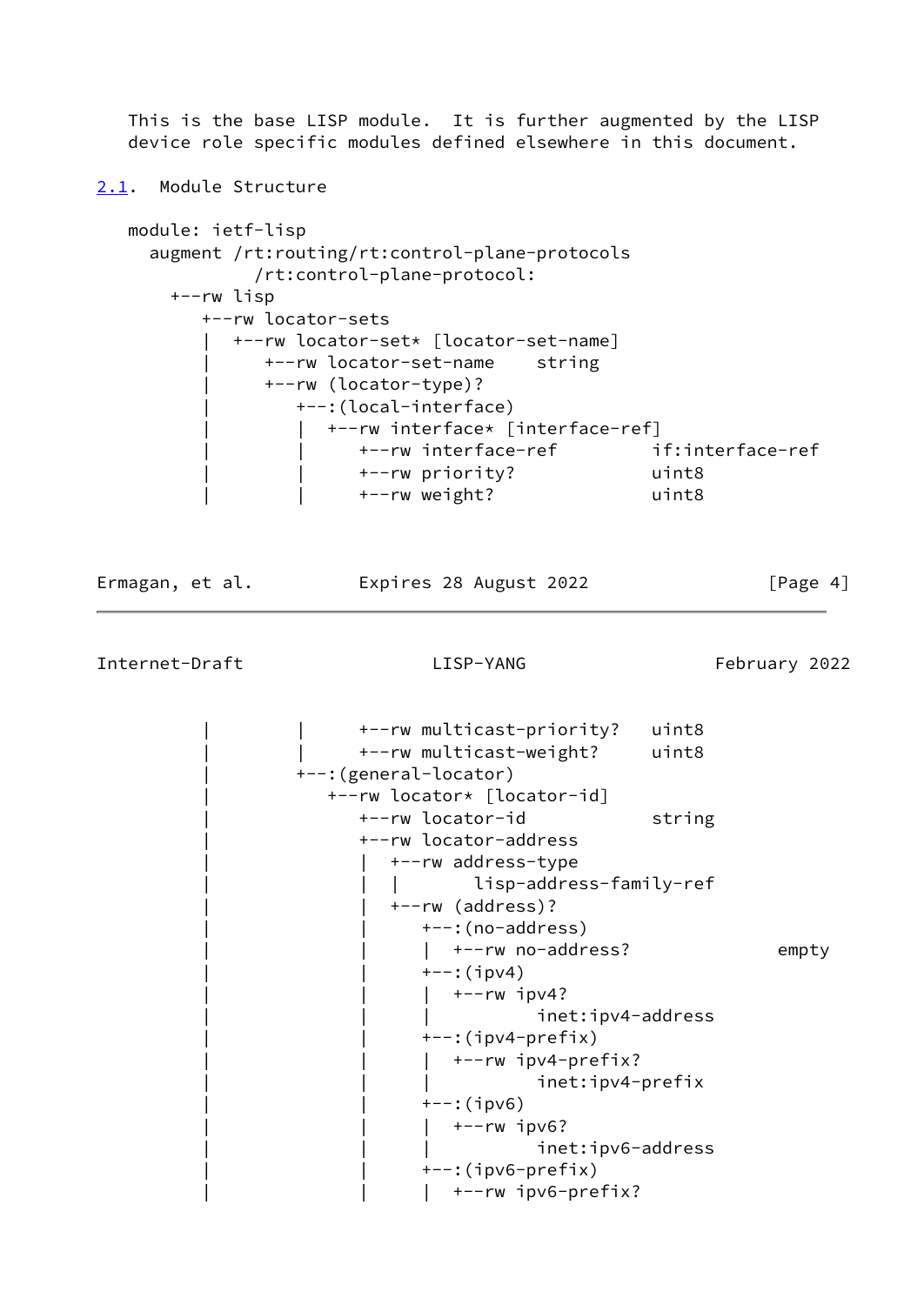| inet:ipv6-prefix                 |
|----------------------------------|
| $+--:$ (mac)                     |
| $+--rw$ mac?                     |
| yang:mac-address                 |
| +--: (distinguished-name)        |
| +--rw distinguished-name?        |
| distinguished-name-type          |
| +--:(as-number)                  |
| +--rw as-number?                 |
| inet:as-number                   |
| +--:(null-address)               |
| +--rw null-address               |
| +--rw address? empty             |
| +--:(afi-list)                   |
| +--rw afi-list                   |
| +--rw address-list*              |
| simple-address                   |
| +--:(instance-id)                |
| +--rw instance-id                |
| +--rw instance-id?               |
| instance-id-type                 |
| +--rw mask-length?<br>uint8      |
| +--rw address?<br>simple-address |
| +--: (as-number-lcaf)            |
| +--rw as-number-lcaf             |
| inet:as-number<br>+--rw as?      |

Ermagan, et al. Expires 28 August 2022 [Page 5]

|  |                         | +--rw address? simple-address |       |
|--|-------------------------|-------------------------------|-------|
|  | +--: (application-data) |                               |       |
|  |                         | +--rw application-data        |       |
|  |                         | +--rw address?                |       |
|  |                         | simple-address                |       |
|  |                         | +--rw protocol?               | uint8 |
|  |                         | $+--rw$ ip-tos?               | int32 |
|  |                         | +--rw local-port-low?         |       |
|  |                         | inet:port-number              |       |
|  |                         | +--rw local-port-high?        |       |
|  |                         | inet:port-number              |       |
|  |                         | +--rw remote-port-low?        |       |
|  |                         | inet:port-number              |       |
|  |                         | +--rw remote-port-high?       |       |
|  |                         | inet:port-number              |       |
|  |                         |                               |       |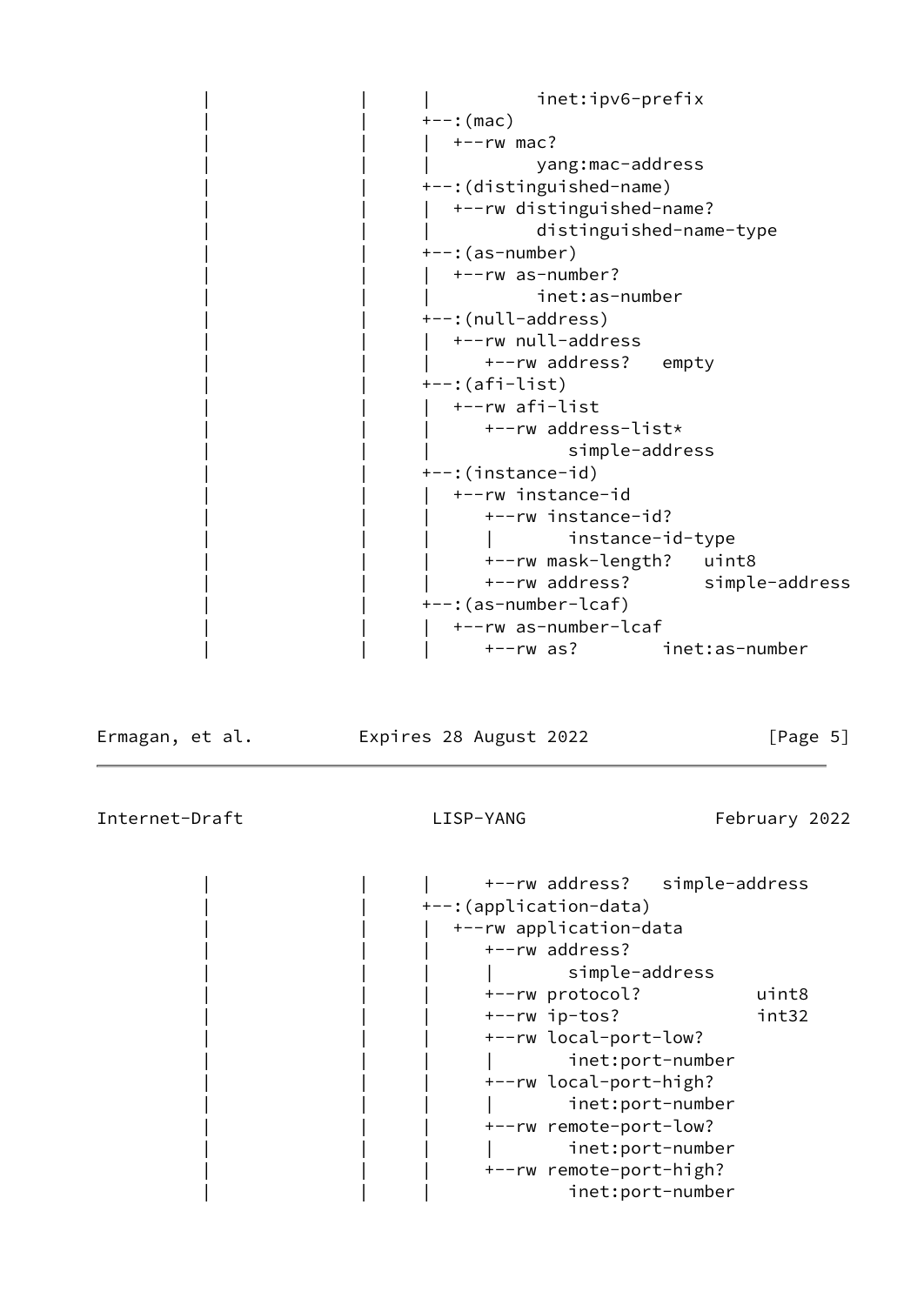| +--: (geo-coordinates)             |  |
|------------------------------------|--|
| +--rw geo-coordinates              |  |
| +--rw latitude?<br>bits            |  |
| +--rw latitude-degrees?<br>uint8   |  |
| +--rw latitude-minutes?<br>uint8   |  |
| +--rw latitude-seconds?<br>uint8   |  |
| +--rw longitude?<br>bits           |  |
| +--rw longitude-degrees?<br>uint16 |  |
| +--rw longitude-minutes?<br>uint8  |  |
| +--rw longitude-seconds?<br>uint8  |  |
| +--rw altitude?<br>int32           |  |
| +--rw address?                     |  |
| simple-address                     |  |
| +--: (nat-traversal)               |  |
| +--rw nat-traversal                |  |
| +--rw ms-udp-port?<br>uint16       |  |
| +--rw etr-udp-port?<br>uint16      |  |
| +--rw global-etr-rloc?             |  |
| simple-address                     |  |
| +--rw ms-rloc?                     |  |
| simple-address                     |  |
| +--rw private-etr-rloc?            |  |
| simple-address                     |  |
| +--rw rtr-rlocs*                   |  |
| simple-address                     |  |
| +--:(explicit-locator-path)        |  |
| +--rw explicit-locator-path        |  |
| +--rw hop* [hop-id]                |  |
| +--rw hop-id<br>string             |  |
| simple-address<br>+--rw address?   |  |
| +--rw lrs-bits?<br>bits            |  |
| +--: (source-dest-key)             |  |
| +--rw source-dest-key              |  |

Ermagan, et al. **Expires 28 August 2022** [Page 6]

<span id="page-6-0"></span>Internet-Draft LISP-YANG February 2022

 | | | +--rw source? simple-address | | | +--rw dest? simple-address +--: (key-value-address) | | | +--rw key-value-address | | | +--rw key? simple-address | | | +--rw value? simple-address +--:(service-path) | | +--rw service-path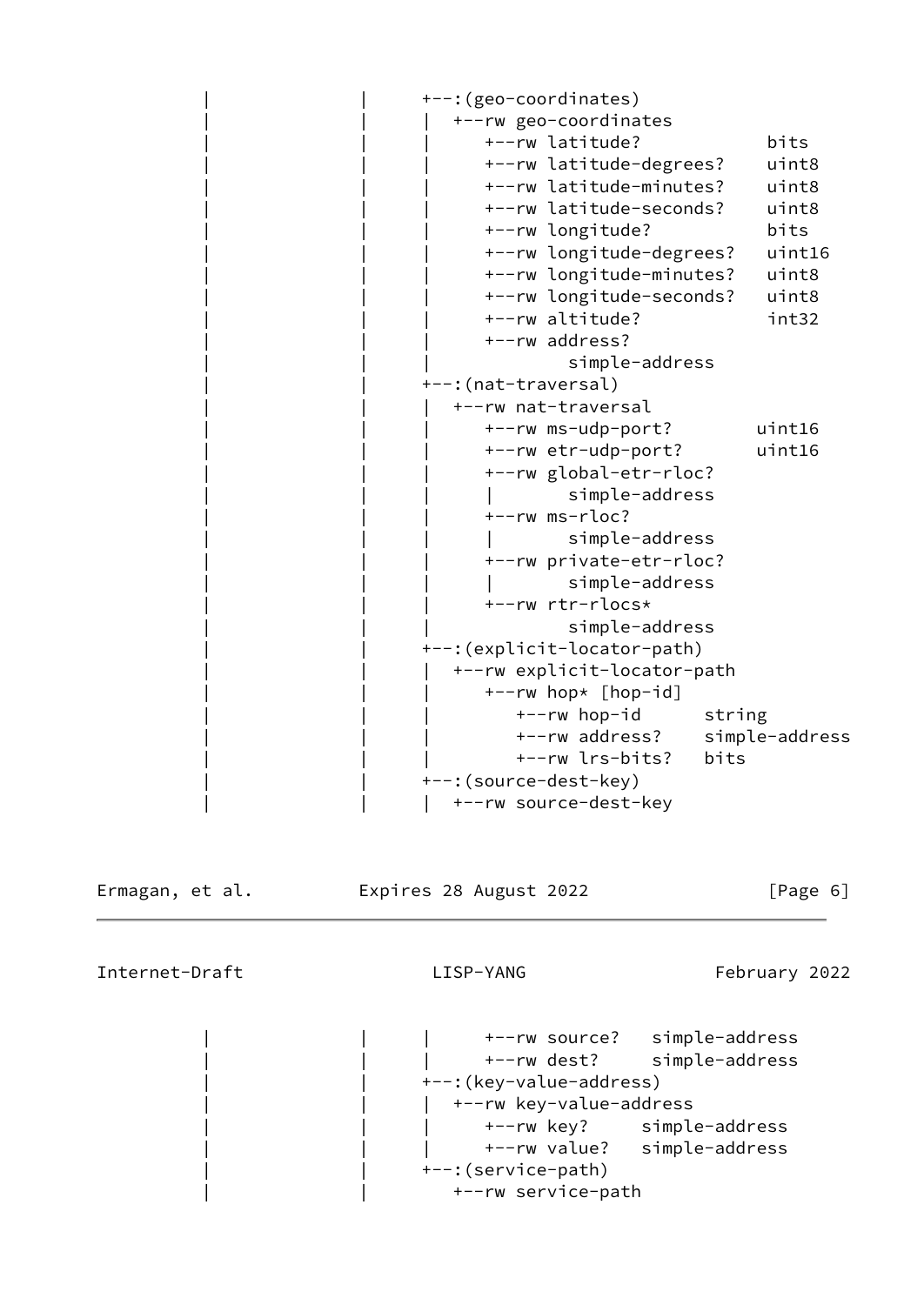```
 | | +--rw service-path-id?
                           | | | service-path-id-type
                           | | +--rw service-index? uint8
               | +--rw priority? uint8
               | +--rw weight? uint8
               | +--rw multicast-priority? uint8
               | +--rw multicast-weight? uint8
 +--rw lisp-role* [lisp-role-type]
 | +--rw lisp-role-type lisp-role-ref
 +--rw lisp-router-id
   | +--rw site-id? uint64
   | +--rw xtr-id? lisp:xtr-id-type
 +--rw vpns
   +--rw vpn* [instance-id]
      +--rw instance-id lisp-at:instance-id-type
      +--rw iid-name
              -> /ni:network-instances/network-instance/name
```
<span id="page-7-0"></span>[2.2](#page-7-0). Module Definition

```
 <CODE BEGINS> file "ietf-lisp@2021-02-22.yang"
 module ietf-lisp {
   yang-version 1.1;
   namespace "urn:ietf:params:xml:ns:yang:ietf-lisp";
   prefix lisp;
   import ietf-interfaces {
    prefix if;
     reference
      RFC 8343: A YANG Data Model for Interface Management";
   }
   // RFC Ed.: replace occurrences of XXXX with actual RFC number
   // and remove this note
   import ietf-lisp-address-types {
     prefix lisp-at;
     reference "RFC XXXX: LISP YANG model";
```
Ermagan, et al. 
Expires 28 August 2022

[Page 7]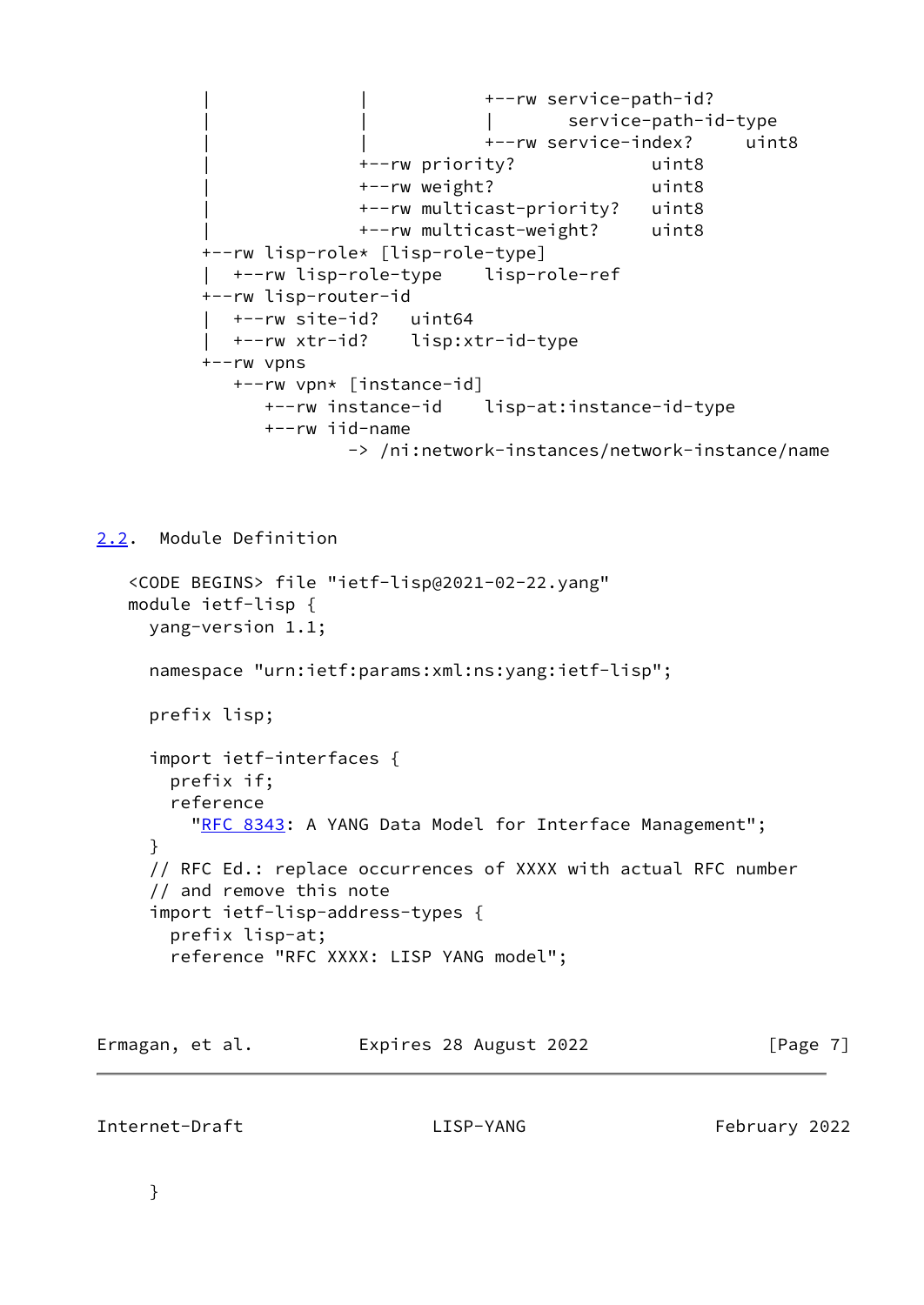```
 import ietf-yang-types {
   prefix yang;
   reference "RFC 6991: Common YANG Data Types";
 }
 import ietf-routing {
   prefix "rt";
   reference
    RFC 8349: A YANG Data Model for Routing Management
      (NMDA version)";
 }
 import ietf-network-instance {
   prefix "ni";
   reference
    RFC 8529: YANG Model for Network Instances";
 }
 organization
   "IETF LISP (Locator/ID Separation Protocol) Working Group";
 contact
   "WG Web: <http://tools.ietf.org/wg/lisp/>
   WG List: <mailto:lisp@ietf.org>
    Editor: Vina Ermagan
              <mailto:ermagan@gmail.com>
    Editor: Alberto Rodriguez-Natal
              <mailto:natal@cisco.com>
    Editor: Reshad Rahman
              <mailto:reshad@yahoo.com>";
 description
   "This YANG module defines the generic parameters for LISP.
   The module can be extended by vendors to define vendor-specific
    LISP parameters and policies.
    Copyright (c) 2018 IETF Trust and the persons identified as
    authors of the code. All rights reserved.
    Redistribution and use in source and binary forms, with or
   without modification, is permitted pursuant to, and subject
    to the license terms contained in, the Simplified BSD License
    Section 4.c of the IETF Trust's Legal Provisions
    Relating to IETF Documents
    (http://trustee.ietf.org/license-info).
    This version of this YANG module is part of RFC XXXX; see
    the RFC itself for full legal notices.
```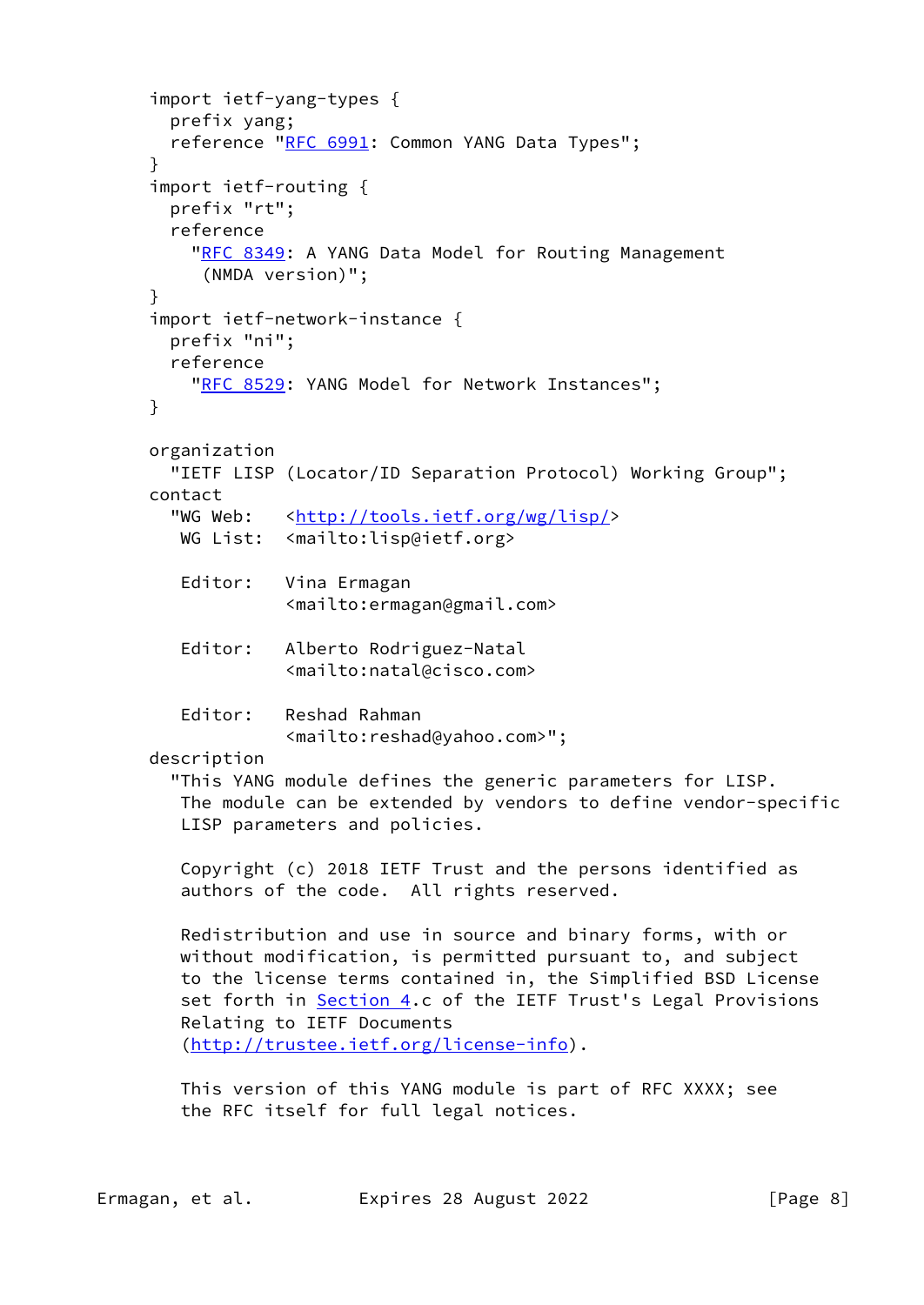```
 ";
 reference "RFC XXXX";
 revision 2021-02-22 {
   description
     "Initial revision.";
   reference
     "https://tools.ietf.org/html/rfc6830";
 }
 /*
 * Identity definitions
 */
 identity lisp {
   base "rt:control-plane-protocol";
   description "LISP protocol.";
   reference
    RFC 6830: The Locator/ID Separation Protocol (LISP).";
 }
 identity lisp-role {
   description
     "LISP router role.";
 }
 identity itr {
   base lisp-role;
   description
     "LISP ITR.";
 }
 identity pitr {
   base lisp-role;
   description
     "LISP PITR.";
 }
 identity etr {
   base lisp-role;
   description
     "LISP ETR.";
 }
 identity petr {
   base lisp-role;
   description
     "LISP PETR.";
 }
```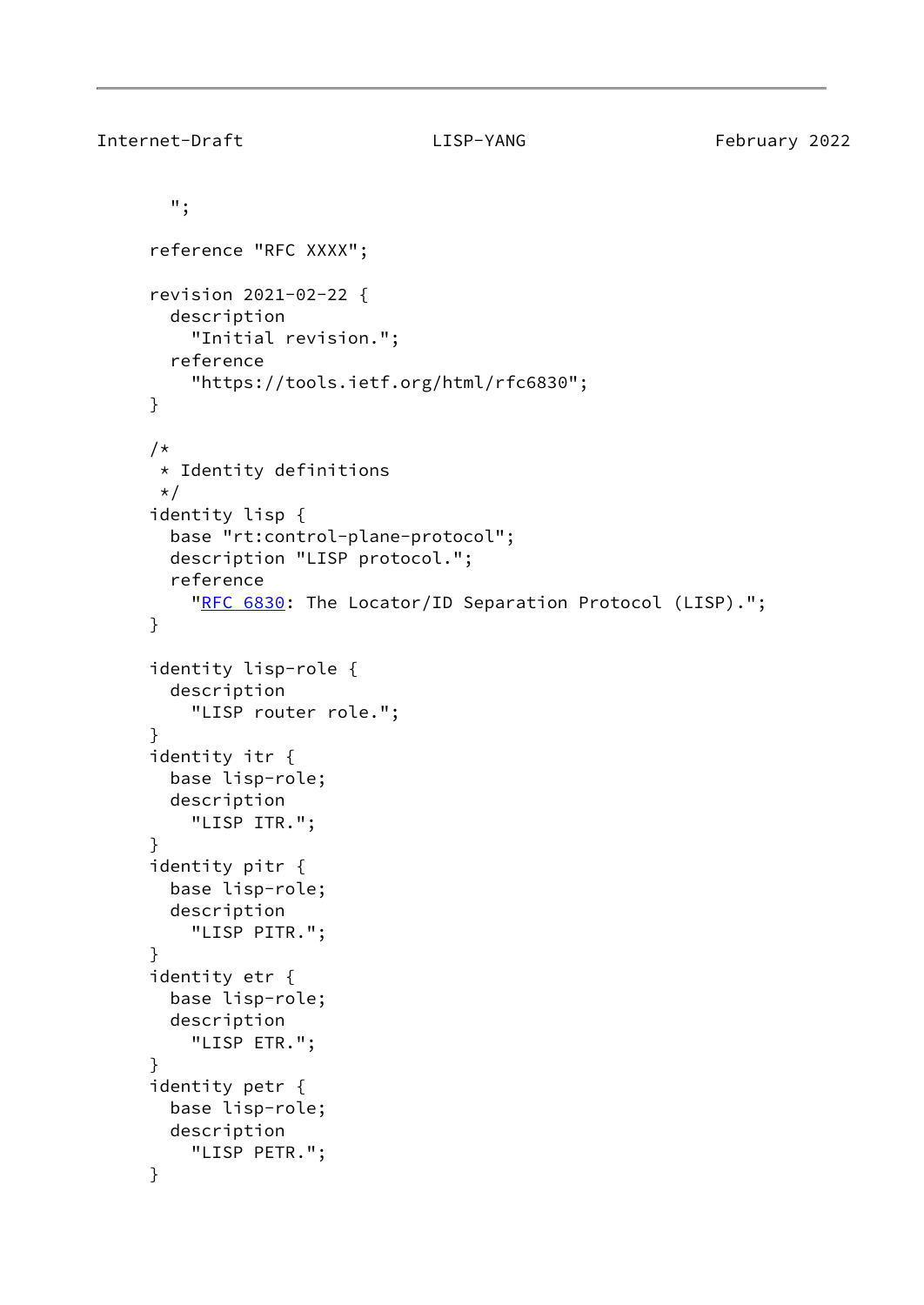```
 identity mapping-system {
   description
```

| Ermagan, et al. | Expires 28 August 2022 | [Page 9] |
|-----------------|------------------------|----------|
|-----------------|------------------------|----------|

```
Internet-Draft LISP-YANG February 2022
```

```
 "Mapping System interface";
 }
 identity single-node-mapping-system {
   base mapping-system;
   description
     "logically singular Map Server";
 }
 identity map-reply-act {
   description
     "Defines the lisp map-cache ACT type";
   reference
     "https://www.iana.org/assignments/lisp-parameters"
     + "/lisp-parameters.xhtml#lisp-act-value";
 }
 identity no-action {
   base map-reply-act;
   description
     "Mapping is kept alive and no encapsulation
     occurs.";
 }
 identity natively-forward {
   base map-reply-act;
   description
     "Matching packets are not encapsulated or
     dropped but natively forwarded.";
 }
 identity send-map-request {
   base map-reply-act;
   description
     "Matching packets invoke Map-Requests.";
 }
 identity drop-no-reason {
   base map-reply-act;
   description
     "Matching packets are dropped.";
 }
 identity drop-policy-denied {
   base map-reply-act;
```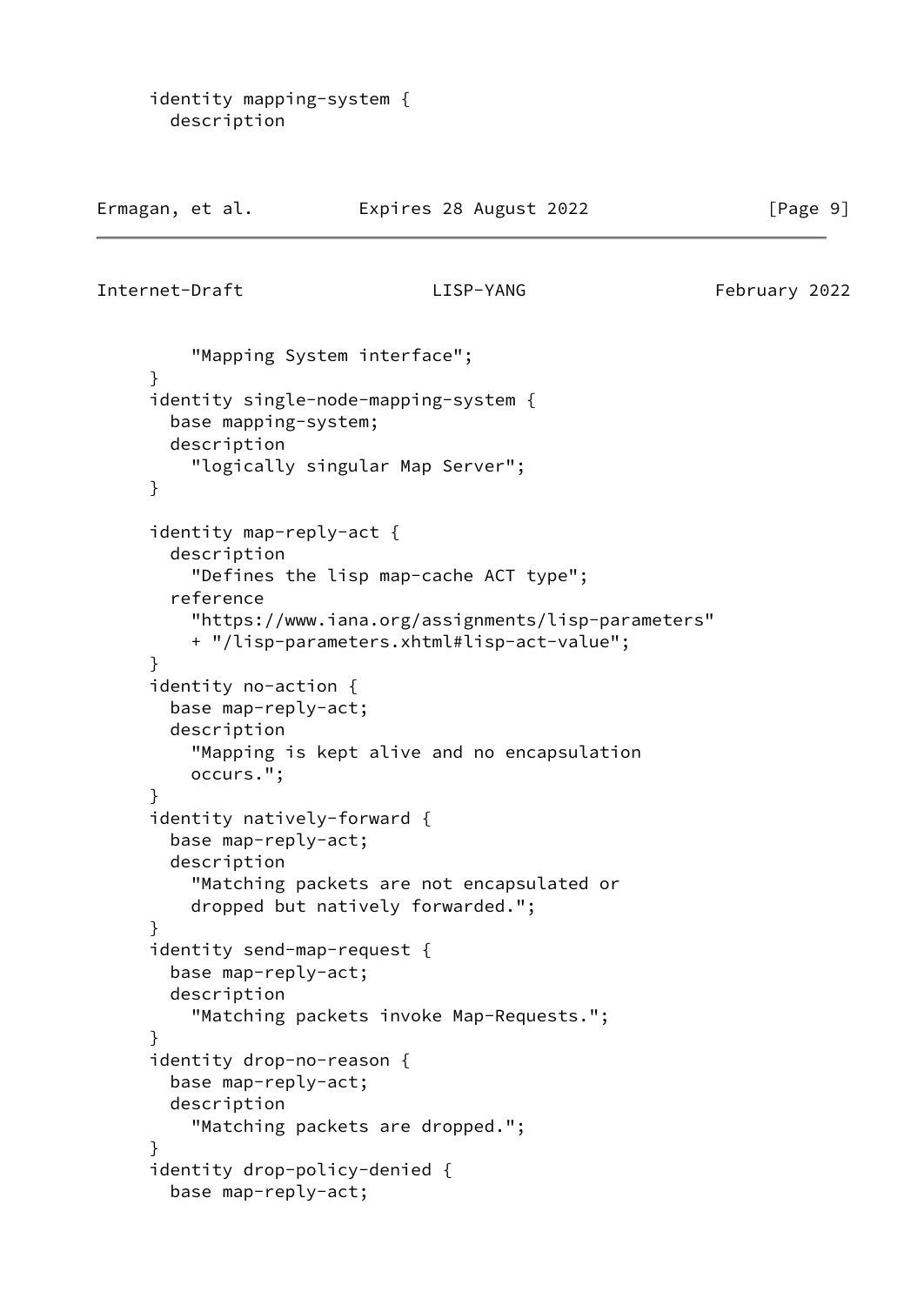```
 description
         "Matching packets are dropped (due to policy).";
     }
     identity drop-auth-failure {
       base map-reply-act;
       description
         "Matching packets are dropped (due to authentication
         failure).";
     }
Ermagan, et al. 
Expires 28 August 2022

[Page 10]
Internet-Draft LISP-YANG February 2022
     identity auth-algorithm {
       description
         "Base identity for the authentication mechanisms supported by
          LISP.";
       reference
         "https://www.iana.org/assignments/lisp-parameters"
         + "/lisp-parameters.xhtml#lisp-key-id-numbers";
     }
     identity no-auth-algorithm {
       base auth-algorithm;
       description
         "No authentication.";
     }
     identity hmac-sha-1-96-none {
       base auth-algorithm;
       description
        RFC2404), KDF = none";
     }
     identity hmac-sha-256-128-none {
       base auth-algorithm;
       description
        RFC4868), KDF = none";
     }
     identity hmac-sha-256-128-HKDF-SHA2562 {
       base auth-algorithm;
       description
        RFC4868)";
     }
     typedef mapping-system-ref {
```
type identityref {

base mapping-system;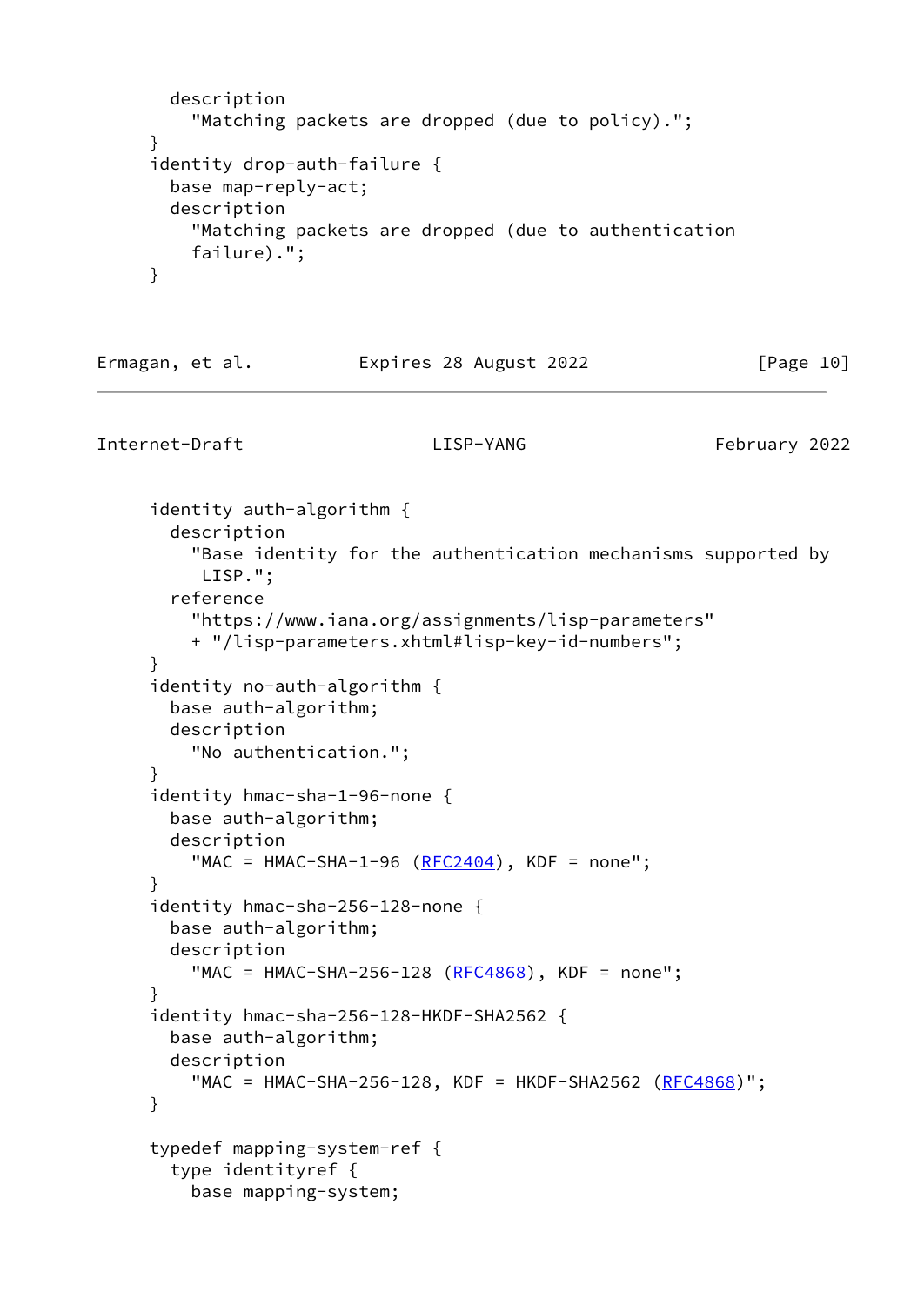```
 }
   description
     "Mapping System reference";
 }
 typedef lisp-role-ref {
   type identityref {
     base lisp-role;
   }
   description
     "LISP role reference";
 }
 typedef map-reply-action {
   type identityref {
     base map-reply-act;
   }
```
Ermagan, et al. Expires 28 August 2022 [Page 11]

```
 description
     "Map-Reply action reference";
 }
 typedef eid-id {
   type string {
    pattern '[a-zA-Z0-9\-_.:]*';
   }
   description
     "Type encoding of lisp-addresses to be generally used in EID
      keyed lists.";
 }
 typedef auth-algorithm-type {
   type identityref {
     base auth-algorithm;
   }
   description
     "Authentication algorithm reference";
 }
 typedef xtr-id-type {
   type binary {
     length "16";
   }
   description
   "128-bit xTR identifier.";
 }
```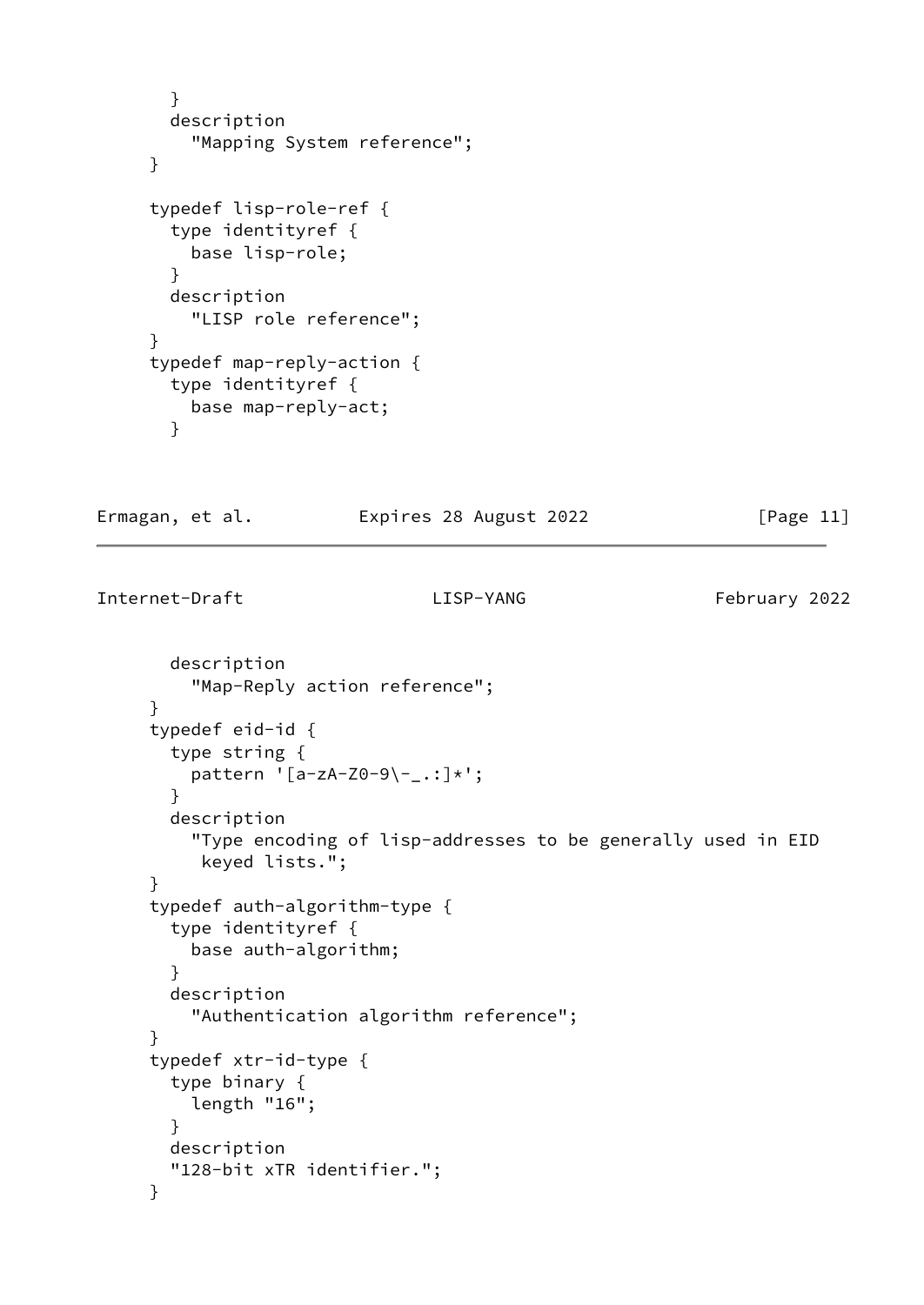```
 grouping locator-properties {
       description
         "Properties of a RLOC";
       leaf priority {
         type uint8;
         description
           "Locator priority.";
       }
       leaf weight {
         type uint8;
         description
           "Locator weight.";
       }
       leaf multicast-priority {
         type uint8;
         description
           "Locator's multicast priority";
       }
       leaf multicast-weight {
         type uint8;
         description
           "Locator's multicast weight";
Ermagan, et al. Expires 28 August 2022 [Page 12]
Internet-Draft LISP-YANG February 2022
       }
      }
     grouping locators-grouping {
       description
         "Grouping that defines a list of LISP locators.";
         list locator {
           key "locator-id";
           description
             "List of routing locators";
           leaf locator-id {
             type string {
               length "1..64";
              pattern '[a-zA-Z0-9\-_.:]*';
 }
```

```
 }
```
description

"Locator id";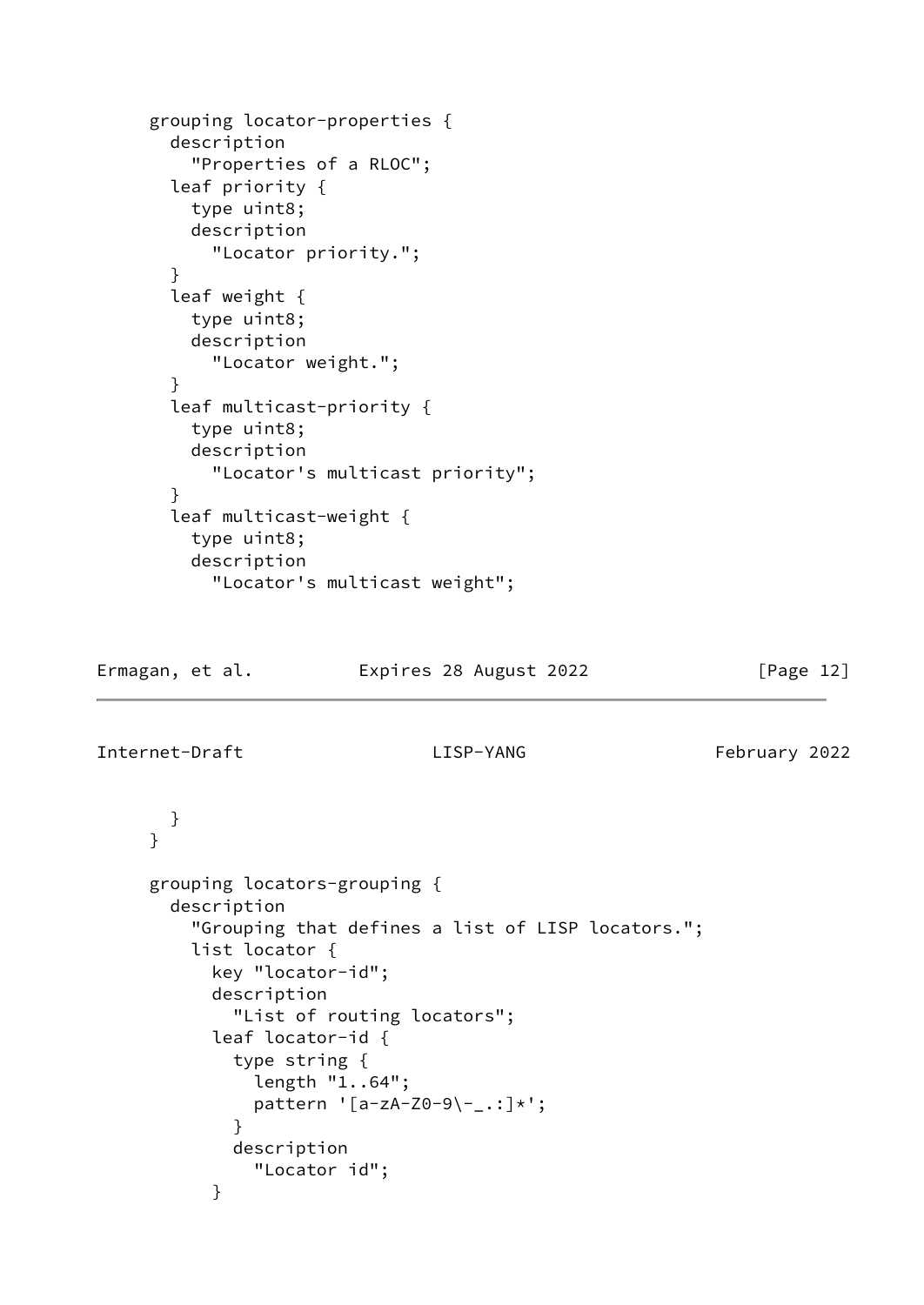```
 container locator-address {
             uses lisp-at:lisp-address;
             description
               "The locator address provided in LISP canonincal
                address format.";
 }
           uses locator-properties;
 }
     }
     grouping local-locators-grouping {
       description
         "Grouping that defines a list of LISP locators.";
       list interface {
         key "interface-ref";
         description
           "The address type of the locator";
         leaf interface-ref {
           type if:interface-ref;
           description
             "The name of the interface supporting the locator.";
         }
         uses locator-properties;
       }
      }
     grouping mapping {
       description
         "Grouping that defines a LISP mapping.";
Ermagan, et al. 
Expires 28 August 2022

[Page 13]
Internet-Draft LISP-YANG February 2022
       container eid {
         uses lisp-at:lisp-address;
         description
           "End-host Identifier (EID) to be mapped to a list of
            locators";
       }
       leaf time-to-live {
         type uint32;
         units minutes;
         description
           "Mapping validity period in minutes (as per RF6830).";
```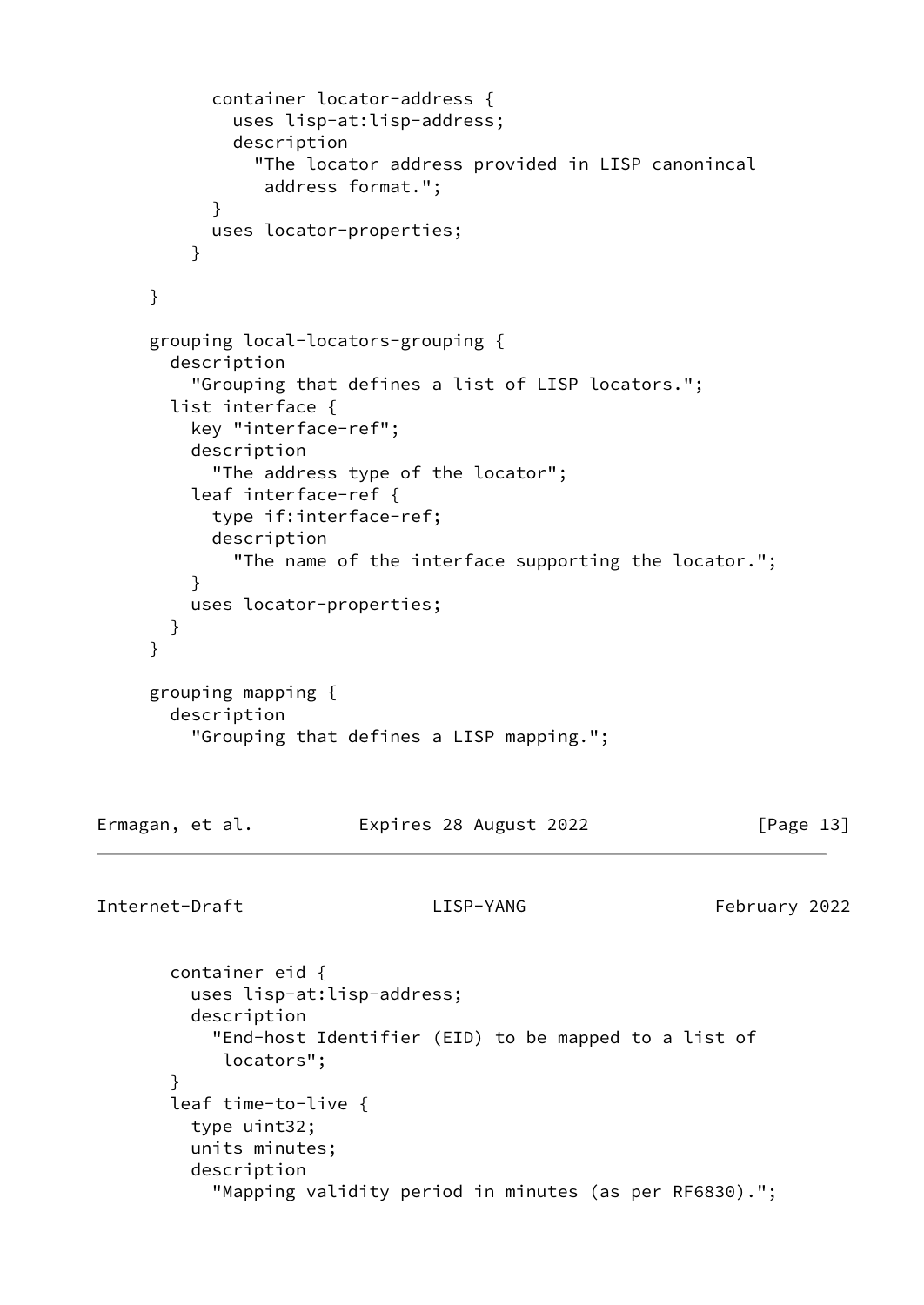```
 }
       leaf creation-time {
         type yang:date-and-time;
         config false;
         description
            "Time when the mapping was created.";
       }
       leaf authoritative {
         type bits {
           bit A {
             description
               "Authoritative bit.";
 }
         }
         description
           "Bit that indicates if mapping comes from an
            authoritative source.";
       }
       leaf static {
         type boolean;
         default "false";
         description
            "This leaf should be true if the mapping is static.";
       }
       choice locator-list {
         description
            "list of locartors are either negative, or positive.";
         case negative-mapping {
           leaf map-reply-action {
             type map-reply-action;
             description
               "Forwarding action for a negative mapping.";
 }
 }
         case positive-mapping {
           container rlocs {
             uses locators-grouping;
Ermagan, et al.             Expires 28 August 2022               [Page 14]
Internet-Draft LISP-YANG February 2022
             description
```

```
 "List of locators for a positive mapping.";
```

```
 }
    }
```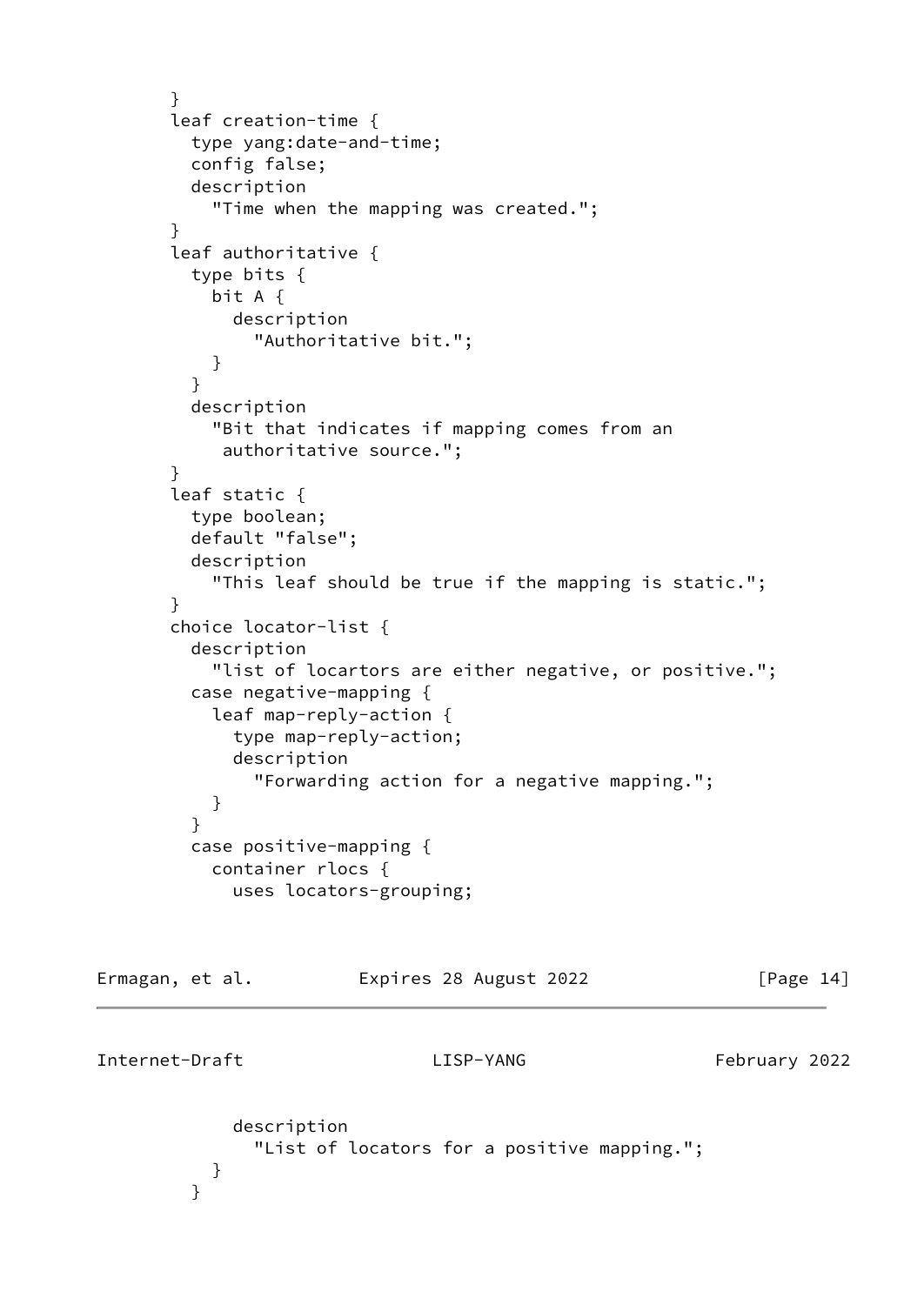```
 }
      }
     grouping mappings {
       description
          "Grouping that defines a list of LISP mappings.";
        list vpn {
          key "instance-id";
          description
            "VPN to which the mappings belong.";
          leaf instance-id {
            type leafref {
              path "/rt:routing/rt:control-plane-protocols"
                  + "/rt:control-plane-protocol/lisp:lisp"
                  + "/lisp:vpns/lisp:vpn"
                  + "/lisp:instance-id";
 }
            description
              "VPN identifier.";
 }
          container mappings {
            description
              "Mappings within the VPN.";
            list mapping {
              key "eid-id";
              description
                "List of EID to RLOCs mappings.";
              leaf eid-id {
                type eid-id;
                description
                  "Id that uniquely identifies a mapping.";
 }
              uses mapping;
 }
         }
       }
     }
     grouping auth-key {
       description "Grouping that defines authentication keys.";
       container authentication-keys {
          description "Multiple authentication keys can be defined.";
           list authentication-key {
            key "auth-key-id";
```
Ermagan, et al. 
Expires 28 August 2022

[Page 15]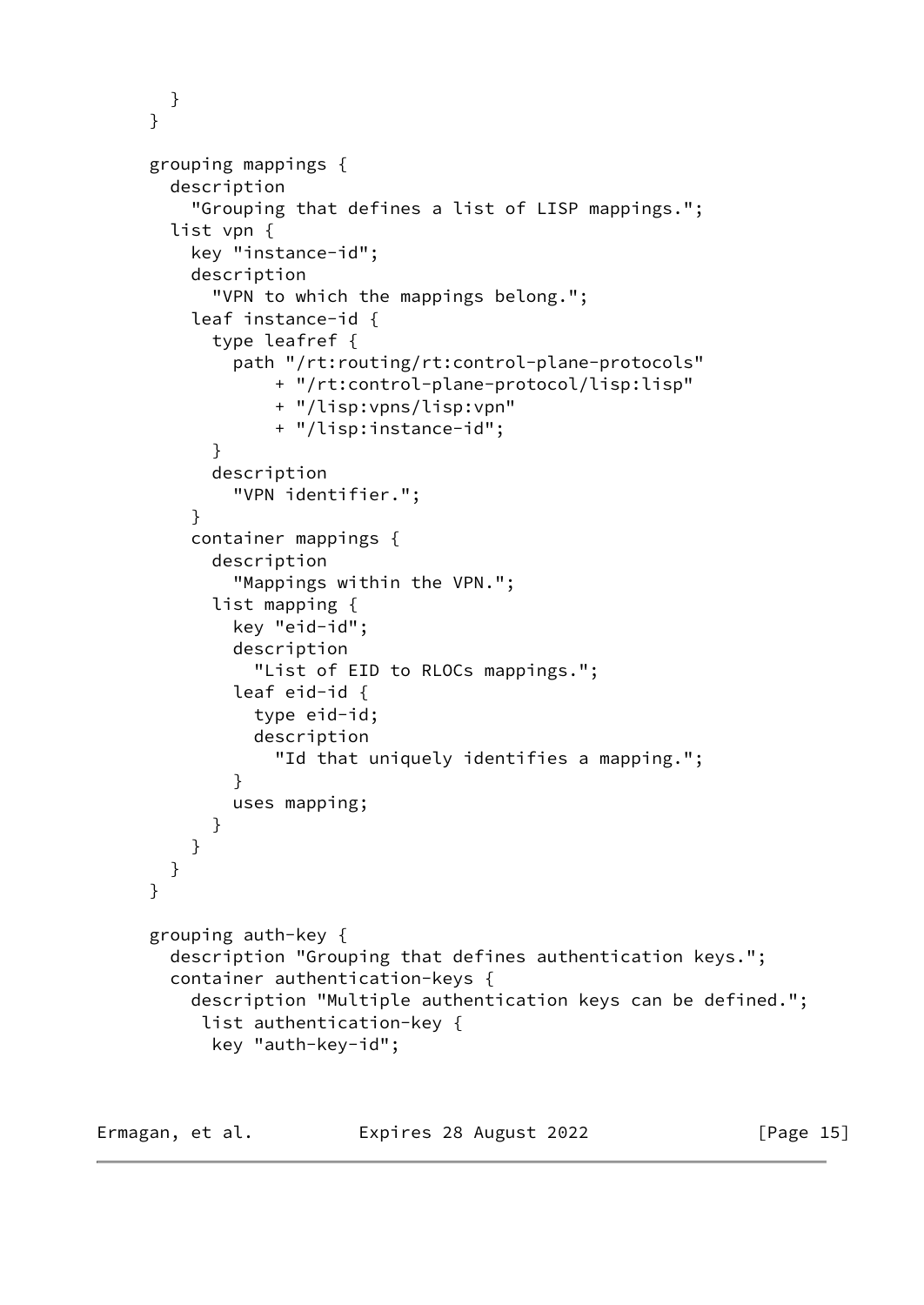}

```
 description
            "Authentication key parameters.";
            leaf auth-key-id {
              type string {
                pattern '[a-zA-Z0-9\-_.:]*';
 }
             description
              "Identifier of the authentication key.";
 }
            leaf-list auth-algorithm-id {
              type lisp:auth-algorithm-type;
              description
              "Authentication algorithm used with the key.";
 }
            leaf auth-key-value {
             type string;
              description
              "Clear text authentication key.";
 }
         }
       }
     augment "/rt:routing/rt:control-plane-protocols"
            + "/rt:control-plane-protocol" {
        when "derived-from-or-self(rt:type, 'lisp:lisp')" {
         description
            "This augmentation is only valid for a control-plane protocol
             instance of LISP.";
       }
       description "LISP protocol ietf-routing module
                     control-plane-protocol augmentation.";
       container lisp {
         description
            "Parameters for the LISP subsystem.";
         container locator-sets {
            description
              "Container that defines a named locator set which can be
              referenced elsewhere.";
            list locator-set {
             key "locator-set-name";
             description
                "Multiple locator sets can be defined.";
             leaf locator-set-name {
                type string {
```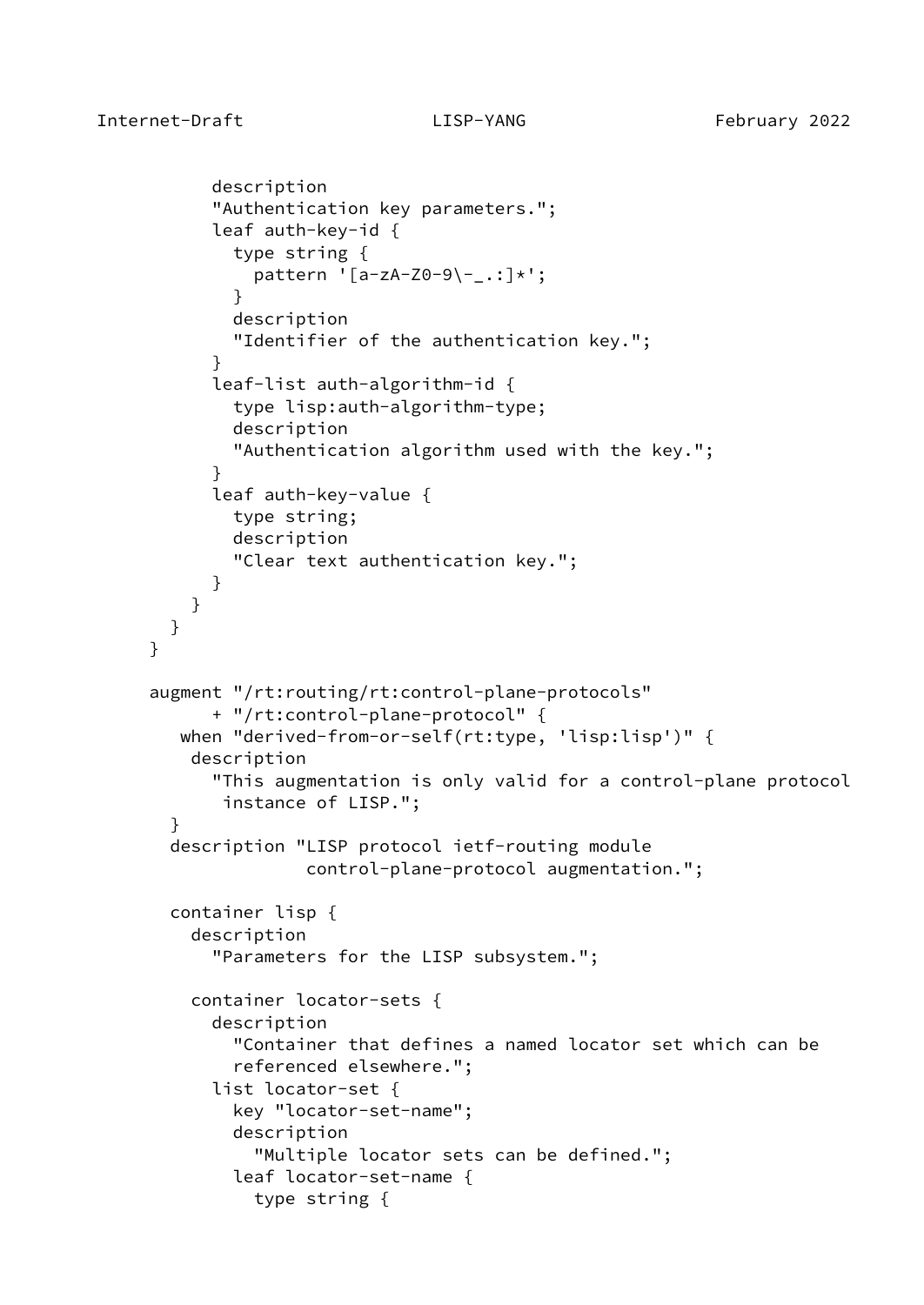```
 pattern '[a-zA-Z0-9\-_.:]*';
 }
               description
                 "Locator set name";
 }
             choice locator-type {
               description
                 "Locator sets can be based on local interfaces, or
                  general locators.";
               case local-interface {
                 uses local-locators-grouping;
                 description
                   "List of locators in this set based on local
                   interfaces.";
 }
               case general-locator {
                 uses locators-grouping;
                 description
                   "List of locators in this set based on
                   lisp-address.";
 }
 }
           }
         }
         list lisp-role {
           key lisp-role-type;
             description
               "List of lisp device roles such as MS, MR, ITR,
                PITR, ETR or PETR.";
             leaf lisp-role-type {
               type lisp-role-ref;
               description
                "The type of LISP device - identity derived from the
                  'lisp-device' base identity.";
 }
         }
         container lisp-router-id {
           when "../lisp-role/lisp-role-type = 'lisp:itr' or
```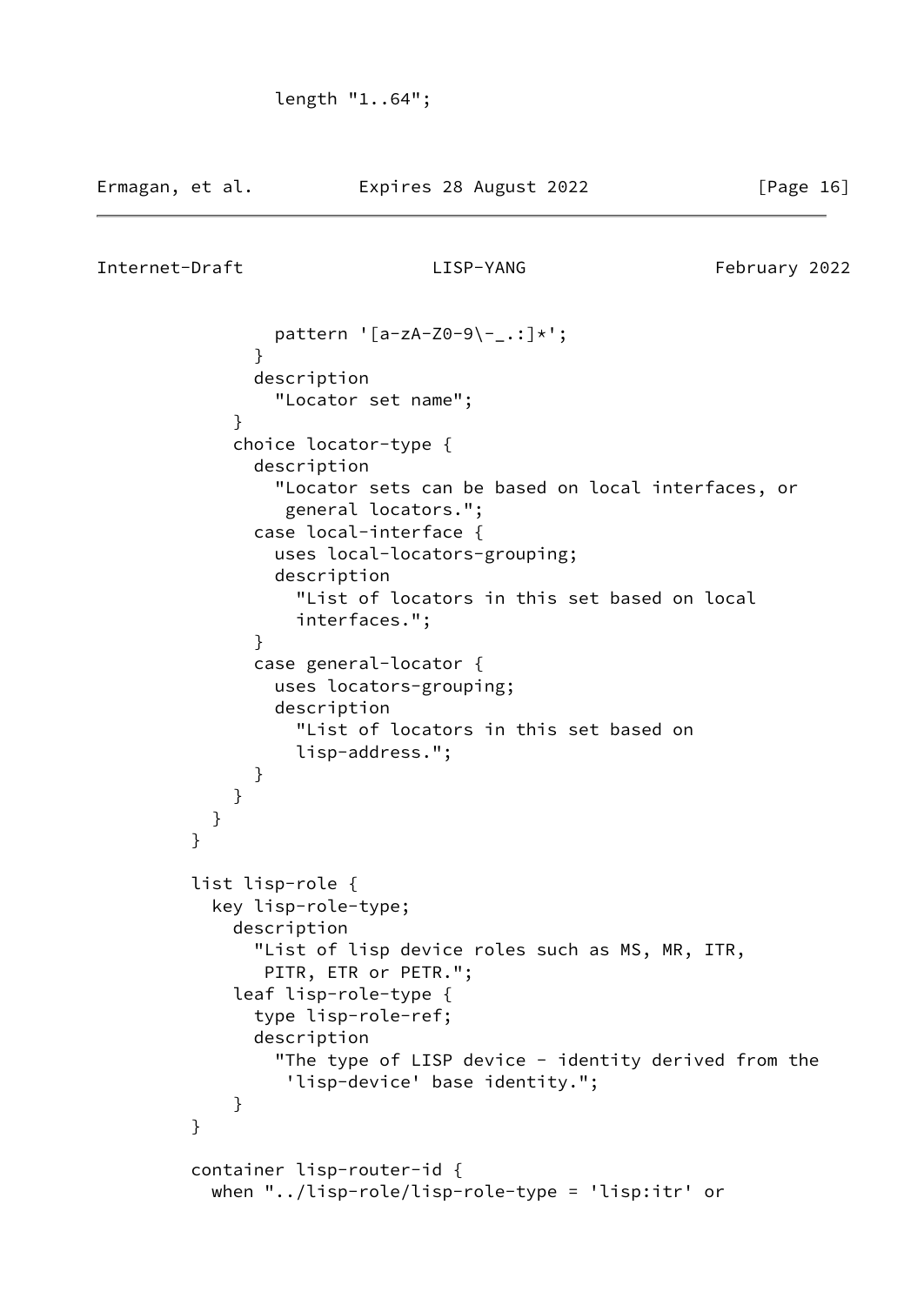```
 ../lisp-role/lisp-role-type = 'lisp:pitr' or
                  ../lisp-role/lisp-role-type = 'lisp:etr' or
                  ../lisp-role/lisp-role-type = 'lisp:petr'" {
             description "Only when ITR, PITR, ETR or PETR.";
 }
            description
             "Site-ID and xTR-ID of the device.";
            leaf site-id {
```
### Ermagan, et al. Expires 28 August 2022 [Page 17]

```
Internet-Draft LISP-YANG February 2022
```

```
 type uint64;
             description "Site ID";
 }
           leaf xtr-id {
             type lisp:xtr-id-type;
             description "xTR ID";
 }
         }
         container vpns {
           when "../lisp-role/lisp-role-type = 'lisp:itr' or
                 ../lisp-role/lisp-role-type = 'lisp:pitr' or
                 ../lisp-role/lisp-role-type = 'lisp:etr' or
                 ../lisp-role/lisp-role-type = 'lisp:petr'" {
             description "Only when ITR, PITR, ETR or PETR.";
 }
           description "VPNs";
           list vpn {
             key instance-id;
             unique "iid-name";
             description "List of VPNs";
             leaf instance-id {
               type lisp-at:instance-id-type;
               description
                 "VPN identifier. The value 0 for instance-id must be
                 used for the default VRF.";
 }
             leaf iid-name {
               type leafref {
                 path "/ni:network-instances/ni:network-instance"
                 + "/ni:name";
 }
```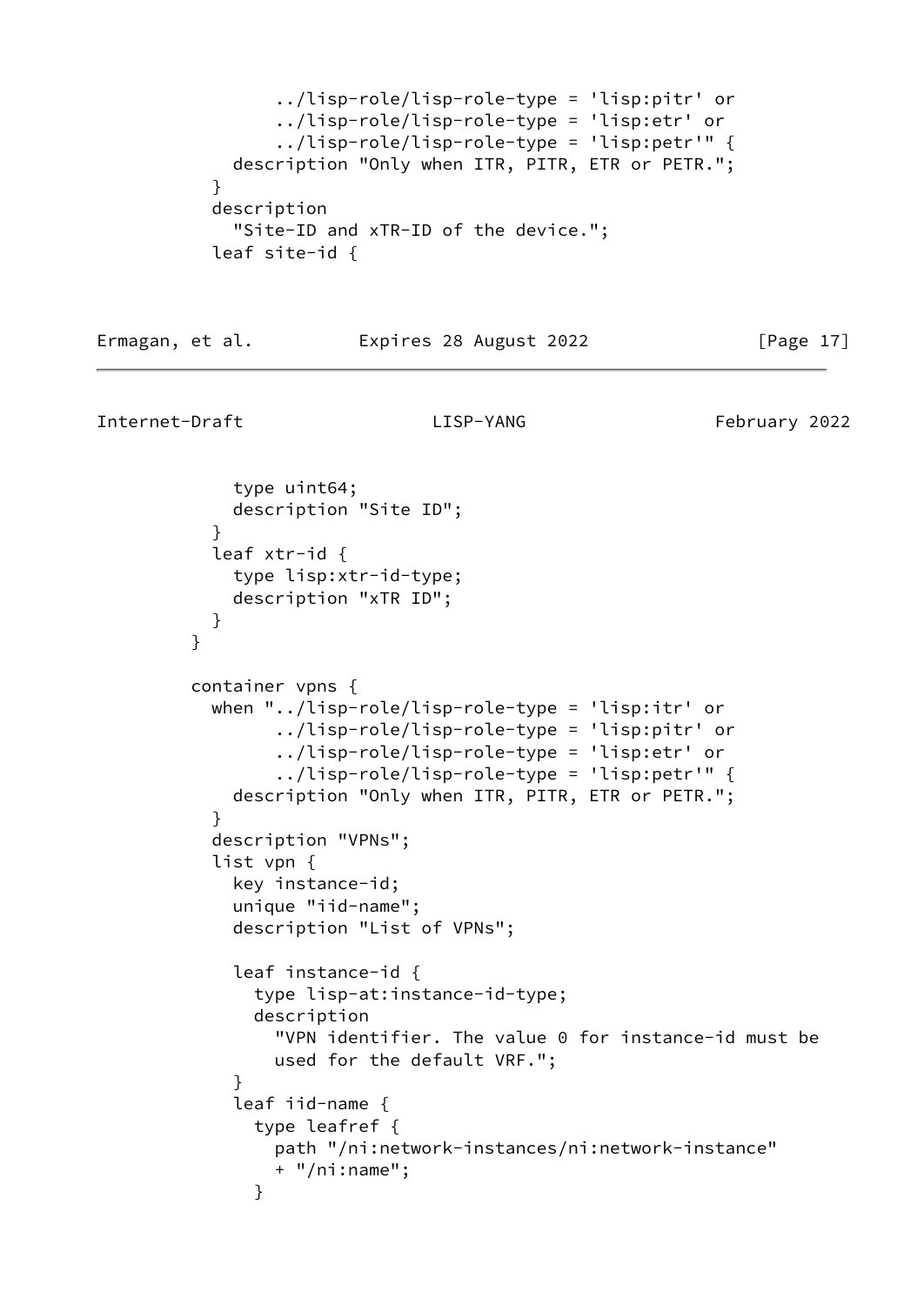```
 mandatory true;
                description
                  "Name of VPN (e.g. VRF) to which an instance-id is
                   bound. Each instance-id is bound to a different VPN";
 }
           }
        }
       }
     }
   }
   <CODE ENDS>
```

| Expires 28 August 2022<br>Ermagan, et al. | [Page 18] |  |
|-------------------------------------------|-----------|--|
|-------------------------------------------|-----------|--|

<span id="page-20-1"></span>Internet-Draft LISP-YANG February 2022

# <span id="page-20-0"></span>[3](#page-20-0). LISP-ITR Module

 This module captures the configuration data model of a LISP ITR. The model also captures some operational data elements.

## <span id="page-20-2"></span>[3.1](#page-20-2). Module Structure

```
 module: ietf-lisp-itr
   augment /rt:routing/rt:control-plane-protocols
             /rt:control-plane-protocol/lisp:lisp:
     +--rw itr!
        +--rw rloc-probing!
          | +--rw interval? uint16
          | +--rw retries? uint8
          | +--rw retries-interval? uint16
        +--rw itr-rlocs? leafref
        +--rw map-resolvers
          | +--rw map-resolver* inet:ip-address
        +--rw proxy-etrs
         | +--rw proxy-etr-address* inet:ip-address
        +--rw map-cache
           +--ro size? uint32
          +--ro limit? uint32
           +--rw vpn* [instance-id]
             +--rw instance-id leafref
             +--rw mappings
```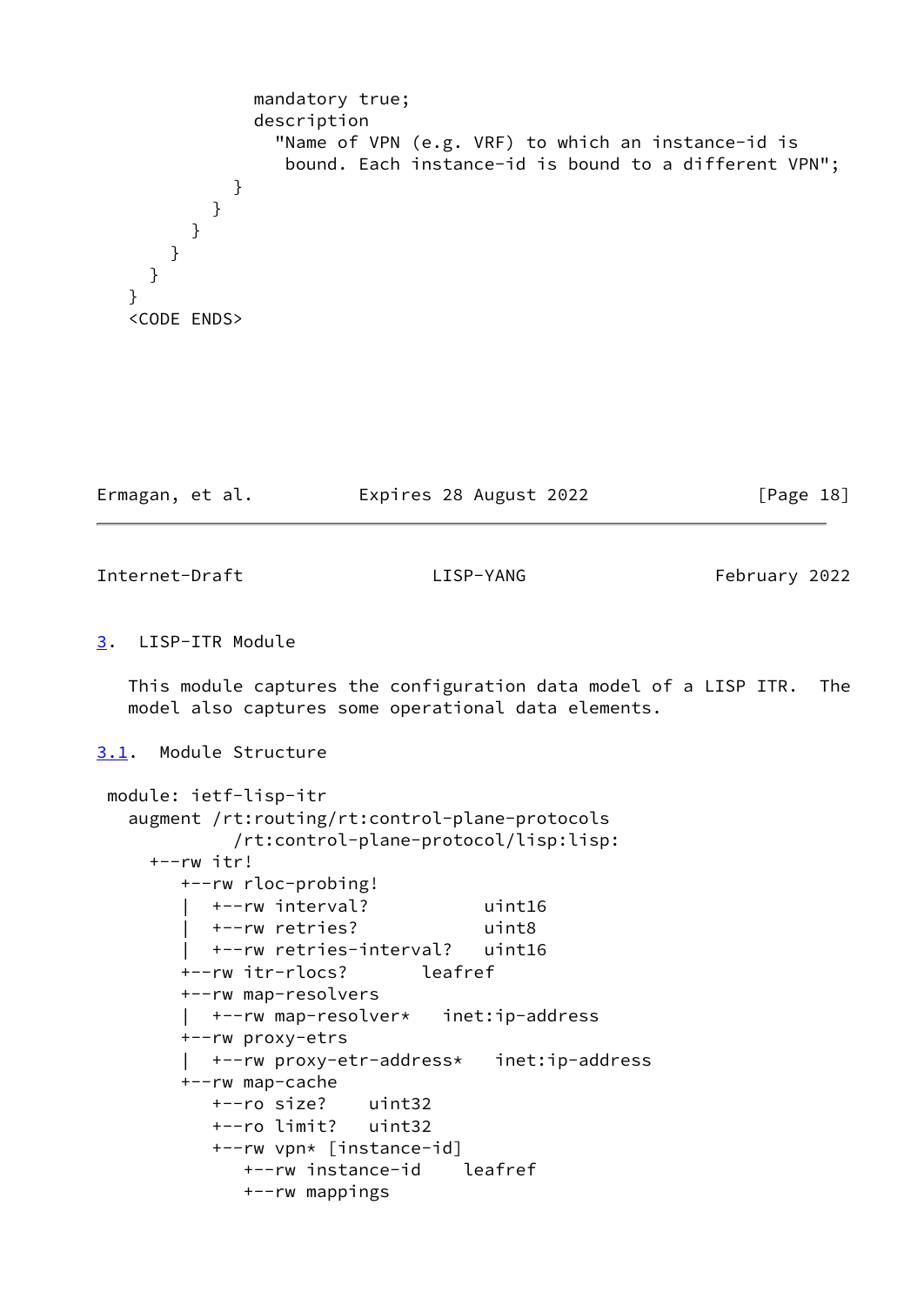```
 +--rw mapping* [eid-id]
    +--rw eid-id eid-id
    +--rw eid
      | +--rw address-type
       | | lisp-address-family-ref
      | +--rw (address)?
         | +--:(no-address)
        | +--rw no-address? empty
        +--:(ipv4)
          +--rw ipv4?
                   inet:ipv4-address
        +-:(ipv4-prefix)
        | +--rw ipv4-prefix?
                   inet:ipv4-prefix
        +--:(ipv6)
        | +--rw ipv6?
                   inet:ipv6-address
        +-: (ipv6-prefix)
           | | +--rw ipv6-prefix?
                   inet:ipv6-prefix
        +--: (mac)
        | +--rw mac?
```
Ermagan, et al. Expires 28 August 2022 [Page 19]

```
 | | yang:mac-address
 | +--:(distinguished-name)
  | | +--rw distinguished-name?
             | | distinguished-name-type
 | +--:(as-number)
    | | +--rw as-number?
            inet:as-number
 | +--:(null-address)
    | | +--rw null-address
      +--rw address? empty
 | +--:(afi-list)
    | | +--rw afi-list
       | | +--rw address-list* simple-address
 | +--:(instance-id)
   | | +--rw instance-id
       | | +--rw instance-id? instance-id-type
       | | +--rw mask-length? uint8
       | | +--rw address? simple-address
 | +--:(as-number-lcaf)
```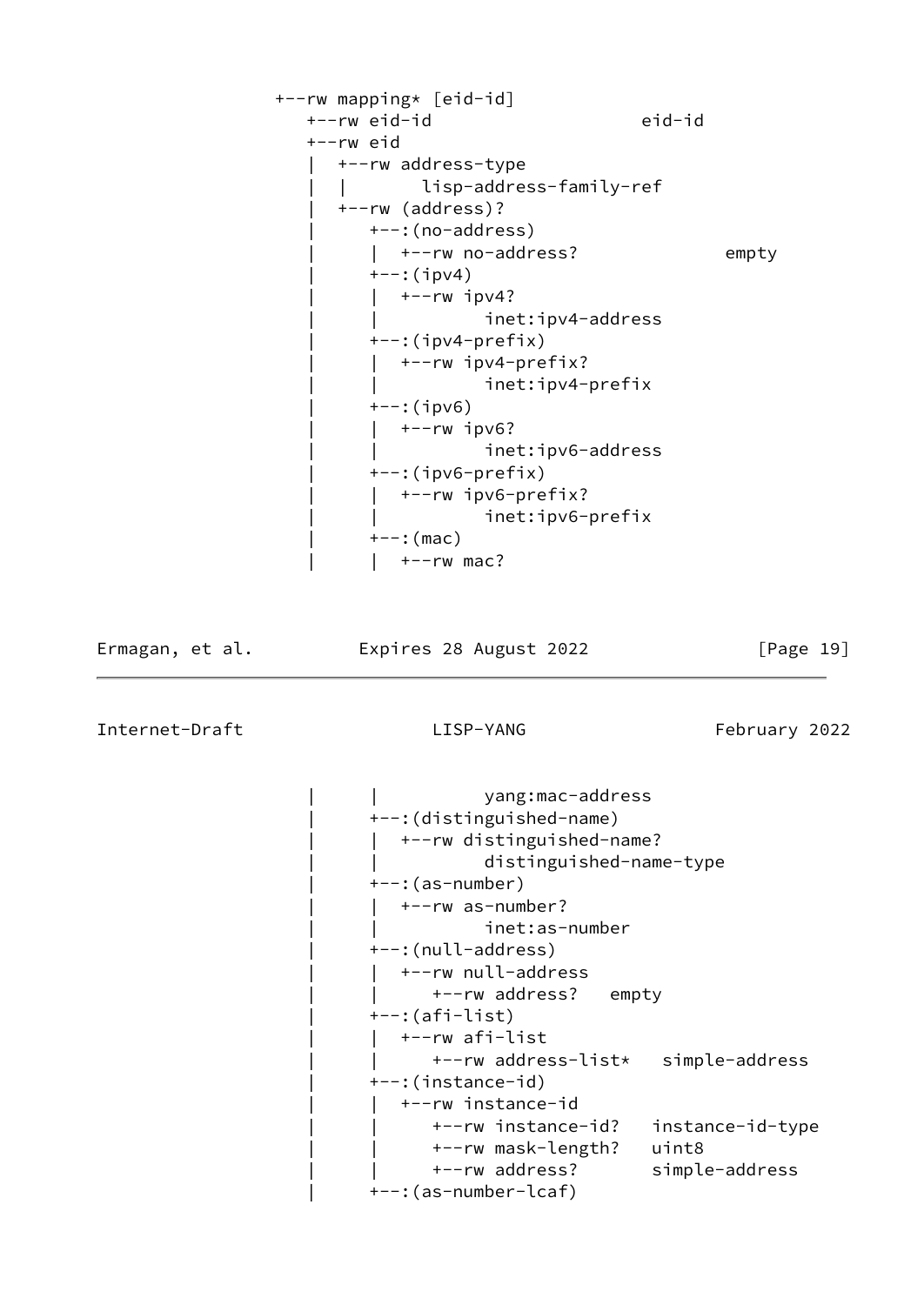| +--rw as-number-lcaf     |                |
|--------------------------|----------------|
| $+--rw$ as?              | inet:as-number |
| +--rw address?           | simple-address |
| +--: (application-data)  |                |
| +--rw application-data   |                |
| +--rw address?           |                |
| simple-address           |                |
| +--rw protocol?          | uint8          |
| +--rw ip-tos?            | int32          |
| +--rw local-port-low?    |                |
| inet:port-number         |                |
| +--rw local-port-high?   |                |
| inet:port-number         |                |
| +--rw remote-port-low?   |                |
| inet:port-number         |                |
| +--rw remote-port-high?  |                |
| inet:port-number         |                |
| +--: (geo-coordinates)   |                |
| +--rw geo-coordinates    |                |
| +--rw latitude?          | bits           |
| +--rw latitude-degrees?  | uint8          |
| +--rw latitude-minutes?  | uint8          |
| +--rw latitude-seconds?  | uint8          |
| +--rw longitude?         | bits           |
| +--rw longitude-degrees? | uint16         |
| +--rw longitude-minutes? | uint8          |
| +--rw longitude-seconds? | uint8          |
| +--rw altitude?          | int32          |
| +--rw address?           |                |

Ermagan, et al. 
Expires 28 August 2022

[Page 20]

Internet-Draft LISP-YANG February 2022

simple-address | +--:(nat-traversal) | | +--rw nat-traversal | | +--rw ms-udp-port? uint16 | | +--rw etr-udp-port? uint16 | | +--rw global-etr-rloc? | | | simple-address | | +--rw ms-rloc? | | | simple-address | | +--rw private-etr-rloc? | | | simple-address | | +--rw rtr-rlocs\*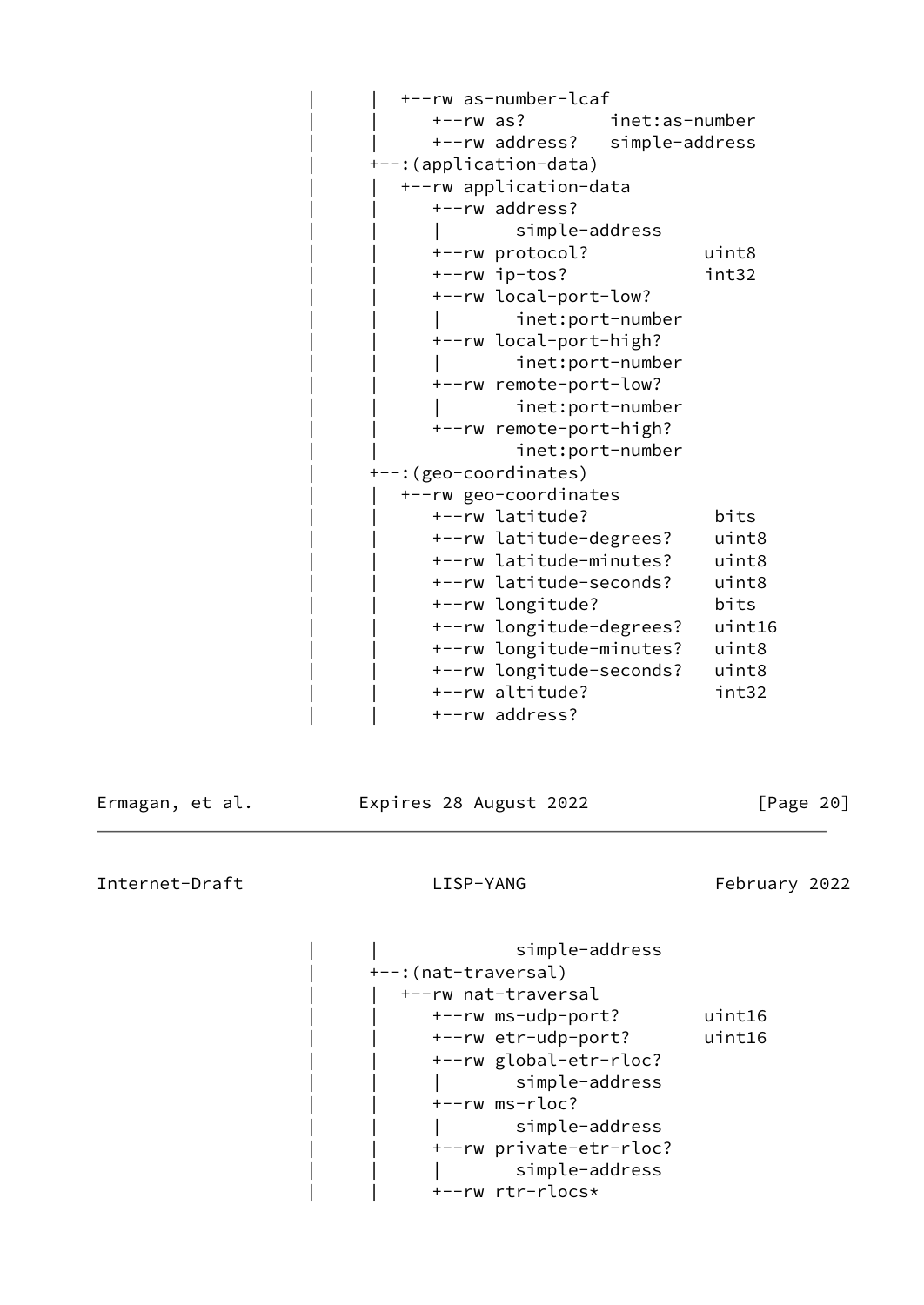| | simple-address | +--:(explicit-locator-path) | | +--rw explicit-locator-path | | +--rw hop\* [hop-id] | | +--rw hop-id string | | +--rw address? simple-address | | +--rw lrs-bits? bits | +--:(source-dest-key) +--rw source-dest-key | | +--rw source? simple-address | | +--rw dest? simple-address | +--:(key-value-address) | | +--rw key-value-address | | +--rw key? simple-address | | +--rw value? simple-address | +--:(service-path) | +--rw service-path | +--rw service-path-id? | | service-path-id-type | +--rw service-index? uint8 +--rw time-to-live? uint32 +--ro creation-time? yang:date-and-time +--rw authoritative? bits +--rw static? boolean +--rw (locator-list)? +--:(negative-mapping) | +--rw map-reply-action? map-reply-action +--:(positive-mapping) +--rw rlocs +--rw locator\* [locator-id] +--rw locator-id string +--rw locator-address | +--rw address-type | | lisp-address-family-ref | +--rw (address)? | +--:(no-address)

Ermagan, et al. Expires 28 August 2022 [Page 21]

Internet-Draft LISP-YANG February 2022

 | | +--rw no-address? empty  $+--:$ (ipv4) | | +--rw ipv4? inet:ipv4-address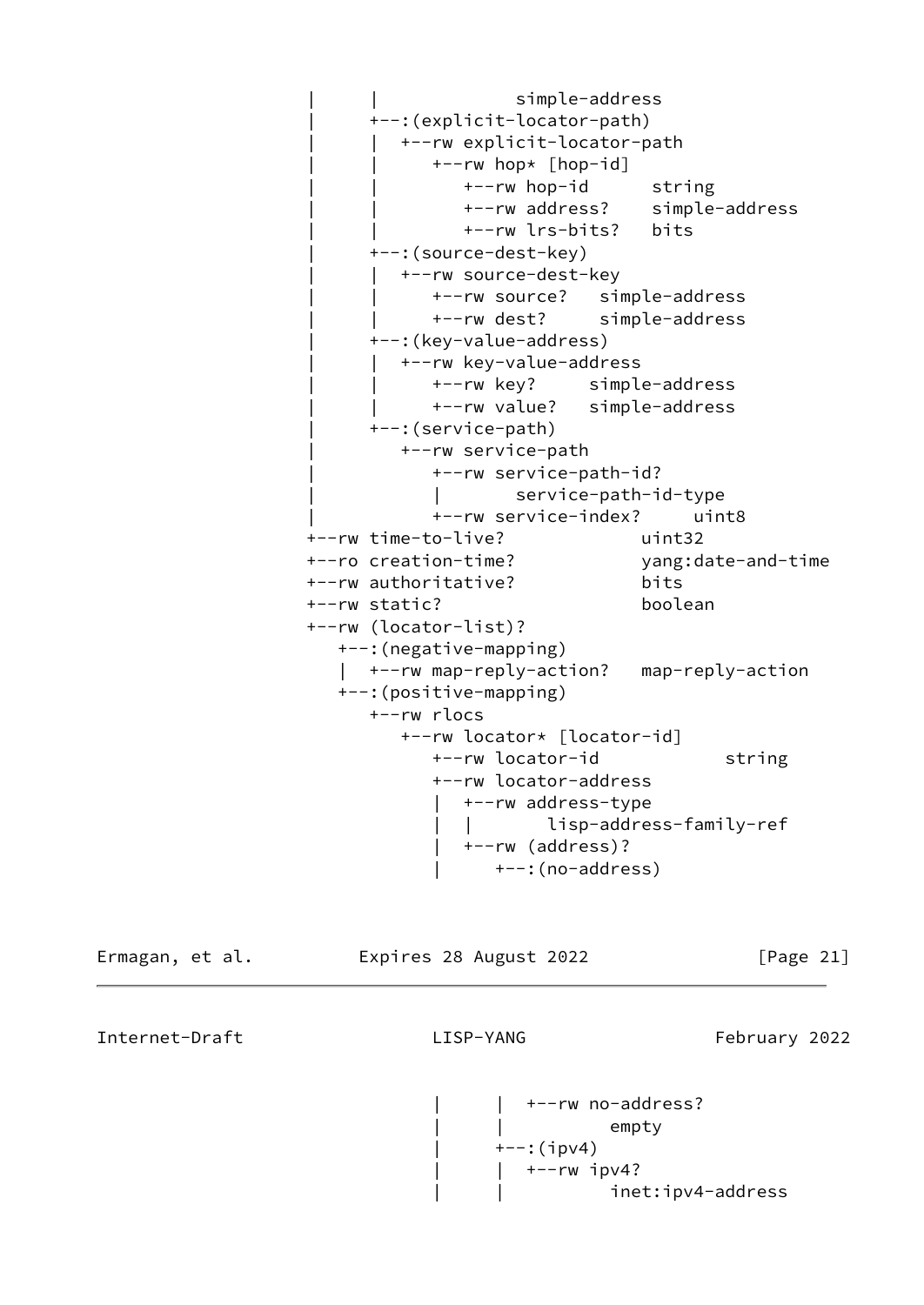```
+-: (ipv4-prefix)
   | | +--rw ipv4-prefix?
            inet:ipv4-prefix
+--:(ipv6)
| +--rw ipv6?
             | | inet:ipv6-address
+-: (ipv6-prefix)
| +--rw ipv6-prefix?
            inet:ipv6-prefix
+--: (mac)
| +--rw mac?
             | | yang:mac-address
 | +--:(distinguished-name)
| +--rw distinguished-name?
             | | distinguished-name-type
 | +--:(as-number)
   | | +--rw as-number?
             | | inet:as-number
 | +--:(null-address)
| +--rw null-address
      +--rw address? empty
 | +--:(afi-list)
   | | +--rw afi-list
       | | +--rw address-list*
               simple-address
 | +--:(instance-id)
   | | +--rw instance-id
       | | +--rw instance-id?
       | | | instance-id-type
       | | +--rw mask-length? uint8
       | | +--rw address?
                | | simple-address
 | +--:(as-number-lcaf)
   | | +--rw as-number-lcaf
      +--rw as?
        | | | inet:as-number
       | | +--rw address?
                | | simple-address
 | +--:(application-data)
   | | +--rw application-data
      +--rw address?
        | | | simple-address
      +--rw protocol?
```
Ermagan, et al. Expires 28 August 2022 [Page 22]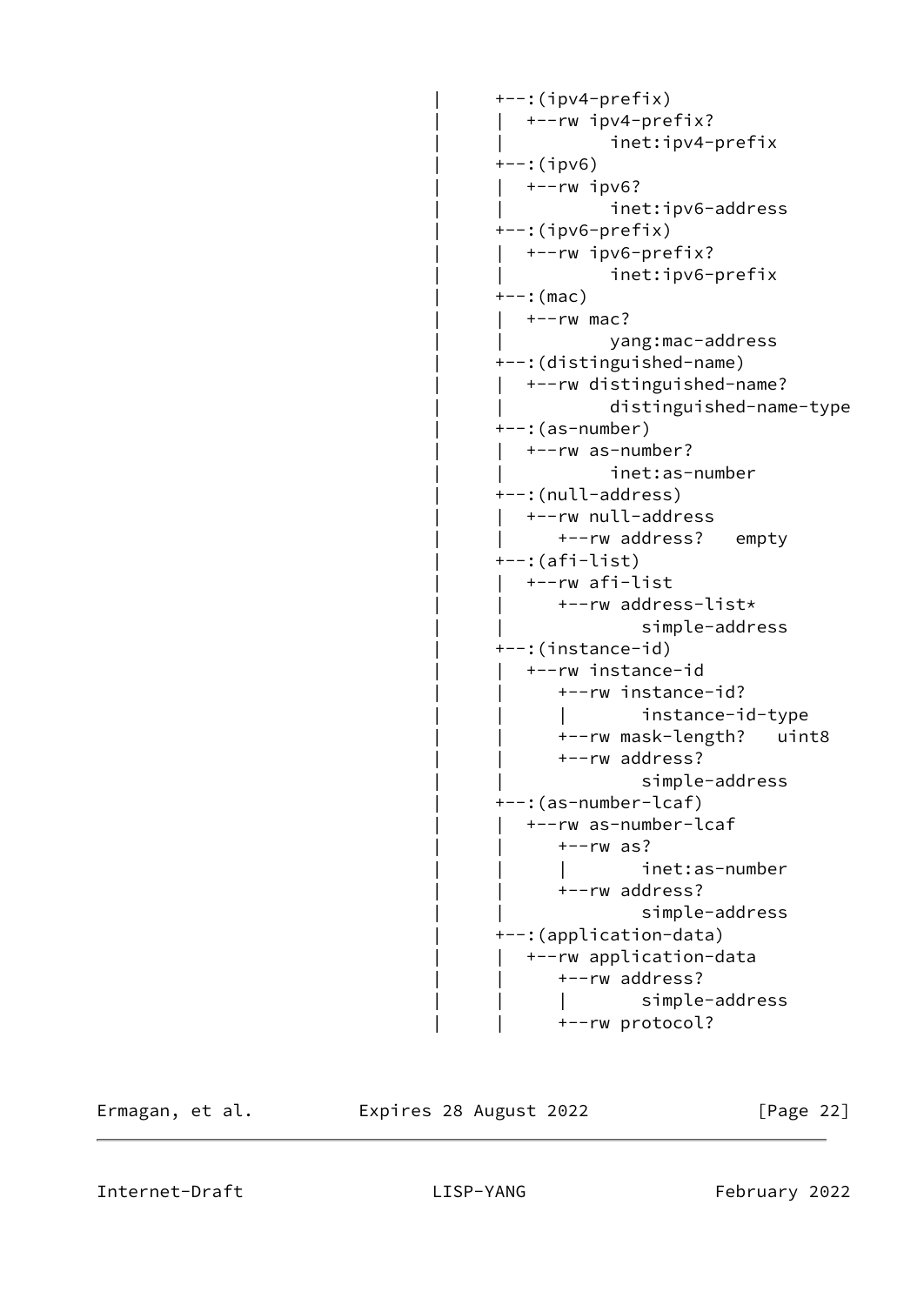| | | | | uint8 | | | | | uint8 | | +--rw ip-tos? | | | | | int32<br>| | | | int32 | | +--rw local-port-low? inet:port-number | | +--rw local-port-high? | | | inet:port-number | | +--rw remote-port-low? inet:port-number | | +--rw remote-port-high? inet:port-number | +--:(geo-coordinates) | | +--rw geo-coordinates | | +--rw latitude? | | | bits | | +--rw latitude-degrees? | | | | | uint8 | | | | | uint8 | | +--rw latitude-minutes? | | | | | uint8 | | | | | uint8 | | +--rw latitude-seconds? | | | | | uint8 | | | | | uint8 | | +--rw longitude? | | | bits | | +--rw longitude-degrees? | | | | uint16<br>| | | | uint16 | | +--rw longitude-minutes? | | | | | uint8 | | | | | uint8 | | +--rw longitude-seconds? | | | | | uint8 | | | | | uint8 | | +--rw altitude? | | | | | int32<br>| | | | int32 | | +--rw address? | | simple-address | +--:(nat-traversal) | | +--rw nat-traversal | | +--rw ms-udp-port? | | | | uint16<br>| | | | uint16 | | +--rw etr-udp-port? | | | | uint16<br>| | | | uint16 | | +--rw global-etr-rloc? | | | simple-address | | +--rw ms-rloc? | | | simple-address | | +--rw private-etr-rloc? | | | simple-address | | +--rw rtr-rlocs\* simple-address | +--:(explicit-locator-path)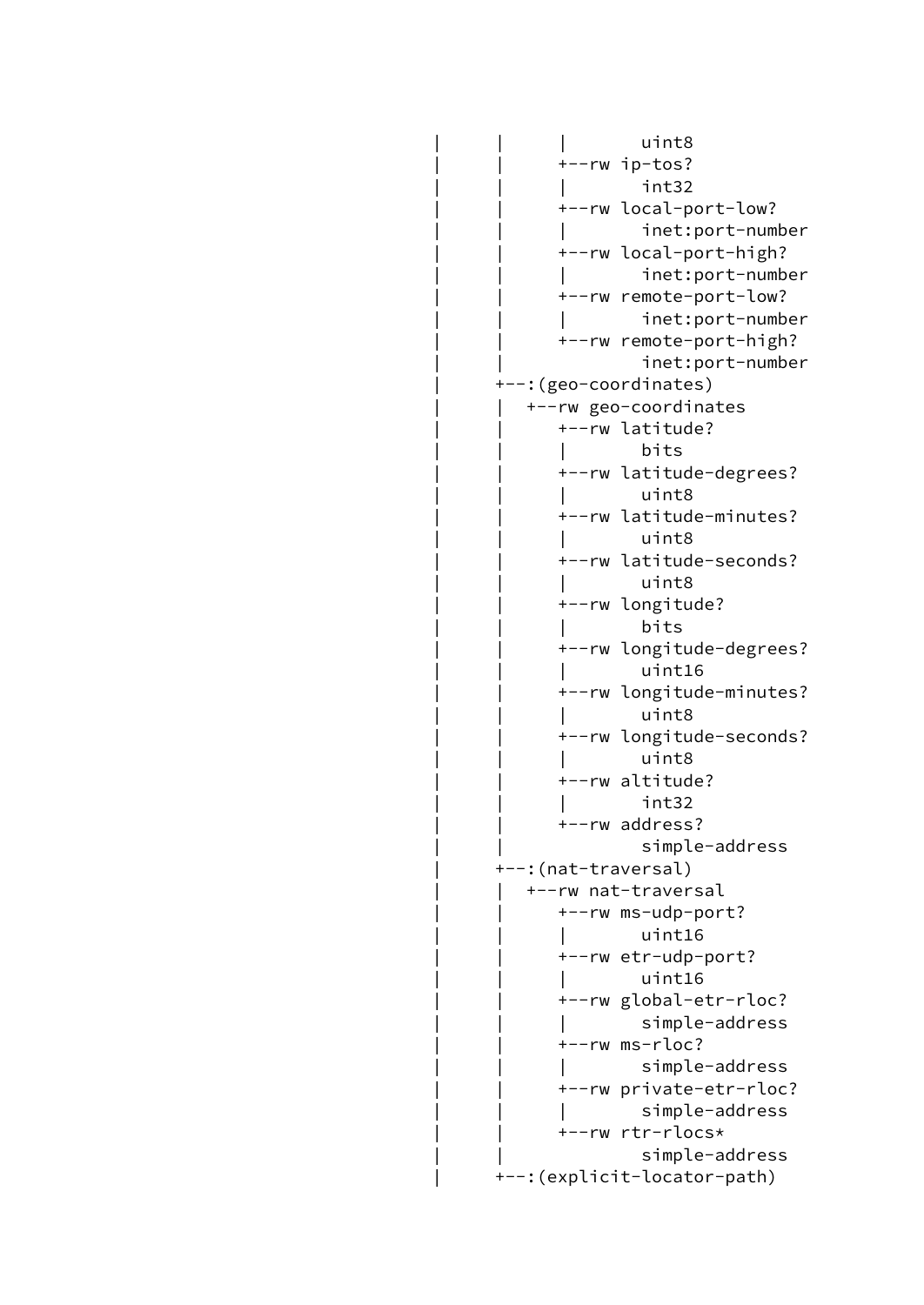```
Internet-Draft LISP-YANG February 2022
                                      | | +--rw explicit-locator-path
                                         | | +--rw hop* [hop-id]
                                            | | +--rw hop-id
 | | | string
                                            | | +--rw address?
                                            | | | simple-address
                                            | | +--rw lrs-bits? bits
                                    | +--:(source-dest-key)
                                     | | +--rw source-dest-key
                                        +--rw source?
                                                | | | simple-address
                                        +--rw dest?
                                                simple-address
                                    | +--:(key-value-address)
                                      | | +--rw key-value-address
                                        +--rw key?
                                         | | | simple-address
                                         | | +--rw value?
                                                 | | simple-address
                                    | +--:(service-path)
                                       | +--rw service-path
                                         | +--rw service-path-id?
                                         | | service-path-id-type
                                         | +--rw service-index?
 | uint8
                              +--rw priority? uint8
                              +--rw weight? uint8
                              +--rw multicast-priority? uint8
                              +--rw multicast-weight? uint8
3.2. Module Definition
   <CODE BEGINS> file "ietf-lisp-itr@2019-02-23.yang"
   module ietf-lisp-itr {
     yang-version 1.1;
     namespace "urn:ietf:params:xml:ns:yang:ietf-lisp-itr";
     prefix lisp-itr;
     // RFC Ed.: replace occurrences of XXXX with actual RFC number
     // and remove this note
```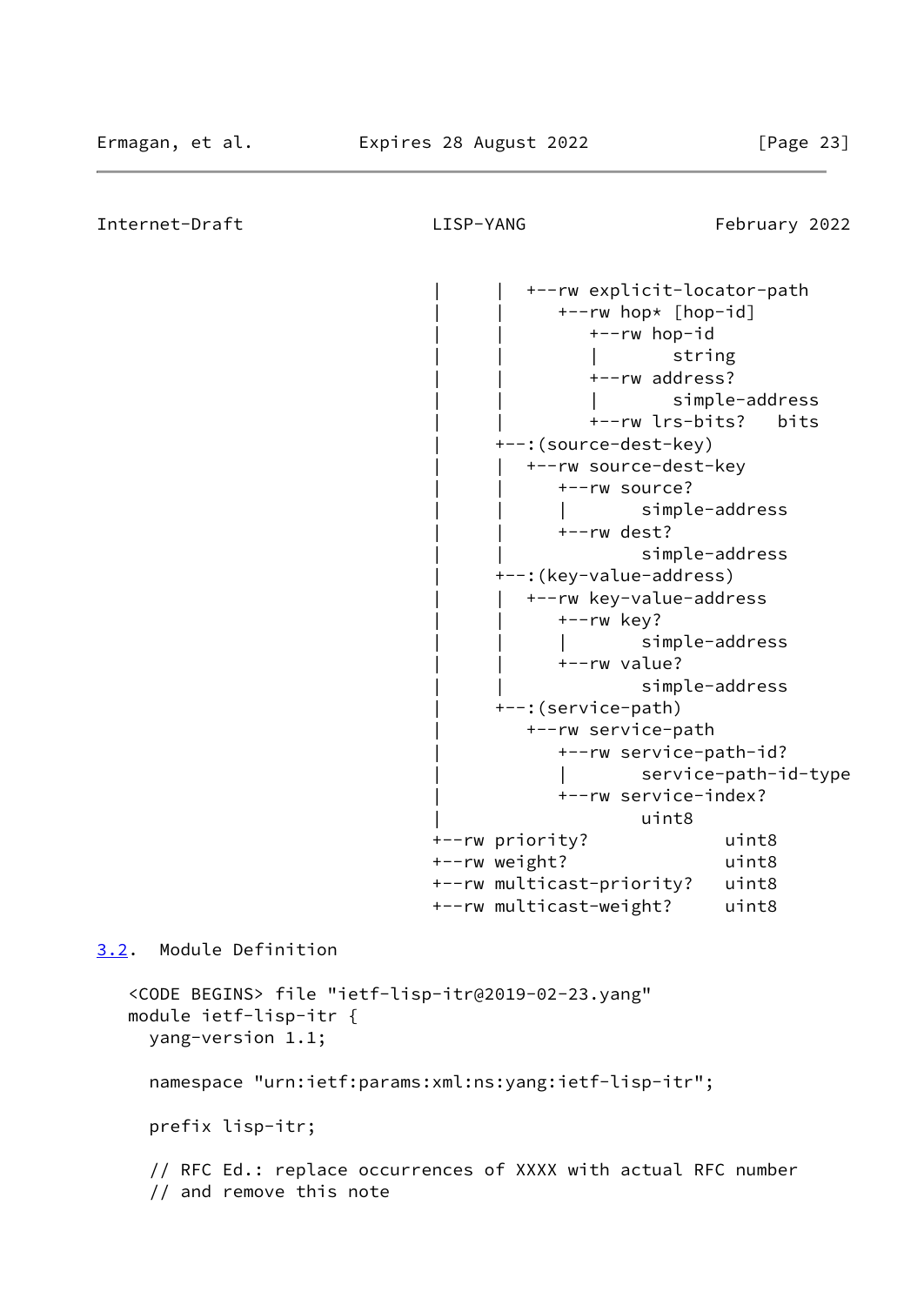```
 import ietf-lisp {
       prefix lisp;
        reference "RFC XXXX: LISP YANG model";
      }
      import ietf-inet-types {
       prefix inet;
Ermagan, et al.               Expires 28 August 2022                 [Page 24]
Internet-Draft LISP-YANG February 2022
      RFC 6991: Common YANG Data Types";
      }
      import ietf-routing {
       prefix "rt";
       reference
         RFC 8349: A YANG Data Model for Routing Management
           (NMDA version)";
     }
     organization
        "IETF LISP (Locator/ID Separation Protocol) Working Group";
      contact
      <http://tools.ietf.org/wg/lisp/>
        WG List: <mailto:lisp@ietf.org>
        Editor: Vina Ermagan
                  <mailto:ermagan@gmail.com>
        Editor: Alberto Rodriguez-Natal
                  <mailto:natal@cisco.com>
         Editor: Reshad Rahman
                   <mailto:reshad@yahoo.com>";
      description
        "This YANG module defines the generic parameters for a LISP
        ITR. The module can be extended by vendors to define
        vendor-specific parameters and policies.
        Copyright (c) 2018 IETF Trust and the persons identified as
         authors of the code. All rights reserved.
        Redistribution and use in source and binary forms, with or
        without modification, is permitted pursuant to, and subject
        to the license terms contained in, the Simplified BSD License
```
set forth in [Section 4.](#page-30-0)c of the IETF Trust's Legal Provisions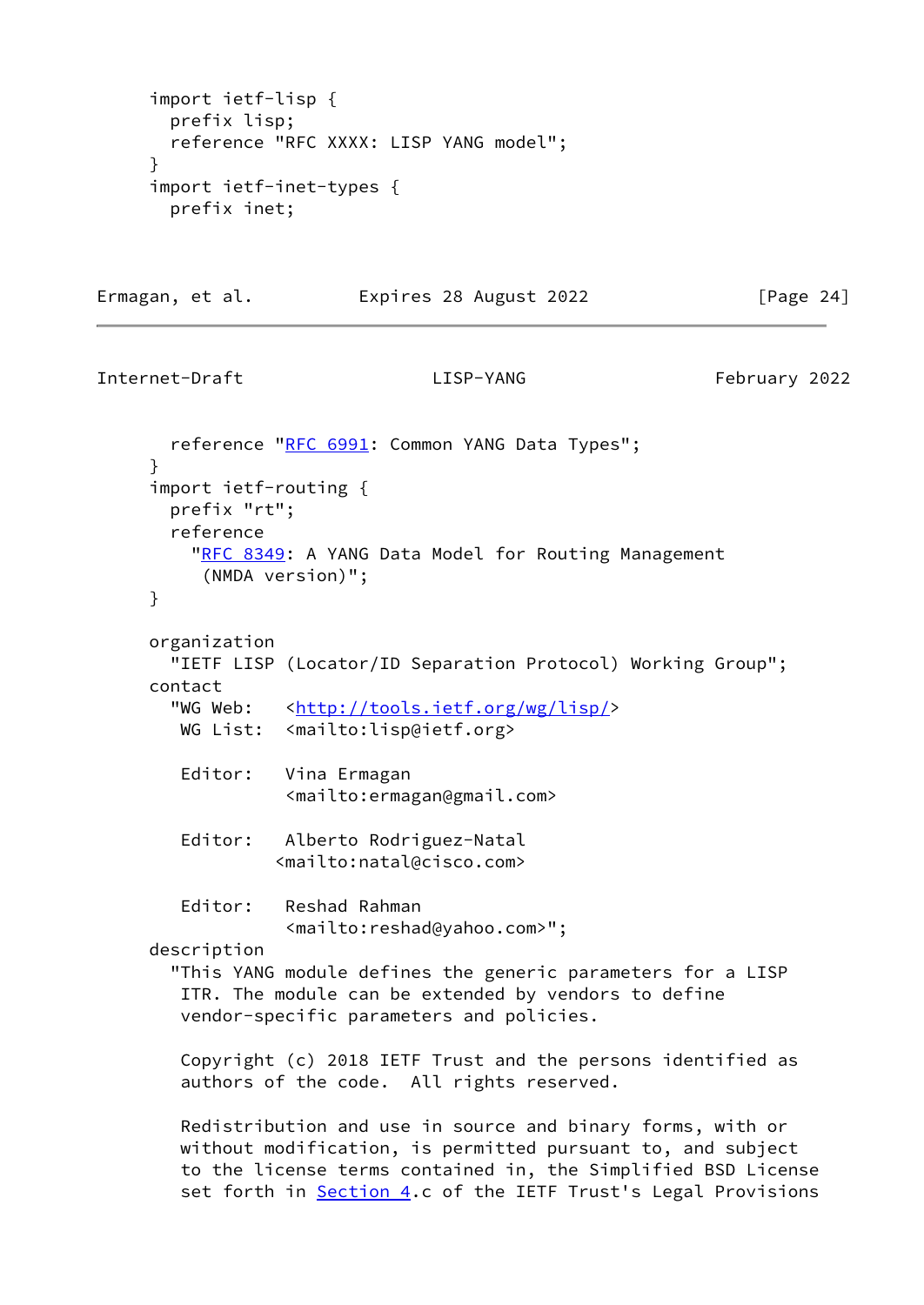```
 Relating to IETF Documents
         (http://trustee.ietf.org/license-info).
         This version of this YANG module is part of RFC XXXX; see
         the RFC itself for full legal notices.
        ";
      reference "RFC XXXX";
      revision 2019-02-23 {
        description
          "Initial revision.";
        reference
Ermagan, et al.               Expires 28 August 2022               [Page 25]
```

```
Internet-Draft LISP-YANG February 2022
```

```
 "https://tools.ietf.org/html/rfc6830";
      }
      augment "/rt:routing/rt:control-plane-protocols"
            + "/rt:control-plane-protocol/lisp:lisp" {
        when "lisp:lisp-role/lisp:lisp-role-type = 'lisp:itr' or
              lisp:lisp-role/lisp:lisp-role-type = 'lisp:pitr'" {
          description
            "Augment is valid when LISP role type is ITR or PITR.";
        }
        description
          "This augments the LISP devices list with (P)ITR specific
           parameters.";
        container itr {
          presence "LISP (P)ITR operation enabled";
          description
            "ITR parameters";
          container rloc-probing {
            presence "RLOC probing active";
            description
              "RLOC-probing parameters";
            leaf interval {
              type uint16;
              units "seconds";
              description
                "Interval in seconds for resending the probes";
 }
            leaf retries {
              type uint8;
```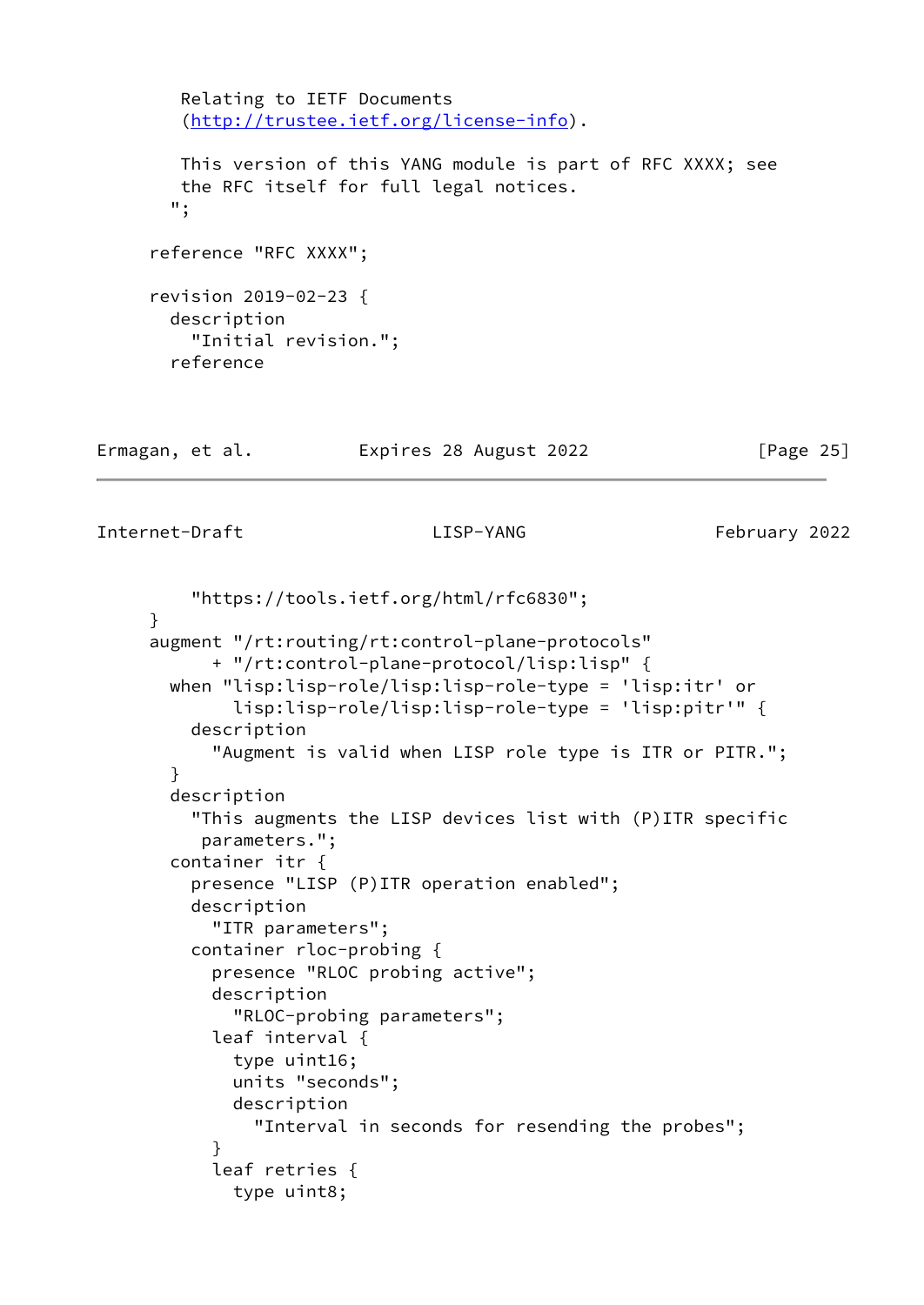```
 description
               "Number of retries for sending the probes";
 }
           leaf retries-interval {
             type uint16;
             units "seconds";
             description
               "Interval in seconds between retries when sending probes.
                The action taken if all retries fail to receive is
                implementation specific.";
 }
 }
         leaf itr-rlocs {
           type leafref {
             path "/rt:routing/rt:control-plane-protocols"
                + "/rt:control-plane-protocol/lisp:lisp"
                + "/lisp:locator-sets/lisp:locator-set"
                + "/lisp:locator-set-name";
 }
           description
```

```
Ermagan, et al.             Expires 28 August 2022               [Page 26]
```
Internet-Draft LISP-YANG February 2022

 "Reference to a locator set that the (P)ITR includes in Map-Requests"; } container map-resolvers { description "Map-Resolvers that the (P)ITR uses."; leaf-list map-resolver { type inet:ip-address; description "Each Map-Resolver within the list of Map-Resolvers."; } } container proxy-etrs { when "../../lisp:lisp-role/lisp:lisp-role-type='lisp:itr'" { description "Container exists only when LISP role type is ITR"; } description "Proxy ETRs that the ITR uses."; leaf-list proxy-etr-address{ type inet:ip-address;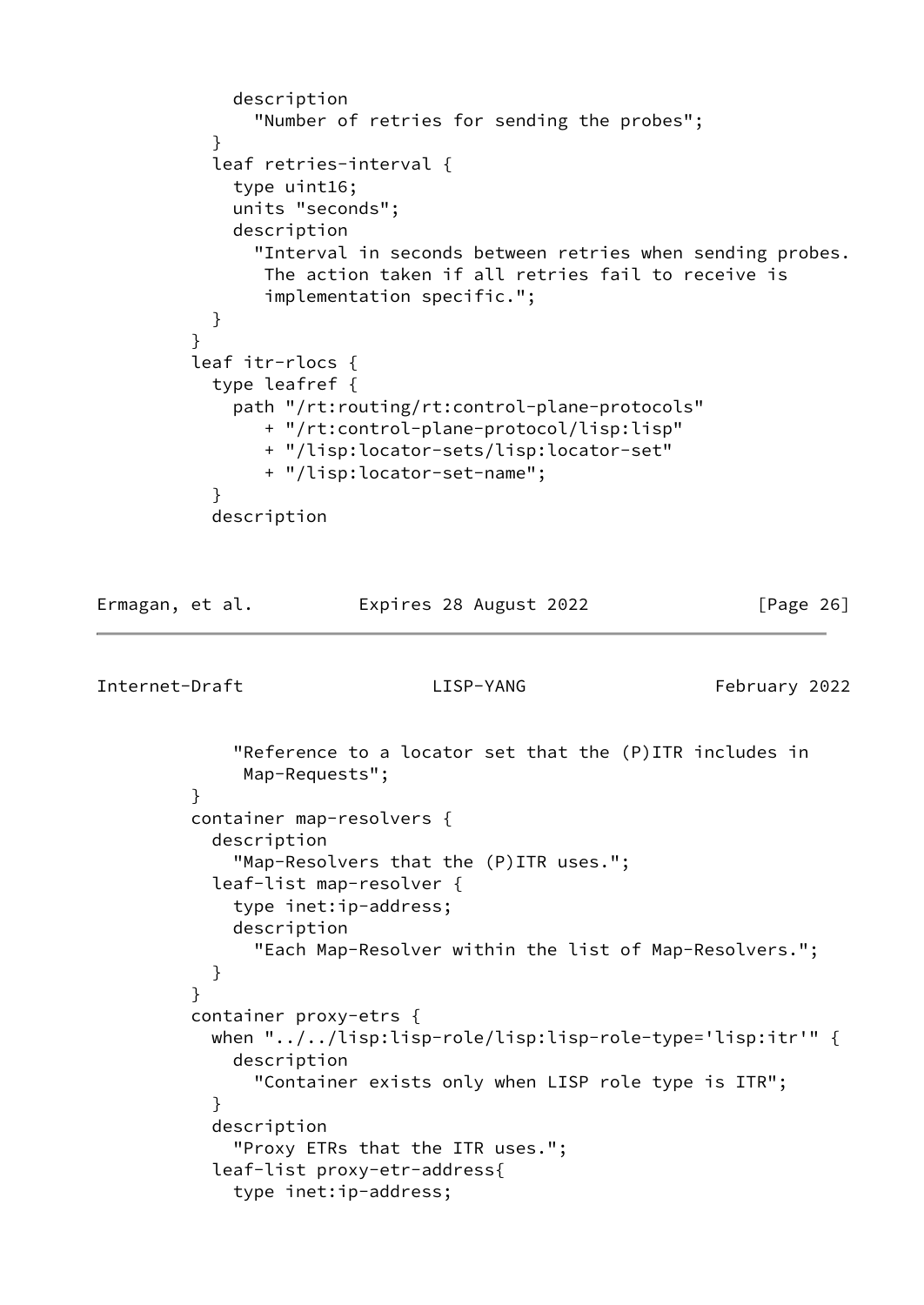```
 description
               "Proxy ETR RLOC address.";
 }
 }
         container map-cache {
           leaf size {
             type uint32;
             config false;
             description
               "Current number of entries in the EID-to-RLOC map-cache";
 }
           leaf limit {
             type uint32;
             config false;
             description
               "Maximum permissible number of entries in the EID-to-RLOC
                map-cache";
 }
           uses lisp:mappings;
           description
             "EID to RLOCs mappings cache.";
         }
       }
     }
    }
    <CODE ENDS>
Ermagan, et al.             Expires 28 August 2022               [Page 27]
Internet-Draft LISP-YANG February 2022
4. LISP-ETR Module
   This module captures the configuration data model of a LISP ETR. The
   model also captures some operational data elements.
4.1. Module Structure
   module: ietf-lisp-etr
     augment /rt:routing/rt:control-plane-protocols
               /rt:control-plane-protocol/lisp:lisp:
       +--rw etr!
          +--rw map-servers
          | +--rw map-server* [ms-address]
          | +--rw ms-address inet:ip-address
```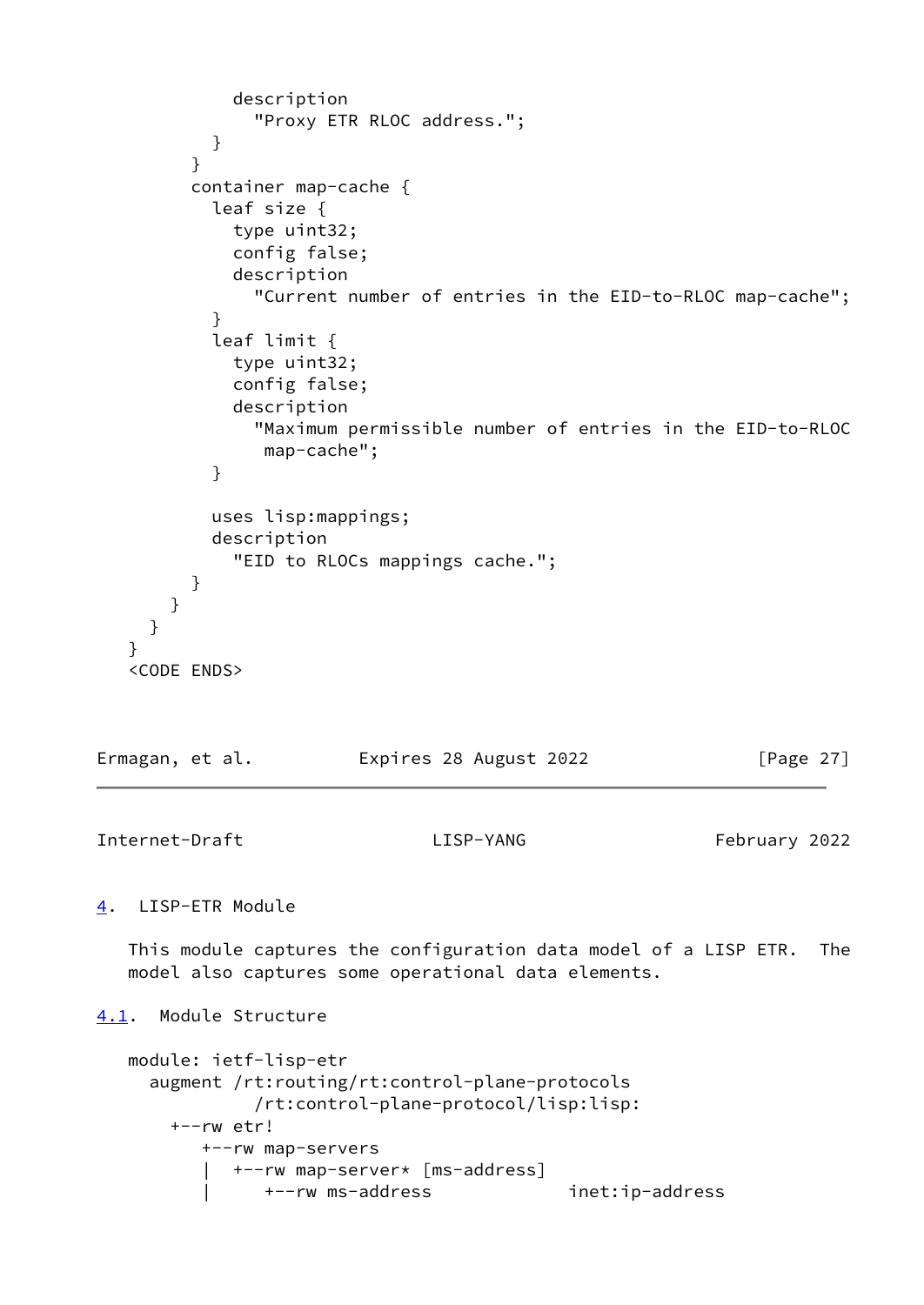```
 | +--rw authentication-keys
          | +--rw authentication-key* [auth-key-id]
           +--rw auth-key-id string
            | +--rw auth-algorithm-id*
                   lisp:auth-algorithm-type
           +--rw auth-key-value? string
 +--rw local-eids
   +--rw vpn* [instance-id]
      +--rw instance-id leafref
      +--rw eids
         +--rw local-eid* [eid-id]
            +--rw eid-id lisp:eid-id
            +--rw eid-address
               | +--rw address-type
                | | lisp-address-family-ref
               | +--rw (address)?
                  | +--:(no-address)
                  | +--rw no-address? empty
                  +--:(ipv4)
                  | +--rw ipv4?
                             inet:ipv4-address
                  +-: (ipv4-prefix)
                   | | +--rw ipv4-prefix?
                             | | inet:ipv4-prefix
                  +--:(ipv6)
                    | | +--rw ipv6?
                             inet:ipv6-address
                   | +--:(ipv6-prefix)
                  | +--rw ipv6-prefix?
                             inet:ipv6-prefix
                  +--: (mac)
                  | +--rw mac?
                              | | yang:mac-address
                   | +--:(distinguished-name)
```
Ermagan, et al. Expires 28 August 2022 [Page 28]

Internet-Draft LISP-YANG February 2022

 | | +--rw distinguished-name? | | distinguished-name-type  $+--$ : (as-number)  $|$  +--rw as-number? | | inet:as-number | +--:(null-address) | | +--rw null-address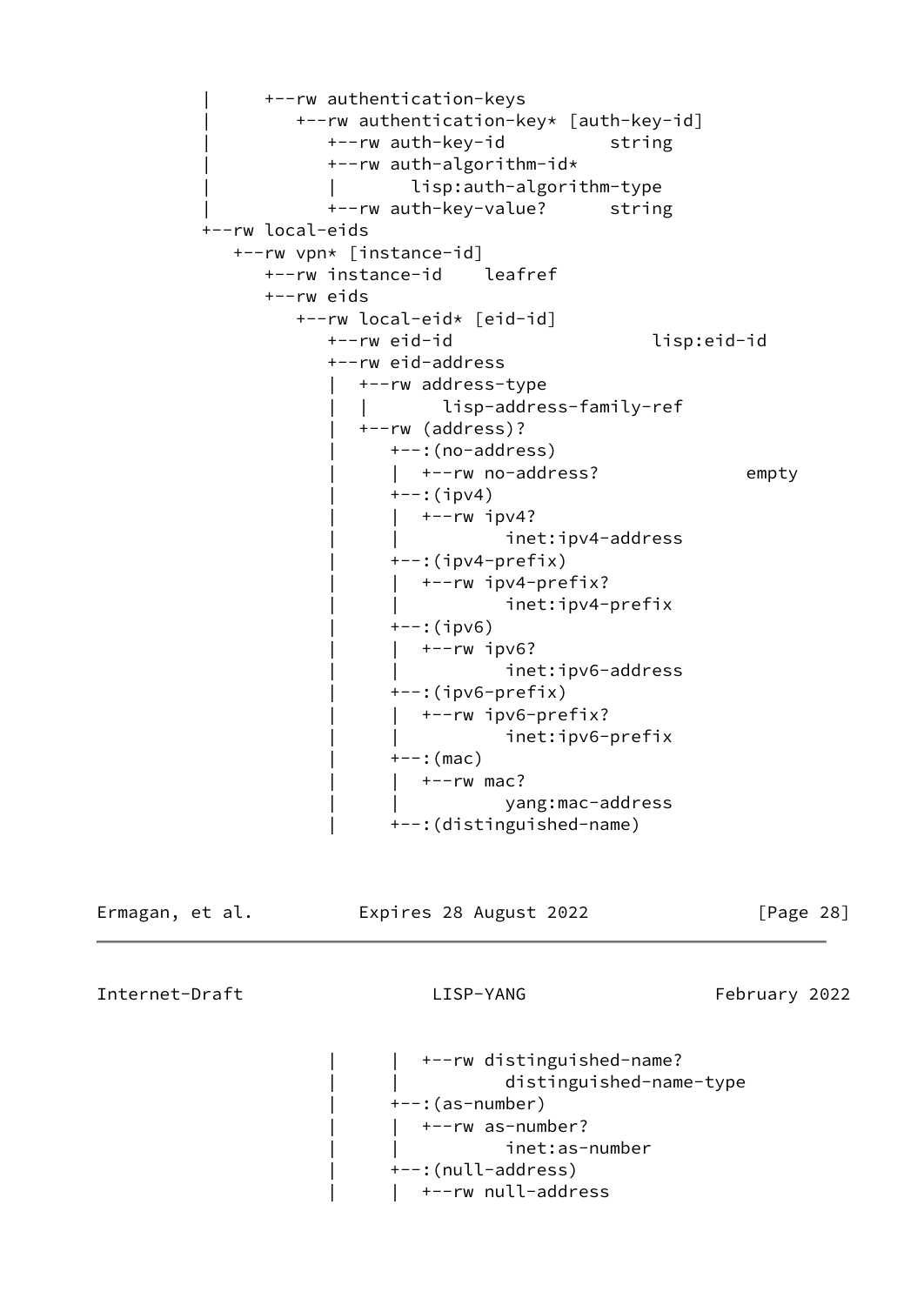| +--rw address?<br>empty            |                  |
|------------------------------------|------------------|
| +--:(afi-list)                     |                  |
| +--rw afi-list                     |                  |
| +--rw address-list* simple-address |                  |
| +--:(instance-id)                  |                  |
| +--rw instance-id                  |                  |
| +--rw instance-id?                 | instance-id-type |
| +--rw mask-length?                 | uint8            |
| +--rw address?                     | simple-address   |
| +--:(as-number-lcaf)               |                  |
| +--rw as-number-lcaf               |                  |
| $+--rw$ as?                        | inet:as-number   |
| +--rw address?                     | simple-address   |
| +--: (application-data)            |                  |
| +--rw application-data             |                  |
| +--rw address?                     |                  |
| simple-address                     |                  |
| +--rw protocol?                    | uint8            |
| +--rw ip-tos?                      | int32            |
| +--rw local-port-low?              |                  |
| inet:port-number                   |                  |
| +--rw local-port-high?             |                  |
| inet:port-number                   |                  |
| +--rw remote-port-low?             |                  |
| inet:port-number                   |                  |
| +--rw remote-port-high?            |                  |
| inet:port-number                   |                  |
| +--: (geo-coordinates)             |                  |
| +--rw geo-coordinates              |                  |
| +--rw latitude?                    | bits             |
| +--rw latitude-degrees?            | uint8            |
| +--rw latitude-minutes?            | uint8            |
| +--rw latitude-seconds?            | uint8            |
| +--rw longitude?                   | bits             |
| +--rw longitude-degrees?           | uint16           |
| +--rw longitude-minutes?           | uint8            |
| +--rw longitude-seconds?           | uint8            |
| +--rw altitude?                    | int32            |
| +--rw address?                     |                  |
| simple-address                     |                  |
| +--: (nat-traversal)               |                  |
|                                    |                  |

<span id="page-32-0"></span>

Ermagan, et al. Expires 28 August 2022 [Page 29]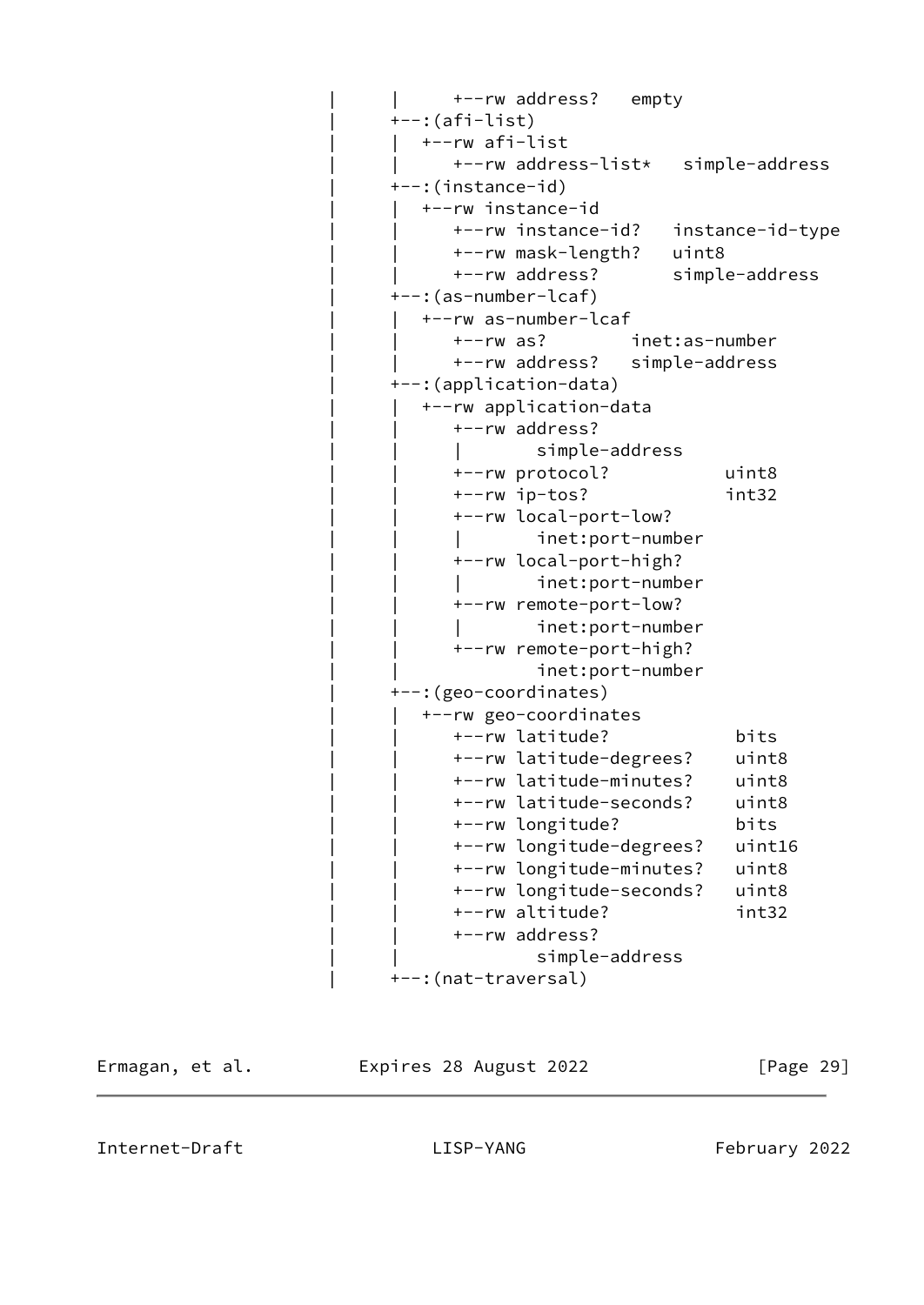```
 | | +--rw nat-traversal
             | | +--rw ms-udp-port? uint16
             | | +--rw etr-udp-port? uint16
             | | +--rw global-etr-rloc?
             | | | simple-address
             | | +--rw ms-rloc?
                     simple-address
             | | +--rw private-etr-rloc?
             | | | simple-address
             | | +--rw rtr-rlocs*
                      | | simple-address
       | +--:(explicit-locator-path)
          | | +--rw explicit-locator-path
             | | +--rw hop* [hop-id]
                | | +--rw hop-id string
                | | +--rw address? simple-address
                | | +--rw lrs-bits? bits
       | +--:(source-dest-key)
         | | +--rw source-dest-key
             | | +--rw source? simple-address
             | | +--rw dest? simple-address
       | +--:(key-value-address)
          | | +--rw key-value-address
             | | +--rw key? simple-address
             | | +--rw value? simple-address
       | +--:(service-path)
          | +--rw service-path
             | +--rw service-path-id?
                      | | service-path-id-type
             | +--rw service-index? uint8
 +--rw rlocs? leafref
 +--rw record-ttl? uint32
 +--rw want-map-notify? boolean
 +--rw proxy-reply? boolean
 +--rw registration-interval? uint16
```
<span id="page-33-0"></span>[4.2](#page-33-0). Module Definition

```
 <CODE BEGINS> file "ietf-lisp-etr@2021-02-22.yang"
 module ietf-lisp-etr {
   yang-version 1.1;
   namespace "urn:ietf:params:xml:ns:yang:ietf-lisp-etr";
   prefix lisp-etr;
   // RFC Ed.: replace occurrences of XXXX with actual RFC number
   // and remove this note
```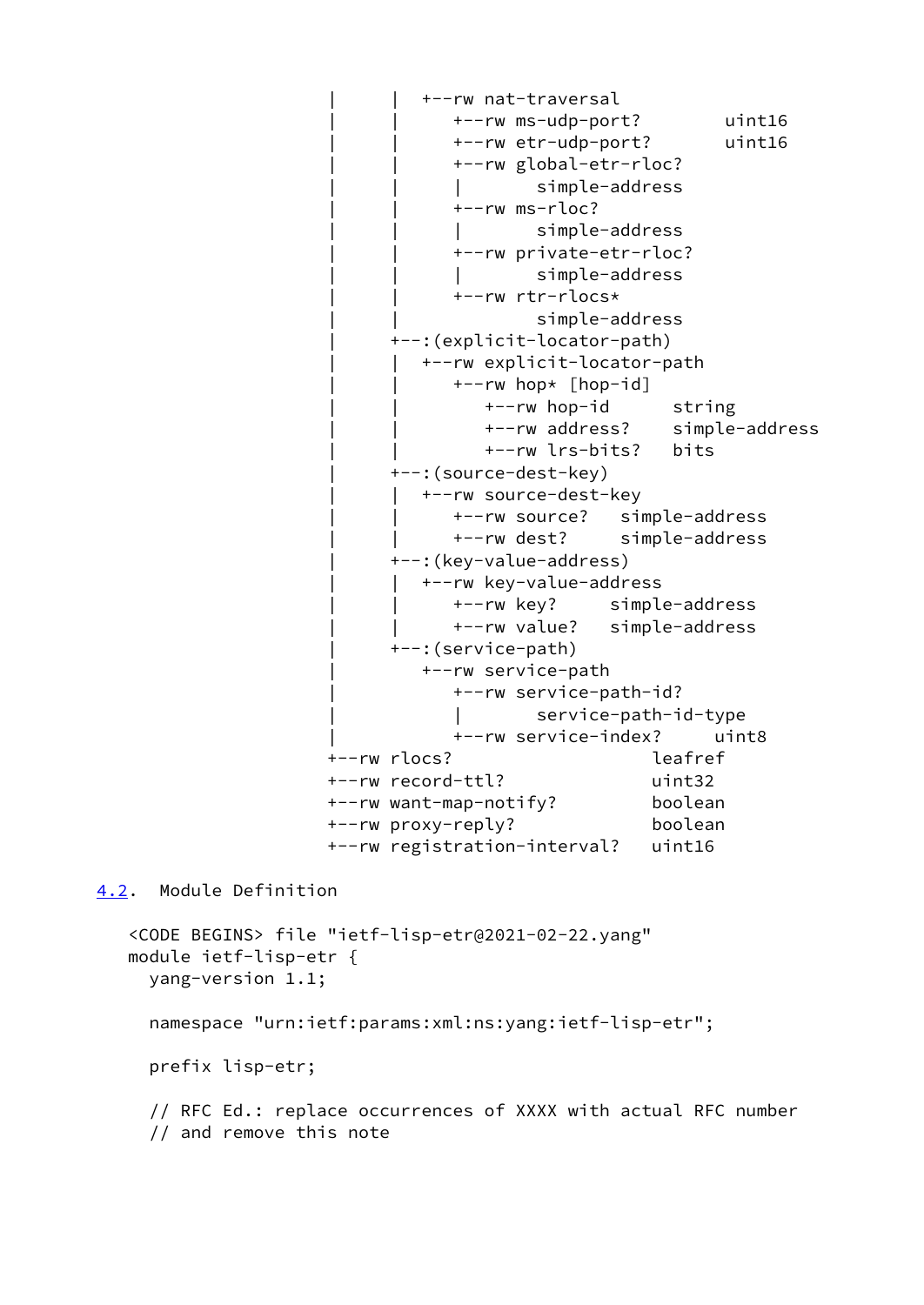```
Internet-Draft LISP-YANG February 2022
      import ietf-lisp {
       prefix lisp;
       reference "RFC XXXX: LISP YANG model";
      }
      import ietf-lisp-address-types {
       prefix lisp-at;
       reference "RFC XXXX: LISP YANG model";
      }
      import ietf-inet-types {
       prefix inet;
      RFC 6991: Common YANG Data Types";
      }
      import ietf-routing {
       prefix "rt";
       reference
         RFC 8349: A YANG Data Model for Routing Management
           (NMDA version)";
     }
     organization
       "IETF LISP (Locator/ID Separation Protocol) Working Group";
      contact
       <http://tools.ietf.org/wg/lisp/>
       WG List: <mailto:lisp@ietf.org>
        Editor: Vina Ermagan
                  <mailto:ermagan@gmail.com>
        Editor: Alberto Rodriguez-Natal
                  <mailto:natal@cisco.com>
        Editor: Reshad Rahman
                  <mailto:reshad@yahoo.com>";
     description
        "This YANG module defines the generic parameters for a LISP
         ETR. The module can be extended by vendors to define
        vendor-specific parameters and policies.
        Copyright (c) 2018 IETF Trust and the persons identified as
         authors of the code. All rights reserved.
        Redistribution and use in source and binary forms, with or
        without modification, is permitted pursuant to, and subject
```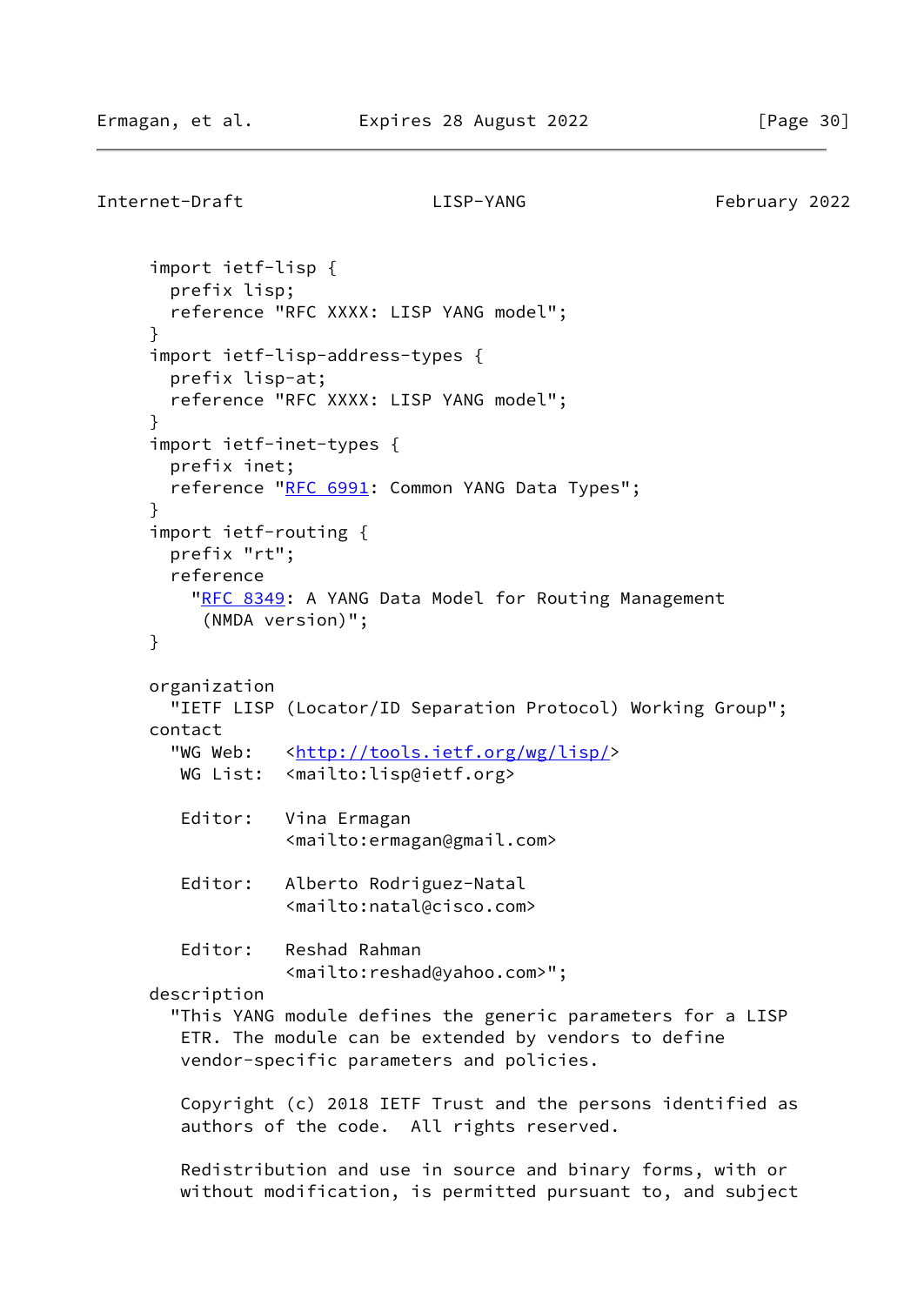to the license terms contained in, the Simplified BSD License set forth in [Section 4.](#page-30-0)c of the IETF Trust's Legal Provisions Relating to IETF Documents [\(http://trustee.ietf.org/license-info](http://trustee.ietf.org/license-info)).

Ermagan, et al. **Expires 28 August 2022** [Page 31]

Internet-Draft LISP-YANG February 2022

 This version of this YANG module is part of RFC XXXX; see the RFC itself for full legal notices. "; reference "RFC XXXX"; revision 2021-02-22 { description "Initial revision."; reference "https://tools.ietf.org/html/rfc6830"; } augment "/rt:routing/rt:control-plane-protocols" + "/rt:control-plane-protocol/lisp:lisp" { when "lisp:lisp-role/lisp:lisp-role-type = 'lisp:etr' or lisp:lisp-role/lisp:lisp-role-type = 'lisp:petr'" { description "Augment is valid when LISP device type is (P)ETR."; } description "This augments the LISP devices list with (P)ETR specific parameters."; container etr { presence "LISP (P)ETR operation enabled"; description "(P)ETR parameters."; container map-servers { when "../../lisp:lisp-role/lisp:lisp-role-type='lisp:etr'" { description "Container exists only when LISP device type is ETR."; } description "Map-Servers that the ETR uses."; list map-server { key "ms-address";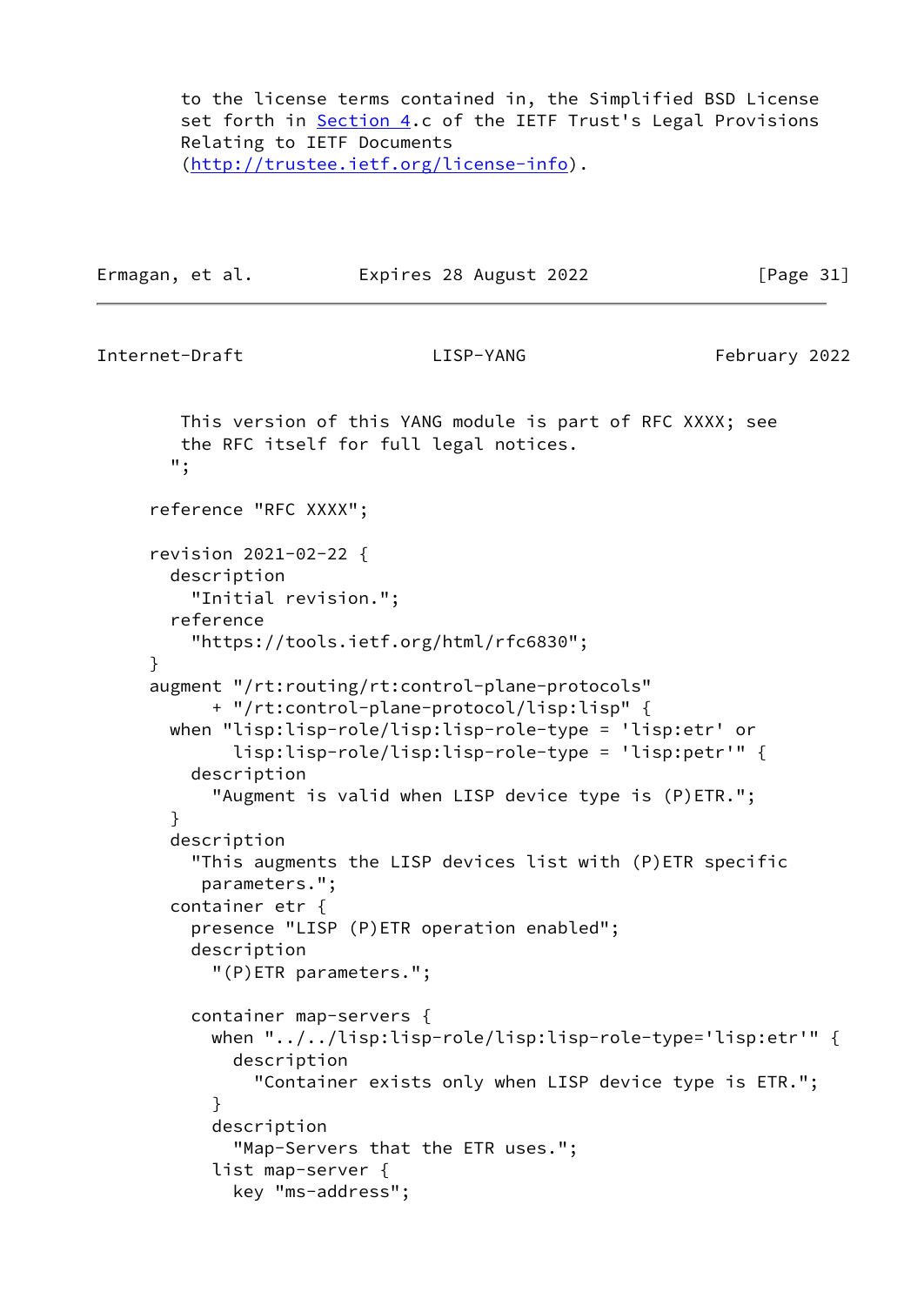```
 description
                "Each Map-Server within the list of Map-Servers.";
              leaf ms-address {
                type inet:ip-address;
                description
                  "Map-Server address.";
 }
              uses lisp:auth-key;
            }
          }
          container local-eids {
```
# Ermagan, et al. Expires 28 August 2022 [Page 32]

Internet-Draft LISP-YANG February 2022

 when "../../lisp:lisp-role/lisp:lisp-role-type='lisp:etr'" { description "Container exists only when LISP device type is ETR."; } description "VPNs served by the ETR."; list vpn { key "instance-id"; description "VPN for local-EIDs."; leaf instance-id { type leafref { path "/rt:routing/rt:control-plane-protocols" + "/rt:control-plane-protocol/lisp:lisp" + "/lisp:vpns/lisp:vpn" + "/lisp:instance-id"; } description "VPN identifier."; } container eids { description "EIDs served by the ETR."; list local-eid { key "eid-id"; description "List of local EIDs."; leaf eid-id { type lisp:eid-id;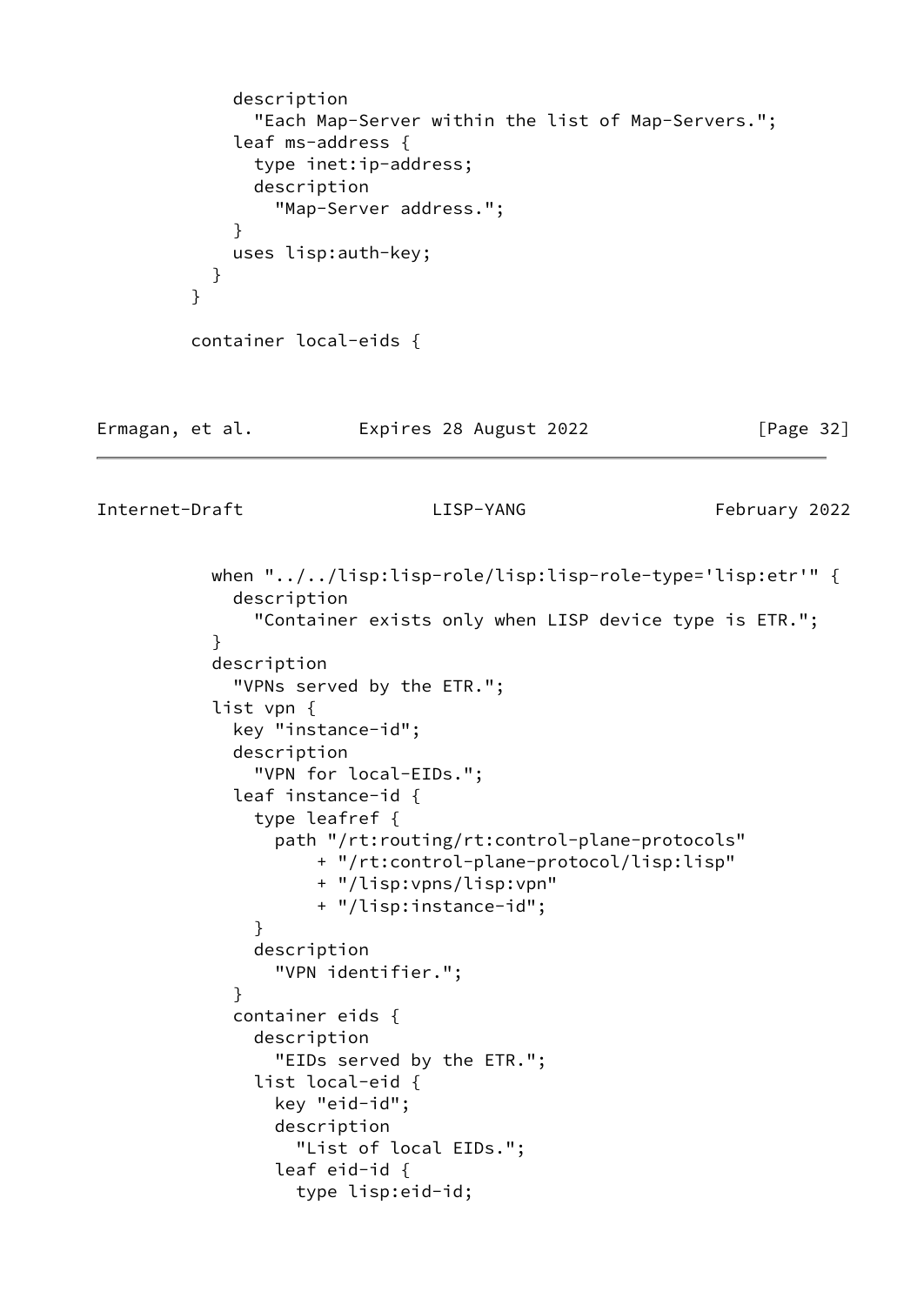```
 description
                    "Unique id of local EID.";
 }
                container eid-address {
                  uses lisp-at:lisp-address;
                  description
                    "EID address in generic LISP address format.";
 }
                leaf rlocs {
                  type leafref {
                    path "/rt:routing/rt:control-plane-protocols"
                      + "/rt:control-plane-protocol/lisp:lisp"
                      + "/lisp:locator-sets/lisp:locator-set"
                      + "/lisp:locator-set-name";
 }
                  description
                    "Locator set mapped to this local EID.";
 }
                leaf record-ttl {
```
Ermagan, et al. Expires 28 August 2022 [Page 33]

```
Internet-Draft LISP-YANG February 2022
                  type uint32;
                  units minutes;
                  description
                    "Validity period of the EID to RLOCs mapping
                    provided in Map-Replies.";
 }
                leaf want-map-notify {
                  type boolean;
                  default "true";
                  description
                    "Flag which if set in a Map-Register requests that
                    a Map-Notify be sent in response.";
 }
                leaf proxy-reply {
                  type boolean;
                  default "false";
                  description
                    "Flag which if set in a Map-Register requests that
                    the Map-Server proxy Map-Replies for the ETR.";
 }
                leaf registration-interval {
                  type uint16;
```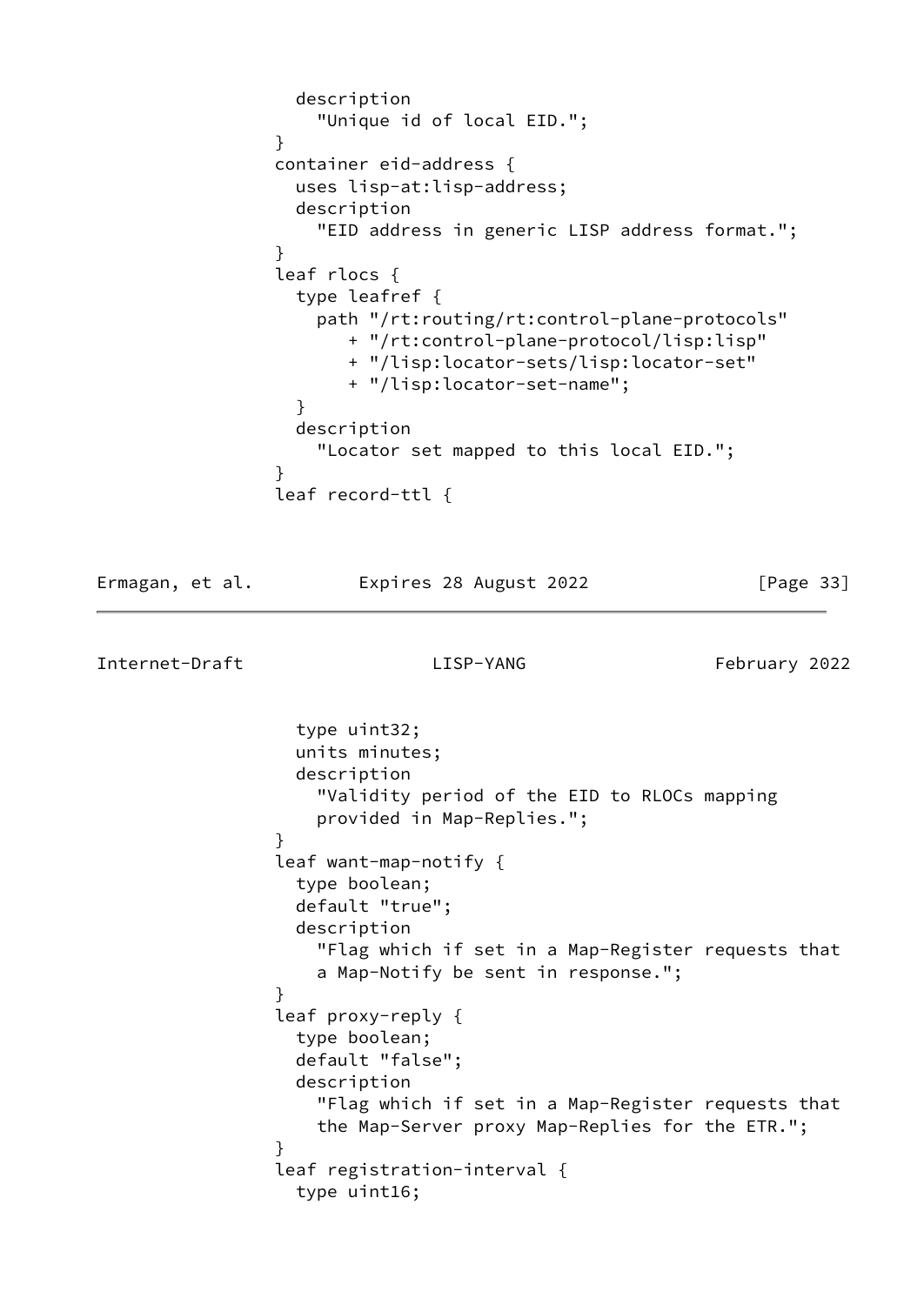```
 units "seconds";
                   default "60";
                   description
                     "Interval between consecutive Map-Registers.";
 }
              }
            }
          }
        }
      }
     }
   }
   <CODE ENDS>
```
<span id="page-38-0"></span>[5](#page-38-0). LISP-Map-Server Module

 This module captures the configuration data model of a LISP Map Server [\[RFC6833](https://datatracker.ietf.org/doc/pdf/rfc6833)]. The model also captures some operational data elements.

<span id="page-38-1"></span>[5.1](#page-38-1). Module Structure

| Ermagan, et al.                                                 | Expires 28 August 2022                                                                                           |        |               | [Page $34$ ] |
|-----------------------------------------------------------------|------------------------------------------------------------------------------------------------------------------|--------|---------------|--------------|
| Internet-Draft                                                  | LISP-YANG                                                                                                        |        | February 2022 |              |
| module: ietf-lisp-mapserver<br>+--rw map-server!<br>+--rw sites | augment /rt:routing/rt:control-plane-protocols<br>/rt:control-plane-protocol/lisp:lisp:<br>+--rw site* [site-id] |        |               |              |
|                                                                 | +--rw site-id                                                                                                    | uint64 |               |              |
|                                                                 | +--rw authentication-keys                                                                                        |        |               |              |
|                                                                 | +--rw authentication-key* [auth-key-id]                                                                          |        |               |              |
|                                                                 | +--rw auth-key-id                                                                                                | string |               |              |
|                                                                 | +--rw auth-algorithm-id*                                                                                         |        |               |              |
|                                                                 | lisp:auth-algorithm-type                                                                                         |        |               |              |
|                                                                 | +--rw auth-key-value? string                                                                                     |        |               |              |
|                                                                 | +--rw xtr-ids* [xtr-id]                                                                                          |        |               |              |
|                                                                 | +--rw xtr-id                                                                                                     | uint64 |               |              |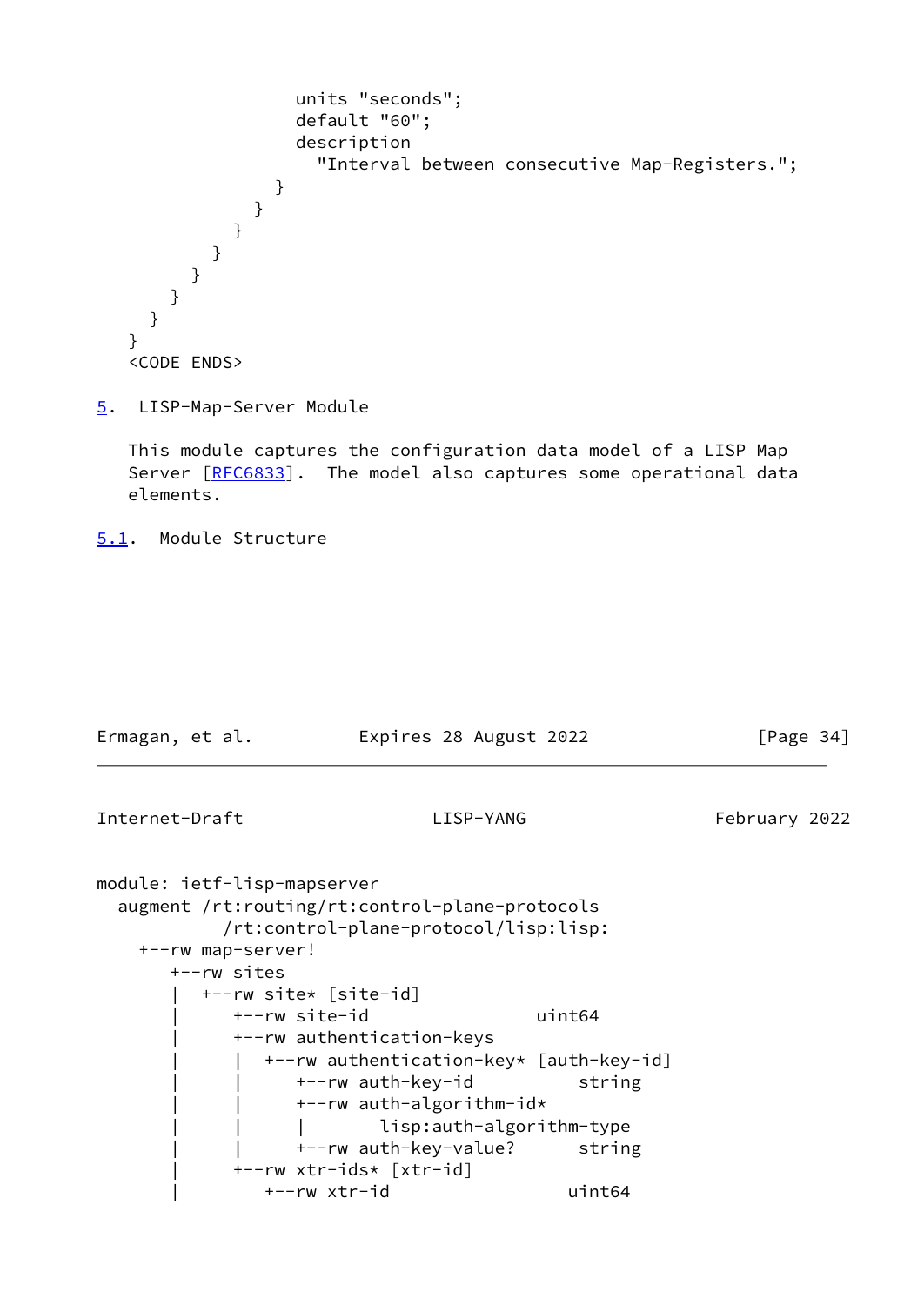```
 | +--rw authentication-keys
                    | +--rw authentication-key* [auth-key-id]
                      +--rw auth-key-id string
                       | +--rw auth-algorithm-id*
                                | | lisp:auth-algorithm-type
                      +--rw auth-key-value? string
        +--rw vpns
           | +--rw vpn* [instance-id]
              | +--rw instance-id lisp-at:instance-id-type
              | +--rw mappings
                 | | +--rw mapping* [eid-id]
                    | | +--rw eid-id lisp:eid-id
                    | | +--rw eid-address
                       | | | +--rw address-type
                        | | | | lisp-address-family-ref
                       | | | +--rw (address)?
                          +--: (no-address)
                          | +--rw no-address? empty
                          +--:(ipv4)
                          | +--rw ipv4?
                                     inet:ipv4-address
                          +-: (ipv4-prefix)
                          | +--rw ipv4-prefix?
                           | | | | inet:ipv4-prefix
                          ---:(ipv6)
                            | | | | +--rw ipv6?
                                     inet:ipv6-address
                          +--: (ipv6-prefix)
                          | +--rw ipv6-prefix?
                                     inet:ipv6-prefix
                          +--: (mac)
                           +--rw mac?
                                      | | | | yang:mac-address
Ermagan, et al.               Expires 28 August 2022                 [Page 35]
```
Internet-Draft LISP-YANG February 2022

 | | | +--:(distinguished-name) | | | | +--rw distinguished-name? | | | | distinguished-name-type  $+--$ : (as-number)  $|$  +--rw as-number? | | | | inet:as-number +--:(null-address)  $|$  +--rw null-address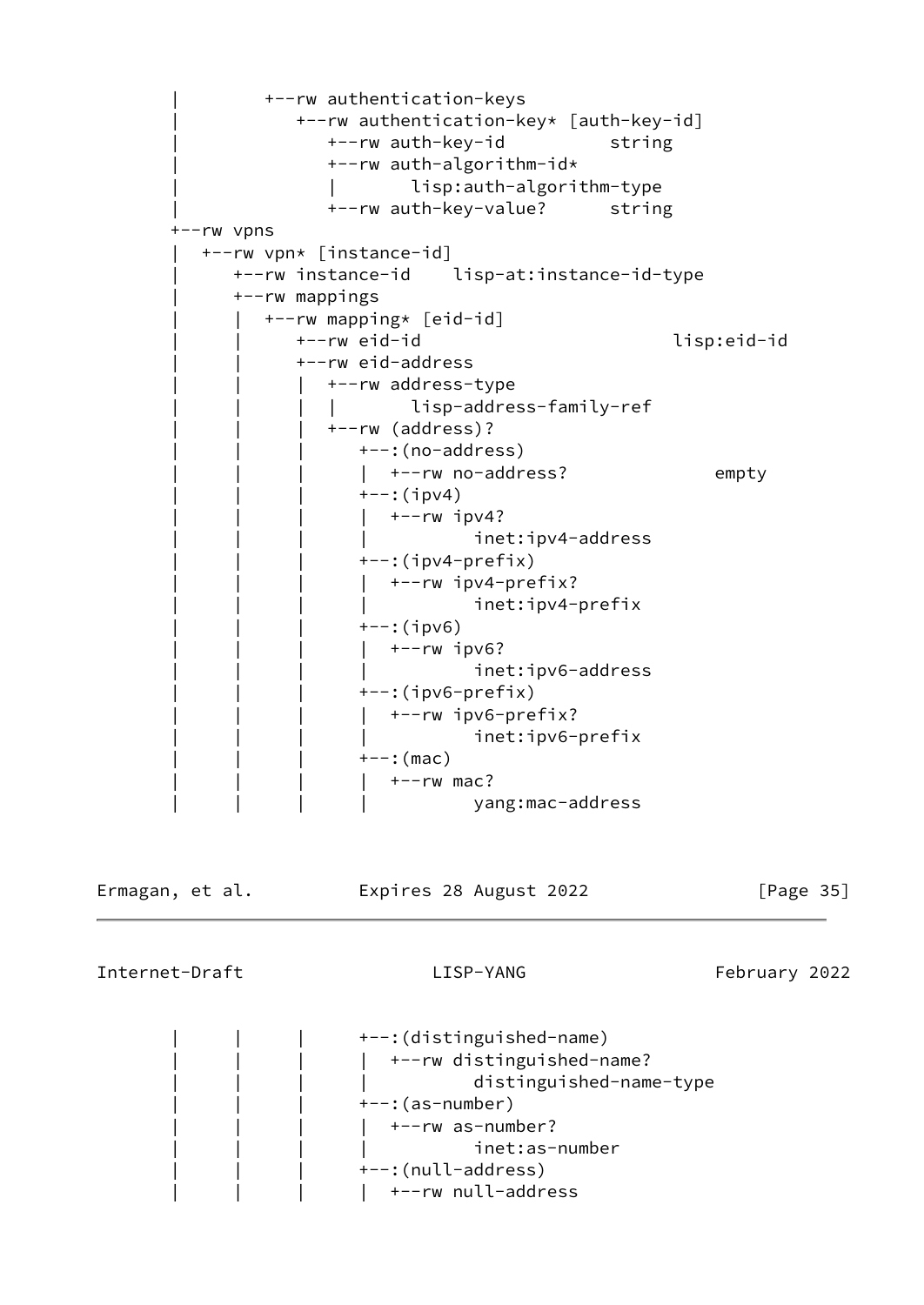| +--rw address? empty          |                  |
|-------------------------------|------------------|
| +--:(afi-list)                |                  |
| +--rw afi-list                |                  |
| +--rw address-list*           | simple-address   |
| +--:(instance-id)             |                  |
| +--rw instance-id             |                  |
| +--rw instance-id?            | instance-id-type |
| +--rw mask-length?<br>uint8   |                  |
| +--rw address?                | simple-address   |
| +--: (as-number-lcaf)         |                  |
| +--rw as-number-lcaf          |                  |
| $+--rw$ as?<br>inet:as-number |                  |
| +--rw address? simple-address |                  |
| +--:(application-data)        |                  |
| +--rw application-data        |                  |
| +--rw address?                |                  |
| simple-address                |                  |
| +--rw protocol?               | uint8            |
| +--rw ip-tos?                 | int32            |
| +--rw local-port-low?         |                  |
| inet:port-number              |                  |
| +--rw local-port-high?        |                  |
| inet:port-number              |                  |
| +--rw remote-port-low?        |                  |
| inet:port-number              |                  |
| +--rw remote-port-high?       |                  |
| inet:port-number              |                  |
| +--: (geo-coordinates)        |                  |
| +--rw geo-coordinates         |                  |
| +--rw latitude?               | bits             |
| +--rw latitude-degrees?       | uint8            |
| +--rw latitude-minutes?       | uint8            |
| +--rw latitude-seconds?       | uint8            |
| +--rw longitude?              | bits             |
| +--rw longitude-degrees?      | uint16           |
| +--rw longitude-minutes?      | uint8            |
| +--rw longitude-seconds?      | uint8            |
| +--rw altitude?               | int32            |
| +--rw address?                |                  |
| simple-address                |                  |
|                               |                  |

| Ermagan, et al. | Expires 28 August 2022 |  | [Page 36] |  |
|-----------------|------------------------|--|-----------|--|
|                 |                        |  |           |  |

Internet-Draft LISP-YANG LISP-YANG February 2022

| | | +--:(nat-traversal)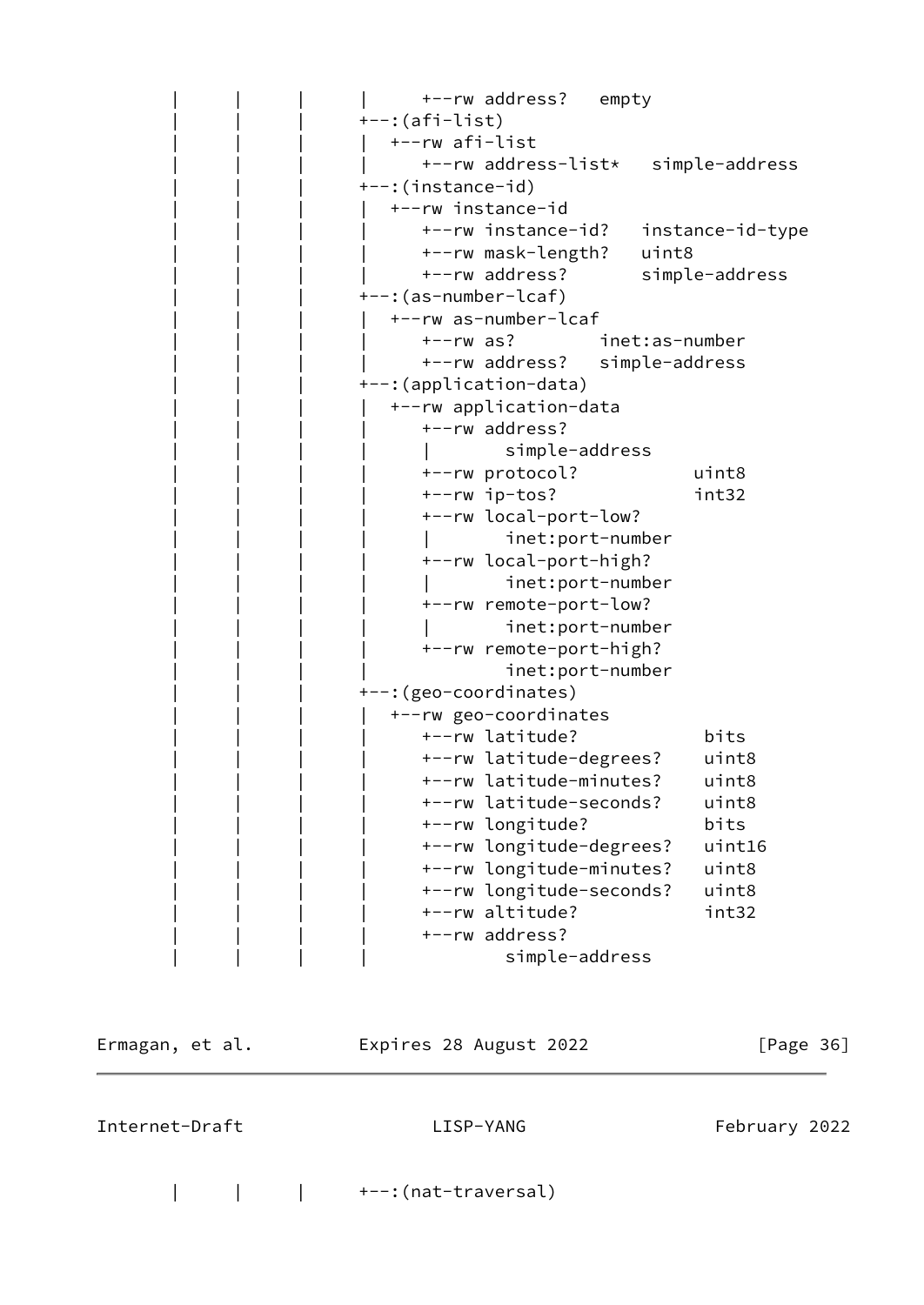```
 | | | | +--rw nat-traversal
               | | | | +--rw ms-udp-port? uint16
               | | | | +--rw etr-udp-port? uint16
               | | | | +--rw global-etr-rloc?
                       simple-address
               | | | | +--rw ms-rloc?
                       | | | | | simple-address
               | | | | +--rw private-etr-rloc?
                      | | | | | simple-address
               | | | | +--rw rtr-rlocs*
                       simple-address
        | | | +--:(explicit-locator-path)
           | | | | +--rw explicit-locator-path
              +--rw hop* [hop-id]
                 +--rw hop-id string
                  | | | | +--rw address? simple-address
                  | | | | +--rw lrs-bits? bits
       +--: (source-dest-key)
         +--rw source-dest-key
               | | | | +--rw source? simple-address
               | | | | +--rw dest? simple-address
       +--: (key-value-address)
           | | | | +--rw key-value-address
              | | | | +--rw key? simple-address
              | | | | +--rw value? simple-address
       +--:(service-path)
           | | | +--rw service-path
              | | | +--rw service-path-id?
                       | | | | service-path-id-type
               | | | +--rw service-index? uint8
 | | +--rw site-id* uint64
 | | +--rw more-specifics-accepted? boolean
 | | +--rw mapping-expiration-timeout? int16
 | | +--ro first-registration-time?
        | | | yang:date-and-time
 | | +--ro last-registration-time?
         | | | yang:date-and-time
 | | +--rw mapping-records
    | | +--rw mapping-record* [xtr-id]
        | | +--rw xtr-id
        | | | lisp:xtr-id-type
        | | +--rw site-id? uint64
        | | +--rw eid
          | | | +--rw address-type
          | | | | lisp-address-family-ref
          | | | +--rw (address)?
             | | | +--:(no-address)
```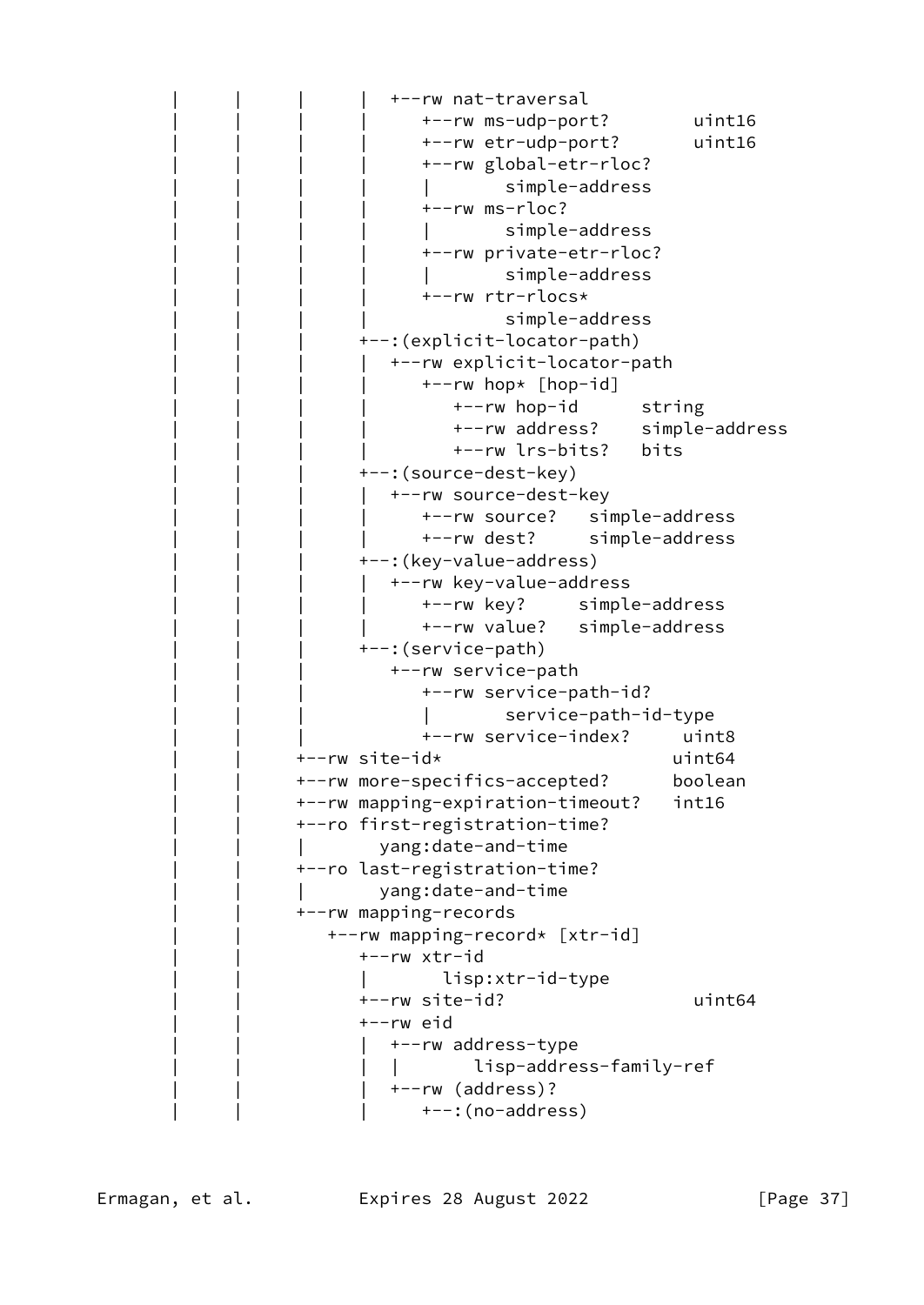## Internet-Draft LISP-YANG February 2022

 | | | | +--rw no-address? | | | | empty  $+--$ : (ipv4)  $+--rw$  ipv4? inet:ipv4-address  $+--:$ (ipv4-prefix) | | | | +--rw ipv4-prefix? inet:ipv4-prefix  $---:$ (ipv6) | | | | +--rw ipv6? inet:ipv6-address  $+-$ : (ipv6-prefix) | | | | +--rw ipv6-prefix? inet:ipv6-prefix  $+--:$  (mac) +--rw mac? | | | | yang:mac-address | | | +--:(distinguished-name) | | | | +--rw distinguished-name? | | | | distinguished-name-type  $---:$  (as-number) | | | | +--rw as-number? inet:as-number | | | +--:(null-address) | | | | +--rw null-address +--rw address? empty  $+-: ($ afi-list) | | | | +--rw afi-list | | | | +--rw address-list\* simple-address | | | +--:(instance-id) | | | | +--rw instance-id | | | | +--rw instance-id? | instance-id-type | | | | +--rw mask-length? uint8 +--rw address? simple-address | | | +--:(as-number-lcaf) | | | | +--rw as-number-lcaf | | | | +--rw as? inet:as-number | | | | +--rw address? simple-address +--: (application-data) | | | | +--rw application-data +--rw address? simple-address | | | | +--rw protocol? uint8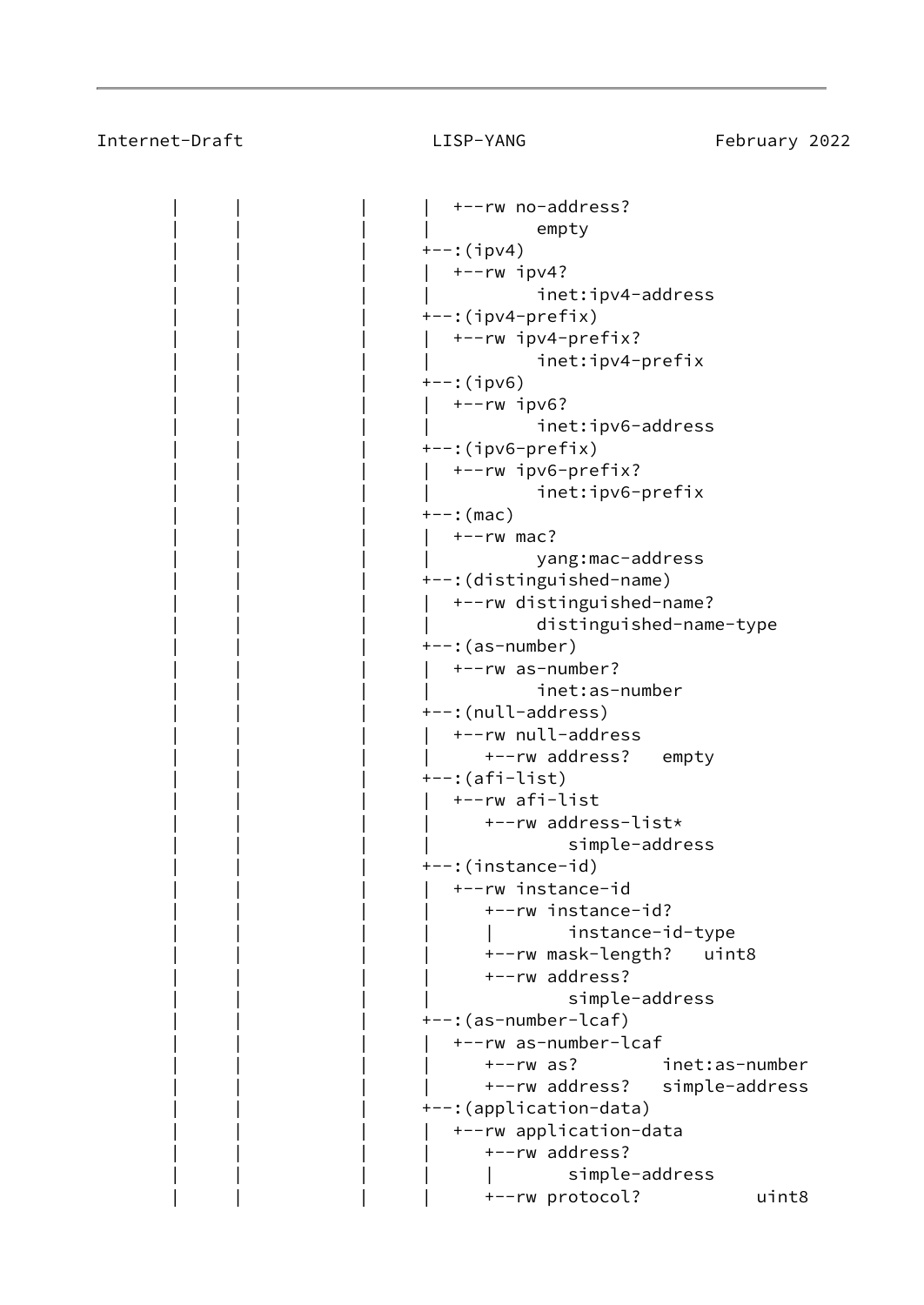| | | | +--rw ip-tos? int32 | | | | +--rw local-port-low?

Internet-Draft LISP-YANG Enternet-Draft Communist LISP-YANG

|  |                        | inet:port-number         |      |
|--|------------------------|--------------------------|------|
|  |                        | +--rw local-port-high?   |      |
|  |                        | inet:port-number         |      |
|  |                        | +--rw remote-port-low?   |      |
|  |                        | inet:port-number         |      |
|  |                        | +--rw remote-port-high?  |      |
|  |                        | inet:port-number         |      |
|  | +--: (geo-coordinates) |                          |      |
|  |                        | +--rw geo-coordinates    |      |
|  |                        | +--rw latitude?          | bits |
|  |                        | +--rw latitude-degrees?  |      |
|  |                        | uint8                    |      |
|  |                        | +--rw latitude-minutes?  |      |
|  |                        | uint8                    |      |
|  |                        | +--rw latitude-seconds?  |      |
|  |                        | uint8                    |      |
|  |                        | +--rw longitude?         | bits |
|  |                        | +--rw longitude-degrees? |      |
|  |                        | uint16                   |      |
|  |                        | +--rw longitude-minutes? |      |
|  |                        | uint8                    |      |
|  |                        | +--rw longitude-seconds? |      |
|  |                        | uint8                    |      |
|  |                        | +--rw altitude?          |      |
|  |                        | int32                    |      |
|  |                        | +--rw address?           |      |
|  |                        | simple-address           |      |
|  | +--:(nat-traversal)    |                          |      |
|  |                        | +--rw nat-traversal      |      |
|  |                        | +--rw ms-udp-port?       |      |
|  |                        | uint16                   |      |
|  |                        | +--rw etr-udp-port?      |      |
|  |                        | uint16                   |      |
|  |                        | +--rw global-etr-rloc?   |      |
|  |                        | simple-address           |      |
|  |                        | +--rw ms-rloc?           |      |
|  |                        | simple-address           |      |
|  |                        | +--rw private-etr-rloc?  |      |
|  |                        | simple-address           |      |
|  |                        |                          |      |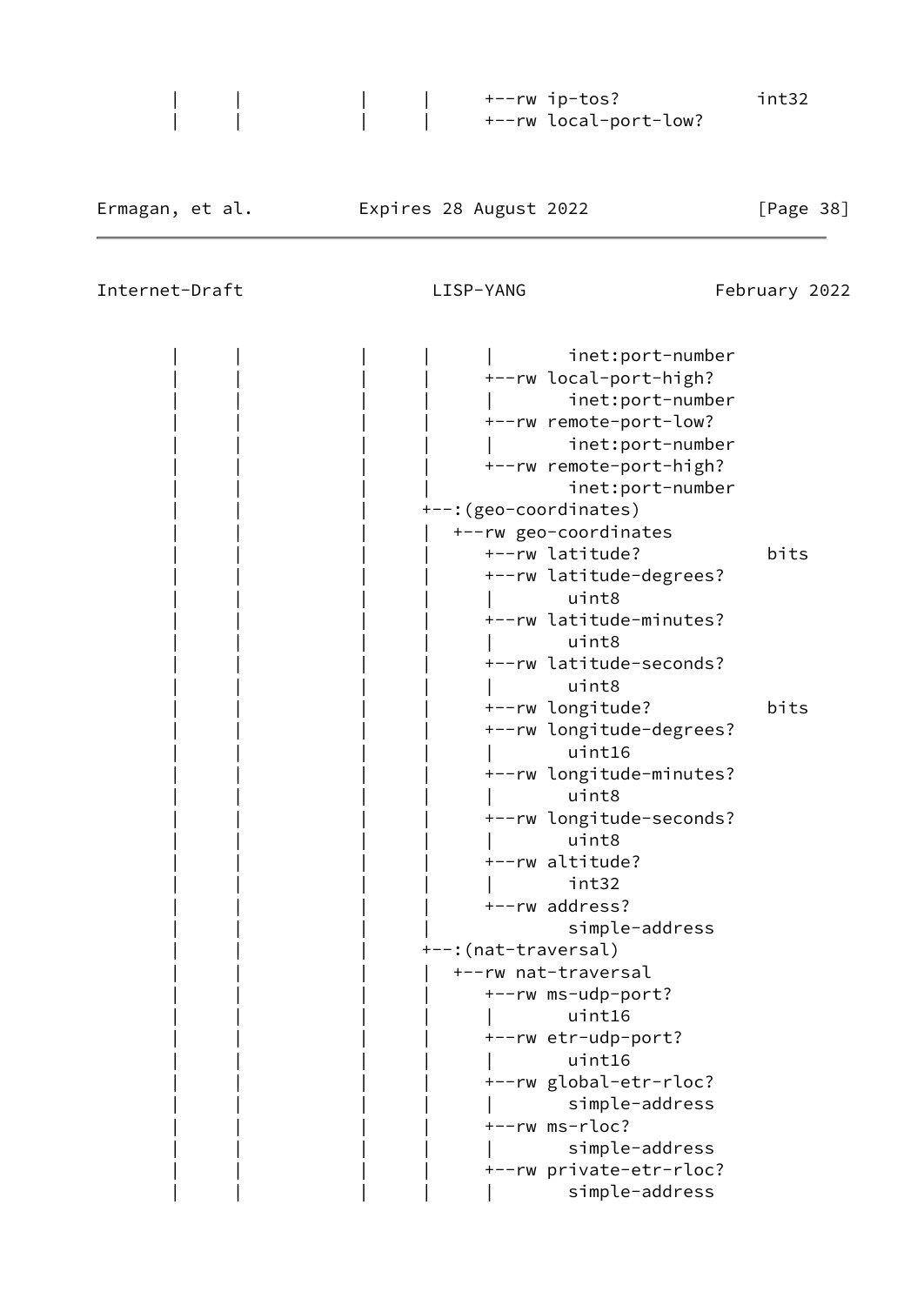

Ermagan, et al. Expires 28 August 2022 [Page 39]

Internet-Draft LISP-YANG Enternet-Draft Communist LISP-YANG

| +--:(source-dest-key)    |                                 |
|--------------------------|---------------------------------|
| +--rw source-dest-key    |                                 |
|                          | +--rw source?<br>simple-address |
|                          | +--rw dest? simple-address      |
| +--: (key-value-address) |                                 |
|                          | +--rw key-value-address         |
|                          | +--rw key? simple-address       |
|                          | +--rw value? simple-address     |
| +--: (service-path)      |                                 |
| +--rw service-path       |                                 |
|                          | +--rw service-path-id?          |
|                          | service-path-id-type            |
|                          | +--rw service-index?<br>uint8   |
| +--rw time-to-live?      | uint32                          |
| +--ro creation-time?     |                                 |
| yang:date-and-time       |                                 |
| +--rw authoritative?     | bits                            |
| +--rw static?            | boolean                         |
| +--rw (locator-list)?    |                                 |
| +--: (negative-mapping)  |                                 |
| +--rw map-reply-action?  |                                 |
|                          | map-reply-action                |
| +--: (positive-mapping)  |                                 |
| +--rw rlocs              |                                 |
|                          | +--rw locator* [locator-id]     |
|                          | +--rw locator-id                |
|                          | string                          |
|                          | +--rw locator-address           |
|                          | +--rw address-type              |
|                          | lisp-address-family-ref         |
|                          | +--rw (address)?                |
|                          | +--: (no-address)               |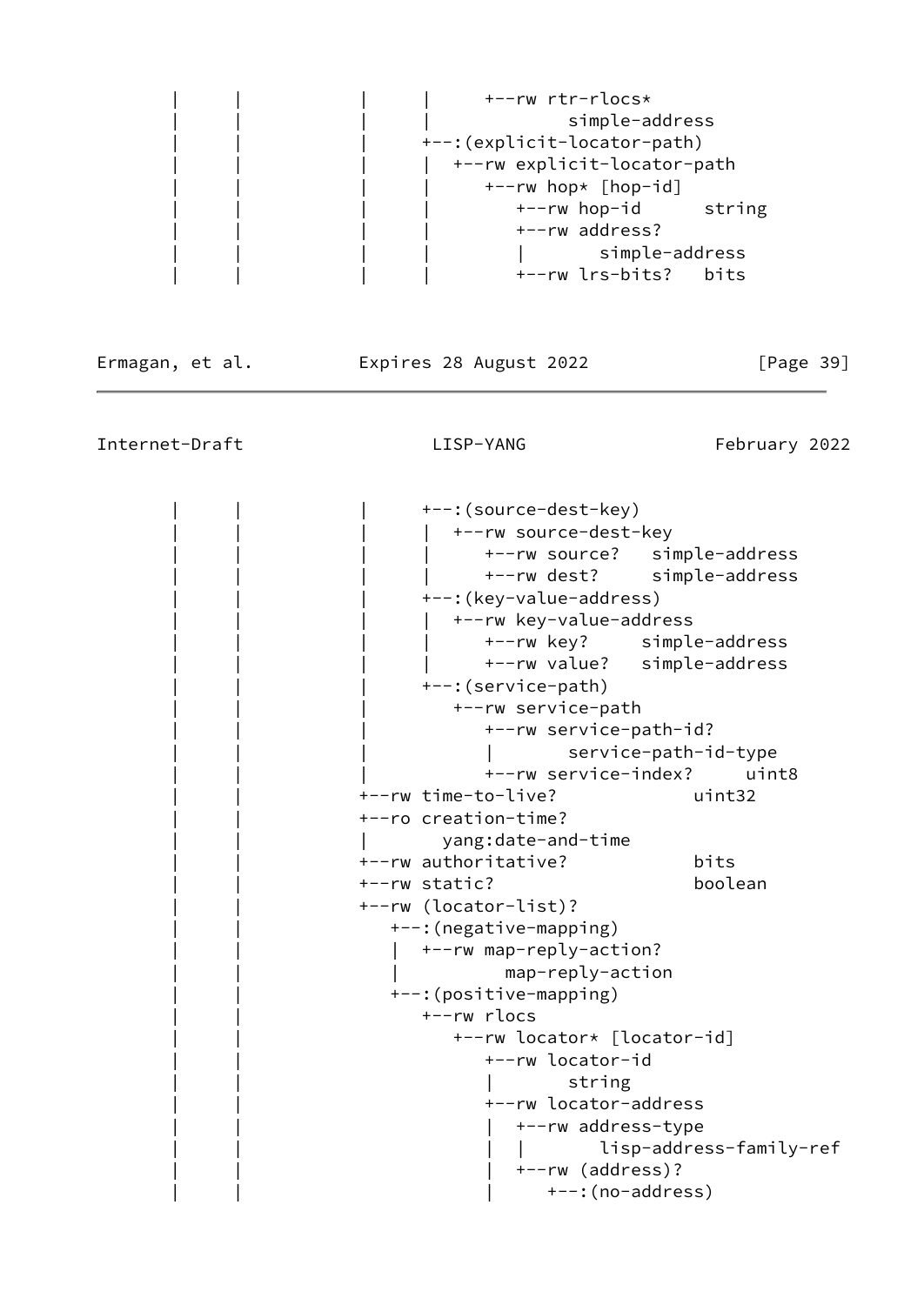|  | +--rw no-address?    |
|--|----------------------|
|  | empty                |
|  | $+--$ : (ipv4)       |
|  | $+--rw$ ipv4?        |
|  | inet:ipv4-address    |
|  | $+-$ : (ipv4-prefix) |
|  | +--rw ipv4-prefix?   |
|  | inet:ipv4-prefix     |
|  | $+--$ : (ipv6)       |
|  | $+--rw$ ipv6?        |
|  | inet:ipv6-address    |
|  | $+-$ : (ipv6-prefix) |
|  | +--rw ipv6-prefix?   |
|  | inet:ipv6-prefix     |
|  | $+--:$ (mac)         |
|  | $+--rw$ mac?         |

Ermagan, et al. 
Expires 28 August 2022

[Page 40]

Internet-Draft LISP-YANG February 2022

 | | | | yang:mac-address +--: (distinguished-name) | | | | +--rw distinguished-name? | | | | distinguished-name-type | | | +--:(as-number) | | | | +--rw as-number? inet:as-number +--:(null-address) | | | | +--rw null-address +--rw address? | | | | empty | | | +--:(afi-list) | | | | +--rw afi-list | | | | +--rw address-list\* simple-address | | | +--:(instance-id) | | | | +--rw instance-id | | | | +--rw instance-id? | | | | | instance-id-type | | | | +--rw mask-length? | | | | | uint8 +--rw address? simple-address +--: (as-number-lcaf) | | | | +--rw as-number-lcaf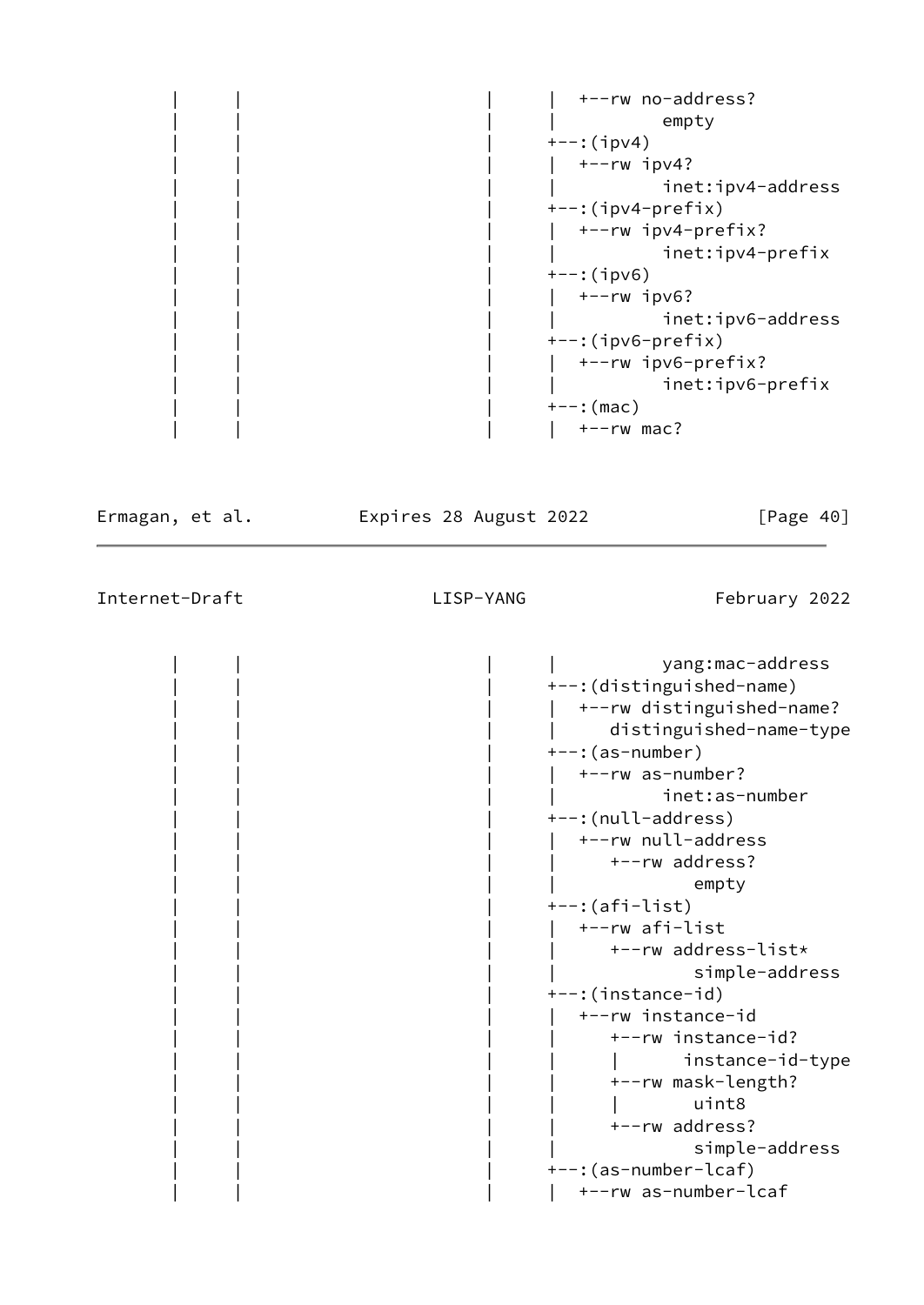$+--rw$  as? | inet:as-number +--rw address? simple-address +--: (application-data) | | | | +--rw application-data +--rw address? | simple-address +--rw protocol? | | | | | uint8 | | | | +--rw ip-tos? | | | | | int32 +--rw local-port-low? | inet:port-number | | | | +--rw local-port-high? | | | | | inet:port-number | | | | +--rw remote-port-low? | | | | | inet:port-number | | | | +--rw remote-port-high? inet:port-number +--: (geo-coordinates) |  $+-rw$  geo-coordinates | | | | +--rw latitude?

Ermagan, et al. Expires 28 August 2022 [Page 41]

|  |  | bits                     |
|--|--|--------------------------|
|  |  | +--rw latitude-degrees?  |
|  |  | uint8                    |
|  |  | +--rw latitude-minutes?  |
|  |  | uint8                    |
|  |  | +--rw latitude-seconds?  |
|  |  | uint8                    |
|  |  | +--rw longitude?         |
|  |  | bits                     |
|  |  | +--rw longitude-degrees? |
|  |  | uint16                   |
|  |  | +--rw longitude-minutes? |
|  |  | uint8                    |
|  |  | +--rw longitude-seconds? |
|  |  | uint8                    |
|  |  | +--rw altitude?          |
|  |  | int32                    |
|  |  | +--rw address?           |
|  |  |                          |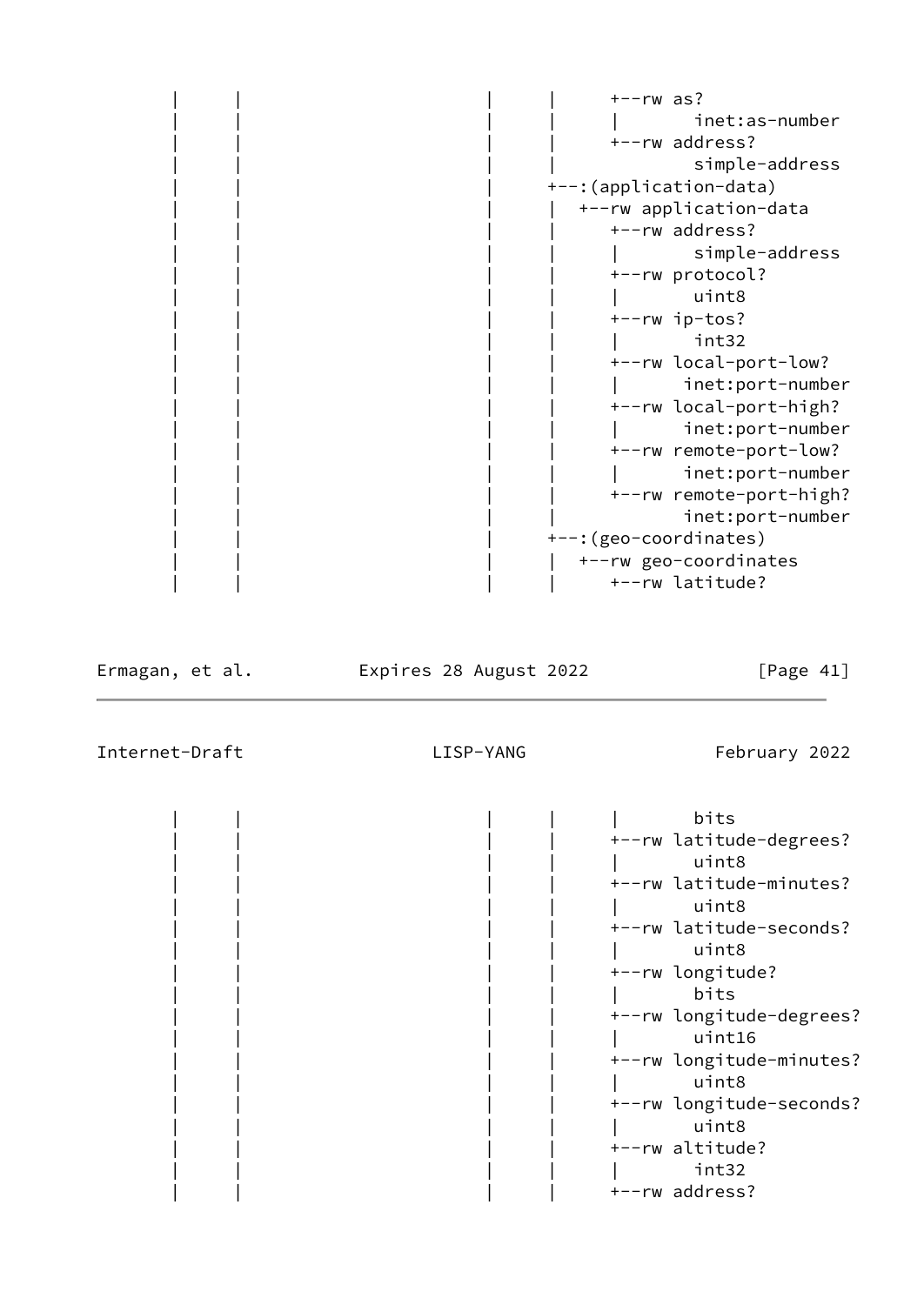simple-address +--: (nat-traversal) | | | | +--rw nat-traversal | | | | +--rw ms-udp-port? | | | | | uint16 +--rw etr-udp-port? | | | | | uint16 | | | | +--rw global-etr-rloc? simple-address  $+--rw$  ms $-rloc?$ simple-address | | | | +--rw private-etr-rloc? simple-address | | | | +--rw rtr-rlocs\* simple-address +--: (explicit-locator-path) | | | | +--rw explicit-locator-path +--rw hop\* [hop-id] | | | | +--rw hop-id | | | | | string +--rw address? simple-address | | | | +--rw lrs-bits? | | | | bits +--: (source-dest-key) +--rw source-dest-key +--rw source? | simple-address +--rw dest? simple-address

Ermagan, et al. 
Expires 28 August 2022

[Page 42]

Internet-Draft LISP-YANG February 2022

+--: (key-value-address) +--rw key-value-address  $+--rw$  key? simple-address +--rw value? simple-address | | | +--:(service-path) | | | +--rw service-path | | | +--rw service-path-id? | service-path-id-type | | | +--rw service-index?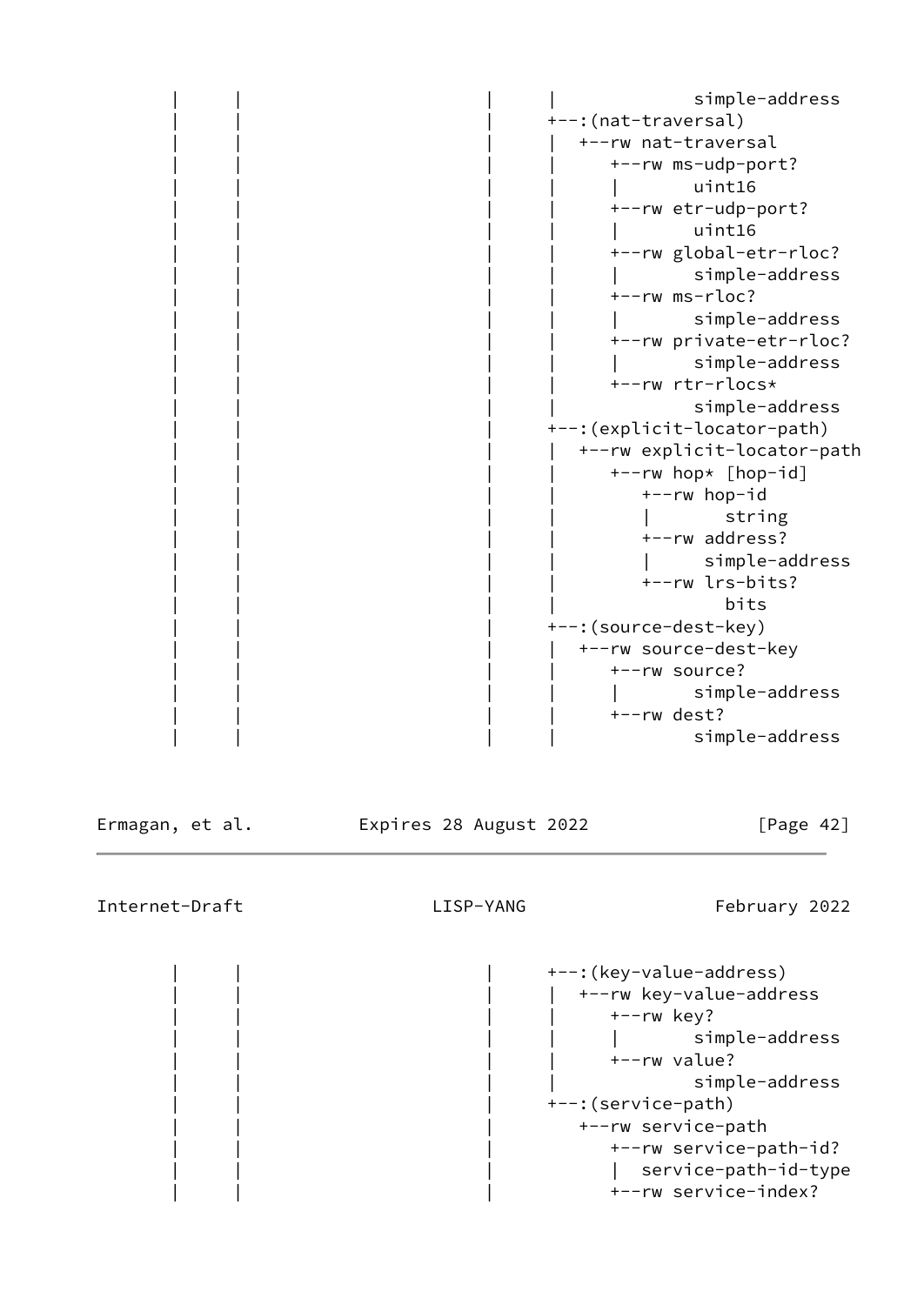```
 | | | uint8
                                | | +--rw priority?
                                     uint8
                               +--rw weight?
 | | | uint8
                                | | +--rw multicast-priority?
 | | | uint8
                                | | +--rw multicast-weight?
 | | uint8
            | +--ro counters
              | +--ro map-registers-in? yang:counter64
              | +--ro map-registers-in-auth-failed? yang:counter64
              | +--ro map-notify-records-out? yang:counter64
              | +--ro proxy-reply-records-out? yang:counter64
              | +--ro map-requests-forwarded-out? yang:counter64
      +--rw mapping-system-type? lisp:mapping-system-ref
      +--ro summary
         | +--ro number-configured-sites? uint32
         | +--ro number-registered-sites? uint32
         | +--ro af-datum
           | +--ro af-data* [address-type]
              | +--ro address-type
                     | | lisp-at:lisp-address-family-ref
              | +--ro number-configured-eids? uint32
              | +--ro number-registered-eids? uint32
      +--ro counters
         +--ro map-registers-in? yang:counter64
         +--ro map-registers-in-auth-failed? yang:counter64
         +--ro map-notify-records-out? yang:counter64
         +--ro proxy-reply-records-out? yang:counter64
         +--ro map-requests-forwarded-out? yang:counter64
```

```
5.2. Module Definition
```

| Ermagan, et al. | Expires 28 August 2022 |  | [Page 43] |
|-----------------|------------------------|--|-----------|
|                 |                        |  |           |

```
Internet-Draft LISP-YANG February 2022
```

```
 <CODE BEGINS> file "ietf-lisp-mapserver@2021-02-22.yang"
 module ietf-lisp-mapserver {
   yang-version 1.1;
```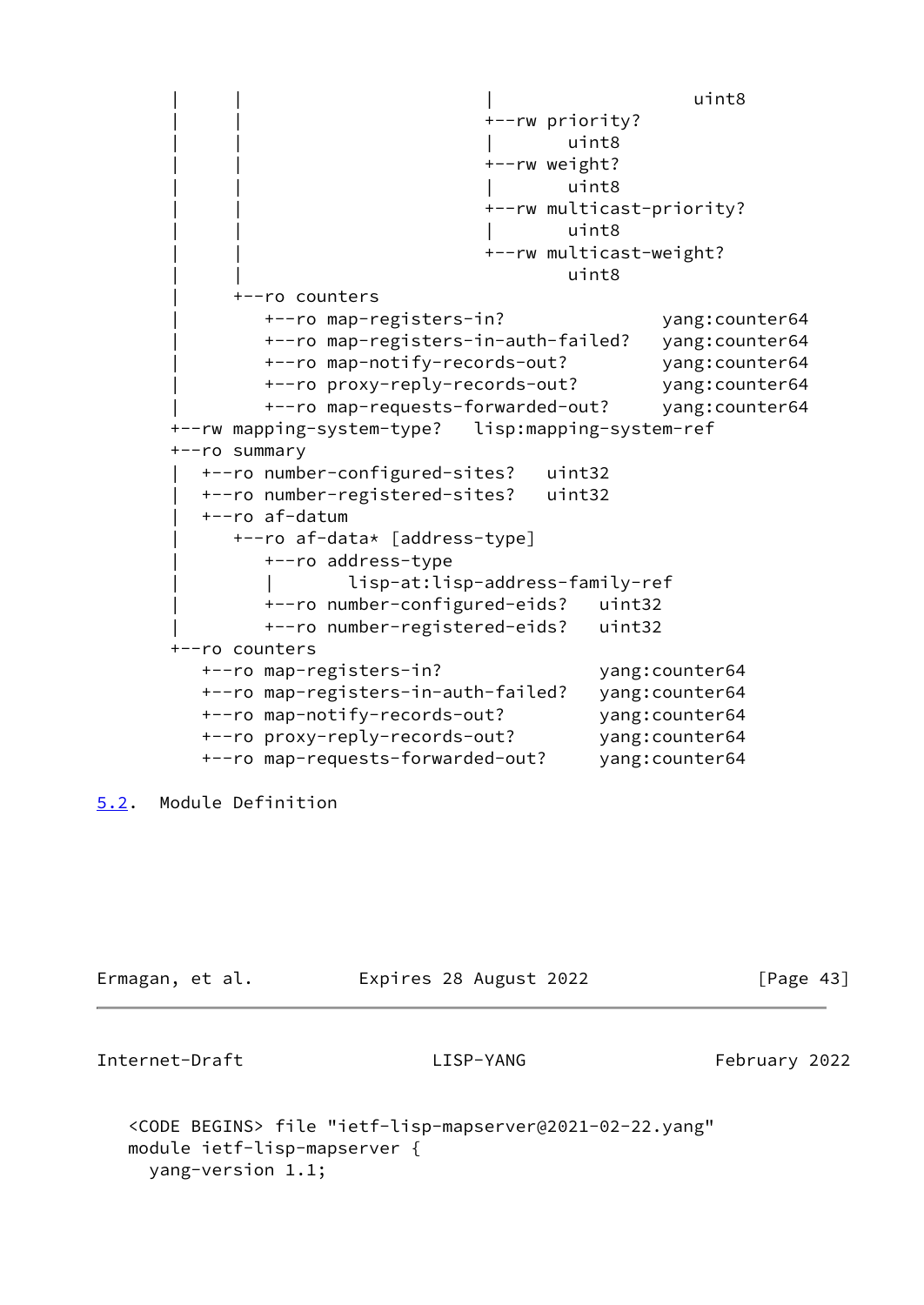```
 namespace "urn:ietf:params:xml:ns:yang:ietf-lisp-mapserver";
 prefix lisp-ms;
 // RFC Ed.: replace occurrences of XXXX with actual RFC number
 // and remove this note
 import ietf-lisp {
   prefix lisp;
   reference "RFC XXXX: LISP YANG model";
 }
 import ietf-lisp-address-types {
   prefix lisp-at;
   reference "RFC XXXX: LISP YANG model";
 }
 import ietf-yang-types {
   prefix yang;
  RFC 6991: Common YANG Data Types";
 }
 import ietf-routing {
   prefix "rt";
   reference
    RFC 8349: A YANG Data Model for Routing Management
      (NMDA version)";
 }
 organization
   "IETF LISP (Locator/ID Separation Protocol) Working Group";
 contact
  <http://tools.ietf.org/wg/lisp/>
   WG List: <mailto:lisp@ietf.org>
   Editor: Vina Ermagan
              <mailto:ermagan@gmail.com>
    Editor: Alberto Rodriguez-Natal
              <mailto:natal@cisco.com>
    Editor: Reshad Rahman
              <mailto:reshad@yahoo.com>";
 description
   "This YANG module defines the generic parameters for a LISP
    Map-Server. The module can be extended by vendors to define
    vendor-specific parameters and policies.
```

| Ermagan, et al. | Expires 28 August 2022 | [Page 44] |
|-----------------|------------------------|-----------|
|-----------------|------------------------|-----------|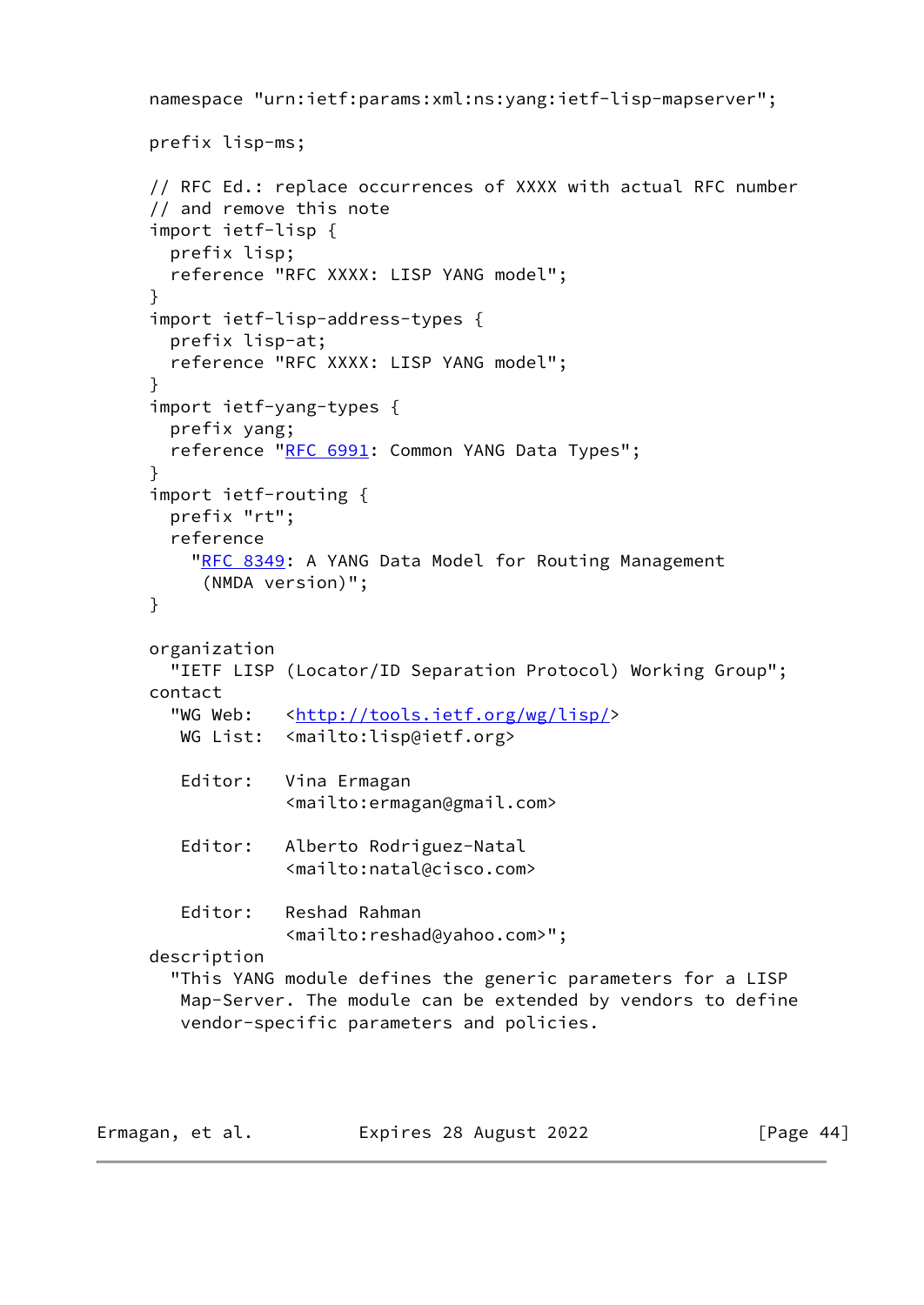}

}

```
 Copyright (c) 2018 IETF Trust and the persons identified as
         authors of the code. All rights reserved.
        Redistribution and use in source and binary forms, with or
        without modification, is permitted pursuant to, and subject
        to the license terms contained in, the Simplified BSD License
        Section 4.c of the IETF Trust's Legal Provisions
        Relating to IETF Documents
         (http://trustee.ietf.org/license-info).
        This version of this YANG module is part of RFC XXXX; see
        the RFC itself for full legal notices.
        ";
     reference "RFC XXXX";
     revision 2021-02-22 {
       description
          "Initial revision.";
       reference
          "https://tools.ietf.org/html/rfc6833";
     identity ms {
       base lisp:lisp-role;
         description
           "LISP Map-Server.";
     grouping ms-counters {
          description "Grouping that defines map-server counters.";
          container counters {
            config false;
            description "Container for the counters";
           leaf map-registers-in {
              type yang:counter64;
             description "Number of incoming Map-Register messages";
 }
            leaf map-registers-in-auth-failed {
              type yang:counter64;
             description
                "Number of incoming Map-Register messages failed
                authentication";
 }
```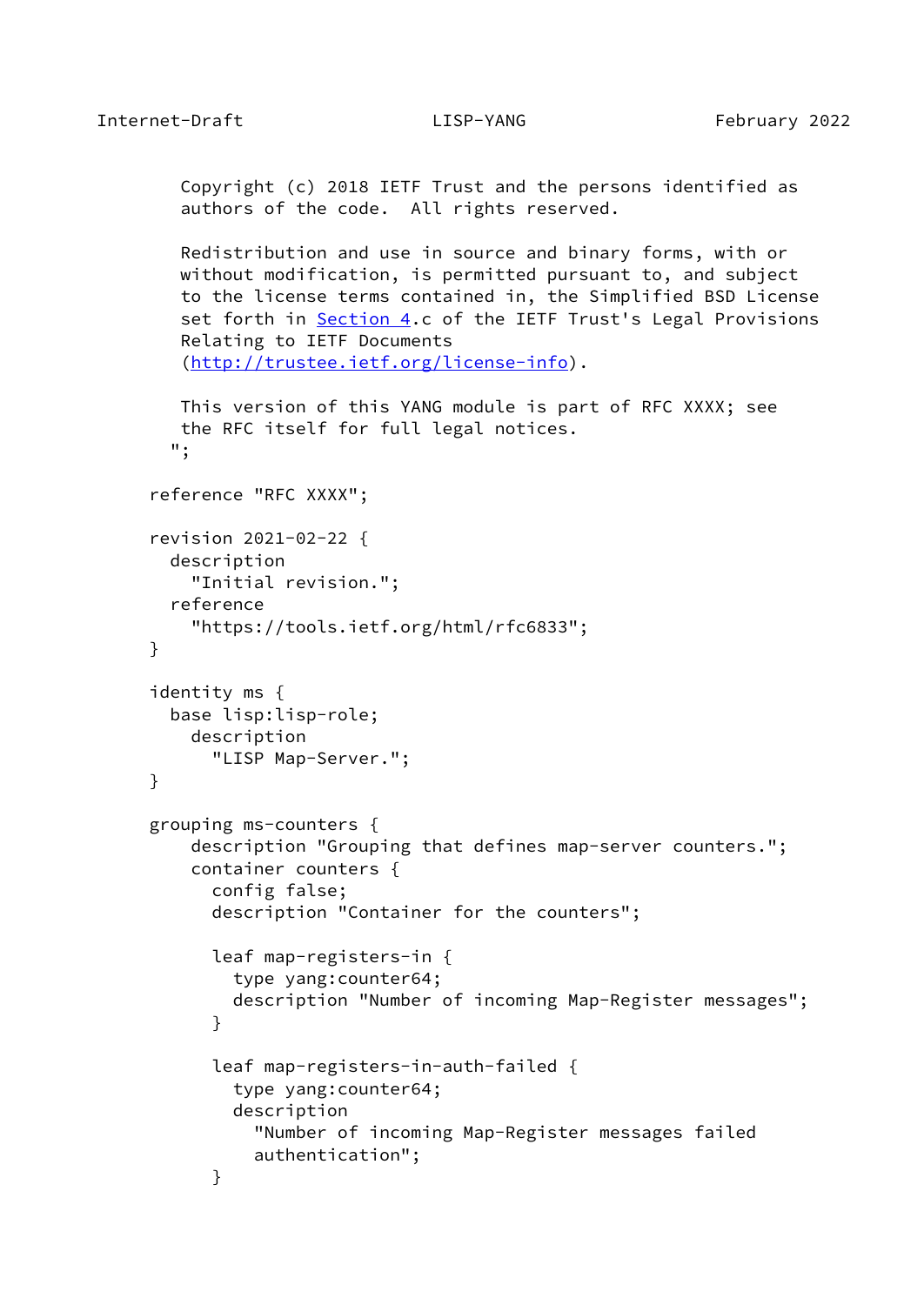Ermagan, et al. Expires 28 August 2022 [Page 45]

```
Internet-Draft LISP-YANG February 2022
```

```
 type yang:counter64;
              description
                "Number of outgoing Map-Notify records";
 }
            leaf proxy-reply-records-out {
              type yang:counter64;
              description
                "Number of outgoing proxy Map-Reply records";
 }
            leaf map-requests-forwarded-out {
              type yang:counter64;
              description
                "Number of outgoing Map-Requests forwarded to ETR";
 }
          }
       }
      augment "/rt:routing/rt:control-plane-protocols"
            + "/rt:control-plane-protocol/lisp:lisp" {
       when "lisp:lisp-role/lisp:lisp-role-type = 'lisp-ms:ms'" {
          description
            "Augment is valid when LISP device type is Map-Server.";
       }
       description
          "This augments the LISP devices list with Map-Server
          specific parameters.";
       container map-server {
          presence "LISP Map-Server operation enabled";
          description
            "Map-Server parameters.";
           container sites{
              description
                "Sites to accept registrations from.";
              list site {
                key site-id;
                description
                  "Site that can send registrations.";
                leaf site-id {
```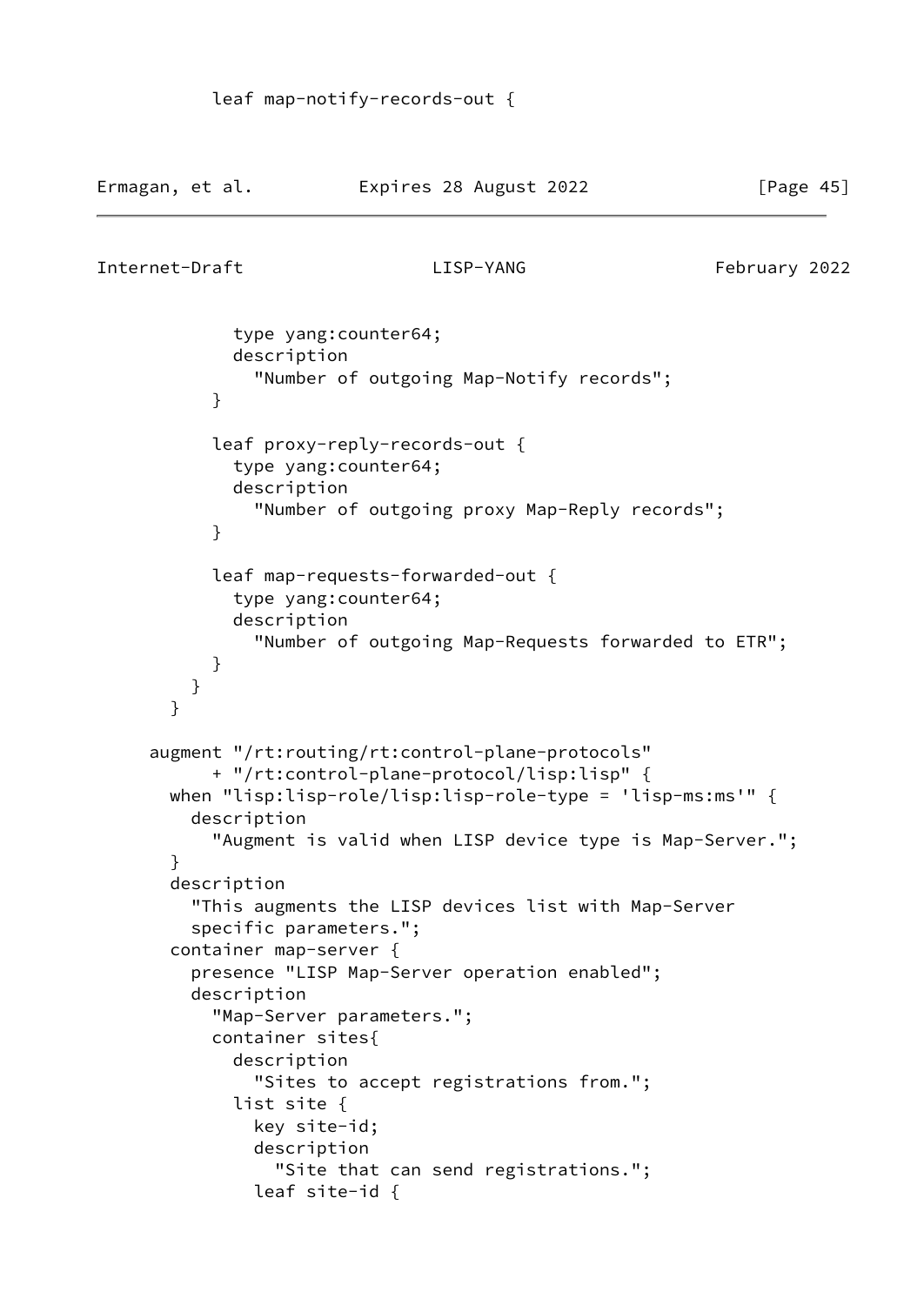```
 type uint64;
                description "Site ID";
 }
               uses lisp:auth-key;
               list xtr-ids {
                key xtr-id;
                description "xTR-ID specific configuration.";
                leaf xtr-id {
Ermagan, et al.             Expires 28 August 2022               [Page 46]
Internet-Draft LISP-YANG February 2022
                  type uint64;
                  description "xTR ID";
 }
                uses lisp:auth-key;
 }
 }
 }
         container vpns {
           description
             "VPNs for which the Map-Server accepts registrations.";
           list vpn {
             key "instance-id";
             description
               "VPN instances in the Map-Server.";
             leaf instance-id {
               type lisp-at:instance-id-type;
               description
                "VPN identifier.";
 }
             container mappings {
               description
                "EIDs registered by device.";
               list mapping {
                key "eid-id";
                description
                  "List of EIDs registered by device.";
                leaf eid-id {
                  type lisp:eid-id;
                  description
                    "Id of the EID registered.";
 }
                container eid-address {
                  uses lisp-at:lisp-address;
```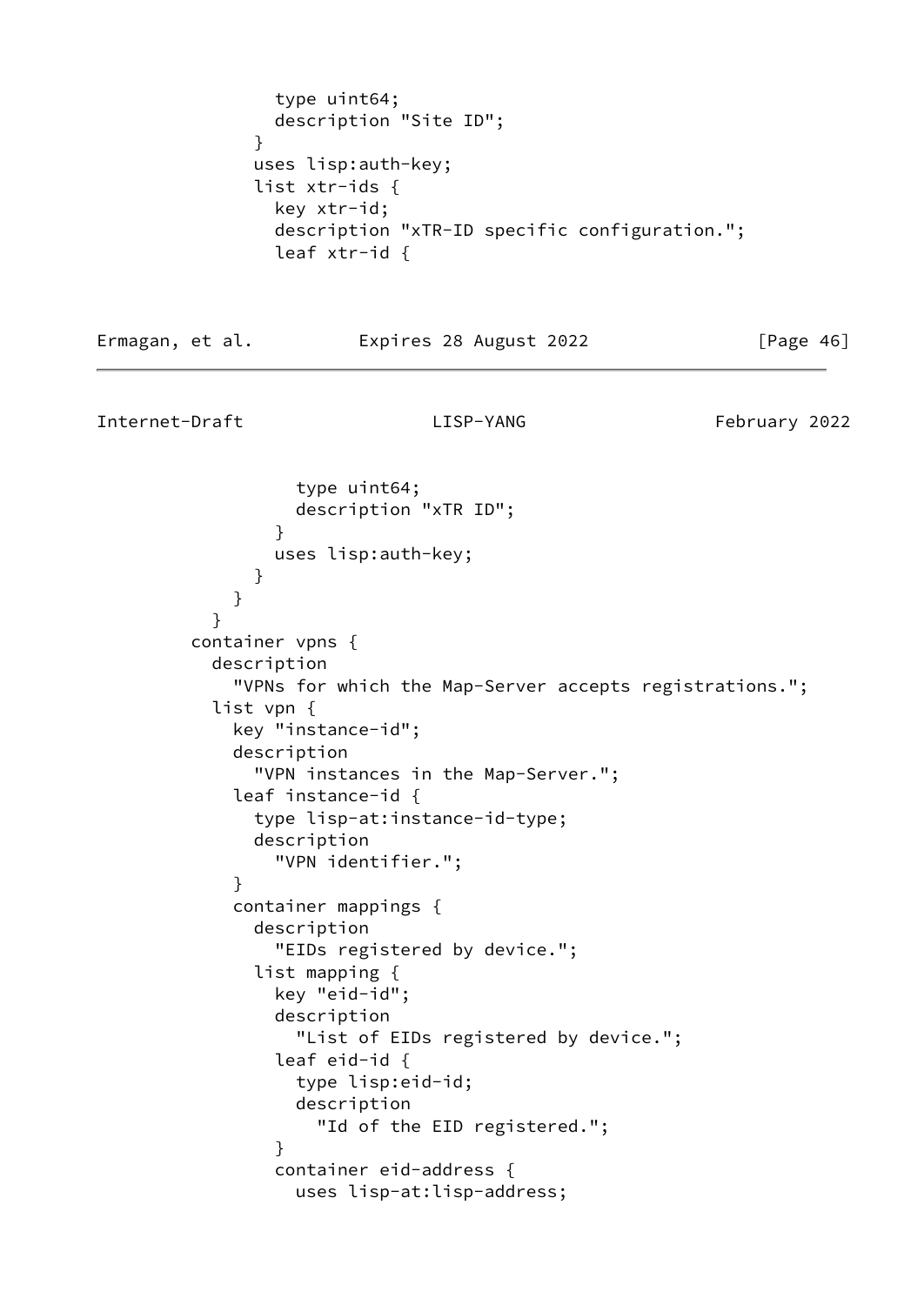|                 | description<br>"EID in generic LISP address format registered<br>with the Map-Server.";<br>$\mathcal{F}$<br>leaf-list site-id $\{$<br>type uint64;<br>description "Site ID";<br>$\mathcal{F}$<br>leaf more-specifics-accepted {<br>type boolean;<br>default "false";<br>description<br>"Flag indicating if more specific prefixes<br>can be registered.";<br>}                                                                                                 |               |
|-----------------|----------------------------------------------------------------------------------------------------------------------------------------------------------------------------------------------------------------------------------------------------------------------------------------------------------------------------------------------------------------------------------------------------------------------------------------------------------------|---------------|
| Ermagan, et al. | Expires 28 August 2022                                                                                                                                                                                                                                                                                                                                                                                                                                         | [Page $47$ ]  |
| Internet-Draft  | LISP-YANG                                                                                                                                                                                                                                                                                                                                                                                                                                                      | February 2022 |
|                 | leaf mapping-expiration-timeout {<br>type int16;<br>units "seconds";<br>default "180"; //3 times the mapregister int<br>description<br>"Time before mapping is expired if no new<br>registrations are received.";<br>}<br>leaf first-registration-time {<br>type yang:date-and-time;<br>config false;<br>description<br>"Time at which the first registration for this<br>EID was received";<br>}<br>leaf last-registration-time {<br>type yang:date-and-time; |               |
|                 | config false;<br>description<br>"Time at which the last registration for this EID<br>was received";<br>}<br>container mapping-records {<br>description<br>"Datastore of registered mappings.";<br>list mapping-record {                                                                                                                                                                                                                                        |               |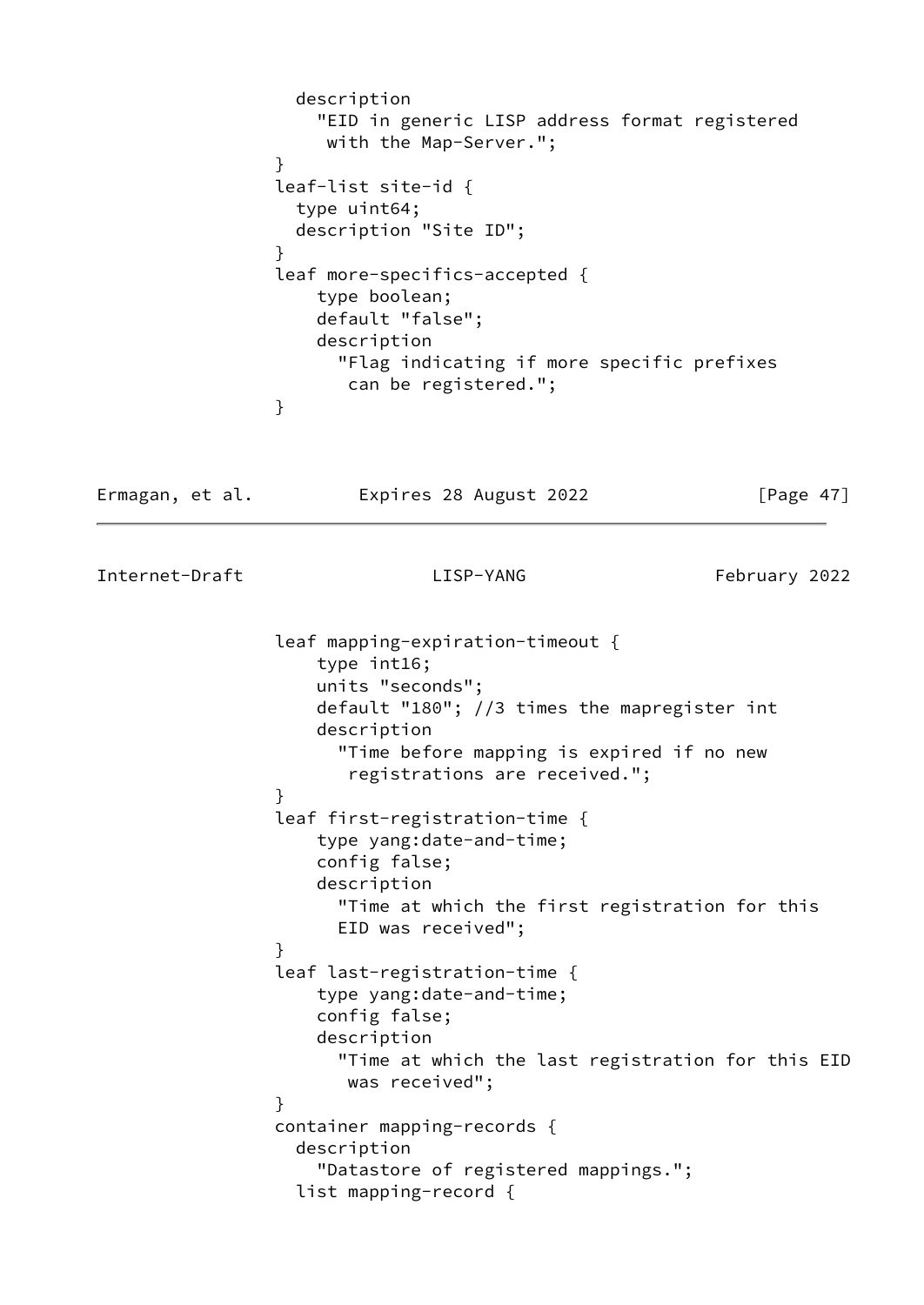```
 "Registered mapping.";
                  leaf xtr-id {
                    type lisp:xtr-id-type;
                    description "xTR ID";
 }
                  leaf site-id {
                    type uint64;
                    description "Site ID";
 }
                  uses lisp:mapping;
 }
 }
 }
 }
           uses ms-counters;
 }
 }
        leaf mapping-system-type {
          type lisp:mapping-system-ref;
          description
Ermagan, et al. 
Expires 28 August 2022

[Page 48]
Internet-Draft LISP-YANG February 2022
            "A reference to the mapping system";
        }
        container summary {
          config false;
          description "Summary state information";
          leaf number-configured-sites {
            type uint32;
           description "Number of configured LISP sites";
 }
          leaf number-registered-sites {
           type uint32;
           description "Number of registered LISP sites";
 }
          container af-datum {
           description "Number of configured EIDs per each AF";
           list af-data {
```
 key xtr-id; description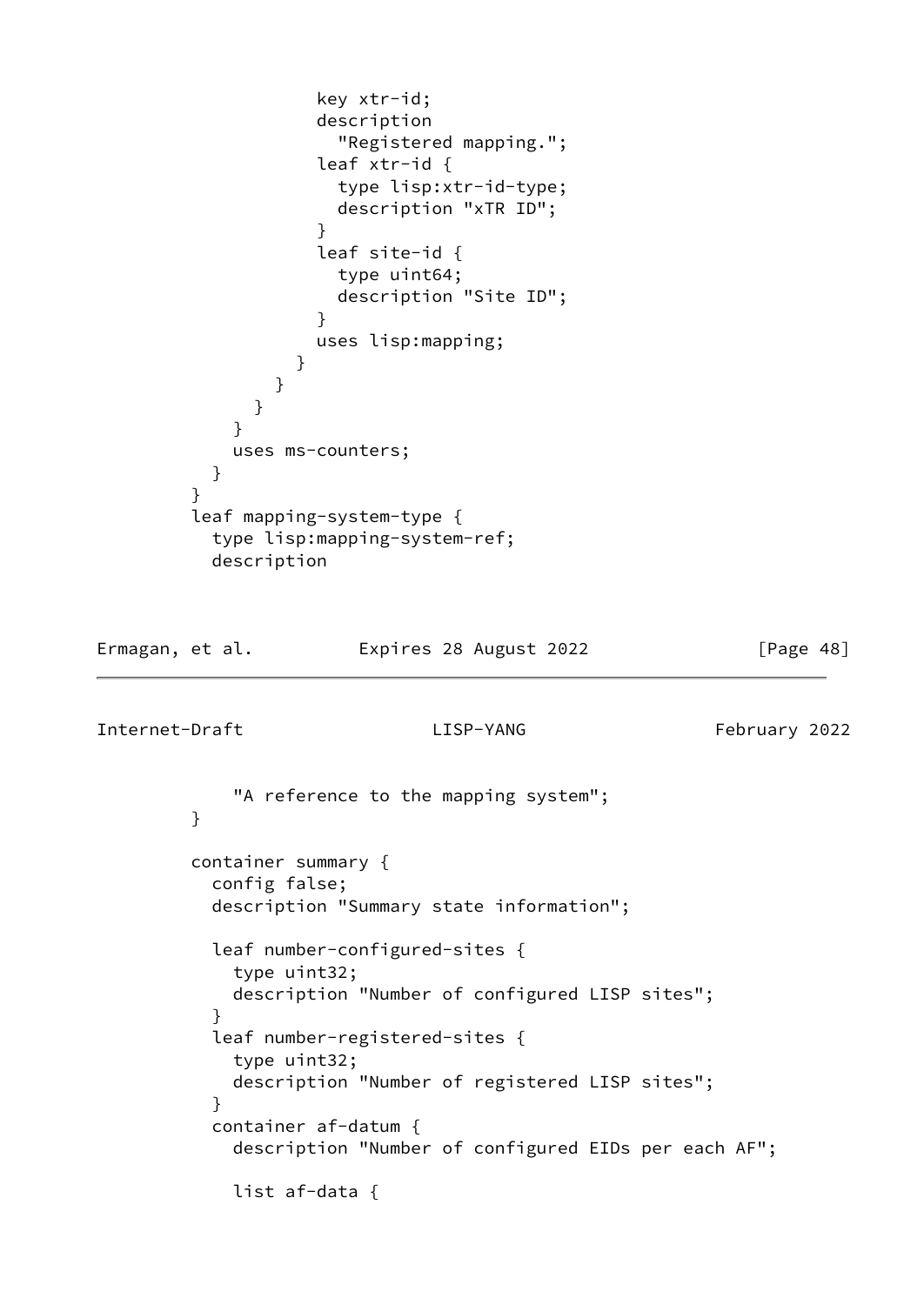```
 key "address-type";
              description "Number of configured EIDs for this AF";
              leaf address-type {
                type lisp-at:lisp-address-family-ref;
                description "AF type";
 }
              leaf number-configured-eids {
                type uint32;
                description "Number of configured EIDs for this AF";
 }
              leaf number-registered-eids {
                type uint32;
                description "Number of registered EIDs for this AF";
 }
 }
 }
 }
         uses ms-counters;
       }
     }
   }
   <CODE ENDS>
6. LISP-Map-Resolver Module
   This module captures the configuration data model of a LISP Map
  [RFC6833]. The model also captures some operational data
   elements.
Ermagan, et al.             Expires 28 August 2022               [Page 49]
Internet-Draft LISP-YANG February 2022
6.1. Module Structure
   module: ietf-lisp-mapresolver
```

```
 augment /rt:routing/rt:control-plane-protocols
          /rt:control-plane-protocol/lisp:lisp:
  +--rw map-resolver!
     +--rw mapping-system-type? lisp:mapping-system-ref
     +--rw ms-address? inet:ip-address
```
<span id="page-55-2"></span>[6.2](#page-55-2). Module Definition

<CODE BEGINS> file "ietf-lisp-mapresolver@2019-02-23.yang"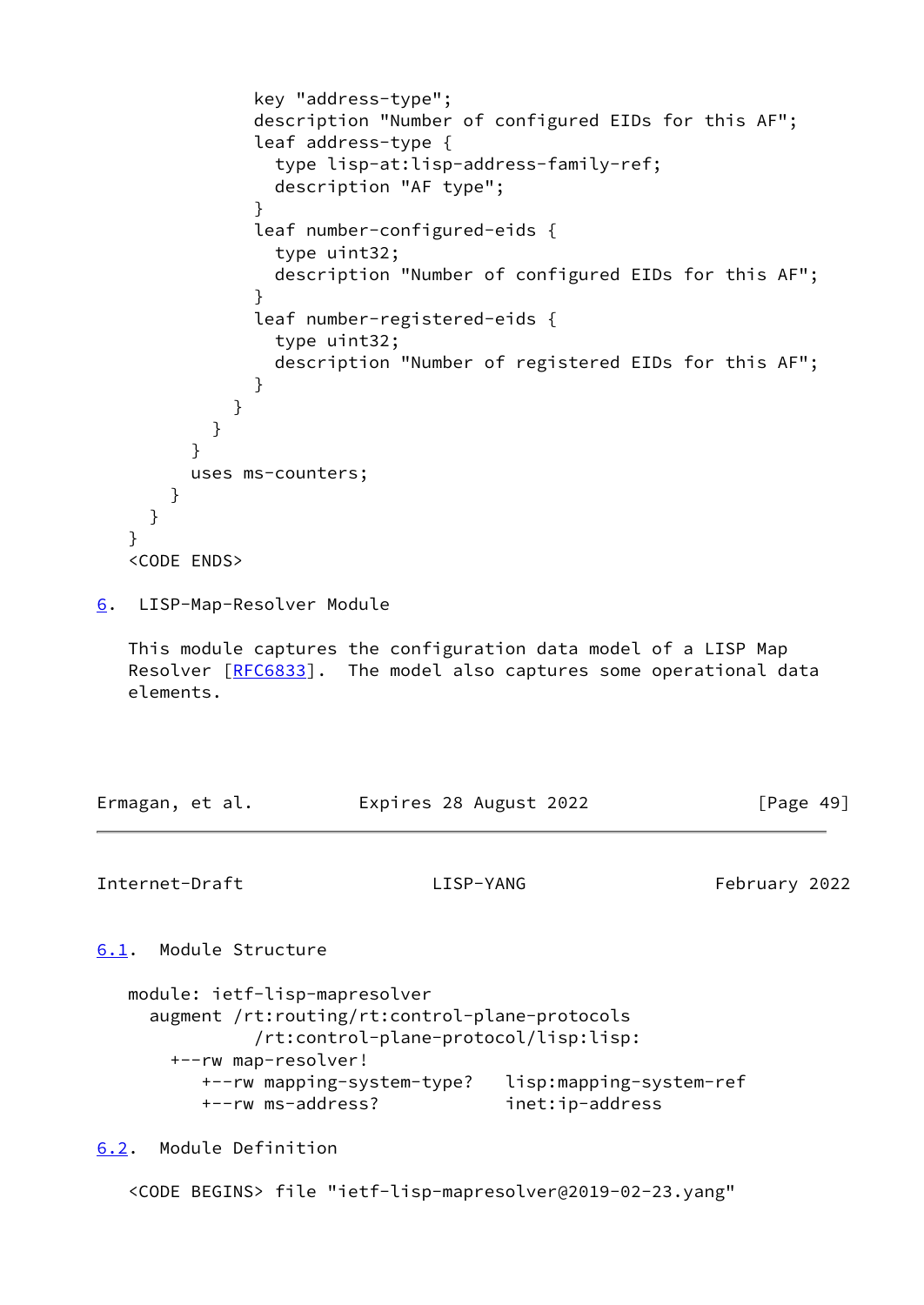```
 module ietf-lisp-mapresolver {
     yang-version 1.1;
     namespace "urn:ietf:params:xml:ns:yang:ietf-lisp-mapresolver";
     prefix lisp-mr;
      // RFC Ed.: replace occurrences of XXXX with actual RFC number
      // and remove this note
      import ietf-lisp {
       prefix lisp;
       reference "RFC XXXX: LISP YANG model";
      }
      import ietf-inet-types {
       prefix inet;
      RFC 6991: Common YANG Data Types";
      }
      import ietf-routing {
       prefix "rt";
       reference
         RFC 8349: A YANG Data Model for Routing Management
           (NMDA version)";
     }
     organization
       "IETF LISP (Locator/ID Separation Protocol) Working Group";
     contact
      <http://tools.ietf.org/wg/lisp/>
        WG List: <mailto:lisp@ietf.org>
        Editor: Vina Ermagan
                  <mailto:ermagan@gmail.com>
        Editor: Alberto Rodriguez-Natal
                  <mailto:natal@cisco.com>
Ermagan, et al.             Expires 28 August 2022               [Page 50]
Internet-Draft LISP-YANG February 2022
         Editor: Reshad Rahman
                  <mailto:reshad@yahoo.com>";
     description
        "This YANG module defines the generic parameters for a LISP
        Map-Resolver. The module can be extended by vendors to define
```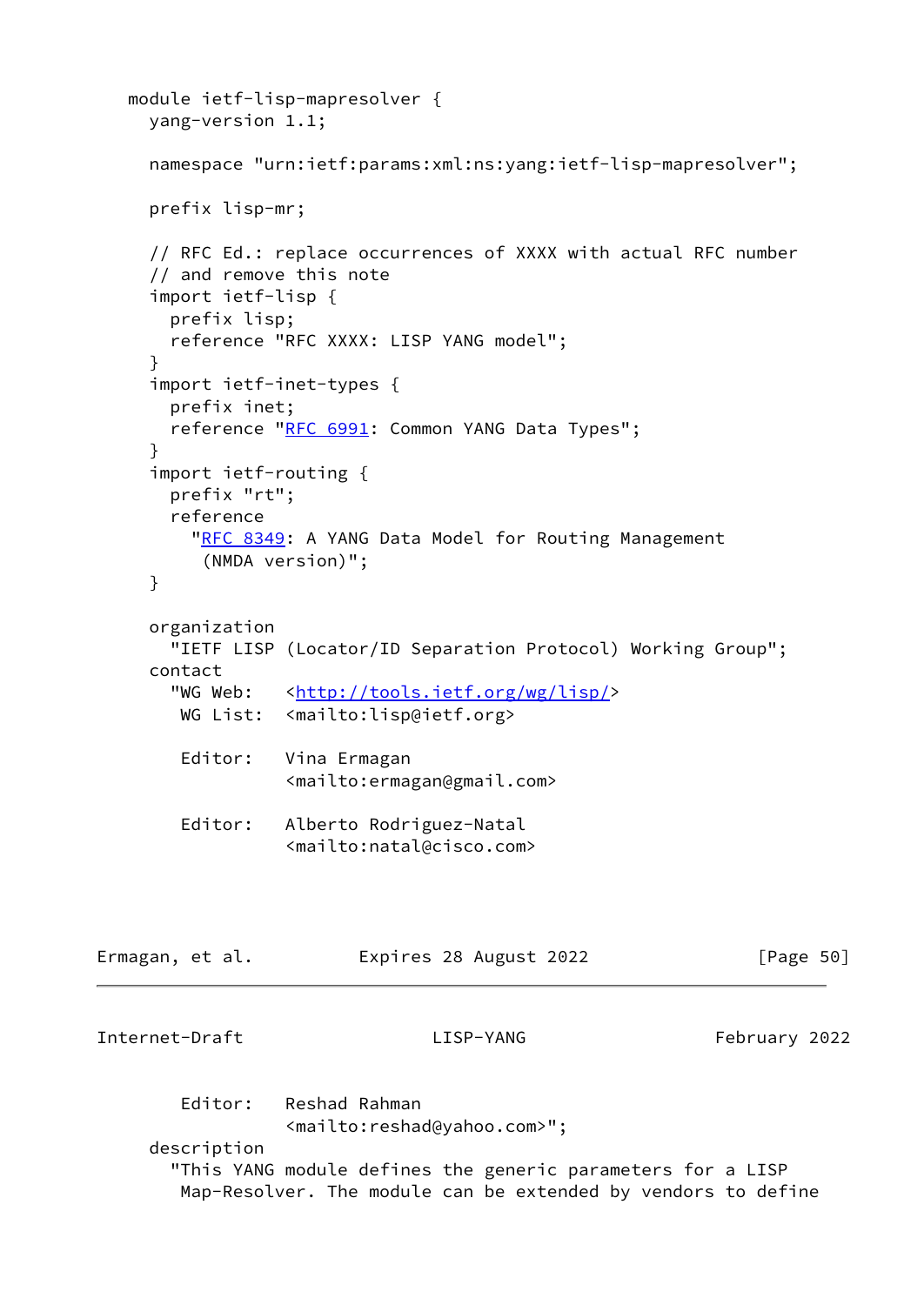```
 vendor-specific parameters and policies.
    Copyright (c) 2018 IETF Trust and the persons identified as
    authors of the code. All rights reserved.
    Redistribution and use in source and binary forms, with or
    without modification, is permitted pursuant to, and subject
    to the license terms contained in, the Simplified BSD License
   set forth in Section 4.c of the IETF Trust's Legal Provisions
    Relating to IETF Documents
    (http://trustee.ietf.org/license-info).
    This version of this YANG module is part of RFC XXXX; see
    the RFC itself for full legal notices.
   ";
 reference "RFC XXXX";
 revision 2019-02-23 {
   description
     "Initial revision.";
   reference
     "https://tools.ietf.org/html/rfc6833";
 }
 identity mr {
   base lisp:lisp-role;
   description
     "LISP Map-Resolver.";
 }
 augment "/rt:routing/rt:control-plane-protocols"
       + "/rt:control-plane-protocol/lisp:lisp" {
   when "lisp:lisp-role/lisp:lisp-role-type = 'lisp-mr:mr'" {
     description
       "Augment is valid when LISP device type is Map-Resolver.";
   }
   description
     "This augments the LISP devices list with Map-Resolver
     specific parameters.";
   container map-resolver {
     presence "LISP Map-Resolver operation enabled";
     description
       "Map-Resolver parameters.";
```
Ermagan, et al. Expires 28 August 2022 [Page 51]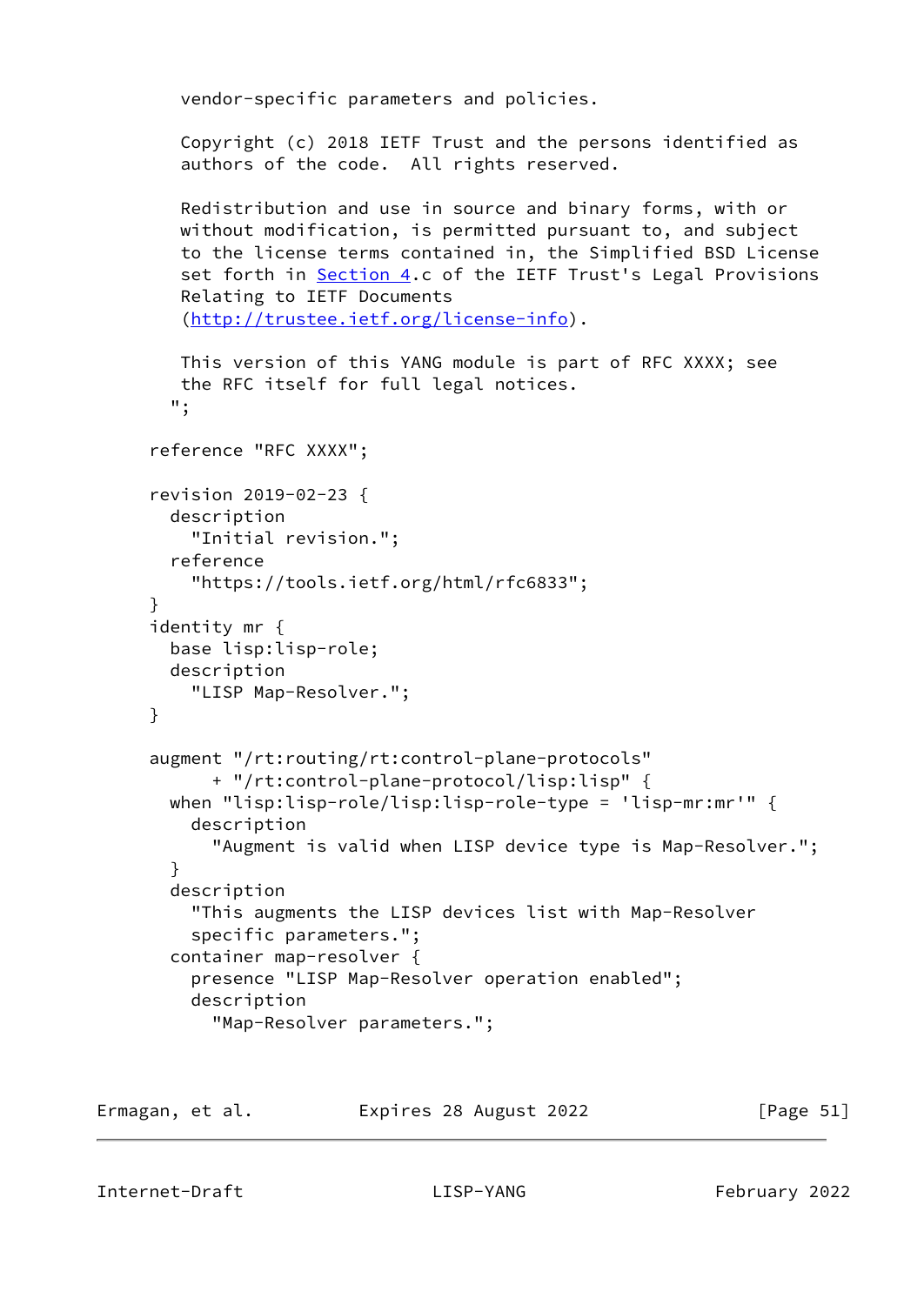```
 leaf mapping-system-type {
            type lisp:mapping-system-ref;
            description
            "A reference to the mapping system";
 }
          leaf ms-address {
            when "../mapping-system-type="
            + "'lisp:single-node-mapping-system'";
            type inet:ip-address;
            description
              "address to reach the Map Server when "
              + "lisp-mr:single-node-mapping-system is being used.";
          }
        }
      }
    }
    <CODE ENDS>
7. LISP-Address-Types Module
    This module captures the various LISP address types, and is an
    essential building block used in other LISP modules.
7.1. Module Definition
    <CODE BEGINS> file "ietf-lisp-address-types@2021-02-22.yang"
    module ietf-lisp-address-types {
      yang-version 1.1;
      namespace "urn:ietf:params:xml:ns:yang:ietf-lisp-address-types";
      prefix lisp-at;
      import ietf-inet-types {
        prefix inet;
       RFC 6991: Common YANG Data Types";
      }
      import ietf-yang-types {
        prefix yang;
       RFC 6991: Common YANG Data Types";
      }
      organization
        "IETF LISP (Locator/ID Separation Protocol) Working Group";
      contact
       <http://tools.ietf.org/wg/lisp/>
```

```
WG List: <mailto:lisp@ietf.org>
```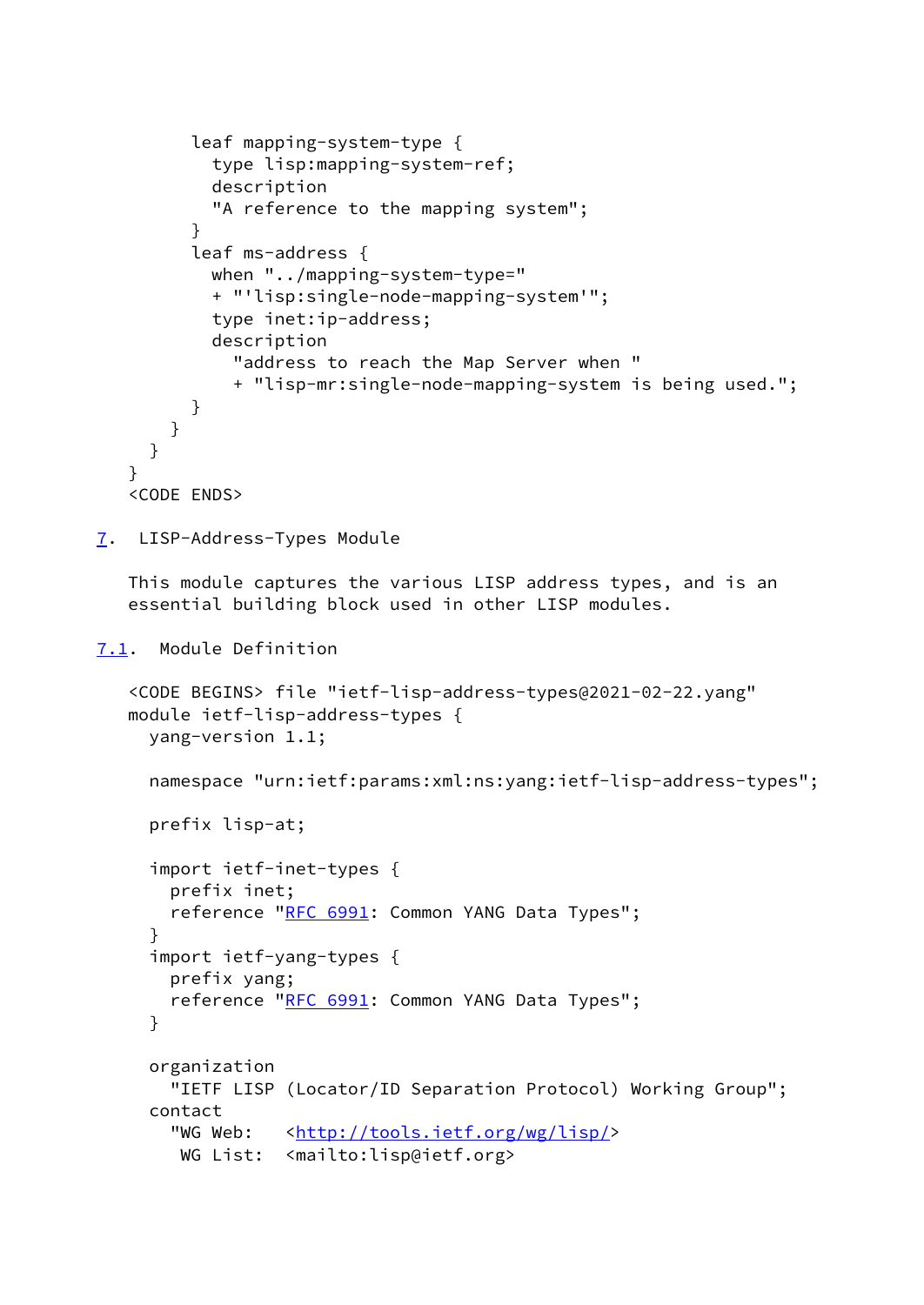```
Internet-Draft LISP-YANG February 2022
         Editor: Vina Ermagan
                   <mailto:ermagan@gmail.com>
         Editor: Alberto Rodriguez-Natal
                  <mailto:natal@cisco.com>
         Editor: Reshad Rahman
                   <mailto:reshad@yahoo.com>";
      description
        "This YANG module defines the LISP Canonical Address Formats
         (LCAF) for LISP. The module can be extended by vendors to
         define vendor-specific parameters.
         Copyright (c) 2018 IETF Trust and the persons identified as
         authors of the code. All rights reserved.
         Redistribution and use in source and binary forms, with or
        without modification, is permitted pursuant to, and subject
         to the license terms contained in, the Simplified BSD License
         Section 4.c of the IETF Trust's Legal Provisions
         Relating to IETF Documents
         (http://trustee.ietf.org/license-info).
         This version of this YANG module is part of RFC XXXX; see
         the RFC itself for full legal notices.
        ";
      // RFC Ed.: replace XXXX with actual RFC number and remove
      // this note
      reference "RFC XXXX";
      revision 2021-02-22 {
        description
          "Initial revision.";
        reference
          "RC8060: LISP Canonical Address Format (LCAF)";
      }
      identity lisp-address-family {
        description
          "Base identity from which identities describing LISP address
           families are derived.";
      }
```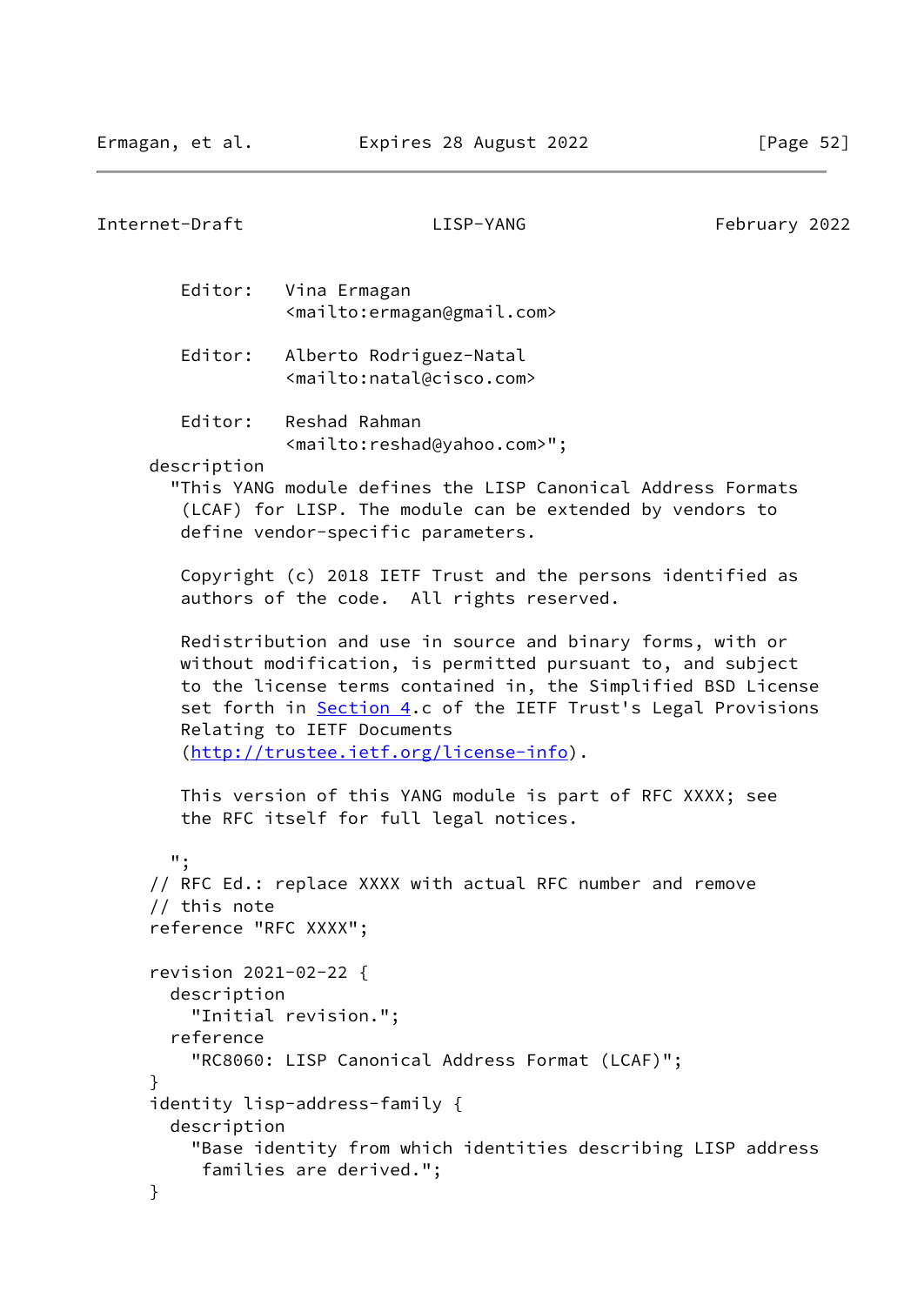```
 identity no-address-afi {
   base lisp-address-family;
   description
     "IANA Reserved.";
 }
 identity ipv4-afi {
```
Ermagan, et al. Expires 28 August 2022 [Page 53]

Internet-Draft LISP-YANG February 2022

 base lisp-address-family; description "IANA IPv4 address family."; } identity ipv4-prefix-afi { base lisp-address-family; description "IANA IPv4 address family prefix."; } identity ipv6-afi { base lisp-address-family; description "IANA IPv6 address family."; } identity ipv6-prefix-afi { base lisp-address-family; description "IANA IPv6 address family prefix."; } identity mac-afi { base lisp-address-family; description "IANA MAC address family."; } identity distinguished-name-afi { base lisp-address-family; description "IANA Distinguished Name address family."; } identity as-number-afi { base lisp-address-family; description "IANA AS Number address family."; } identity lcaf {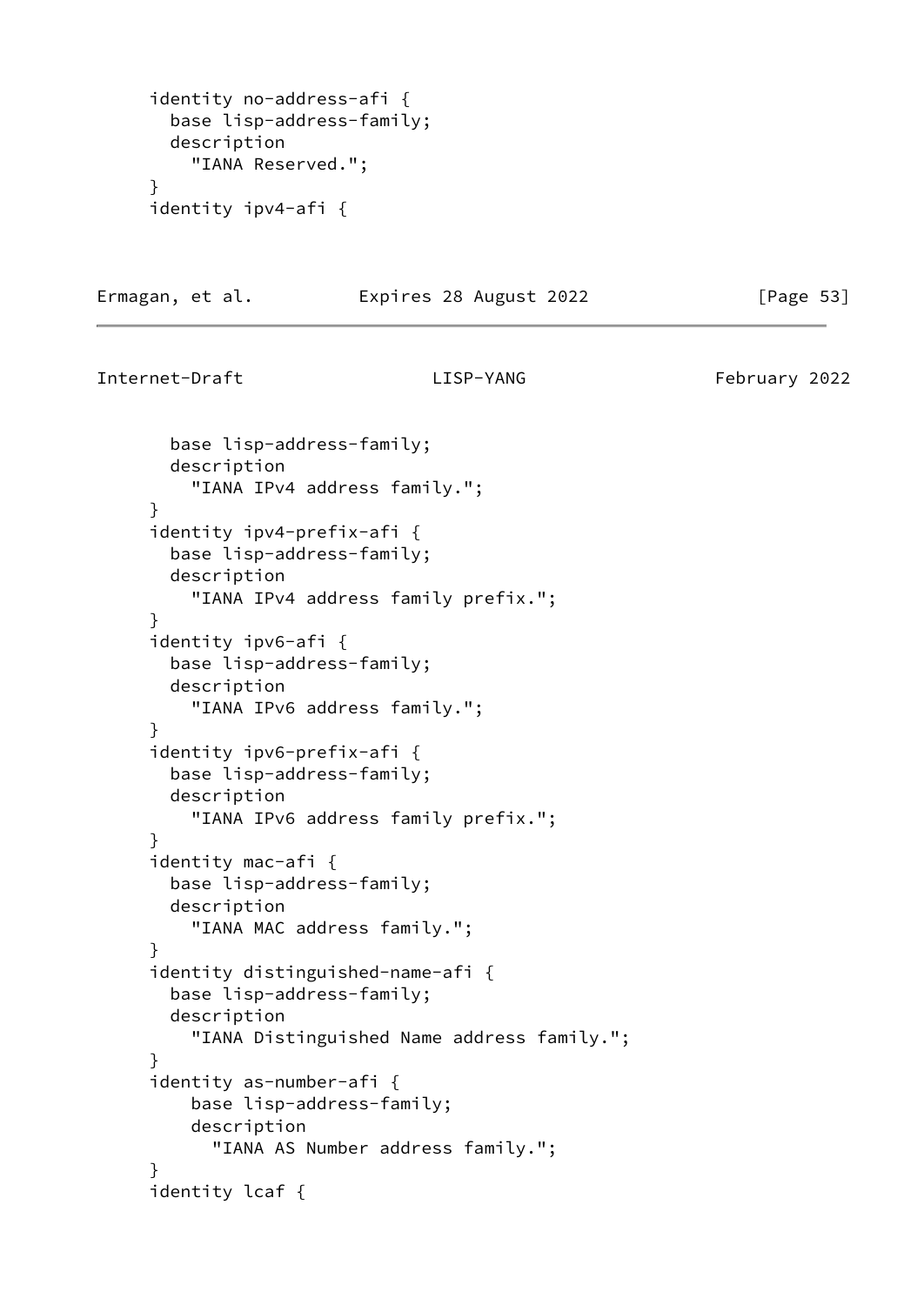```
 base lisp-address-family;
   description
     "IANA LISP Canonical Address Format address family.";
 }
 identity null-address-lcaf {
   base lcaf;
   description
     "Null body LCAF type.";
 }
 identity afi-list-lcaf {
   base lcaf;
   description
     "AFI-List LCAF type.";
```
Ermagan, et al. Expires 28 August 2022 [Page 54]

Internet-Draft LISP-YANG February 2022

 } identity instance-id-lcaf { base lcaf; description "Instance-ID LCAF type."; } identity as-number-lcaf { base lcaf; description "AS Number LCAF type."; } identity application-data-lcaf { base lcaf; description "Application Data LCAF type."; } identity geo-coordinates-lcaf { base lcaf; description "Geo-coordinates LCAF type."; } identity opaque-key-lcaf { base lcaf; description "Opaque Key LCAF type."; } identity nat-traversal-lcaf { base lcaf;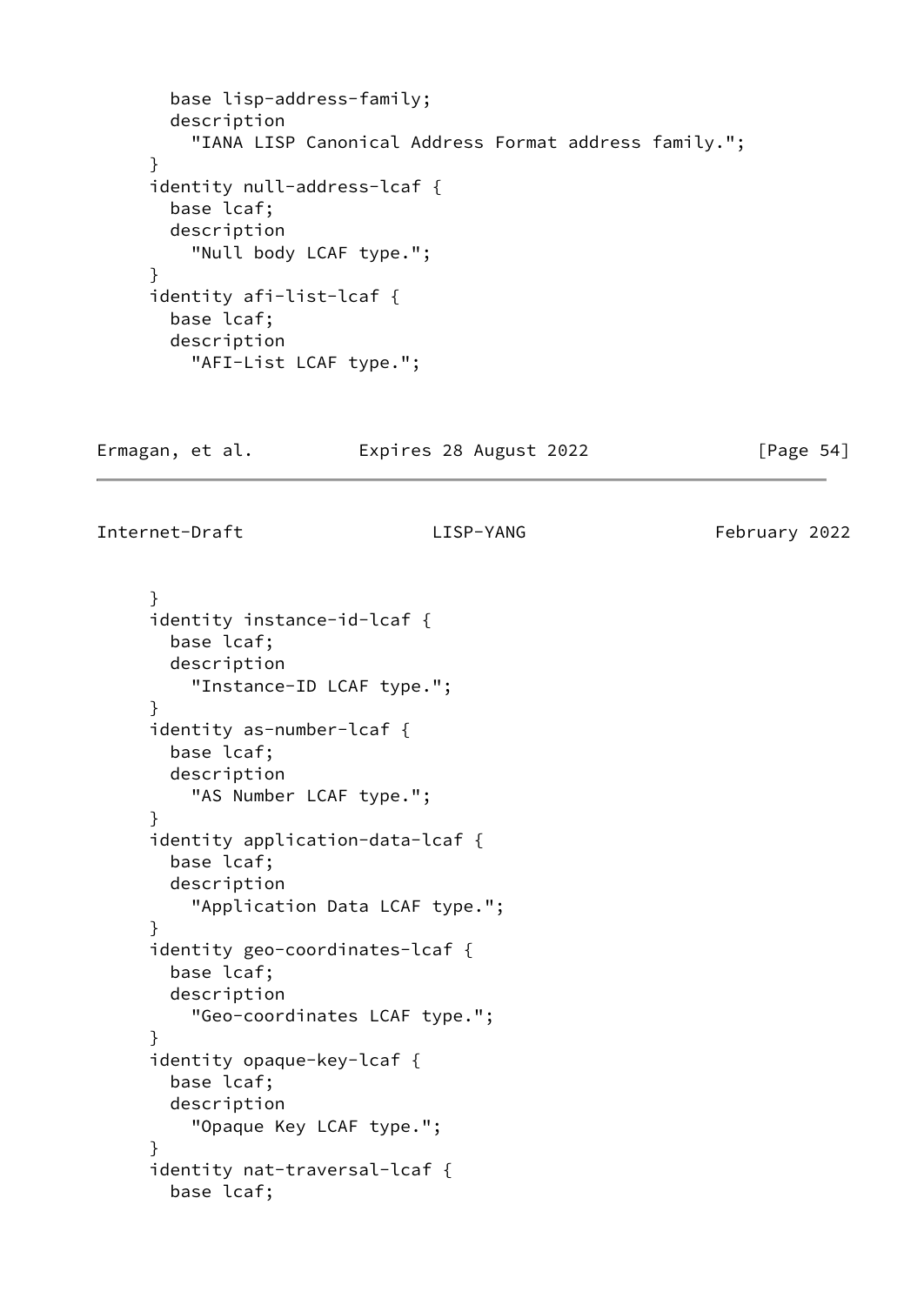```
 description
     "NAT-Traversal LCAF type.";
 }
 identity nonce-locator-lcaf {
   base lcaf;
   description
     "Nonce-Locator LCAF type.";
 }
 identity multicast-info-lcaf {
   base lcaf;
   description
     "Multicast Info LCAF type.";
 }
 identity explicit-locator-path-lcaf {
   base lcaf;
   description
     "Explicit Locator Path LCAF type.";
 }
 identity security-key-lcaf {
   base lcaf;
```
Ermagan, et al. Expires 28 August 2022 [Page 55]

```
 description
     "Security Key LCAF type.";
 }
 identity source-dest-key-lcaf {
   base lcaf;
   description
     "Source/Dest LCAF type.";
 }
 identity replication-list-lcaf {
   base lcaf;
   description
     "Replication-List LCAF type.";
 }
 identity json-data-model-lcaf {
   base lcaf;
   description
     "JSON Data Model LCAF type.";
 }
 identity key-value-address-lcaf {
   base lcaf;
   description
```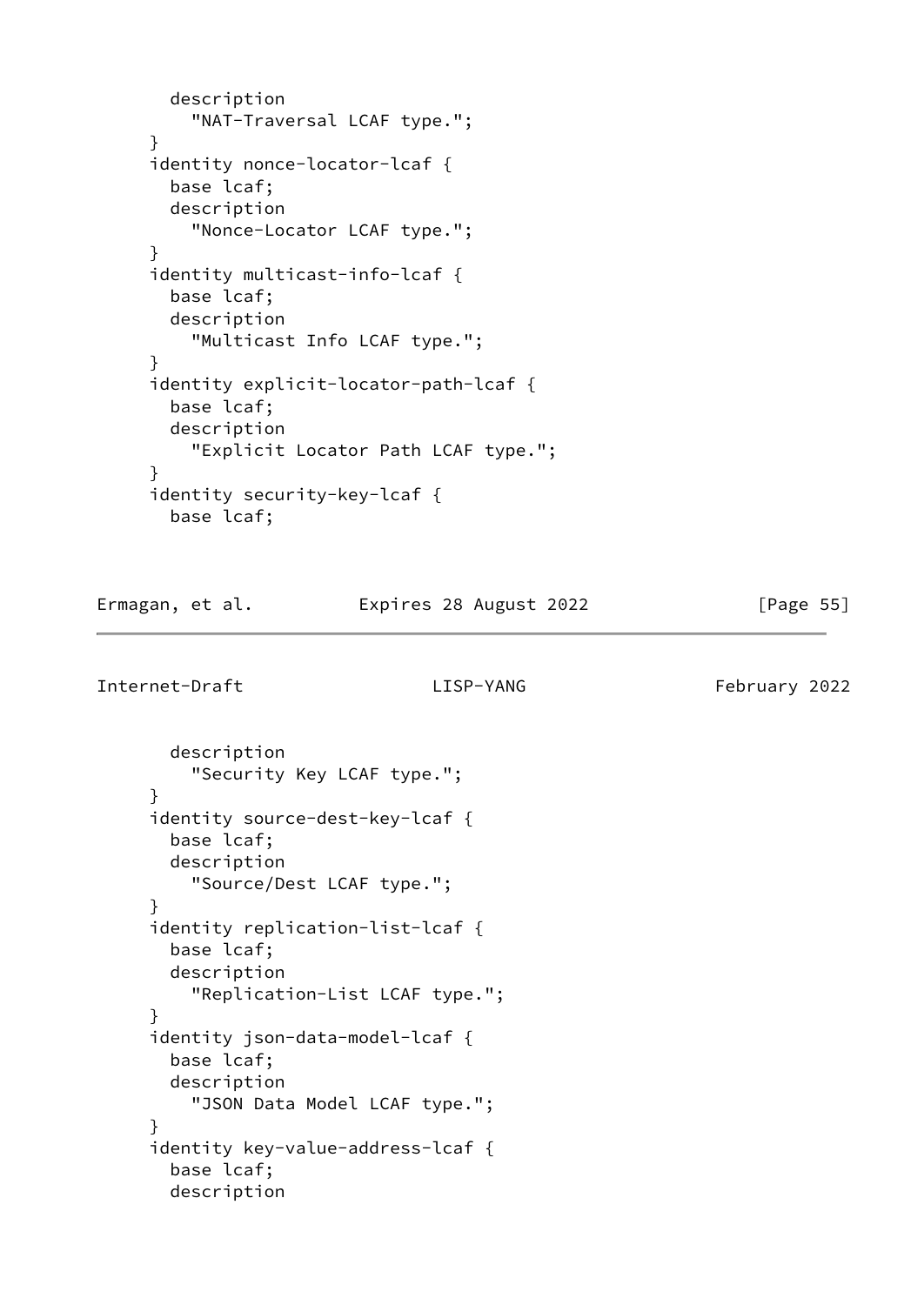```
 "Key/Value Address LCAF type.";
      }
      identity encapsulation-format-lcaf {
        base lcaf;
        description
          "Encapsulation Format LCAF type.";
      }
      identity service-path-lcaf {
        base lcaf;
        description
          "Service Path LCAF type.";
      }
      typedef instance-id-type {
        type uint32 {
          range "0..16777215";
        }
        description
          "Defines the range of values for an Instance ID.";
      }
      typedef service-path-id-type {
        type uint32 {
          range "0..16777215";
        }
       description
          "Defines the range of values for a Service Path ID.";
      }
      typedef distinguished-name-type {
Ermagan, et al. 
Expires 28 August 2022 [Page 56]
Internet-Draft LISP-YANG February 2022
        type string;
        description
          "Distinguished Name address.";
        reference
          "http://www.iana.org/assignments/address-family-numbers/
           address-family-numbers.xhtml";
      }
      typedef simple-address {
        type union {
          type inet:ip-address;
          type inet:ip-prefix;
          type yang:mac-address;
          type distinguished-name-type;
          type inet:as-number;
```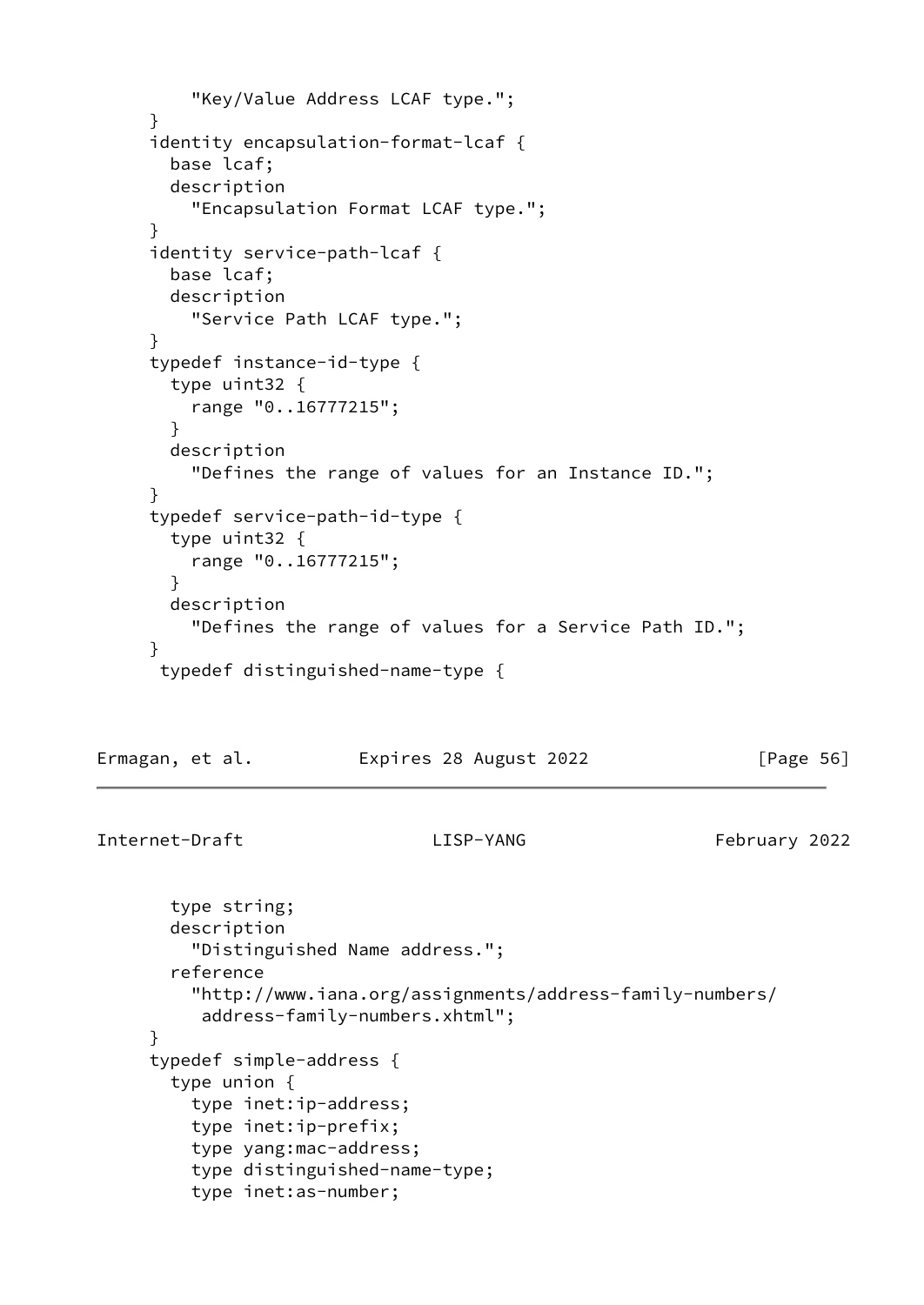```
 }
        description
          "Union of address types that can be part of LCAFs.";
      }
      typedef lisp-address-family-ref {
        type identityref {
          base lisp-address-family;
        }
        description
          "LISP address family reference.";
      }
      typedef lcaf-ref {
        type identityref {
          base lcaf;
        }
        description
          "LCAF types reference.";
      }
      grouping lisp-address {
        description
          "Generic LISP address.";
        leaf address-type {
          type lisp-address-family-ref;
          mandatory true;
          description
            "Type of the LISP address.";
        }
        choice address {
          description
            "Various LISP address types, including IP, MAC, and LCAF.";
          leaf no-address {
           when "../address-type = 'lisp-at:no-address-afi'" \{Ermagan, et al.             Expires 28 August 2022               [Page 57]
```
Internet-Draft LISP-YANG February 2022

}

```
 description
               "When AFI is 0.";
 }
           type empty;
           description
             "No address.";
```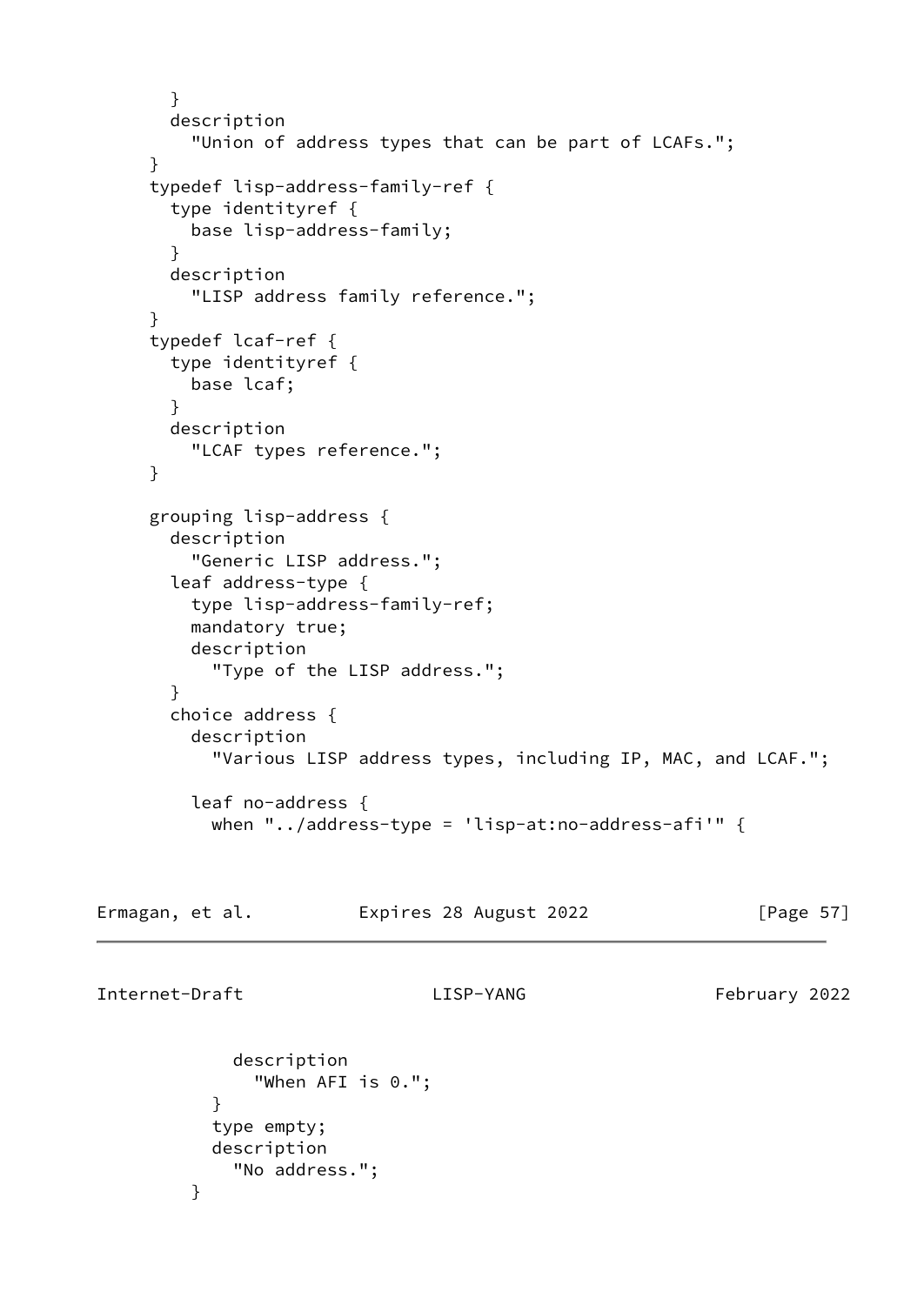```
 leaf ipv4 {
          when "../address-type = 'lisp-at:ipv4-afi'" \{ description
               "When AFI is IPv4.";
 }
           type inet:ipv4-address;
           description
             "IPv4 address.";
 }
         leaf ipv4-prefix {
          when "../address-type = 'lisp-at:ipv4-prefix-afi'" {
             description
               "When AFI is IPv4.";
 }
           type inet:ipv4-prefix;
           description
             "IPv4 prefix.";
 }
         leaf ipv6 {
           when "../address-type = 'lisp-at:ipv6-afi'" {
             description
               "When AFI is IPv6.";
 }
           type inet:ipv6-address;
           description
             "IPv6 address.";
 }
         leaf ipv6-prefix {
          when "../address-type = 'lisp-at:ipv6-prefix-afi'" \{ description
               "When AFI is IPv6.";
 }
           type inet:ipv6-prefix;
           description
             "IPv6 address.";
         }
         leaf mac {
           when "../address-type = 'lisp-at:mac-afi'" {
             description
               "When AFI is MAC.";
 }
```

| Ermagan, et al. | Expires 28 August 2022 | [Page 58] |
|-----------------|------------------------|-----------|
|                 |                        |           |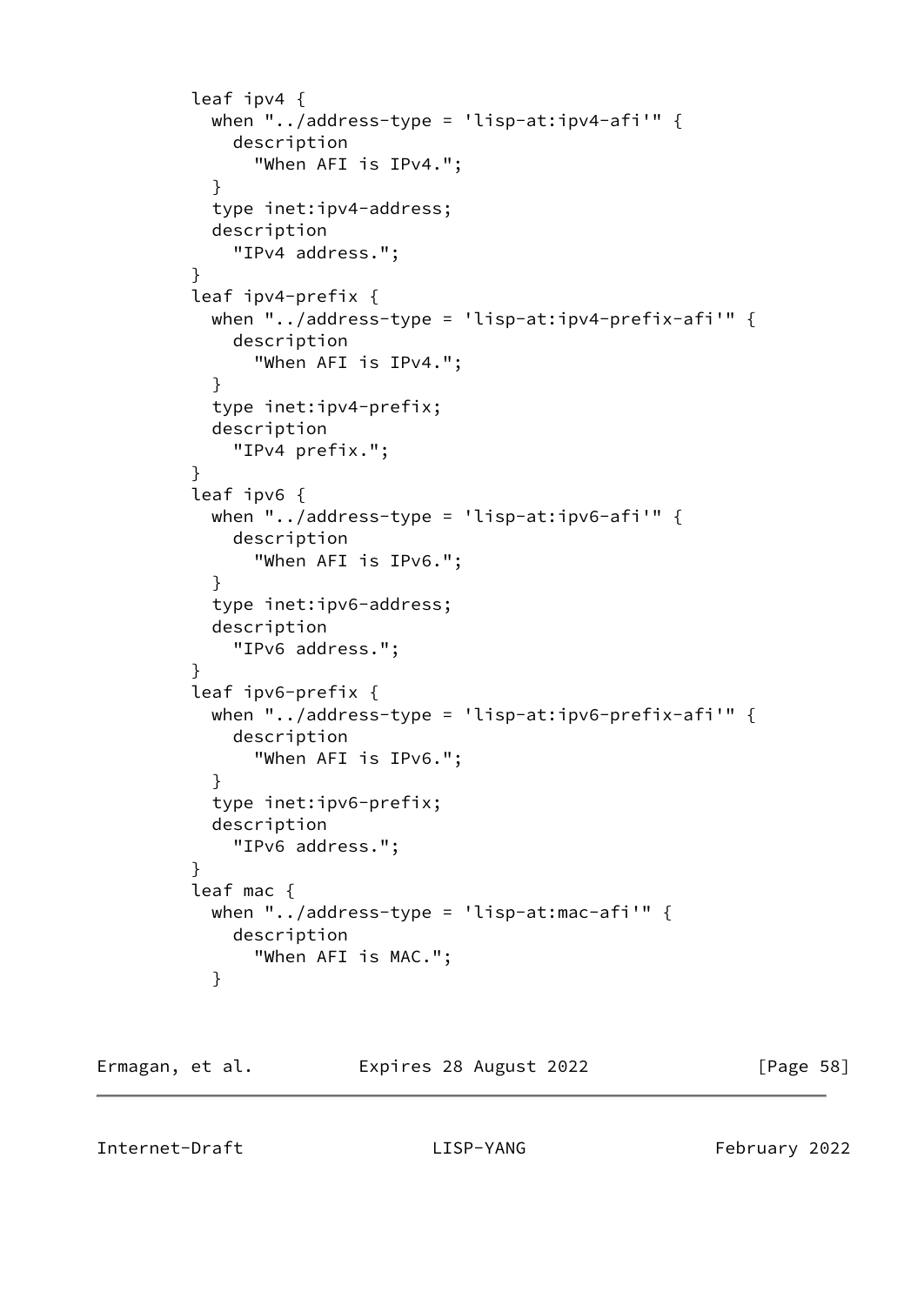```
 type yang:mac-address;
           description
             "MAC address.";
 }
         leaf distinguished-name {
           when "../address-type = 'lisp-at:distinguished-name-afi'" {
             description
                "When AFI is distinguished-name.";
 }
           type distinguished-name-type;
           description
             "Distinguished Name address.";
 }
         leaf as-number {
          when "../address-type = 'lisp-at:as-number-afi'" \{ description
               "When AFI is as-number.";
 }
           type inet:as-number;
           description
             "AS Number.";
         }
         container null-address {
           when "../address-type = 'lisp-at:null-address-lcaf'" {
             description
               "When LCAF type is null.";
 }
           description
             "Null body LCAF type";
           leaf address {
             type empty;
             description
               "AFI address.";
           }
 }
         container afi-list {
           when "../address-type = 'lisp-at:afi-list-lcaf'" {
             description
               "When LCAF type is AFI-List.";
 }
           description
             "AFI-List LCAF type.";
           reference
             "http://tools.ietf.org/html/draft-ietf-lisp-lcaf-10
              #section-4.16.1";
           leaf-list address-list {
             type simple-address;
             description
```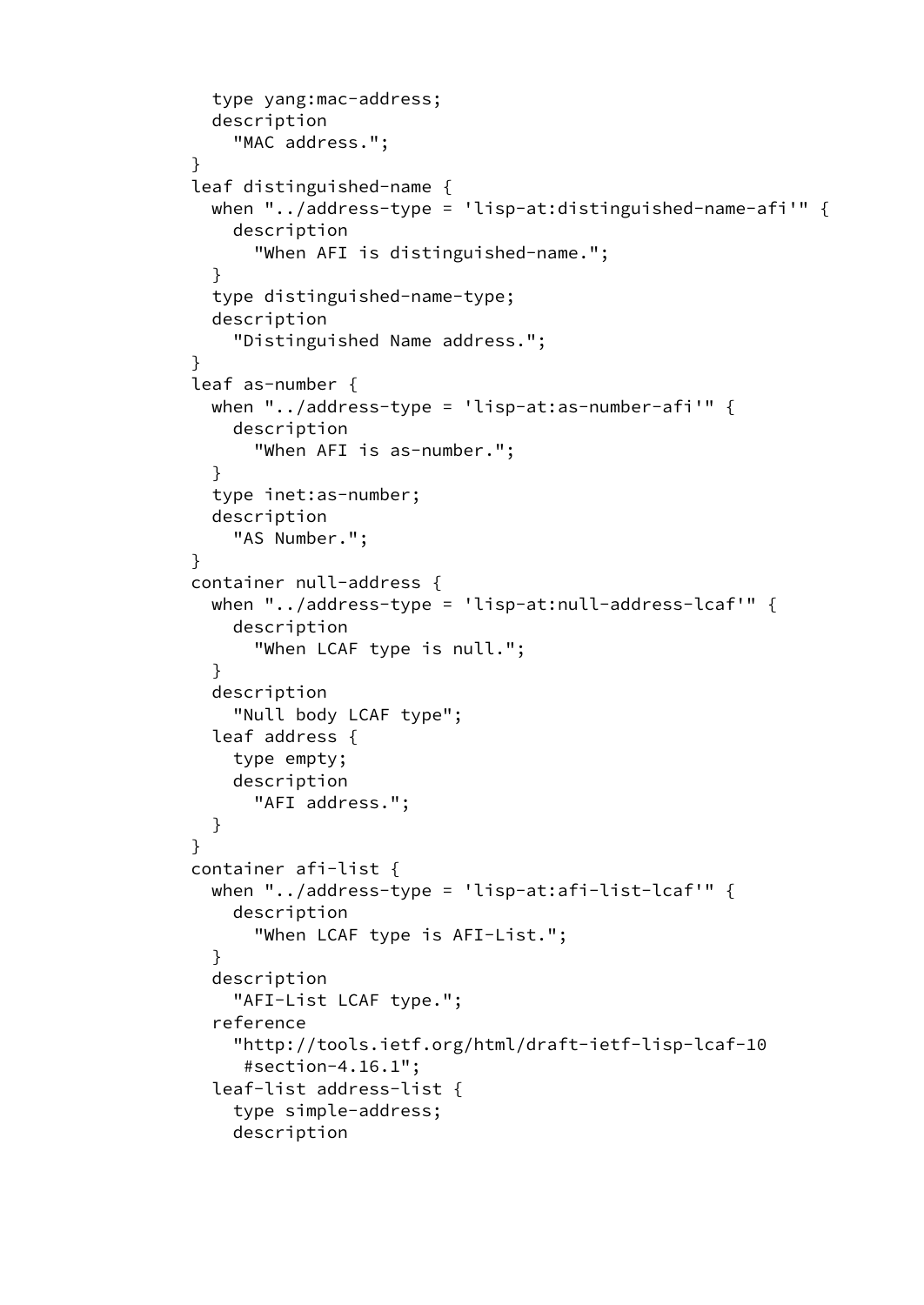```
Internet-Draft LISP-YANG February 2022
              "List of AFI addresses.";
 }
 }
         container instance-id {
         when "../address-type = 'lisp-at:instance-id-lcaf'" \{ description
              RFC8060.";
 }
          description
            "Instance ID LCAF type.";
           reference
            "http://tools.ietf.org/html/draft-ietf-lisp-lcaf-10
             #section-4.2";
           leaf instance-id {
            type instance-id-type;
            description
              "Instance ID value.";
 }
           leaf mask-length {
              type uint8;
              description
                "Mask length.";
 }
           leaf address {
            type simple-address;
            description
              "AFI address.";
 }
 }
         container as-number-lcaf {
         when "../address-type = 'lisp-at:as-number-lcaf'" \{ description
              "When LCAF type is AS-Number.";
 }
           description
            "AS Number LCAF type.";
           reference
            "http://tools.ietf.org/html/draft-ietf-lisp-lcaf-10
             #section-4.3";
           leaf as {
            type inet:as-number;
            description
              "AS number.";
```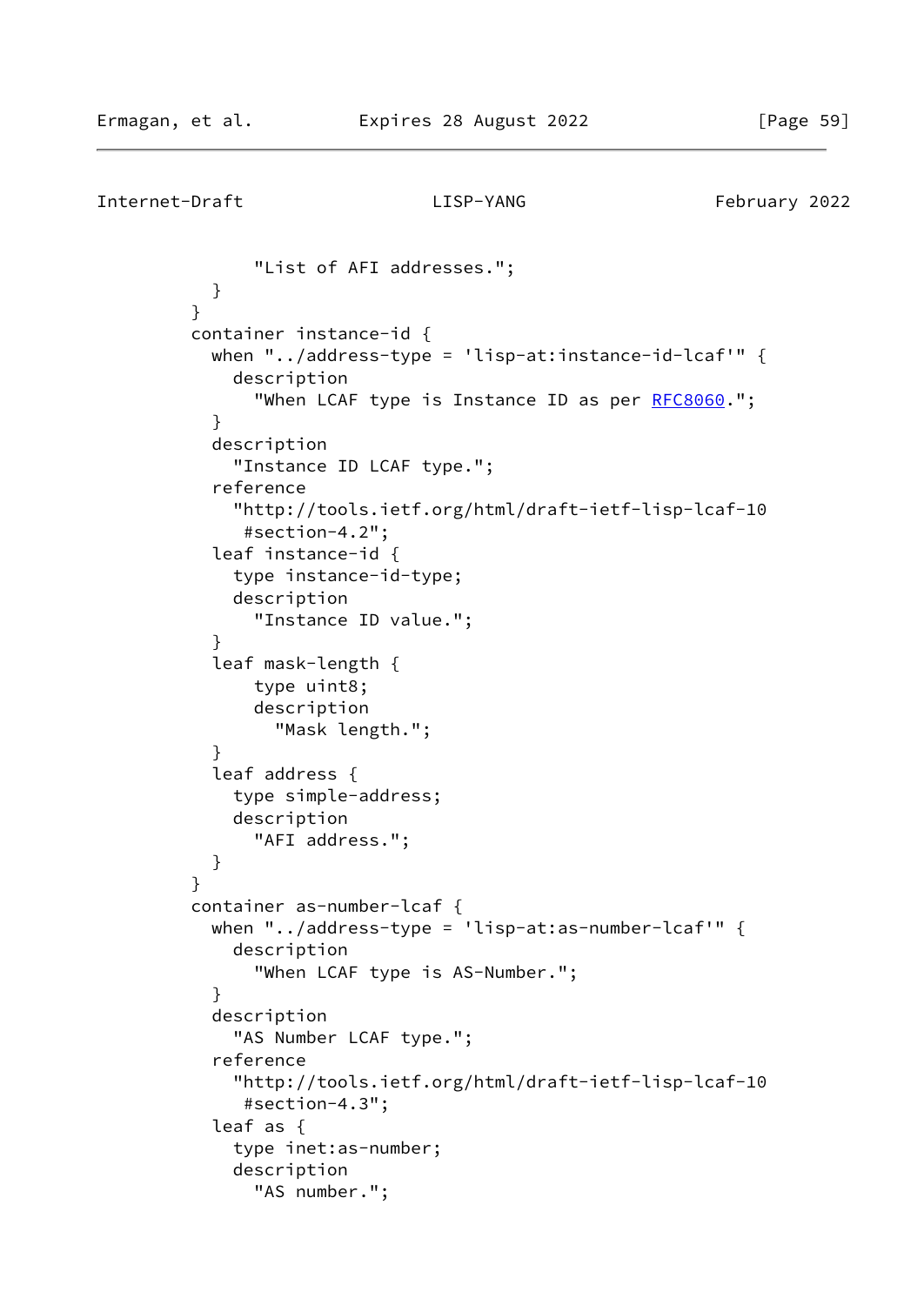} leaf address { type simple-address; description "AFI address.";

Ermagan, et al. Expires 28 August 2022 [Page 60]

Internet-Draft LISP-YANG February 2022

 } } container application-data { when "../address-type = 'lisp-at:application-data-lcaf'" { description "When LCAF type is Application Data."; } description "Application Data LCAF type."; reference "http://tools.ietf.org/html/draft-ietf-lisp-lcaf-10 #section-4.4"; leaf address { type simple-address; description "AFI address."; } leaf protocol { type uint8; description "Protocol number."; } leaf ip-tos { type int32; description "Type of service field."; } leaf local-port-low { type inet:port-number; description "Low end of local port range."; } leaf local-port-high { type inet:port-number; description "High end of local port range.";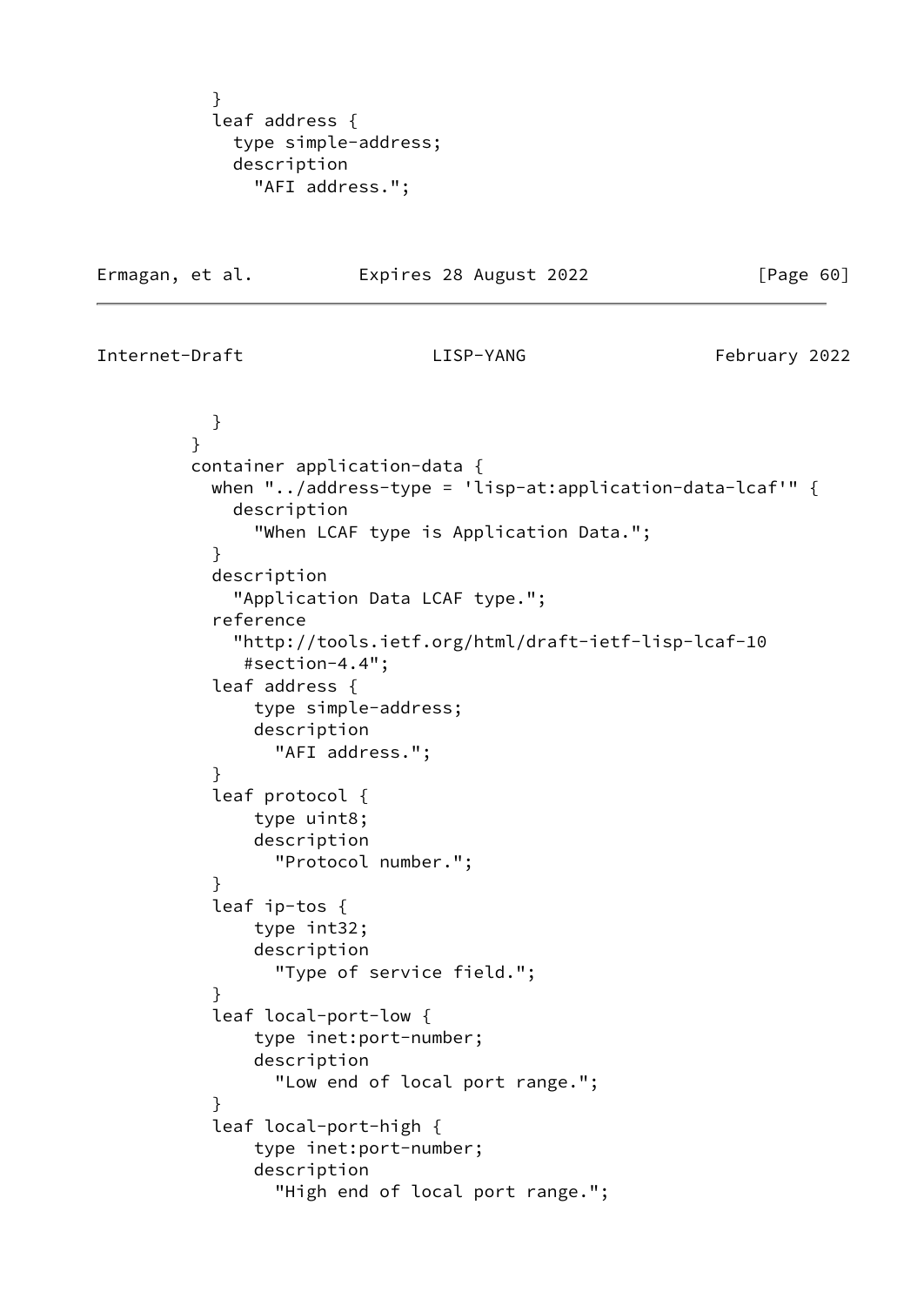```
 }
           leaf remote-port-low {
              type inet:port-number;
              description
                "Low end of remote port range.";
 }
           leaf remote-port-high {
              type inet:port-number;
              description
                "High end of remote port range.";
 }
         }
```
### Ermagan, et al. 
Expires 28 August 2022

[Page 61]

```
 container geo-coordinates {
           when "../address-type = 'lisp-at:geo-coordinates-lcaf'" {
             description
               "When LCAF type is Geo-coordinates.";
 }
           description
             "Geo-coordinates LCAF type. Coordinates are specified
             using the WGS 84 (World Geodetic System 1984) reference
             coordinate system";
           reference
             "http://tools.ietf.org/html/draft-ietf-lisp-lcaf-10
              #section-4.5";
           leaf latitude {
             type bits {
               bit N {
                 description
                   "Latitude bit.";
 }
 }
             description
               "Bit that selects between North and South latitude.";
 }
           leaf latitude-degrees {
             type uint8 {
               range "0 .. 90";
 }
             description
               "Degrees of latitude.";
 }
```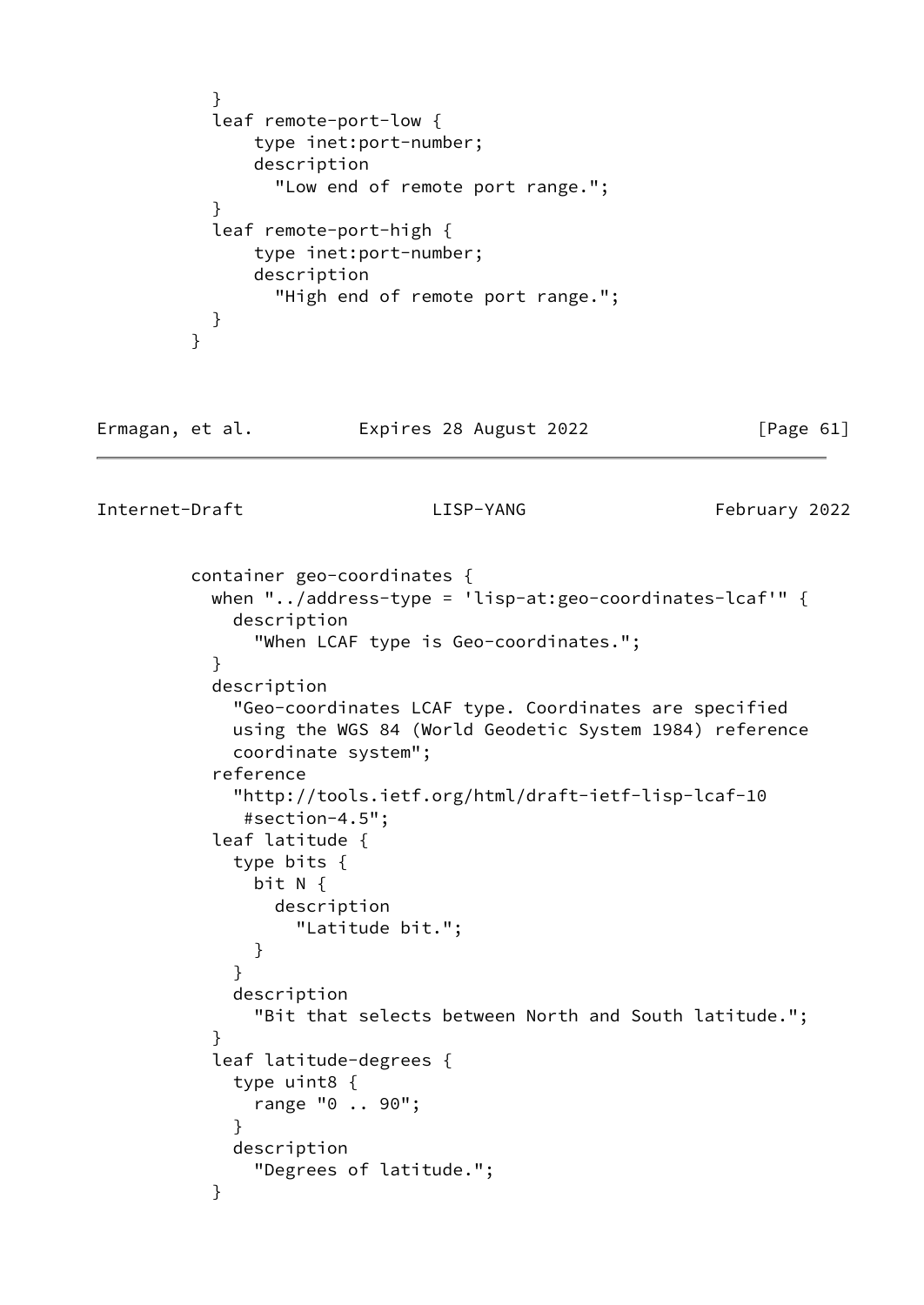```
 leaf latitude-minutes {
             type uint8 {
              range "0..59";
 }
            description
              "Minutes of latitude.";
 }
           leaf latitude-seconds {
            type uint8 {
              range "0..59";
 }
            description
              "Seconds of latitude.";
 }
           leaf longitude {
            type bits {
              bit E {
                description
                  "Longitude bit.";
```
Ermagan, et al. Expires 28 August 2022 [Page 62]

```
 }
 }
            description
             "Bit that selects between East and West longitude.";
 }
          leaf longitude-degrees {
            type uint16 {
             range "0 .. 180";
 }
            description
             "Degrees of longitude.";
 }
          leaf longitude-minutes {
            type uint8 {
             range "0..59";
 }
            description
             "Minutes of longitude.";
 }
          leaf longitude-seconds {
            type uint8 {
             range "0..59";
```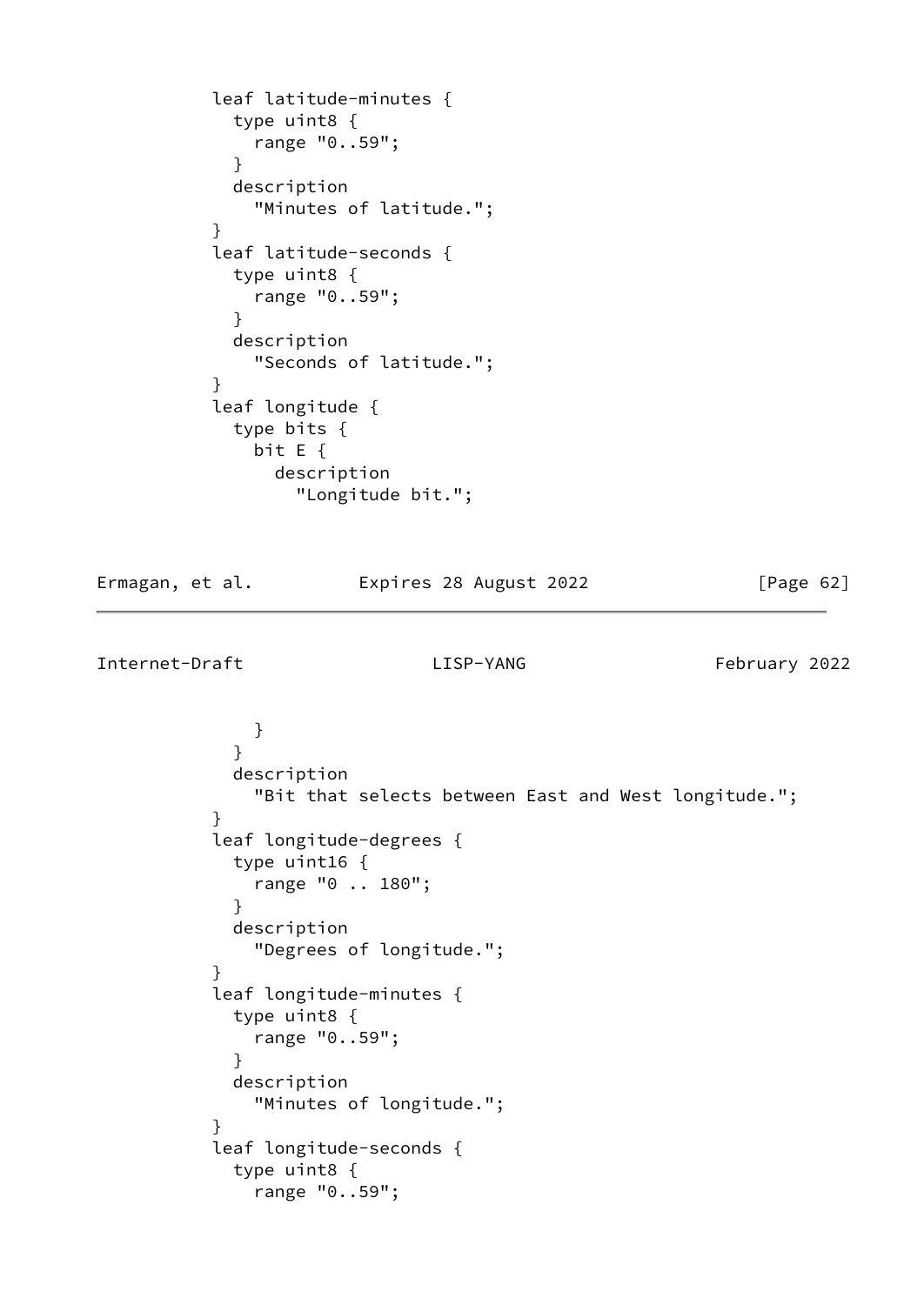```
 }
             description
               "Seconds of longitude.";
 }
           leaf altitude {
             type int32;
             description
               "Height relative to sea level in meters.";
 }
           leaf address {
             type simple-address;
             description
               "AFI address.";
 }
 }
         container nat-traversal {
           when "../address-type = 'lisp-at:nat-traversal-lcaf'" {
             description
               "When LCAF type is NAT-Traversal.";
 }
           description
             "NAT-Traversal LCAF type.";
           reference
             "http://tools.ietf.org/html/draft-ietf-lisp-lcaf-10
              #section-4.6";
           leaf ms-udp-port {
```
Ermagan, et al. **Expires 28 August 2022** [Page 63]

```
 type uint16;
             description
               "Map-Server UDP port (set to 4342).";
 }
           leaf etr-udp-port {
             type uint16;
             description
               "ETR UDP port.";
 }
           leaf global-etr-rloc {
             type simple-address;
             description
               "Global ETR RLOC address.";
 }
           leaf ms-rloc {
```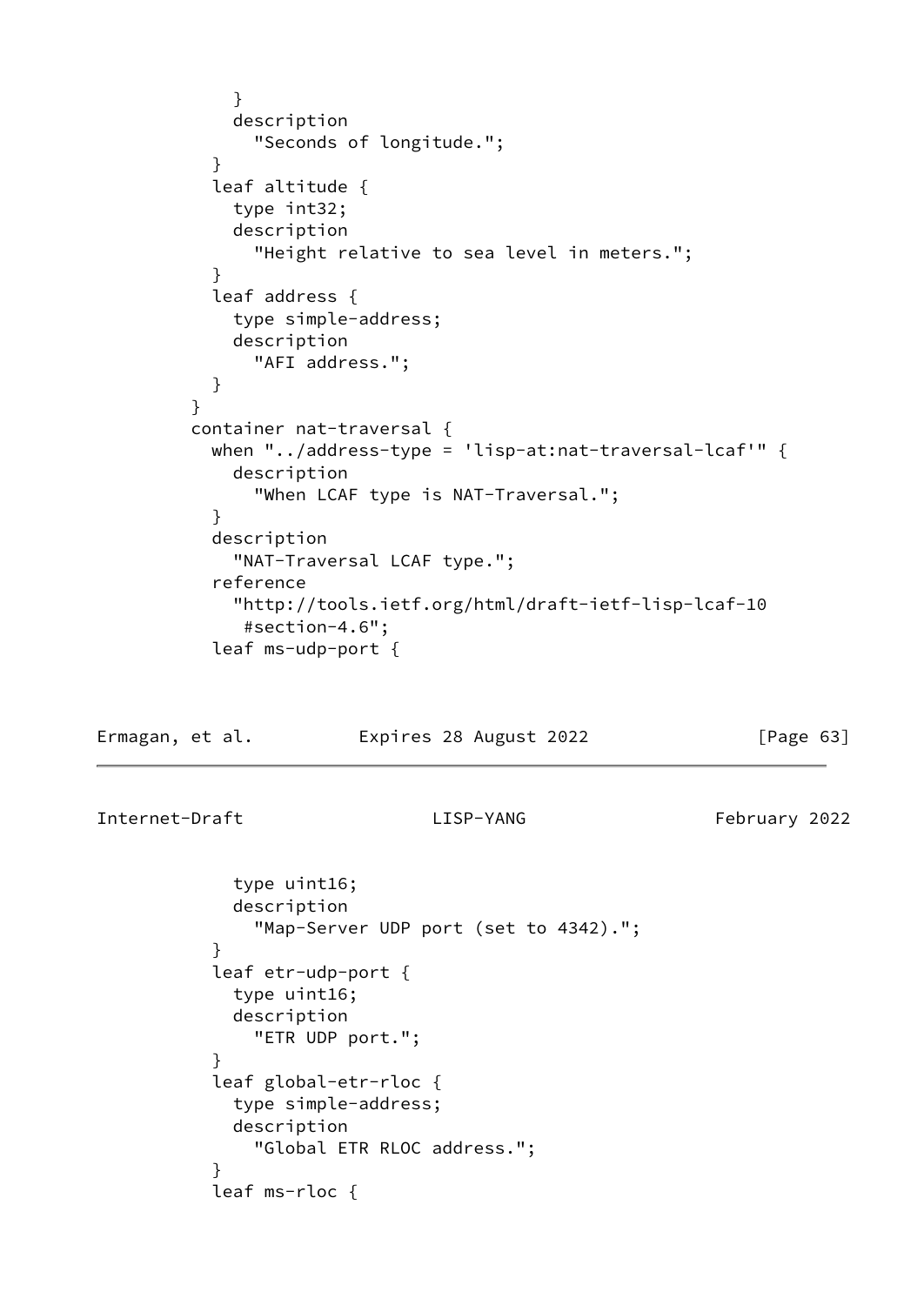```
 type simple-address;
             description
               "Map-Server RLOC address.";
 }
           leaf private-etr-rloc {
             type simple-address;
             description
               "Private ETR RLOC address.";
 }
           leaf-list rtr-rlocs {
             type simple-address;
             description
               "List of RTR RLOC addresses.";
 }
 }
         container explicit-locator-path {
           when "../address-type = 'lisp-at:explicit-locator-path-lcaf'" {
             description
               "When LCAF type type is Explicit Locator Path.";
 }
           description
             "Explicit Locator Path LCAF type.";
           reference
             "http://tools.ietf.org/html/draft-ietf-lisp-lcaf-10
              #section-4.9";
           list hop {
             key "hop-id";
             ordered-by user;
             description
               "List of locator hops forming the explicit path.";
             leaf hop-id {
               type string {
                 length "1..64";
```

| Ermagan, et al. | Expires 28 August 2022 | [Page 64] |
|-----------------|------------------------|-----------|
|                 |                        |           |
|                 |                        |           |

```
Internet-Draft LISP-YANG February 2022
```

```
pattern '[a-zA-Z0-9\-_.:]*';
 }
              description
               "Unique identifier for the hop.";
 }
            leaf address {
              type simple-address;
              description
```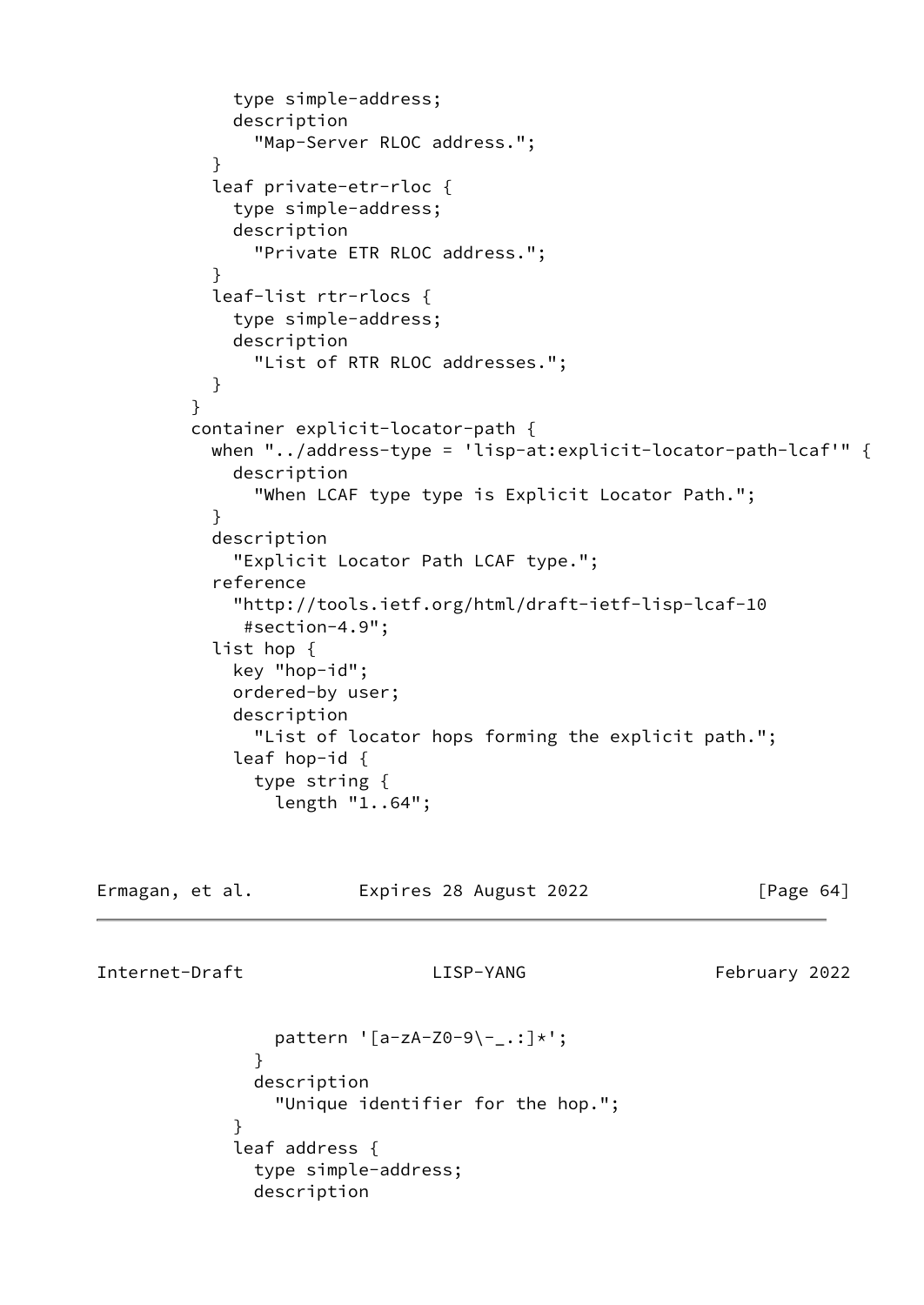```
 "AFI address.";
 }
            leaf lrs-bits {
              type bits{
                bit lookup {
                  description
                    "Lookup bit.";
 }
                bit rloc-probe {
                 description
                    "RLOC-probe bit.";
 }
                bit strict {
                  description
                    "Strict bit.";
 }
 }
              description
                "Flag bits per hop.";
 }
 }
         }
         container source-dest-key {
          when "../address-type = 'lisp-at:source-dest-key-lcaf'" {
            description
              "When LCAF type type is Source/Dest.";
 }
          description
            "Source/Dest LCAF type.";
          reference
              "http://tools.ietf.org/html/draft-ietf-lisp-lcaf-10
              #section-4.11";
          leaf source {
            type simple-address;
            description
              "Source address.";
 }
          leaf dest {
            type simple-address;
            description
```
Ermagan, et al. 
Expires 28 August 2022

[Page 65]

Internet-Draft LISP-YANG February 2022

"Destination address.";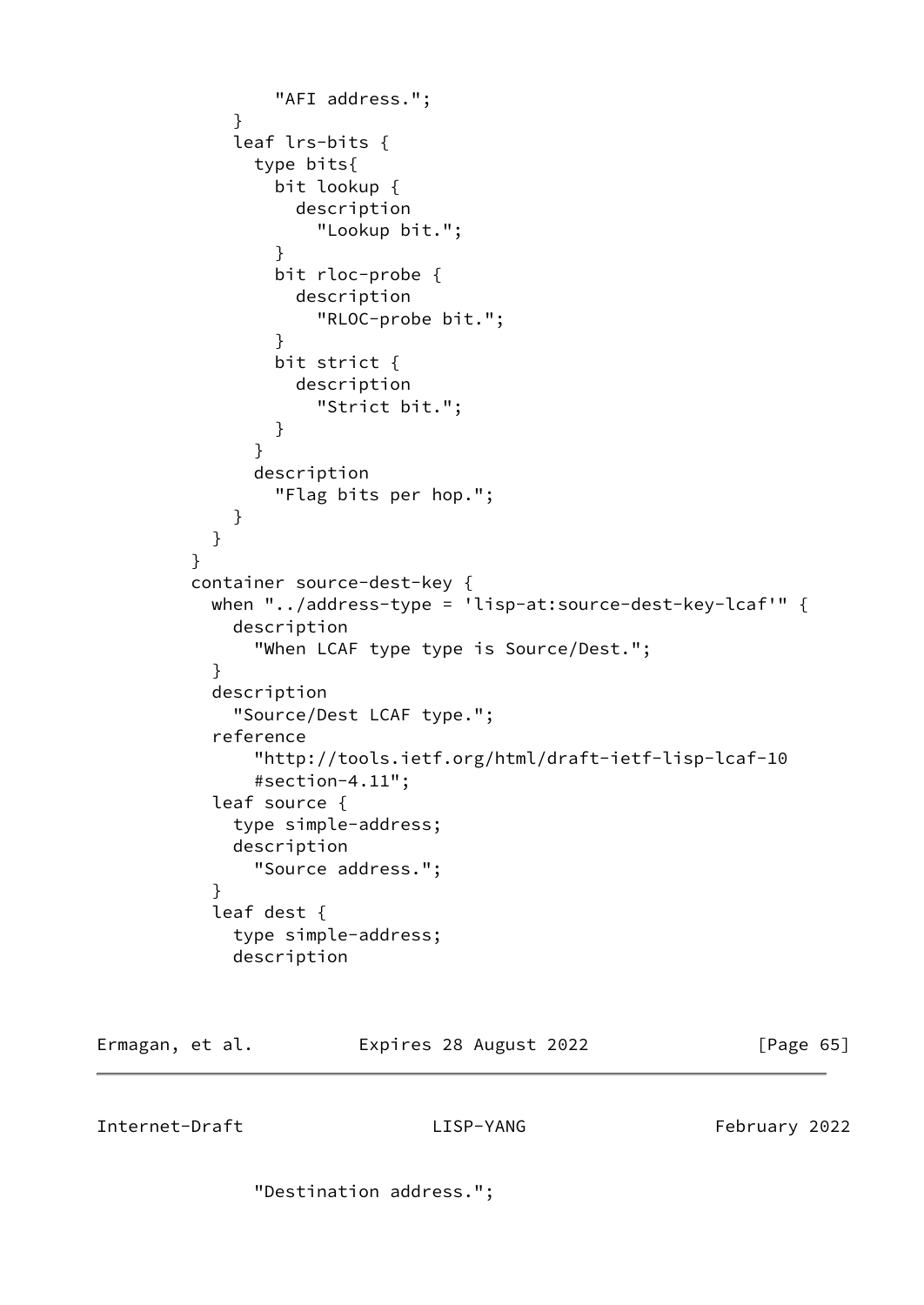```
 }
         }
         container key-value-address {
           when "../address-type = 'lisp-at:key-value-address-lcaf'" {
             description
               "When LCAF type type is Key/Value Address.";
 }
           description
             "Key/Value Address LCAF type.";
           reference
             "http://tools.ietf.org/html/draft-ietf-lisp-lcaf-10
              #section-4.11";
           leaf key {
             type simple-address;
             description
               "Address as Key.";
 }
           leaf value {
             type simple-address;
             description
               "Address as Value.";
 }
 }
         container service-path {
          when "../address-type = 'lisp-at:service-path-lcaf'" \{ description
             "When LCAF type service path identifier.";
 }
           description
             "Service Path LCAF type.";
           reference
             "http://tools.ietf.org/html/draft-ermagan-lisp-nsh-00";
           leaf service-path-id {
             type service-path-id-type;
             description
               "Service path identifier for the path for NSH header";
 }
           leaf service-index {
             type uint8;
             description
               "Service path index for NSH header";
 }
         }
       }
   <CODE ENDS>
```
}

}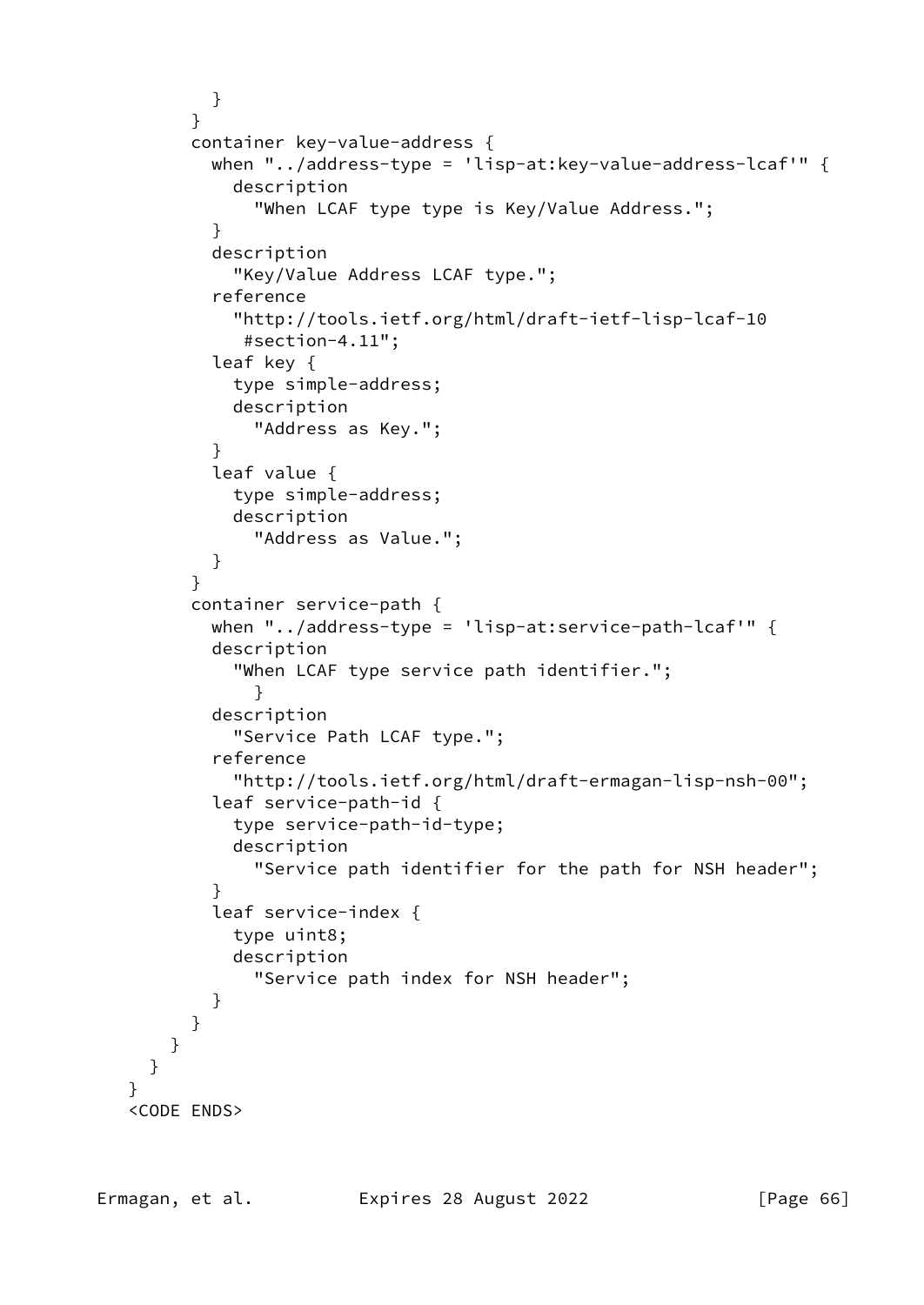Internet-Draft LISP-YANG February 2022

<span id="page-75-0"></span>[7.2](#page-75-0). Data Model examples

 This section presents some simple and illustrative examples on how to configure LISP.

<span id="page-75-1"></span>[7.2.1](#page-75-1). LISP protocol instance

 The following is an example configuration for a LISP protocol instance with the name "LISP1". There are also 2 VNIs configured.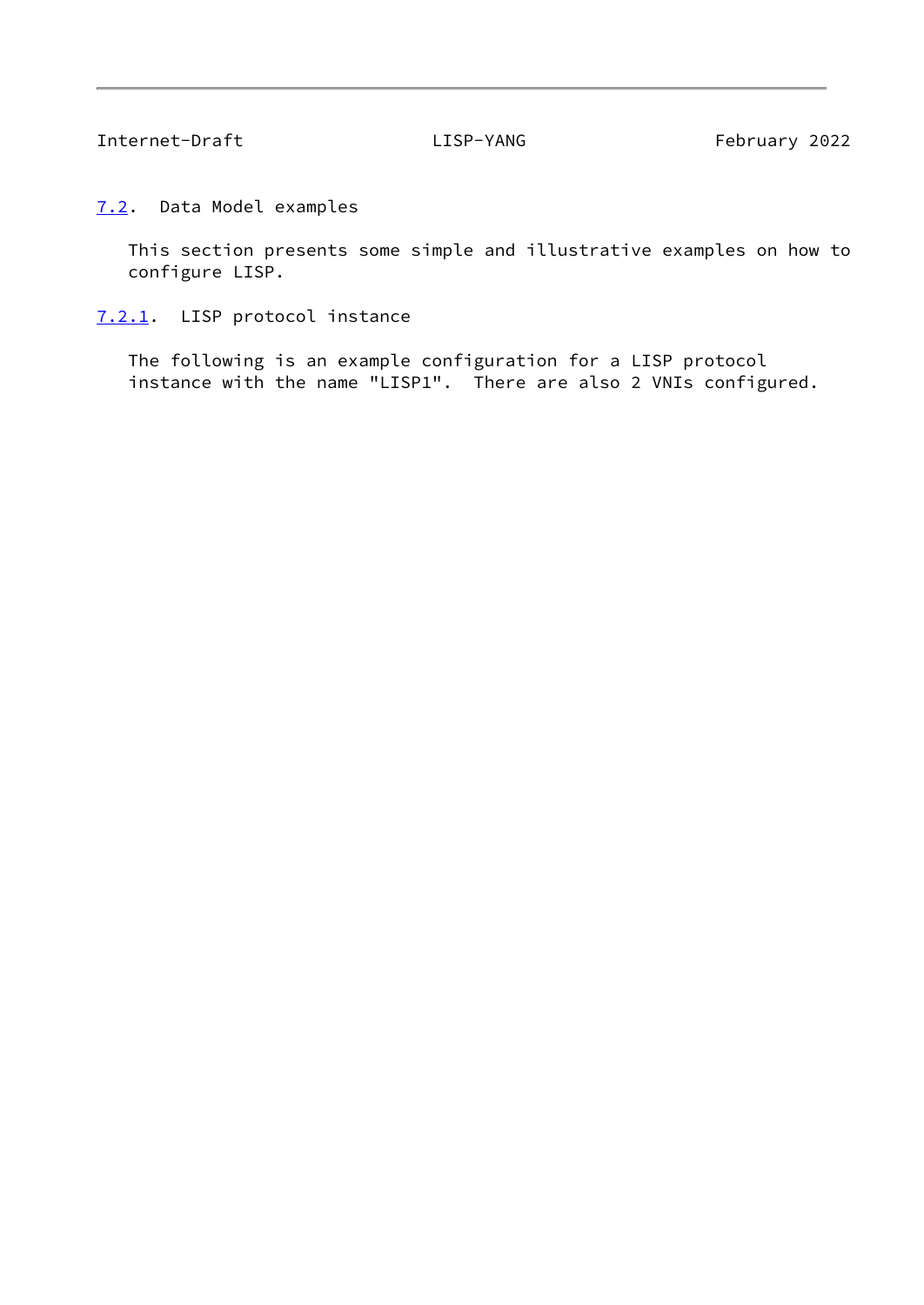```
Internet-Draft LISP-YANG February 2022
```

```
 <?xml version="1.0" encoding="UTF-8"?>
 <config xmlns="urn:ietf:params:xml:ns:netconf:base:1.0">
   <network-instances
      xmlns="urn:ietf:params:xml:ns:yang:ietf-network-instance">
     <network-instance>
       <name>VRF-BLUE</name>
       <vrf-root/>
       <enabled>true</enabled>
     </network-instance>
     <network-instance>
       <name>VRF-RED</name>
       <vrf-root/>
       <enabled>true</enabled>
     </network-instance>
   </network-instances>
   <routing xmlns="urn:ietf:params:xml:ns:yang:ietf-routing">
     <control-plane-protocols>
       <control-plane-protocol>
         <type xmlns:lisp="urn:ietf:params:xml:ns:yang:ietf-lisp">
           lisp:lisp
         </type>
         <name>LISP1</name>
         <lisp xmlns="urn:ietf:params:xml:ns:yang:ietf-lisp">
            <lisp-role>
              <lisp-role-type>etr</lisp-role-type>
           </lisp-role>
           <lisp-role>
              <lisp-role-type>itr</lisp-role-type>
            </lisp-role>
            <vpns>
              <vpn>
                <instance-id>1000</instance-id>
                <iid-name>VRF-BLUE</iid-name>
             \langle/vpn\rangle <vpn>
                <instance-id>2000</instance-id>
                <iid-name>VRF-RED</iid-name>
             \langle/vpn\rangle </vpns>
```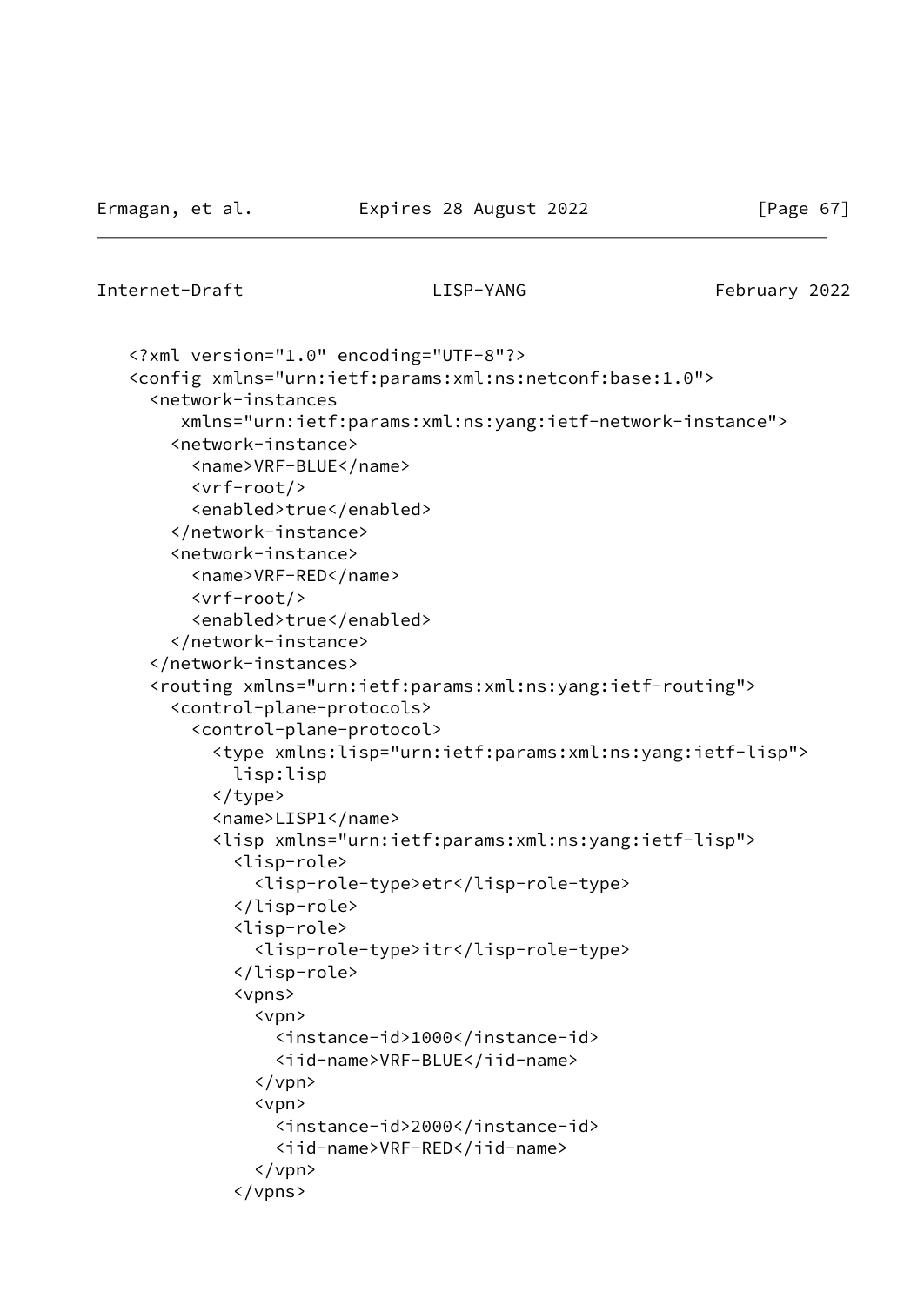</lisp> </control-plane-protocol> </control-plane-protocols> </routing> </config>

Ermagan, et al. 
Expires 28 August 2022

[Page 68]

Internet-Draft LISP-YANG February 2022

<span id="page-77-0"></span>[7.2.2](#page-77-0). LISP ITR

 The following is an example configuration for ITR functionality under "LISP1". There are 2 Map-Resolvers configured.

```
 <?xml version="1.0" encoding="UTF-8"?>
 <config xmlns="urn:ietf:params:xml:ns:netconf:base:1.0">
   <routing xmlns="urn:ietf:params:xml:ns:yang:ietf-routing">
     <control-plane-protocols>
       <control-plane-protocol>
         <type xmlns:lisp="urn:ietf:params:xml:ns:yang:ietf-lisp">
           lisp:lisp
         </type>
         <name>LISP1</name>
         <lisp xmlns="urn:ietf:params:xml:ns:yang:ietf-lisp">
           <lisp-role>
             <lisp-role-type>itr</lisp-role-type>
           </lisp-role>
           <itr xmlns="urn:ietf:params:xml:ns:yang:ietf-lisp-itr">
             <map-resolvers>
               <map-resolver>2001:db8:203:0:113::1</map-resolver>
               <map-resolver>2001:db8:204:0:113::1</map-resolver>
             </map-resolvers>
           </itr>
         </lisp>
       </control-plane-protocol>
     </control-plane-protocols>
   </routing>
 </config>
```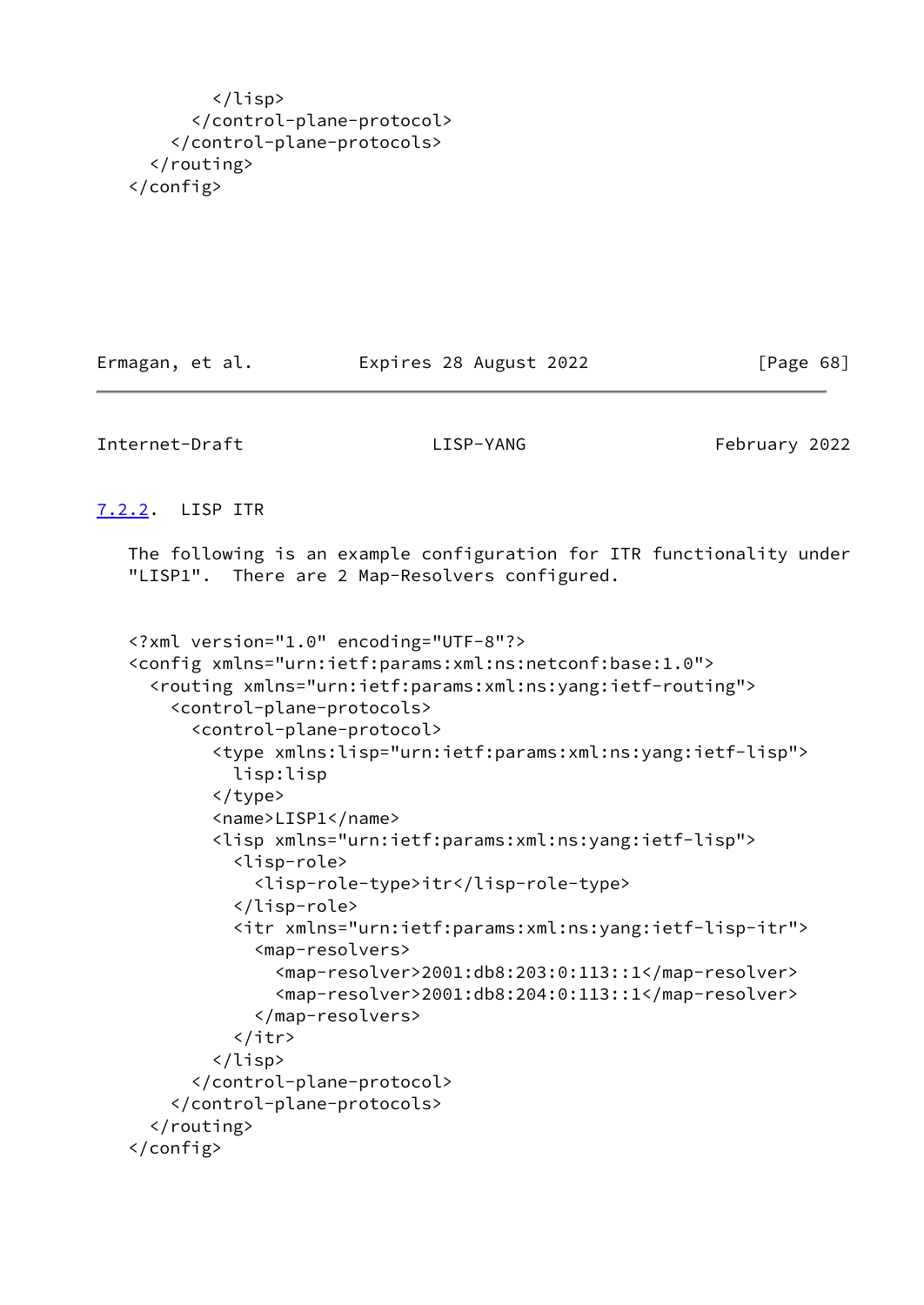# <span id="page-78-0"></span>[7.2.3](#page-78-0). LISP ETR

 The following is an example configuration for ETR functionality under "LISP1". There are 2 Map-Servers and 2 local EIDs configured.

```
<?xml version="1.0" encoding="UTF-8"?>
<config xmlns="urn:ietf:params:xml:ns:netconf:base:1.0">
   <network-instances
      xmlns="urn:ietf:params:xml:ns:yang:ietf-network-instance">
     <network-instance>
       <name>VRF-BLUE</name>
       <vrf-root/>
       <enabled>true</enabled>
     </network-instance>
```

```
Ermagan, et al.             Expires 28 August 2022               [Page 69]
Internet-Draft LISP-YANG February 2022
     <network-instance>
       <name>VRF-RED</name>
       <vrf-root/>
       <enabled>true</enabled>
     </network-instance>
   </network-instances>
   <routing xmlns="urn:ietf:params:xml:ns:yang:ietf-routing">
     <control-plane-protocols>
       <control-plane-protocol>
         <type xmlns:lisp="urn:ietf:params:xml:ns:yang:ietf-lisp">
           lisp:lisp
         </type>
         <name>LISP1</name>
         <lisp xmlns="urn:ietf:params:xml:ns:yang:ietf-lisp">
           <lisp-role>
             <lisp-role-type>etr</lisp-role-type>
           </lisp-role>
           <lisp-router-id>
            <site-id>1</site-id>
           </lisp-router-id>
           <vpns>
             <vpn>
               <instance-id>1000</instance-id>
               <iid-name>VRF-BLUE</iid-name>
             </vpn>
```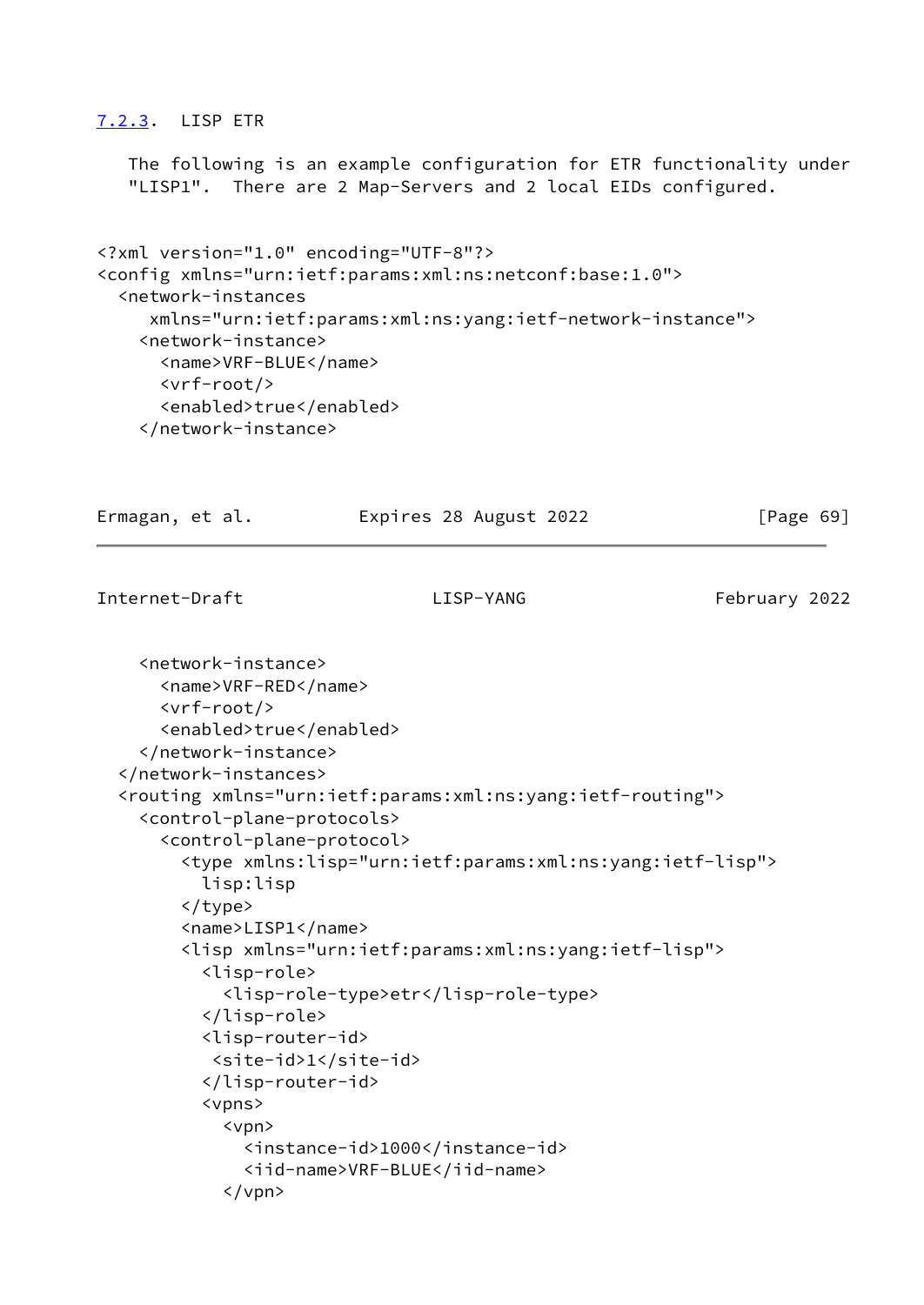```
 <vpn>
     <instance-id>2000</instance-id>
     <iid-name>VRF-RED</iid-name>
  \langle/vpn\rangle </vpns>
 <etr xmlns="urn:ietf:params:xml:ns:yang:ietf-lisp-etr">
   <map-servers>
     <map-server>
       <ms-address>2001:db8:203:0:113::1</ms-address>
       <authentication-keys>
         <authentication-key>
           <auth-key-id>key1</auth-key-id>
           <auth-algorithm-id>
              hmac-sha-256-128
            </auth-algorithm-id>
           <auth-key-value>*Kye^$$1#gb91U04zpa</auth-key-value>
         </authentication-key>
       </authentication-keys>
     </map-server>
     <map-server>
       <ms-address>2001:db8:204:0:113::1</ms-address>
       <authentication-keys>
         <authentication-key>
```
Ermagan, et al. Expires 28 August 2022 [Page 70]

Internet-Draft LISP-YANG February 2022

```
 <auth-key-id>key1</auth-key-id>
         <auth-algorithm-id>
            hmac-sha-256-128
         </auth-algorithm-id>
         <auth-key-value>*Kye^$$1#gb91U04zpa</auth-key-value>
       </authentication-key>
     </authentication-keys>
   </map-server>
 </map-servers>
 <local-eids>
   <vpn>
     <instance-id>1000</instance-id>
     <eids>
       <local-eid>
         <id>2001:db8:400:0:100::0</id>
         <eid-address>
           <address-type xmlns:lisp-at=
       "urn:ietf:params:xml:ns:yang:ietf-lisp-address-types">
```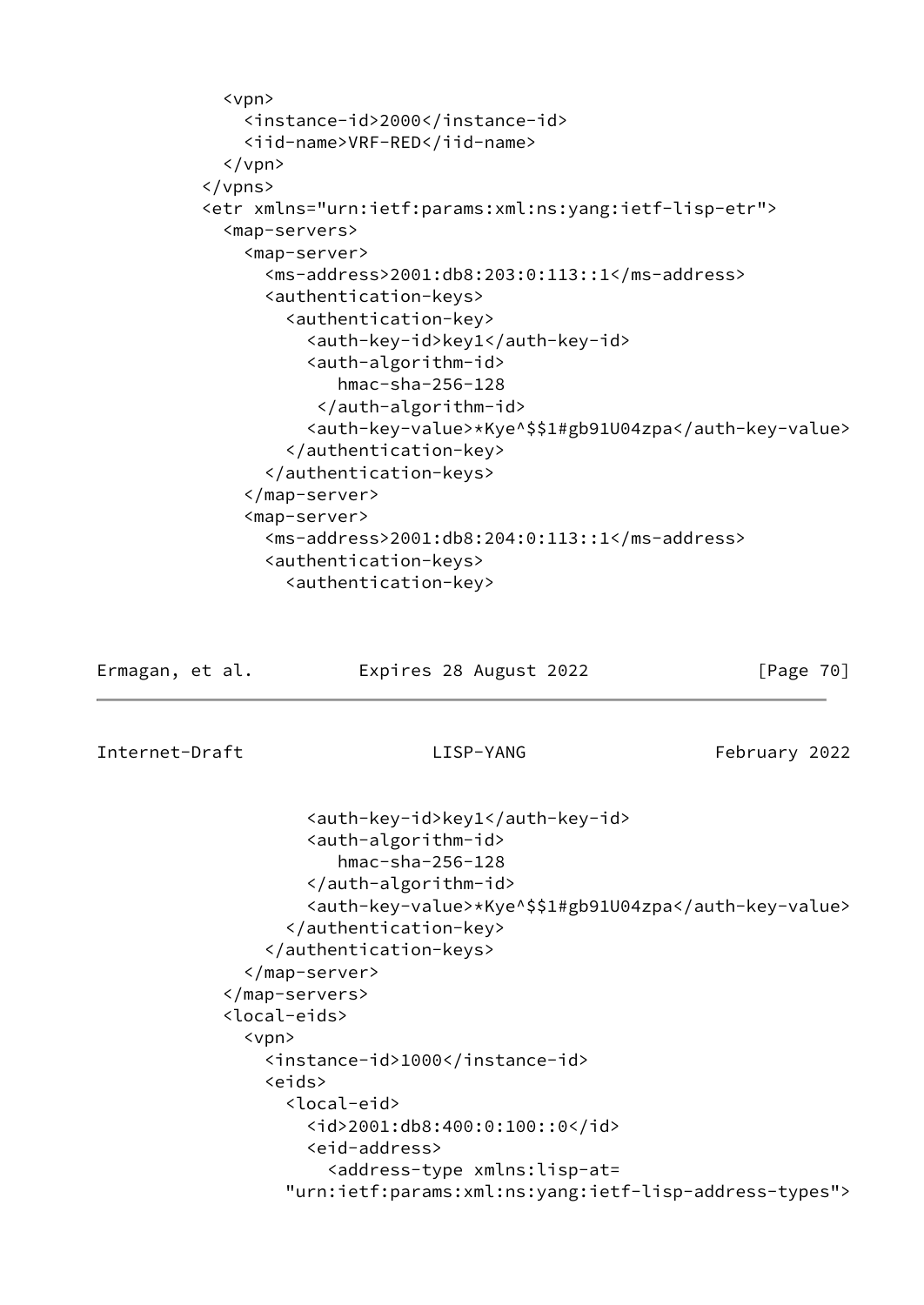```
 lisp-at:ipv6-prefix-afi
                         </address-type>
                         <ipv6-prefix>2001:db8:400:0:100::/80</ipv6-prefix>
                       </eid-address>
                    </local-eid>
                  </eids>
                </vpn>
                <vpn>
                  <instance-id>2000</instance-id>
                  <eids>
                    <local-eid>
                      <id>2001:db8:800:0:200::0</id>
                       <eid-address>
                         <address-type xmlns:lisp-at=
                    "urn:ietf:params:xml:ns:yang:ietf-lisp-address-types">
                            lisp-at:ipv6-prefix-afi
                          </address-type>
                         <ipv6-prefix>2001:db8:800:0:200::/80</ipv6-prefix>
                       </eid-address>
                    </local-eid>
                  </eids>
               \langle/vpn\rangle </local-eids>
           </etr>
         </lisp>
       </control-plane-protocol>
     </control-plane-protocols>
   </routing>
</config>
```

| Ermagan, et al. | Expires 28 August 2022 | [Page 71] |
|-----------------|------------------------|-----------|
|                 |                        |           |

Internet-Draft LISP-YANG February 2022

<span id="page-80-0"></span>[7.2.4](#page-80-0). LISP Map-Server

 The following is an example configuration for Map-Server functionality under "LISP1". There are 2 mappings configured.

```
<?xml version="1.0" encoding="UTF-8"?>
<config xmlns="urn:ietf:params:xml:ns:netconf:base:1.0">
   <routing xmlns="urn:ietf:params:xml:ns:yang:ietf-routing">
     <control-plane-protocols>
       <control-plane-protocol>
```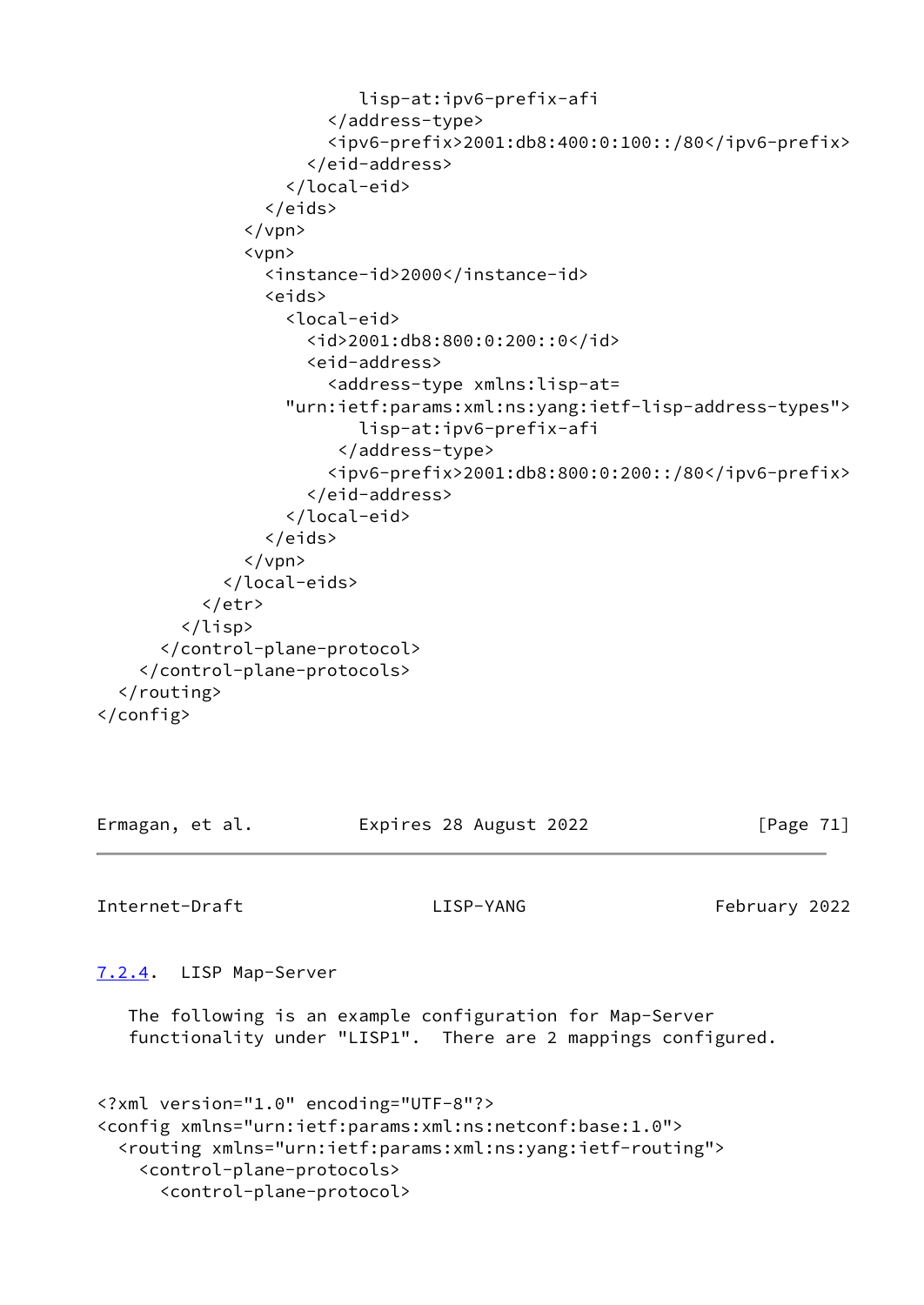```
 <type xmlns:lisp="urn:ietf:params:xml:ns:yang:ietf-lisp">
           lisp:lisp
         </type>
         <name>LISP1</name>
         <lisp xmlns="urn:ietf:params:xml:ns:yang:ietf-lisp">
           <lisp-role>
             <lisp-role-type xmlns:lisp-ms=
               "urn:ietf:params:xml:ns:yang:ietf-lisp-mapserver">
               lisp-ms:ms
             </lisp-role-type>
           </lisp-role>
           <map-server xmlns=
              "urn:ietf:params:xml:ns:yang:ietf-lisp-mapserver">
             <sites>
               <site>
                 <site-id>1</site-id>
                 <authentication-keys>
                   <authentication-key>
                     <auth-key-id>key1</auth-key-id>
                     <auth-algorithm-id>
                        hmac-sha-256-128
                     </auth-algorithm-id>
                     <auth-key-value>*Kye^$$1#gb91U04zpa</auth-key-value>
                   </authentication-key>
                 </authentication-keys>
               </site>
             </sites>
             <vpns>
               <vpn>
                 <instance-id>1000</instance-id>
                 <mappings>
                   <mapping>
                     <eid-id>1</eid-id>
                     <eid-address>
                       <address-type xmlns:lisp-at=
                   "urn:ietf:params:xml:ns:yang:ietf-lisp-address-types">
                          lisp-at:ipv6-prefix-afi
Ermagan, et al.             Expires 28 August 2022               [Page 72]
Internet-Draft LISP-YANG February 2022
```
 </address-type> <ipv6-prefix>2001:db8:400:0:100::/80</ipv6-prefix> </eid-address> </mapping>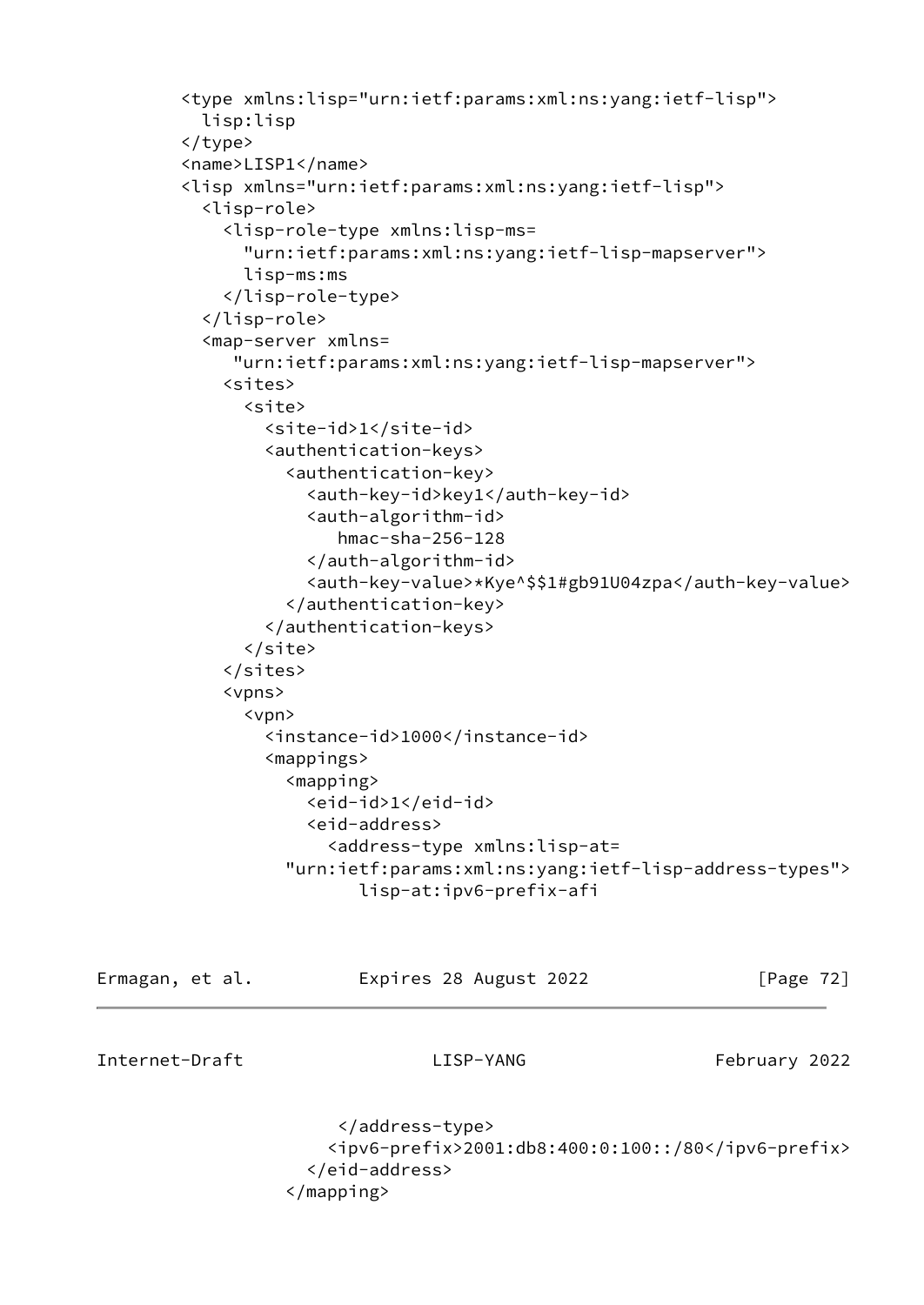```
 </mappings>
               \langle/vpn\rangle <vpn>
                   <instance-id>2000</instance-id>
                   <mappings>
                     <mapping>
                       <eid-id>1</eid-id>
                       <eid-address>
                          <address-type xmlns:lisp-at=
                     "urn:ietf:params:xml:ns:yang:ietf-lisp-address-types">
                             lisp-at:ipv6-prefix-afi
                          </address-type>
                          <ipv6-prefix>2001:db8:800:0:200::/80</ipv6-prefix>
                       </eid-address>
                     </mapping>
                   </mappings>
               \langle/vpn\rangle </vpns>
            </map-server>
          </lisp>
       </control-plane-protocol>
     </control-plane-protocols>
   </routing>
</config>
```
<span id="page-82-0"></span>[8](#page-82-0). Acknowledgments

 The tree view and the YANG model shown in this document have been formated with the 'pyang' tool.

<span id="page-82-1"></span>[9](#page-82-1). IANA Considerations

 The IANA is requested to as assign a new namespace URI from the IETF XML registry.

 This document registers the following namesace URIs in the IETF XML registry [\[RFC3688](https://datatracker.ietf.org/doc/pdf/rfc3688)]:

--------------------------------------------------------------------

URI: urn:ietf:params:xml:ns:yang:ietf-lisp

| Ermagan, et al. | Expires 28 August 2022 | [Page 73] |
|-----------------|------------------------|-----------|
|-----------------|------------------------|-----------|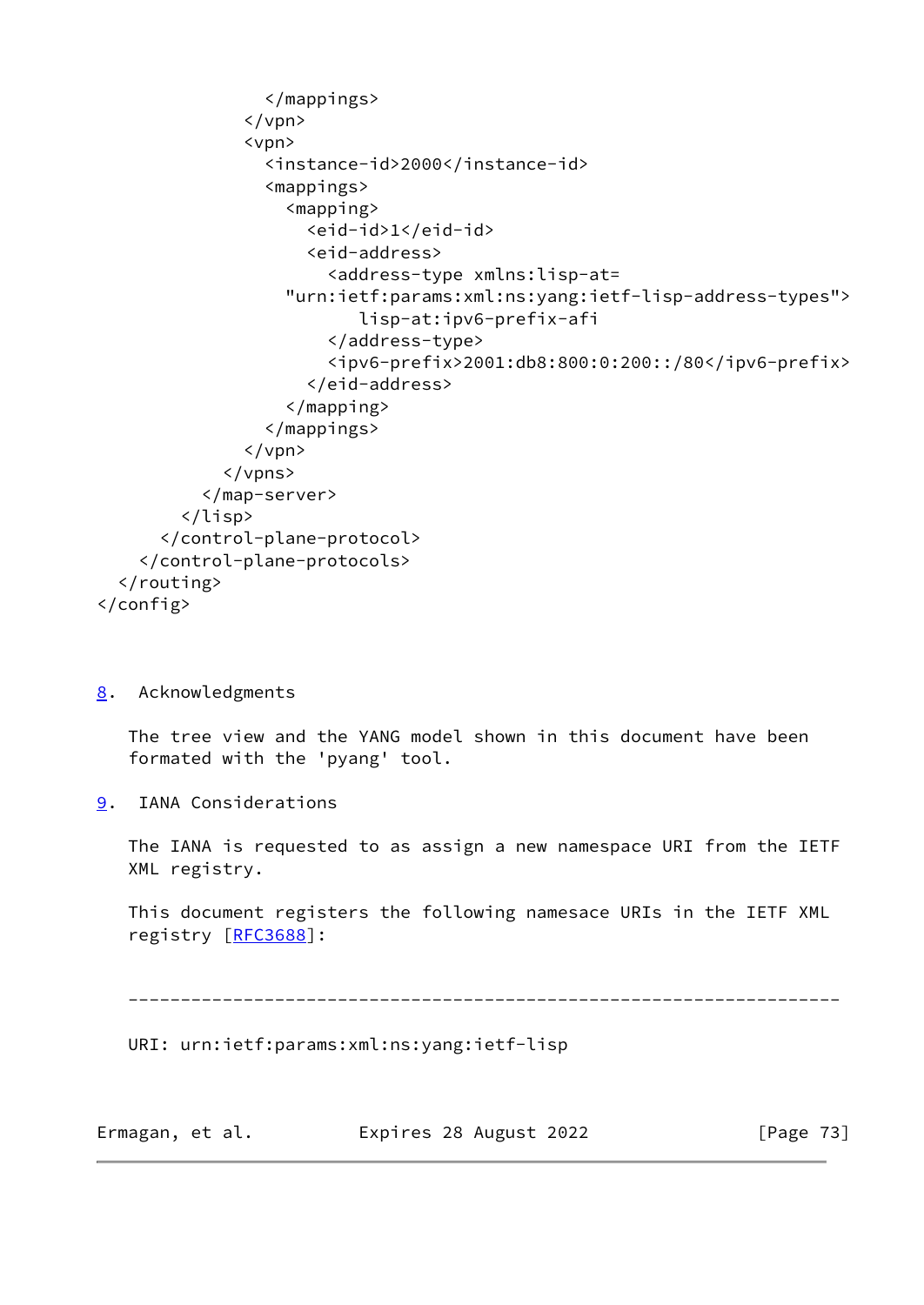| Internet-Draft                | LISP-YANG                                              | February 2022 |
|-------------------------------|--------------------------------------------------------|---------------|
| Registrant Contact: The IESG. |                                                        |               |
|                               | XML: N/A, the requested URI is an XML namespace.       |               |
|                               |                                                        |               |
|                               | URI: urn:ietf:params:xml:ns:yang:ietf-lisp-itr         |               |
| Registrant Contact: The IESG. |                                                        |               |
|                               | XML: N/A, the requested URI is an XML namespace.       |               |
|                               |                                                        |               |
|                               | URI: urn:ietf:params:xml:ns:yang:ietf-lisp-etr         |               |
| Registrant Contact: The IESG. |                                                        |               |
|                               | XML: N/A, the requested URI is an XML namespace.       |               |
|                               |                                                        |               |
|                               | URI: urn:ietf:params:xml:ns:yang:ietf-lisp-mapserver   |               |
| Registrant Contact: The IESG. |                                                        |               |
|                               | XML: N/A, the requested URI is an XML namespace.       |               |
|                               |                                                        |               |
|                               | URI: urn:ietf:params:xml:ns:yang:ietf-lisp-mapresolver |               |
| Registrant Contact: The IESG. |                                                        |               |
|                               | XML: N/A, the requested URI is an XML namespace.       |               |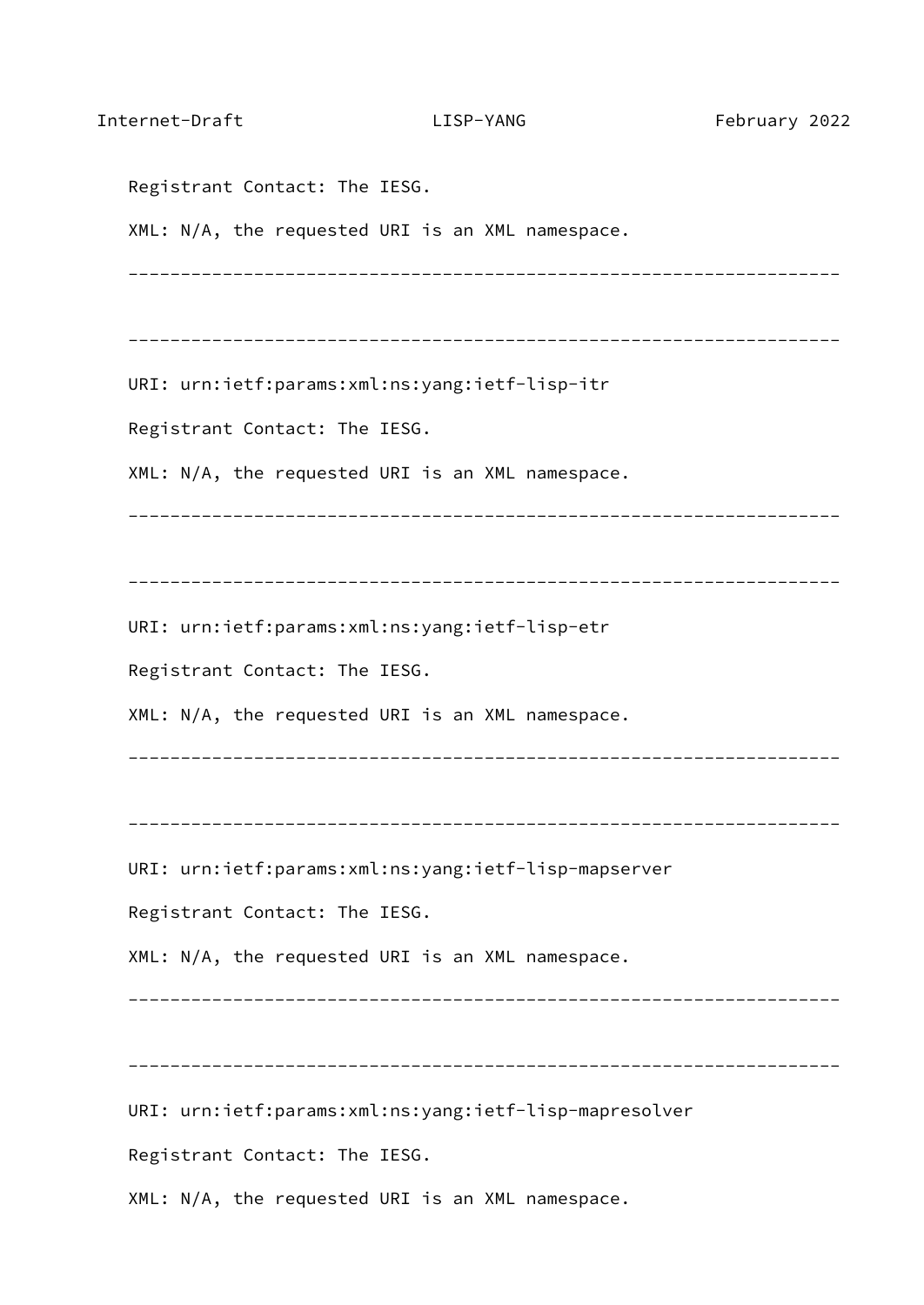Ermagan, et al. Expires 28 August 2022 [Page 74] Internet-Draft LISP-YANG February 2022 -------------------------------------------------------------------- -------------------------------------------------------------------- URI: urn:ietf:params:xml:ns:yang:ietf-lisp-address-types Registrant Contact: The IESG. XML: N/A, the requested URI is an XML namespace. -------------------------------------------------------------------- This document registers the following YANG modules in the "YANG Module Names" registry [\[RFC6020](https://datatracker.ietf.org/doc/pdf/rfc6020)]: -------------------------------------------------------------------- Name: ietf-lisp Namespace: urn:ietf:params:xml:ns:yang:ietf-lisp Prefix: lisp Reference: RFC XXX -------------------------------------------------------------------- -------------------------------------------------------------------- Name: ietf-lisp-itr Namespace: urn:ietf:params:xml:ns:yang:ietf-lisp-itr Prefix: lisp-itr Reference: RFC XXX --------------------------------------------------------------------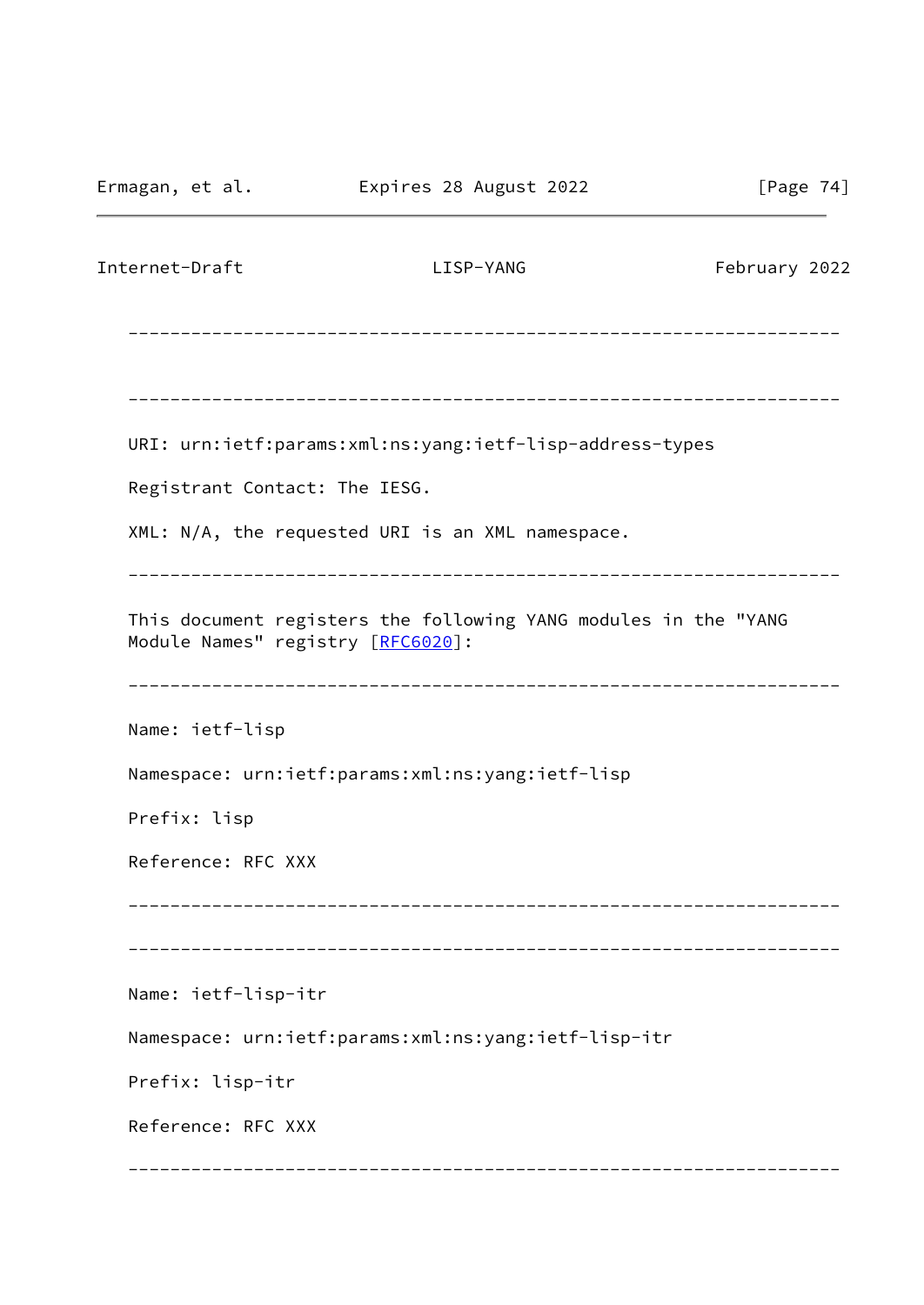| Name: ietf-lisp-etr           |                                                                |               |
|-------------------------------|----------------------------------------------------------------|---------------|
|                               | Namespace: urn:ietf:params:xml:ns:yang:ietf-lisp-etr           |               |
| Prefix: lisp-etr              |                                                                |               |
|                               |                                                                |               |
| Ermagan, et al.               | Expires 28 August 2022                                         | [Page $75$ ]  |
| Internet-Draft                | LISP-YANG                                                      | February 2022 |
| Reference: RFC XXX            |                                                                |               |
|                               |                                                                |               |
| Name: ietf-lisp-mapserver     |                                                                |               |
|                               | Namespace: urn:ietf:params:xml:ns:yang:ietf-lisp-mapserver     |               |
| Prefix: lisp-ms               |                                                                |               |
| Reference: RFC XXX            |                                                                |               |
|                               |                                                                |               |
| Name: ietf-lisp-mapresolver   |                                                                |               |
|                               | Namespace: urn:ietf:params:xml:ns:yang:ietf-lisp-mapresolver   |               |
| Prefix: lisp-mr               |                                                                |               |
| Reference: RFC XXX            |                                                                |               |
|                               |                                                                |               |
| Name: ietf-lisp-address-types |                                                                |               |
|                               | Namespace: urn:ietf:params:xml:ns:yang:ietf-lisp-address-types |               |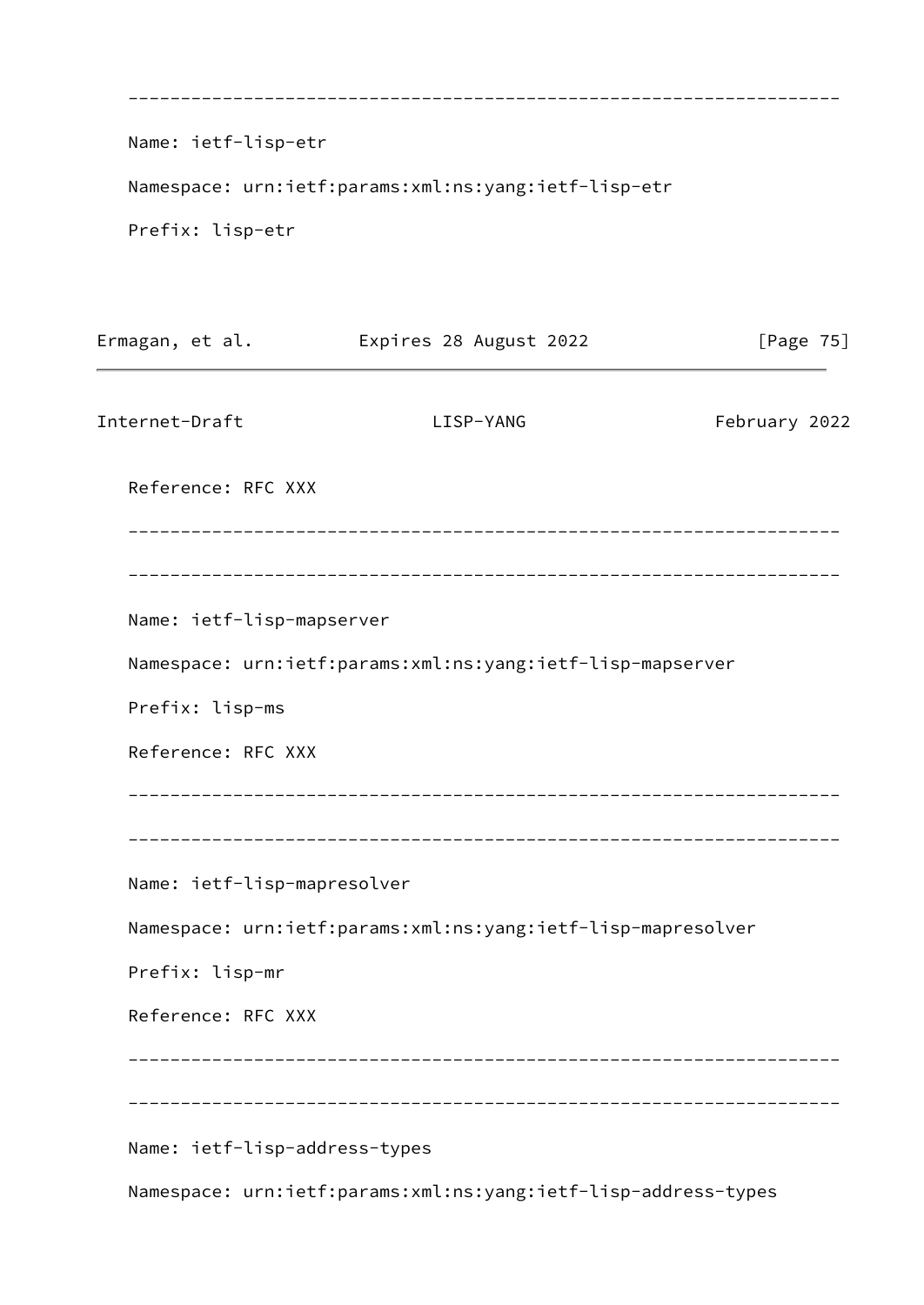Prefix: lisp-at Reference: RFC XXX --------------------------------------------------------------------

<span id="page-86-0"></span>[10.](#page-86-0) Security Considerations

 The YANG modules specified in this document define a schema for data that is designed to be accessed via network management protocols such as NETCONF [[RFC6241\]](https://datatracker.ietf.org/doc/pdf/rfc6241) or RESTCONF [\[RFC8040](https://datatracker.ietf.org/doc/pdf/rfc8040)]. The lowest NETCONF layer is the secure transport layer, and the mandatory-to-implement secure transport is Secure Shell (SSH) [\[RFC6242](https://datatracker.ietf.org/doc/pdf/rfc6242)]. The lowest RESTCONF layer is HTTPS, and the mandatory-to-implement secure transport is TLS

| Ermagan, et al. | Expires 28 August 2022 | [Page 76] |
|-----------------|------------------------|-----------|
|                 |                        |           |

Internet-Draft LISP-YANG February 2022

 $[REC8446]$ .

The NETCONF access control model [\[RFC8341](https://datatracker.ietf.org/doc/pdf/rfc8341)] provides the means to restrict access for particular NETCONF or RESTCONF users to a pre configured subset of all available NETCONF or RESTCONF protocol operations and content.

 The security considerations of LISP control-plane [[RFC6833](https://datatracker.ietf.org/doc/pdf/rfc6833)] and LISP data-plane [[RFC6830\]](https://datatracker.ietf.org/doc/pdf/rfc6830) as well as the LISP threat analysis [\[RFC7835](https://datatracker.ietf.org/doc/pdf/rfc7835)] apply to this YANG model.

 There are a number of data nodes defined in this YANG module that are writable/creatable/deletable (i.e., config true, which is the default). These data nodes may be considered sensitive or vulnerable in some network environments. Write operations (e.g., edit-config) to these data nodes without proper protection can have a negative effect on network operations. These are the subtrees and data nodes and their sensitivity/vulnerability:

 /rt:routing/rt:control-plane-protocols/rt:control-plane-protocol/ lisp:lisp/

 Access to the locator-sets node may modify which interfaces are used for data and/or control traffic as well as affect the load balancing of data-plane traffic. Access to the lisp-role node may prevent the device from perform its intended data-plane and/or control-plane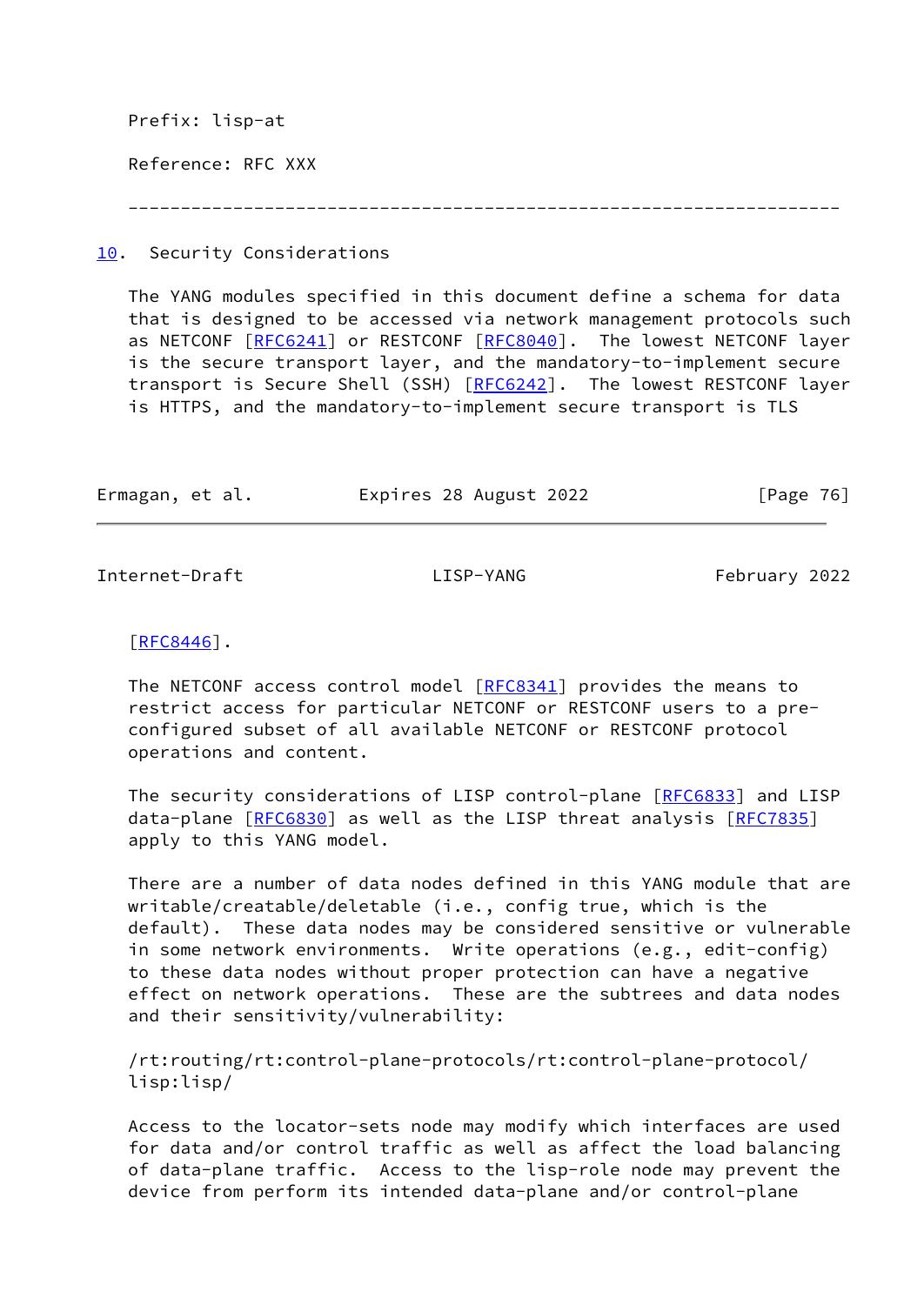operation. Access to the router-id node allows to modify the unique identifier of the device, which may result in disruption of its LISP control-plane operation. Access to the vpn node may allow to redirect data-plane traffic to erroneous local or remote network instances.

 /rt:routing/rt:control-plane-protocols/rt:control-plane protocol/lisp:lisp/lisp:map-server

 Access to the sites node can prevent authorized devices from registering mappings in the Map-Server and/or allow unauthorized devices to so. Access to the vpn node can result in corrupted mapping sate that may propagate across the LISP network, potentially resulting in forwarding of data-plane traffic to arbitrary destinations and general disruption of the data-plane operation. Access to mapping-system-type and/or ddt-mapping-system nodes may prevent the device to connect to the Mapping System infrastructure and consequentially to attract Map-Request messages.

 /rt:routing/rt:control-plane-protocols/rt:control-plane protocol/lisp:lisp/lisp:map-resolver

| Ermagan, et al. | Expires 28 August 2022 | [Page 77] |
|-----------------|------------------------|-----------|
|                 |                        |           |

Internet-Draft LISP-YANG February 2022

 Access to mapping-system-type, ms-address and/or ddt-mapping-system nodes may prevent the device to connect to the Mapping System infrastructure and forward Map-Request messages.

 /rt:routing/rt:control-plane-protocols/rt:control-plane protocol/lisp:lisp/lisp:itr

 Access to the rloc-probing node can increase the control-plane overhead in the device or affect the capability of the device to detect failures on the underlay. Access to the itr-rlocs node may prevent the device from getting Map-Reply messages. Access to the map-resolvers node can prevent the device from sending its Map- Request messages to valid Map-Resolvers. Access to the proxy-etrs nodes can affect the capability of the device to send data-plane traffic towards non-LISP destinations. Access to the map-cache node can result in forwarding of data-plane traffic to arbitrary destinations and general disruption of data-plane operation.

/rt:routing/rt:control-plane-protocols/rt:control-plane-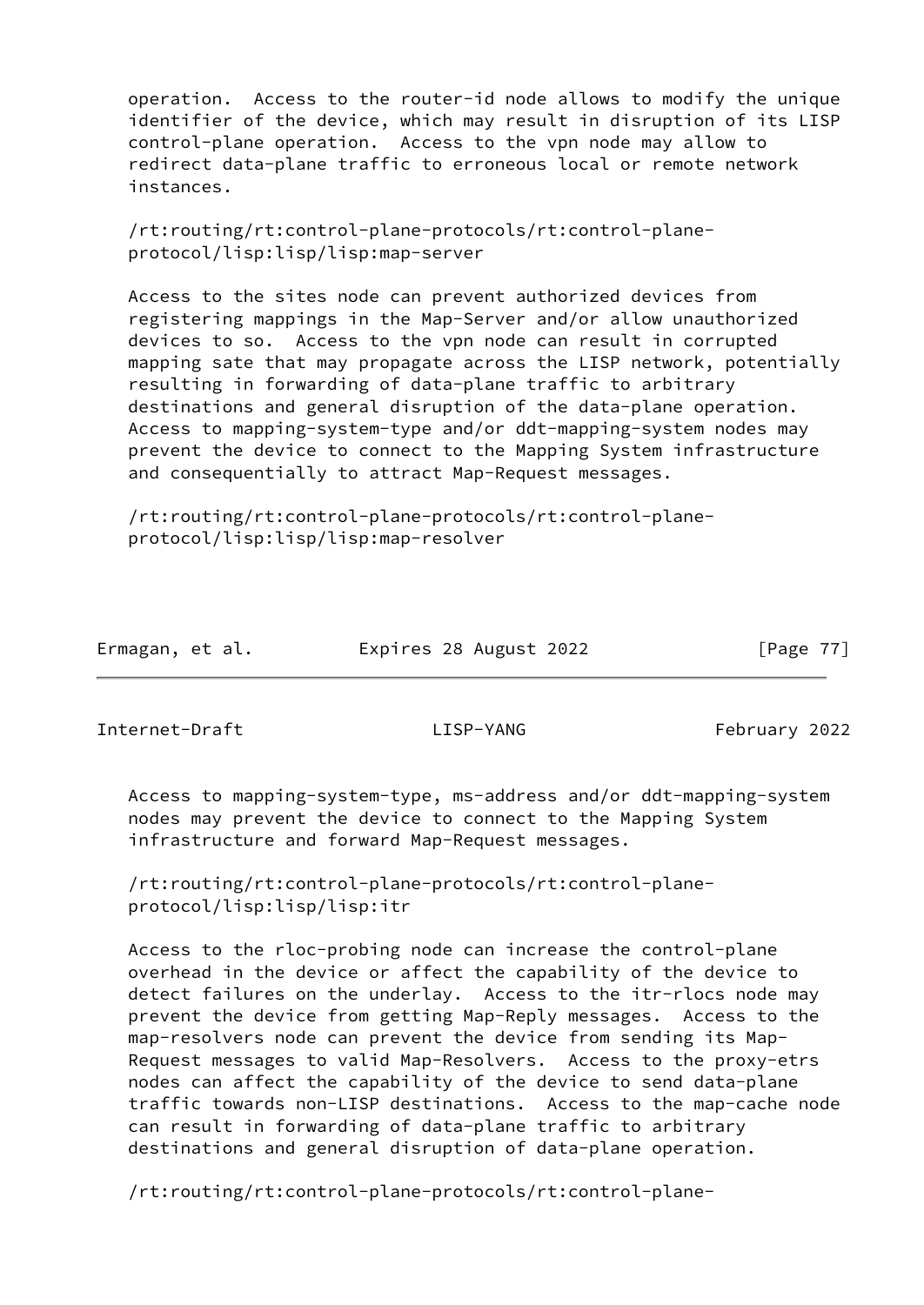protocol/lisp:lisp/lisp:etr

 Access to the map-servers node can prevent the device from registering its local mappings into the Mapping System. Access to the local-eids node can disrupt data-plane operation on the device and/or result in the device registering corrupted mappings into the Mapping System.

 Some of the readable data nodes in this YANG module may be considered sensitive or vulnerable in some network environments. It is thus important to control read access (e.g., via get, get-config, or notification) to these data nodes. These are the subtrees and data nodes and their sensitivity/vulnerability:

 /rt:routing/rt:control-plane-protocols/rt:control-plane-protocol/ lisp:lisp

 Access to the locator-sets node can expose the locators the device is using for its control and/or data operation. Access to the lisp-role node can disclose the LISP roles instantiated at the device which facilitates mounting attacks against the device. Access to the router-id node can expose the unique identifier of device which may allow a third party to track its control-plane operation and/or impersonate the device. Access to the vpn node can leak the local mapping between LISP Instance IDs and local network instances.

 /rt:routing/rt:control-plane-protocols/rt:control-plane protocol/lisp:lisp/lisp:map-server

| Ermagan, et al. | Expires 28 August 2022 | [Page 78] |
|-----------------|------------------------|-----------|

## Internet-Draft LISP-YANG February 2022

 Access to the sites node can expose the credentials used to register mappings and allow unauthorized devices to do so. Access to the vpn node can expose the mappings currently registered in the device, which has privacy implications. Access to the mapping-system-type node may reveal the Mapping System in use which can be used to mount attacks against the device and/or the Mapping System. Access to the summary and counters nodes may expose operational statistics of the device.

 /rt:routing/rt:control-plane-protocols/rt:control-plane protocol/lisp:lisp/lisp:map-resolver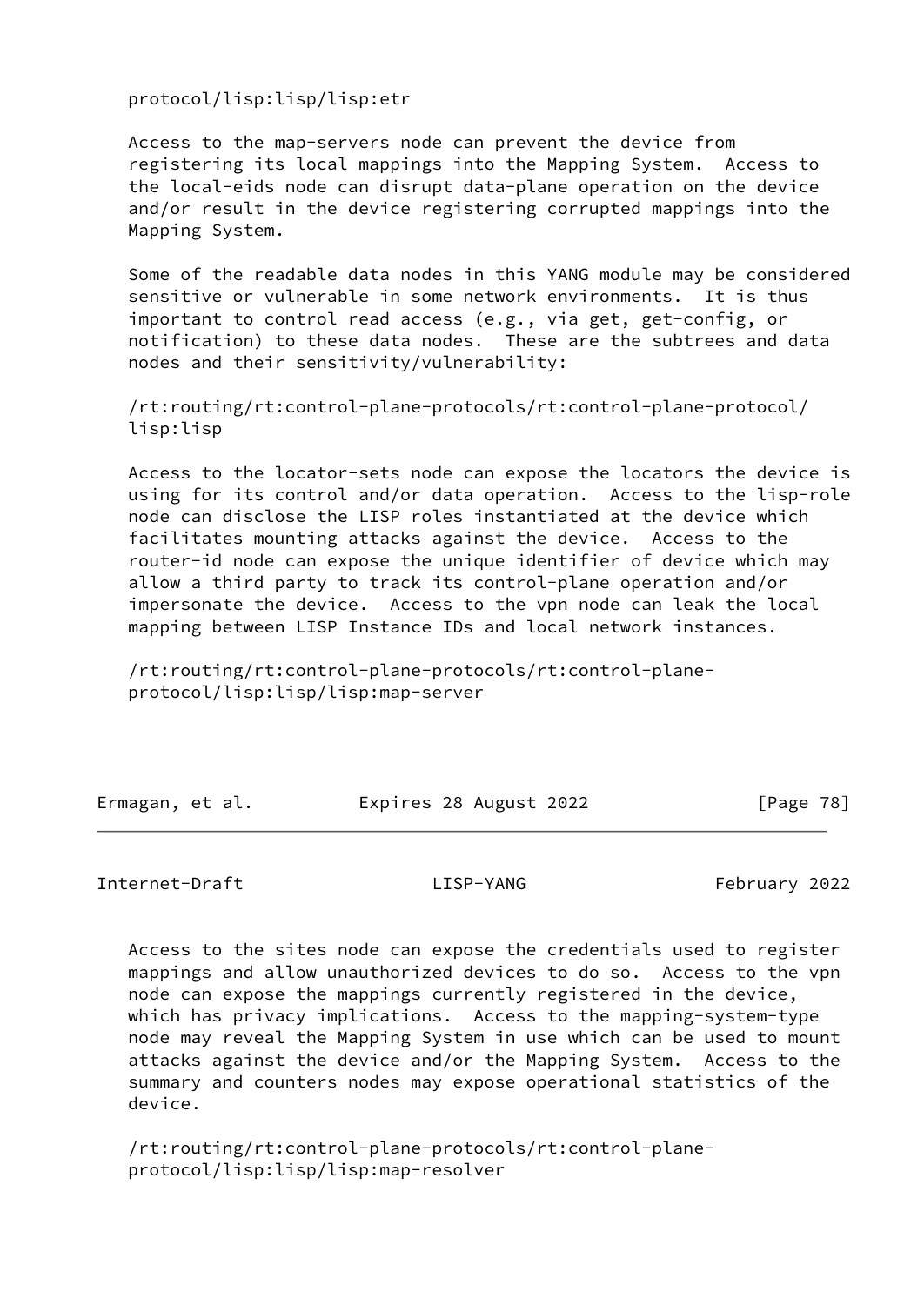Access to the mapping-system-type node may reveal the Mapping System in use which can be used to mount attacks against the device and/or the Mapping System. Access to the ms-address and/or ddt-mapping system nodes can leak the information about the Mapping System infrastructure used by the device, which can be used to block communication and/or mount attacks against it.

 /rt:routing/rt:control-plane-protocols/rt:control-plane protocol/lisp:lisp/lisp:itr

 Access to the rloc-probing node can expose if and how the device is using control-plane signaling to probe underlay locators. Access to the itr-rlocs node may disclose the addresses the device is using to receive Map-Reply messages. Access to the map-resolvers node can expose the Map-Resolvers used by the device, which can be used to mount attacks against the device and/or the Mapping System. Access to the proxy-etrs node can disclose the PETRs used by the device, which can be used to mount attacks against the device and/or PETRs. Access to the map-cache node can expose the mappings currently cached in the device, which has privacy implications.

 /rt:routing/rt:control-plane-protocols/rt:control-plane protocol/lisp:lisp/lisp:etr

 Access to the map-servers node can expose the credentials used by the device to register mappings into the Mapping System allowing an unauthorized device to impersonate and register mappings on behalf the authorized device. Access to the local-eids node can expose the local EIDs currently being served by the device, which has privacy implications.

<span id="page-89-0"></span>[11.](#page-89-0) Normative References

| Ermagan, et al. | Expires 28 August 2022 | [Page 79] |
|-----------------|------------------------|-----------|

Internet-Draft LISP-YANG February 2022

 [RFC2119] Bradner, S., "Key words for use in RFCs to Indicate Requirement Levels", [BCP 14](https://datatracker.ietf.org/doc/pdf/bcp14), [RFC 2119](https://datatracker.ietf.org/doc/pdf/rfc2119), DOI 10.17487/RFC2119, March 1997, <[https://www.rfc-editor.org/info/rfc2119>](https://www.rfc-editor.org/info/rfc2119).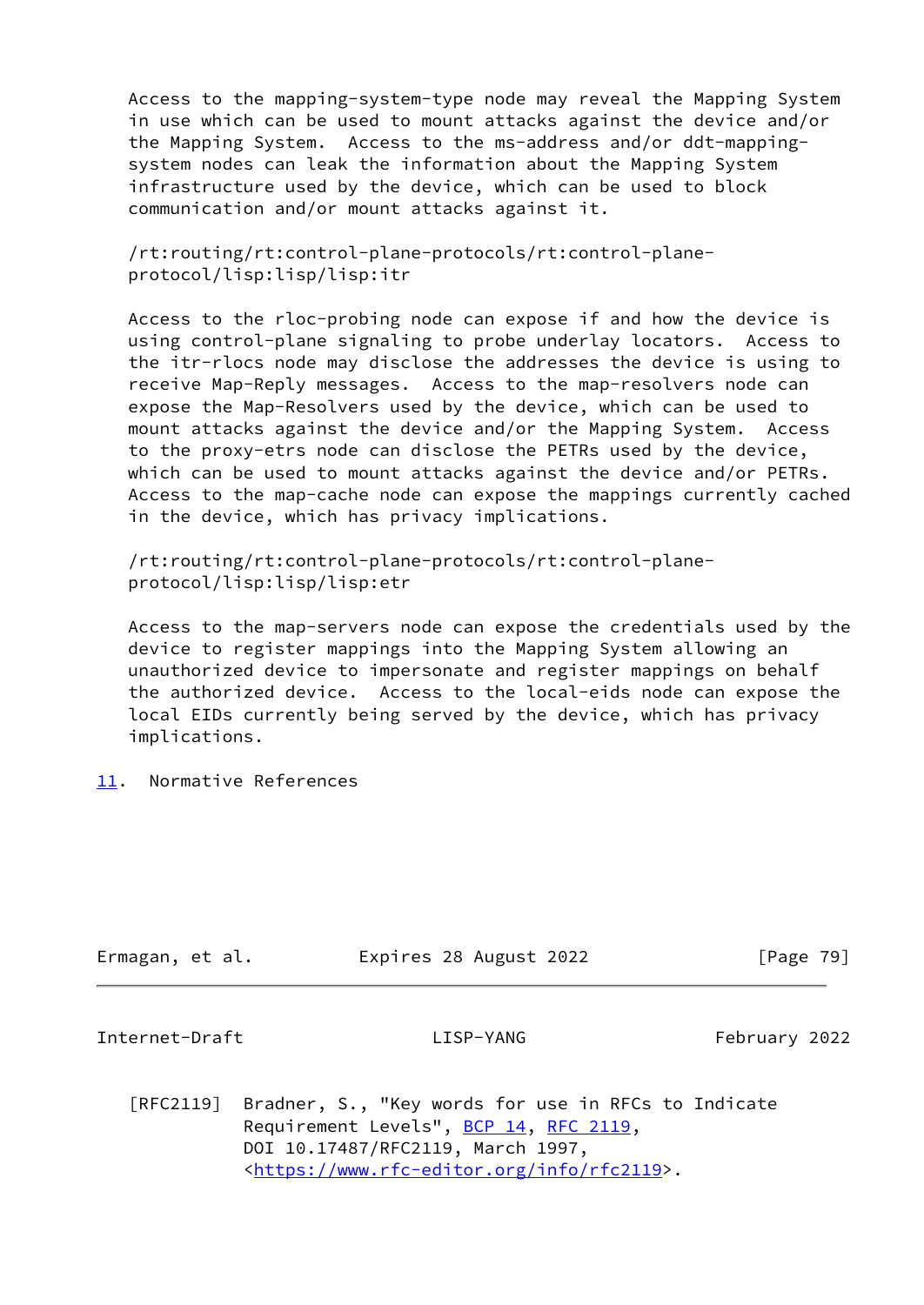- [RFC3688] Mealling, M., "The IETF XML Registry", [BCP 81](https://datatracker.ietf.org/doc/pdf/bcp81), [RFC 3688](https://datatracker.ietf.org/doc/pdf/rfc3688), DOI 10.17487/RFC3688, January 2004, <[https://www.rfc-editor.org/info/rfc3688>](https://www.rfc-editor.org/info/rfc3688).
- [RFC6020] Bjorklund, M., Ed., "YANG A Data Modeling Language for the Network Configuration Protocol (NETCONF)", [RFC 6020](https://datatracker.ietf.org/doc/pdf/rfc6020), DOI 10.17487/RFC6020, October 2010, <[https://www.rfc-editor.org/info/rfc6020>](https://www.rfc-editor.org/info/rfc6020).
- [RFC6241] Enns, R., Ed., Bjorklund, M., Ed., Schoenwaelder, J., Ed., and A. Bierman, Ed., "Network Configuration Protocol (NETCONF)", [RFC 6241,](https://datatracker.ietf.org/doc/pdf/rfc6241) DOI 10.17487/RFC6241, June 2011, <[https://www.rfc-editor.org/info/rfc6241>](https://www.rfc-editor.org/info/rfc6241).
- [RFC6242] Wasserman, M., "Using the NETCONF Protocol over Secure Shell (SSH)", [RFC 6242](https://datatracker.ietf.org/doc/pdf/rfc6242), DOI 10.17487/RFC6242, June 2011, <[https://www.rfc-editor.org/info/rfc6242>](https://www.rfc-editor.org/info/rfc6242).
- [RFC6830] Farinacci, D., Fuller, V., Meyer, D., and D. Lewis, "The Locator/ID Separation Protocol (LISP)", [RFC 6830,](https://datatracker.ietf.org/doc/pdf/rfc6830) DOI 10.17487/RFC6830, January 2013, <[https://www.rfc-editor.org/info/rfc6830>](https://www.rfc-editor.org/info/rfc6830).
- [RFC6832] Lewis, D., Meyer, D., Farinacci, D., and V. Fuller, "Interworking between Locator/ID Separation Protocol (LISP) and Non-LISP Sites", [RFC 6832,](https://datatracker.ietf.org/doc/pdf/rfc6832) DOI 10.17487/RFC6832, January 2013, <[https://www.rfc-editor.org/info/rfc6832>](https://www.rfc-editor.org/info/rfc6832).
- [RFC6833] Fuller, V. and D. Farinacci, "Locator/ID Separation Protocol (LISP) Map-Server Interface", [RFC 6833](https://datatracker.ietf.org/doc/pdf/rfc6833), DOI 10.17487/RFC6833, January 2013, <[https://www.rfc-editor.org/info/rfc6833>](https://www.rfc-editor.org/info/rfc6833).
- [RFC6836] Fuller, V., Farinacci, D., Meyer, D., and D. Lewis, "Locator/ID Separation Protocol Alternative Logical Topology (LISP+ALT)", [RFC 6836](https://datatracker.ietf.org/doc/pdf/rfc6836), DOI 10.17487/RFC6836, January 2013, [<https://www.rfc-editor.org/info/rfc6836](https://www.rfc-editor.org/info/rfc6836)>.
- [RFC6991] Schoenwaelder, J., Ed., "Common YANG Data Types", [RFC 6991,](https://datatracker.ietf.org/doc/pdf/rfc6991) DOI 10.17487/RFC6991, July 2013, <[https://www.rfc-editor.org/info/rfc6991>](https://www.rfc-editor.org/info/rfc6991).

| Ermagan, et al. | Expires 28 August 2022 | [Page 80] |
|-----------------|------------------------|-----------|
|-----------------|------------------------|-----------|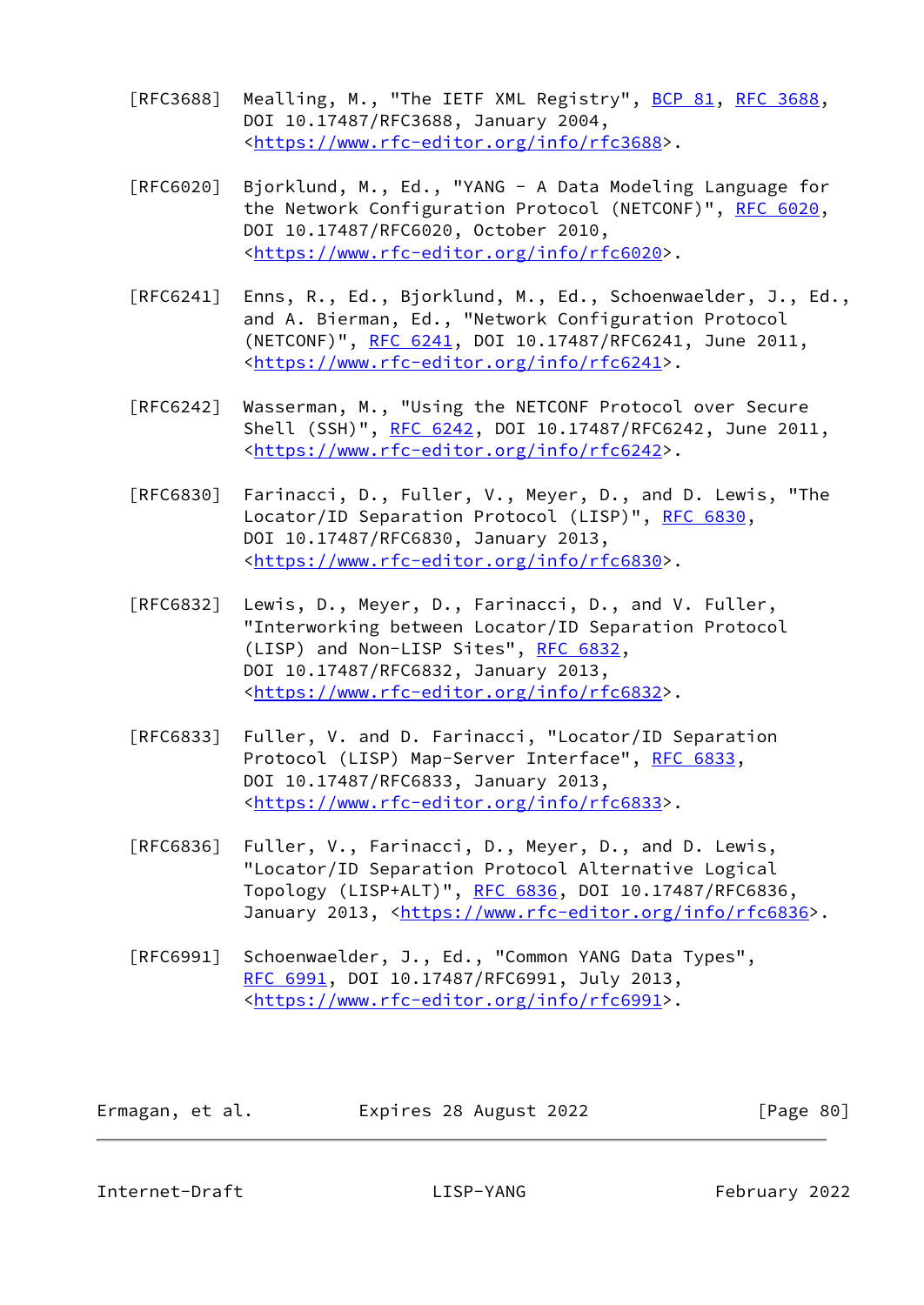- [RFC7835] Saucez, D., Iannone, L., and O. Bonaventure, "Locator/ID Separation Protocol (LISP) Threat Analysis", [RFC 7835](https://datatracker.ietf.org/doc/pdf/rfc7835), DOI 10.17487/RFC7835, April 2016, <[https://www.rfc-editor.org/info/rfc7835>](https://www.rfc-editor.org/info/rfc7835).
- [RFC8022] Lhotka, L. and A. Lindem, "A YANG Data Model for Routing Management", [RFC 8022](https://datatracker.ietf.org/doc/pdf/rfc8022), DOI 10.17487/RFC8022, November 2016, [<https://www.rfc-editor.org/info/rfc8022](https://www.rfc-editor.org/info/rfc8022)>.
- [RFC8040] Bierman, A., Bjorklund, M., and K. Watsen, "RESTCONF Protocol", [RFC 8040](https://datatracker.ietf.org/doc/pdf/rfc8040), DOI 10.17487/RFC8040, January 2017, <[https://www.rfc-editor.org/info/rfc8040>](https://www.rfc-editor.org/info/rfc8040).
- [RFC8060] Farinacci, D., Meyer, D., and J. Snijders, "LISP Canonical Address Format (LCAF)", [RFC 8060,](https://datatracker.ietf.org/doc/pdf/rfc8060) DOI 10.17487/RFC8060, February 2017, <<https://www.rfc-editor.org/info/rfc8060>>.
- [RFC8111] Fuller, V., Lewis, D., Ermagan, V., Jain, A., and A. Smirnov, "Locator/ID Separation Protocol Delegated Database Tree (LISP-DDT)", [RFC 8111](https://datatracker.ietf.org/doc/pdf/rfc8111), DOI 10.17487/RFC8111, May 2017, [<https://www.rfc-editor.org/info/rfc8111](https://www.rfc-editor.org/info/rfc8111)>.
- [RFC8174] Leiba, B., "Ambiguity of Uppercase vs Lowercase in [RFC](https://datatracker.ietf.org/doc/pdf/rfc2119) [2119](https://datatracker.ietf.org/doc/pdf/rfc2119) Key Words", [BCP 14](https://datatracker.ietf.org/doc/pdf/bcp14), [RFC 8174,](https://datatracker.ietf.org/doc/pdf/rfc8174) DOI 10.17487/RFC8174, May 2017, [<https://www.rfc-editor.org/info/rfc8174](https://www.rfc-editor.org/info/rfc8174)>.
- [RFC8340] Bjorklund, M. and L. Berger, Ed., "YANG Tree Diagrams", [BCP 215](https://datatracker.ietf.org/doc/pdf/bcp215), [RFC 8340,](https://datatracker.ietf.org/doc/pdf/rfc8340) DOI 10.17487/RFC8340, March 2018, <[https://www.rfc-editor.org/info/rfc8340>](https://www.rfc-editor.org/info/rfc8340).
- [RFC8341] Bierman, A. and M. Bjorklund, "Network Configuration Access Control Model", STD 91, [RFC 8341](https://datatracker.ietf.org/doc/pdf/rfc8341), DOI 10.17487/RFC8341, March 2018, <[https://www.rfc-editor.org/info/rfc8341>](https://www.rfc-editor.org/info/rfc8341).
- [RFC8343] Bjorklund, M., "A YANG Data Model for Interface Management", [RFC 8343](https://datatracker.ietf.org/doc/pdf/rfc8343), DOI 10.17487/RFC8343, March 2018, <[https://www.rfc-editor.org/info/rfc8343>](https://www.rfc-editor.org/info/rfc8343).
- [RFC8349] Lhotka, L., Lindem, A., and Y. Qu, "A YANG Data Model for Routing Management (NMDA Version)", [RFC 8349,](https://datatracker.ietf.org/doc/pdf/rfc8349) DOI 10.17487/RFC8349, March 2018, <[https://www.rfc-editor.org/info/rfc8349>](https://www.rfc-editor.org/info/rfc8349).
- [RFC8446] Rescorla, E., "The Transport Layer Security (TLS) Protocol Version 1.3", [RFC 8446](https://datatracker.ietf.org/doc/pdf/rfc8446), DOI 10.17487/RFC8446, August 2018, <[https://www.rfc-editor.org/info/rfc8446>](https://www.rfc-editor.org/info/rfc8446).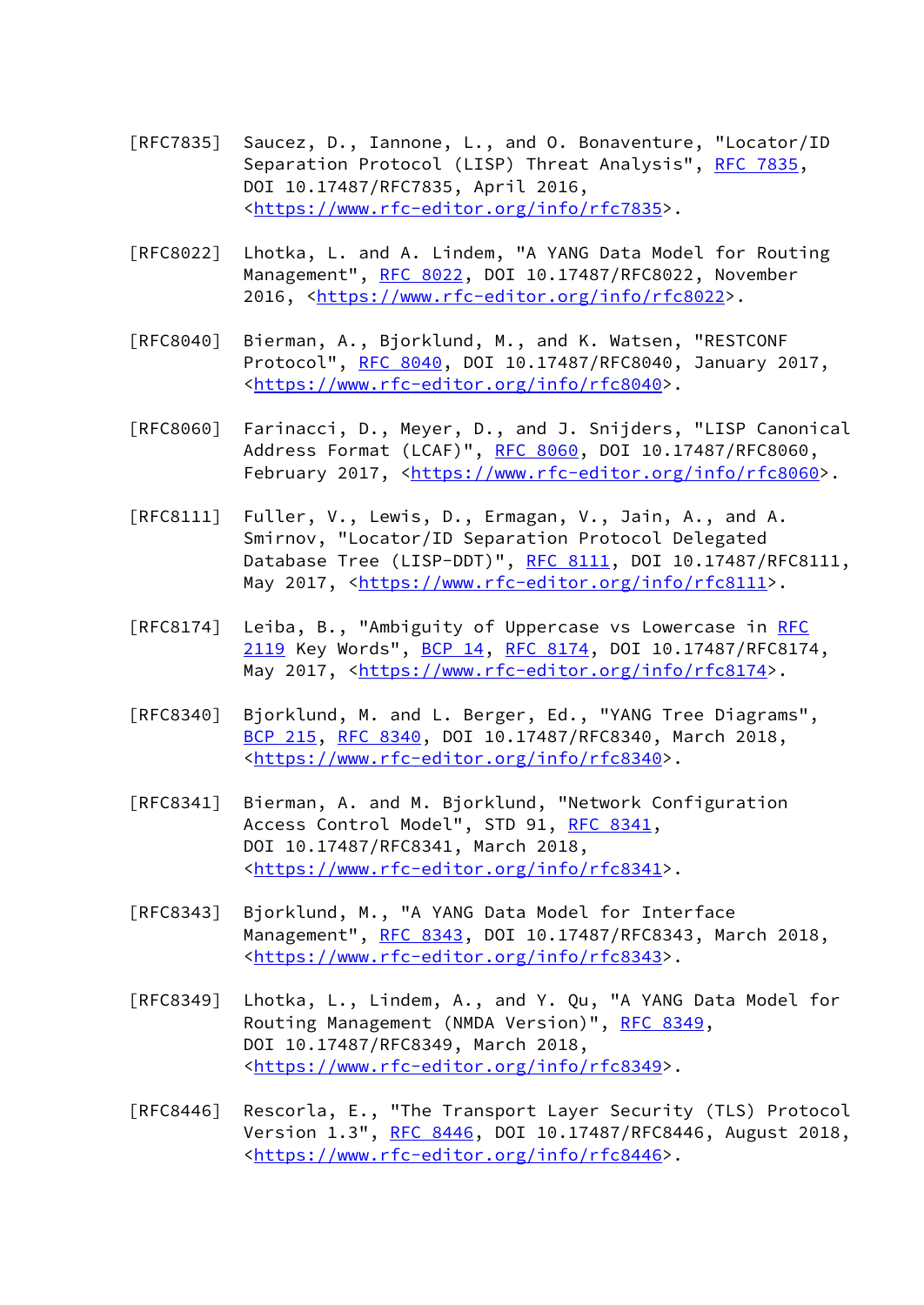Internet-Draft LISP-YANG February 2022

 [RFC8529] Berger, L., Hopps, C., Lindem, A., Bogdanovic, D., and X. Liu, "YANG Data Model for Network Instances", [RFC 8529](https://datatracker.ietf.org/doc/pdf/rfc8529), DOI 10.17487/RFC8529, March 2019, <[https://www.rfc-editor.org/info/rfc8529>](https://www.rfc-editor.org/info/rfc8529).

Authors' Addresses

 Vina Ermagan Google United States of America Email: ermagan@gmail.com

 Alberto Rodriguez-Natal Cisco Systems San Jose, CA United States of America Email: natal@cisco.com

 Florin Coras Cisco Systems San Jose, CA United States of America Email: fcoras@cisco.com

 Carl Moberg Avassa Email: calle@avassa.io

 Reshad Rahman Canada Email: reshad@yahoo.com

 Albert Cabellos-Aparicio Technical University of Catalonia Barcelona Spain Email: acabello@ac.upc.edu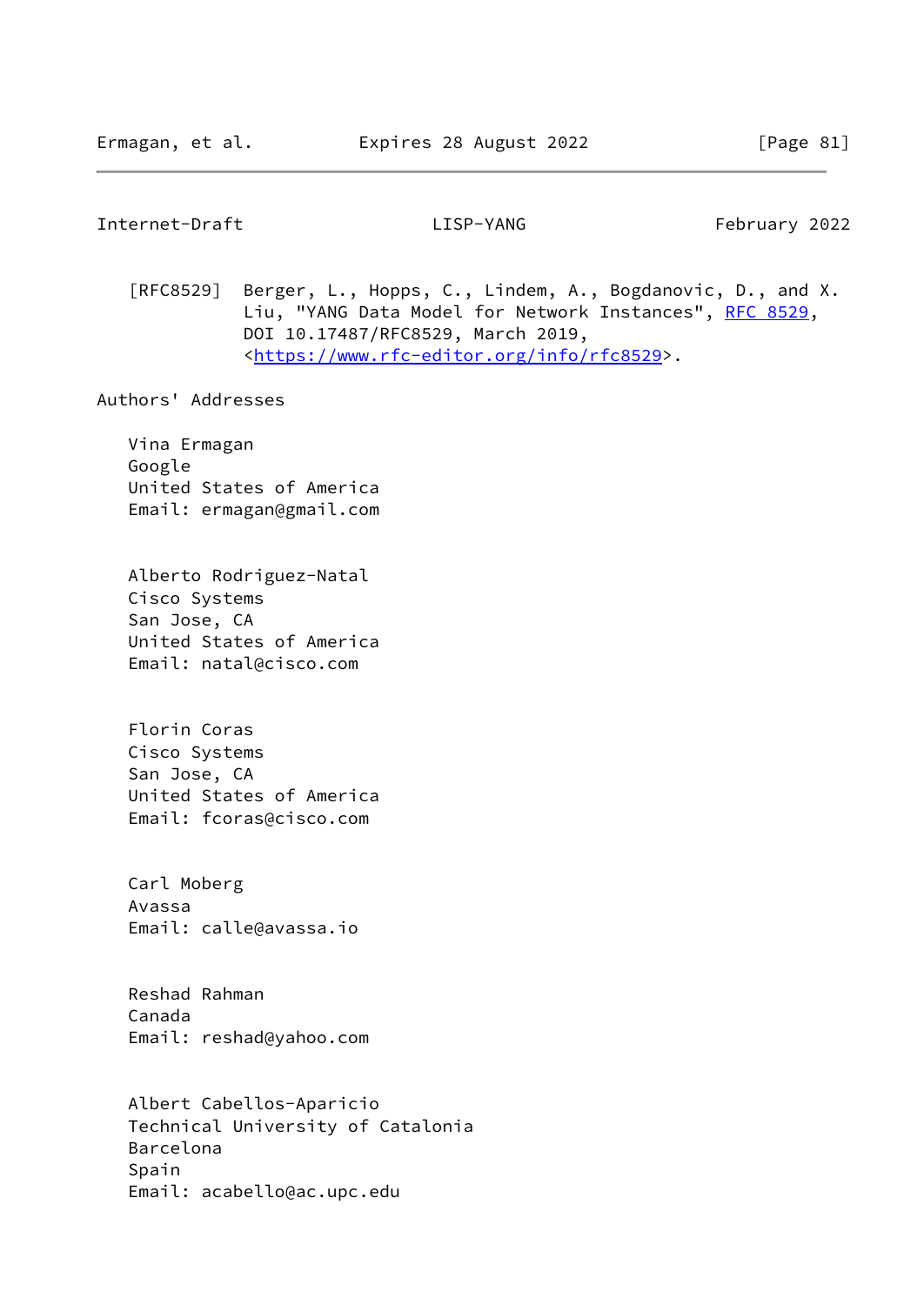Fabio Maino Cisco Systems San Jose, CA United States of America

Ermagan, et al. Expires 28 August 2022 [Page 82]

 $\overline{\phantom{0}}$ 

Internet-Draft LISP-YANG February 2022

Email: fmaino@cisco.com